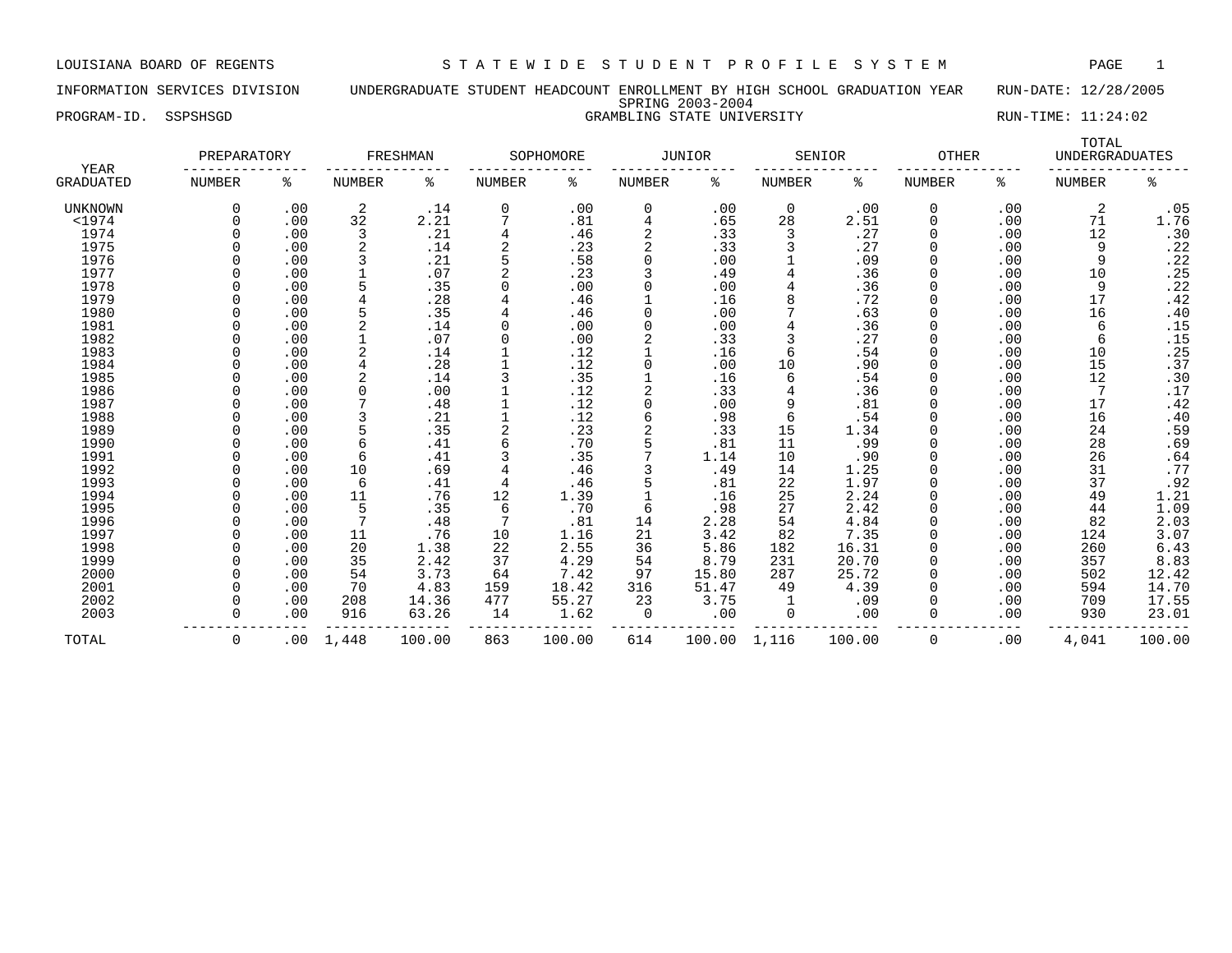INFORMATION SERVICES DIVISION UNDERGRADUATE STUDENT HEADCOUNT ENROLLMENT BY HIGH SCHOOL GRADUATION YEAR RUN-DATE: 12/28/2005 SPRING 2003-2004 PROGRAM-ID. SSPSHSGD SAND RUN-TIME: 11:24:02

|                   | PREPARATORY   |        |                | FRESHMAN |               | SOPHOMORE |               | <b>JUNIOR</b> |               | SENIOR | <b>OTHER</b>  |        | TOTAL<br><b>UNDERGRADUATES</b> |                   |
|-------------------|---------------|--------|----------------|----------|---------------|-----------|---------------|---------------|---------------|--------|---------------|--------|--------------------------------|-------------------|
| YEAR<br>GRADUATED | <b>NUMBER</b> | ి      | <b>NUMBER</b>  | နွ       | <b>NUMBER</b> | ి         | <b>NUMBER</b> | နွ            | <b>NUMBER</b> | နွ     | <b>NUMBER</b> | ႜ      | <b>NUMBER</b>                  | နွ                |
| <b>UNKNOWN</b>    | 10            | 55.56  | 7              | .30      | 0             | .00       | 0             | .00           | 0             | .00    | 0             | .00    | 17                             | .20               |
| $<$ 1974          | 0             | .00    | 12             | .52      | 6             | .33       | 13            | .86           | 22            | .89    | 264           | 48.35  | 317                            | 3.66              |
| 1974              |               | .00    | 1              | .04      | 0             | .00       | 3             | .20           | 6             | .24    |               | .92    | 15                             | .17               |
| 1975              |               | .00    | 0              | .00      |               | .06       | 5             | .33           | 10            | .40    |               | .37    | 18                             | $: \frac{21}{28}$ |
| 1976              |               | .00    |                | .30      | 2             | .11       |               | .07           | 13            | .52    |               | .18    | 24                             |                   |
| 1977              |               | .00    | $\overline{4}$ | .17      | 3             | .17       | 4             | .27           | 9             | .36    |               | .37    | 22                             | .25               |
| 1978              |               | .00    | 5              | .22      |               | .17       |               | .20           | 8             | .32    |               | .73    | 23                             | .27               |
| 1979              |               | .00    |                | .30      |               | .06       | 8             | .53           |               | .28    |               | .73    | 27                             | $: 31$<br>$.45$   |
| 1980              |               | .00    | 12             | .52      | 4             | .22       |               | .47           | 9             | .36    |               | 1.28   | 39                             |                   |
| 1981              |               | .00    | 10             | .43      |               | .11       |               | .07           | 6             | .24    |               | .55    | 22                             | .25               |
| 1982              |               | .00    | 10             | .43      |               | .39       | 3             | .20           | 10            | .40    | 6             | 1.10   | 36                             | .42               |
| 1983              |               | .00    | 4              | .17      |               | .39       |               | .47           | 14            | .56    |               | 1.28   | 39                             | .45               |
| 1984              |               | .00    | 6              | .26      |               | .39       | б             | .40           | 9             | .36    | 11            | 2.01   | 39                             | .45               |
| 1985              |               | .00    | 5              | .22      |               | .28       | б             | .40           | 11            | .44    | 8             | 1.47   | 35                             | .40               |
| 1986              |               | .00    | 11             | .48      |               | .39       | 4             | .27           | 16            | .64    | 4             | .73    | 42                             | .49               |
| 1987              |               | .00    | 8              | .35      |               | .22       |               | .33           | 22            | .89    | 11            | 2.01   | 50                             | .58               |
| 1988              |               | .00    | 14             | .61      | 6             | .33       | б             | .40           | 22            | .89    | 11            | 2.01   | 59                             | .68               |
| 1989              |               | .00    | 13             | .56      | 10            | .56       | 8             | .53           | 15            | .60    | 8             | 1.47   | 54                             | .62               |
| 1990              |               | .00    | 15             | .65      | 5             | .28       | 12            | .80           | 21            | .85    | 8             | 1.47   | 61                             | .70               |
| 1991              |               | .00    | 14             | .61      | 9             | .50       | 2             | .13           | 29            | 1.17   | 8             | 1.47   | 62                             | .72               |
| 1992              |               | .00    | 12             | .52      | 16            | .89       | 8             | .53           | 27            | 1.09   | 9             | 1.65   | 72                             | .83               |
| 1993              |               | .00    | 14             | .61      | 5             | .28       | 15            | 1.00          | 34            | 1.37   | 17            | 3.11   | 85                             | .98               |
| 1994              |               | .00    | 22             | .95      | 20            | 1.12      | 18            | 1.20          | 52            | 2.09   | 18            | 3.30   | 130                            |                   |
| 1995              |               | .00    | 26             | 1.13     | 13            | .73       | 17            | 1.13          | 51            | 2.05   | 20            | 3.66   | 127                            | $1.50$<br>$1.47$  |
| 1996              |               | .00    | 24             | 1.04     | 19            | 1.06      | 26            | 1.73          | 94            | 3.78   | 25            | 4.58   | 188                            | 2.17              |
| 1997              |               | .00    | 37             | 1.60     | 19            | 1.06      | 45            | 2.99          | 135           | 5.43   | 22            | 4.03   | 258                            | 2.98              |
| 1998              |               | .00    | 44             | 1.91     | 48            | 2.68      | 35            | 2.33          | 225           | 9.05   | 23            | 4.21   | 375                            | 4.33              |
| 1999              |               | .00    | 47             | 2.04     | 39            | 2.18      | 68            | 4.52          | 384           | 15.45  | 20            | 3.66   | 558                            | 6.45              |
| 2000              |               | .00    | 86             | 3.72     | 61            | 3.40      | 168           | 11.18         | 861           | 34.65  |               | 1.28   | 1,183                          | 13.67             |
| 2001              |               | .00    | 108            | 4.68     | 156           | 8.70      | 749           | 49.83         | 343           | 13.80  |               | 1.28   | 1,363                          | 15.75             |
| 2002              |               | .00    | 161            | 6.97     | 1,141         | 63.64     | 245           | 16.30         | 17            | .68    |               | .73    | 1,568                          | 18.12             |
| 2003              |               | 44.44  | 1,563          | 67.69    | 167           | 9.31      | 5             | .33           | 3             | .12    | 0             | .00    | 1,746                          | 20.18             |
| TOTAL             | 18            | 100.00 | 2,309          | 100.00   | 1,793         | 100.00    | 1,503         | 100.00        | 2,485         | 100.00 | 546           | 100.00 | 8,654                          | 100.00            |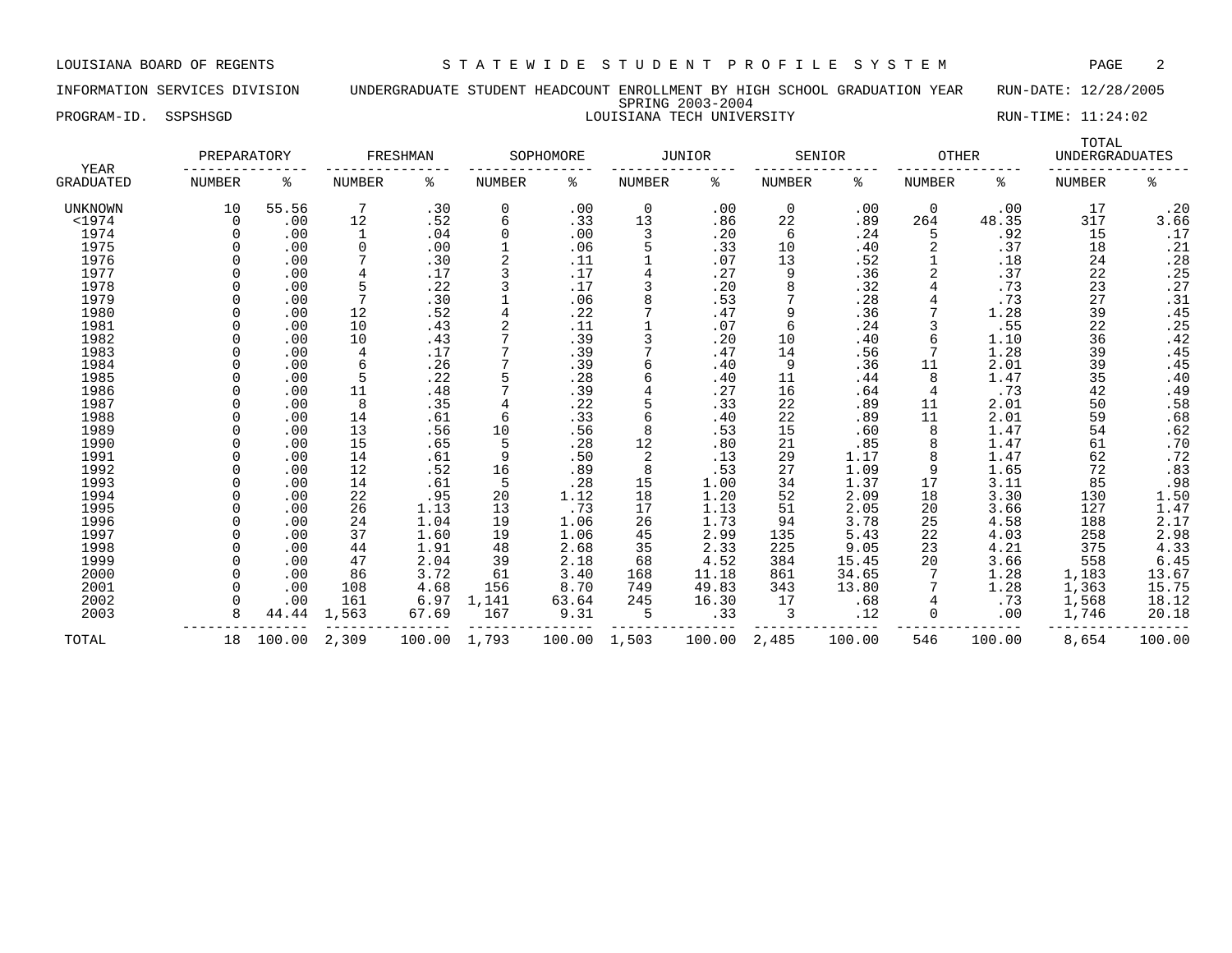INFORMATION SERVICES DIVISION UNDERGRADUATE STUDENT HEADCOUNT ENROLLMENT BY HIGH SCHOOL GRADUATION YEAR RUN-DATE: 12/28/2005 SPRING 2003-2004 PROGRAM-ID. SSPSHSGD **EXECUTE:** 11:24:02 MCNEESE STATE UNIVERSITY RUN-TIME: 11:24:02

| YEAR      | PREPARATORY   |        |               | FRESHMAN |               | SOPHOMORE |        | <b>JUNIOR</b> |        | SENIOR | <b>OTHER</b>  |        | TOTAL<br><b>UNDERGRADUATES</b> |                |
|-----------|---------------|--------|---------------|----------|---------------|-----------|--------|---------------|--------|--------|---------------|--------|--------------------------------|----------------|
| GRADUATED | <b>NUMBER</b> | ి      | <b>NUMBER</b> | ి        | <b>NUMBER</b> | ి         | NUMBER | ႜ             | NUMBER | ి      | <b>NUMBER</b> | နွ     | <b>NUMBER</b>                  | ి              |
| UNKNOWN   | 114           | 100.00 | 10            | .46      | $\mathbf{1}$  | .07       |        | .08           | 1      | .05    | 0             | .00    | 127                            | 1.85           |
| $<$ 1974  | 0             | .00    | 11            | .51      | 16            | 1.09      | 15     | 1.19          | 54     | 2.95   | 19            | 41.30  | 115                            | 1.67           |
| 1974      | $\Omega$      | .00    | 4             | .19      | 5             | .34       |        | .56           | 8      | .44    | 3             | 6.52   | 27                             | $.39$<br>$.35$ |
| 1975      |               | .00    | 1             | .05      | 5             | .34       |        | .32           | 14     | .77    |               | .00    | 24                             |                |
| 1976      |               | .00    | 5             | .23      |               | .27       |        | .40           | 9      | .49    |               | 2.17   | 24                             | .35            |
| 1977      |               | .00    | 8             | .37      |               | .27       |        | .64           | 11     | .60    |               | 2.17   | 32                             |                |
| 1978      |               | .00    | 6             | .28      | 9             | .61       |        | .08           | 8      | .44    |               | .00    | 24                             | $.47$<br>$.35$ |
| 1979      |               | .00    | 7             | .32      |               | .27       |        | .64           | 10     | .55    |               | 2.17   | 30                             | .44            |
| 1980      |               | .00    | 7             | .32      |               | .20       |        | .32           | 12     | .66    |               | 6.52   | 29                             | .42            |
| 1981      |               | .00    | 10            | .46      |               | .48       |        | .56           | 17     | .93    |               | 2.17   | 42                             | .61            |
| 1982      |               | .00    | 5             | .23      | 6             | .41       | 6      | .48           | 13     | .71    |               | 8.70   | 34                             | .49            |
| 1983      |               | .00    | 9             | .42      |               | .41       | 11     | .88           | 19     | 1.04   |               | 2.17   | 46                             | .67            |
| 1984      |               | .00    | 5             | .23      |               | .41       |        | .32           | 21     | 1.15   |               | .00    | 36                             | .52            |
| 1985      |               | .00    | 10            | .46      |               | .48       | 9      | .72           | 19     | 1.04   |               | 2.17   | 46                             | .67            |
| 1986      |               | .00    | 10            | .46      |               | .34       |        | .48           | 34     | 1.86   |               | 2.17   | 56                             | .81            |
| 1987      |               | .00    | 6             | .28      | 10            | .68       |        | .64           | 36     | 1.97   |               | 2.17   | 61                             | .89            |
| 1988      |               | .00    | 19            | .88      | 9             | .61       | 15     | 1.19          | 20     | 1.09   |               | 2.17   | 64                             | .93            |
| 1989      |               | .00    | 13            | .60      | 12            | .82       | 12     | .95           | 39     | 2.13   |               | 4.35   | 78                             | 1.13           |
| 1990      |               | .00    | 13            | .60      | 11            | .75       | 16     | 1.27          | 31     | 1.69   |               | 2.17   | 72                             | 1.05           |
| 1991      |               | .00    | 15            | .69      | 21            | 1.43      | 16     | 1.27          | 38     | 2.08   |               | 2.17   | 91                             | 1.32           |
| 1992      |               | .00    | 16            | .74      | 20            | 1.36      | 16     | 1.27          | 35     | 1.91   |               | .00    | 87                             | 1.27           |
| 1993      |               | .00    | 26            | 1.20     | 25            | 1.70      | 24     | 1.91          | 42     | 2.30   |               | .00    | 117                            | 1.70           |
| 1994      |               | .00    | 24            | 1.11     | 17            | 1.16      | 23     | 1.83          | 69     | 3.77   |               | .00    | 133                            | 1.93           |
| 1995      |               | .00    | 24            | 1.11     | 27            | 1.84      | 39     | 3.10          | 67     | 3.66   |               | .00    | 157                            | 2.28           |
| 1996      |               | .00    | 36            | 1.67     | 30            | 2.04      | 32     | 2.55          | 92     | 5.03   |               | 2.17   | 191                            | 2.78           |
| 1997      |               | .00    | 32            | 1.48     | 40            | 2.72      | 38     | 3.02          | 111    | 6.07   |               | 2.17   | 222                            | 3.23           |
| 1998      |               | .00    | 32            | 1.48     | 39            | 2.65      | 66     | 5.25          | 173    | 9.45   |               | .00    | 310                            | 4.51           |
| 1999      |               | .00    | 57            | 2.64     | 60            | 4.08      | 80     | 6.36          | 329    | 17.98  |               | 4.35   | 528                            | 7.68           |
| 2000      |               | .00    | 60            | 2.78     | 84            | 5.72      | 219    | 17.42         | 443    | 24.21  | 0             | .00    | 806                            | 11.72          |
| 2001      |               | .00    | 111           | 5.14     | 221           | 15.04     | 520    | 41.37         | 54     | 2.95   |               | .00    | 906                            | 13.17          |
| 2002      |               | .00    | 243           | 11.24    | 731           | 49.76     | 36     | 2.86          |        | .05    |               | .00    | 1,011                          | 14.70          |
| 2003      |               | .00    | 1,326         | 61.36    | 24            | 1.63      | 1      | .08           | 0      | .00    |               | .00    | 1,351                          | 19.65          |
| TOTAL     | 114           | 100.00 | 2,161         | 100.00   | 1,469         | 100.00    | 1,257  | 100.00        | 1,830  | 100.00 | 46            | 100.00 | 6,877                          | 100.00         |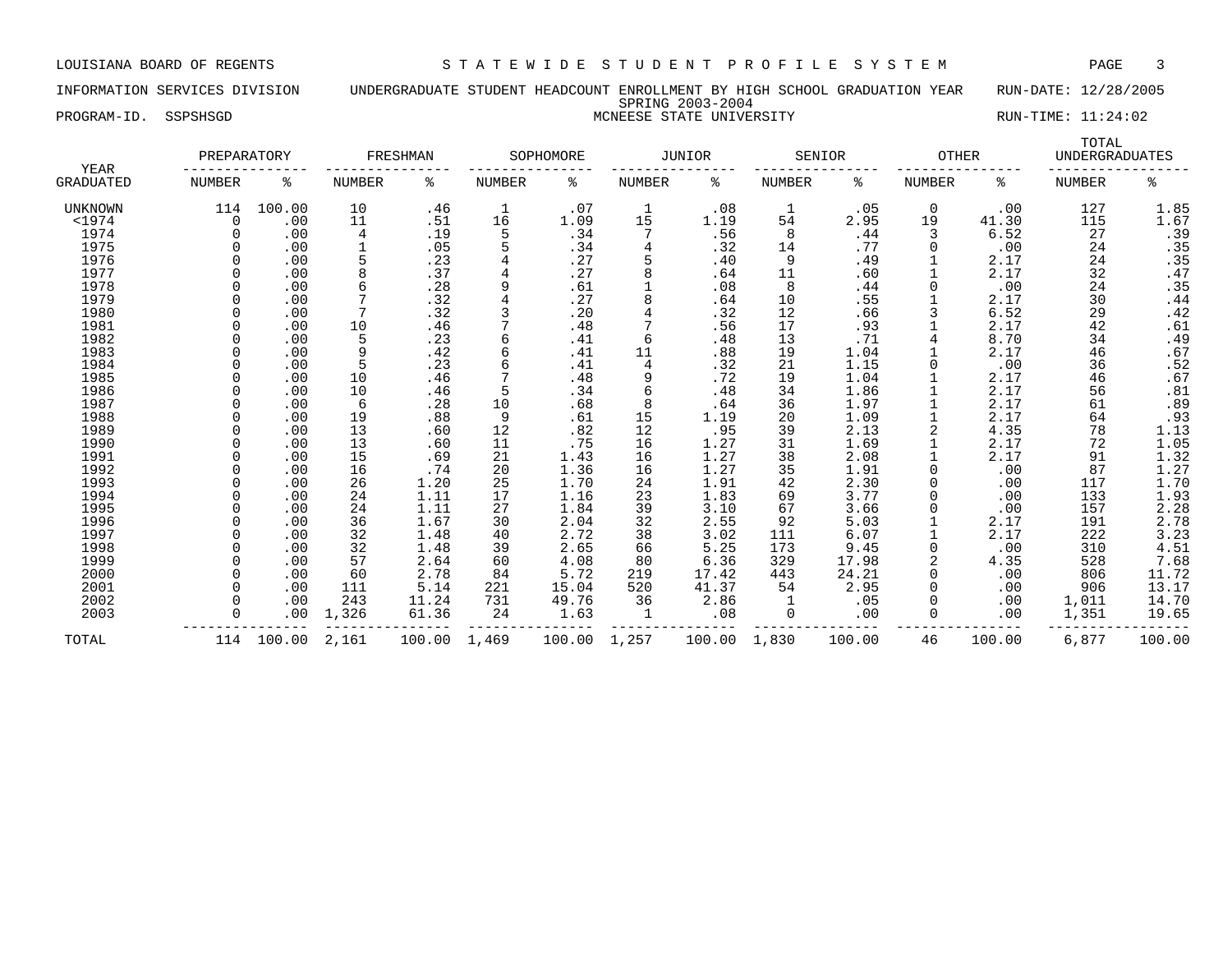INFORMATION SERVICES DIVISION UNDERGRADUATE STUDENT HEADCOUNT ENROLLMENT BY HIGH SCHOOL GRADUATION YEAR RUN-DATE: 12/28/2005 SPRING 2003-2004 PROGRAM-ID. SSPSHSGD NICHOLLS STATE UNIVERSITY NICHOLLS STATE UNIVERSITY

| YEAR      | PREPARATORY   |          |                | FRESHMAN |               | SOPHOMORE |        | <b>JUNIOR</b> |               | SENIOR | <b>OTHER</b>  |        | TOTAL<br><b>UNDERGRADUATES</b> |                            |
|-----------|---------------|----------|----------------|----------|---------------|-----------|--------|---------------|---------------|--------|---------------|--------|--------------------------------|----------------------------|
| GRADUATED | <b>NUMBER</b> | ႜ        | <b>NUMBER</b>  | ್ಠಿ      | <b>NUMBER</b> | နွ        | NUMBER | နွ            | <b>NUMBER</b> | ႜ      | <b>NUMBER</b> | ႜ      | <b>NUMBER</b>                  | နွ                         |
| UNKNOWN   | $\Omega$      | .00      | 17             | .82      | 0             | .00       | 0      | .00           | 0             | .00    | 9             | 18.37  | 26                             | .43                        |
| $<$ 1974  | $\Omega$      | .00      |                | .34      | 13            | 1.00      | 11     | 1.07          | 41            | 2.65   | 2             | 4.08   | 74                             | 1.23                       |
| 1974      |               | .00      | $\overline{2}$ | .10      | 3             | .23       | 3      | .29           | 3             | .19    | <sup>0</sup>  | .00    | 11                             | .18                        |
| 1975      |               | .00      | 6              | .29      | 3             | .23       | 5      | .49           | 8             | .52    |               | .00    | 22                             | .37                        |
| 1976      |               | .00      |                | .24      |               | .15       | 2      | .19           | 11            | .71    |               | 2.04   | 21                             | .35                        |
| 1977      |               | .00      |                | .29      |               | .61       | 5      | .49           | 11            | .71    |               | .00    | 30                             | .50                        |
| 1978      |               | .00      |                | .19      |               | .15       | 2      | .19           | 9             | .58    |               | 2.04   | 18                             | .30                        |
| 1979      |               | .00      | $\overline{4}$ | .19      |               | .46       |        | .49           | 14            | .90    | $\Omega$      | .00    | 29                             | .48                        |
| 1980      |               | .00      | 10             | .48      |               | .54       | 9      | .88           | 12            | .77    | <sup>0</sup>  | .00    | 38                             | .63                        |
| 1981      |               | .00      | 12             | .58      |               | .54       | 6      | .58           | 14            | .90    |               | 2.04   | 40                             | .67                        |
| 1982      |               | .00      | 9              | .43      |               | .38       | 9      | .88           | 15            | .97    |               | .00    | 38                             | .63                        |
| 1983      |               | .00      | 9              | .43      |               | .00       | 4      | .39           | 14            | .90    |               | .00    | 27                             | .45                        |
| 1984      |               | .00      | 11             | .53      |               | .38       | 10     | .97           | 15            | .97    |               | .00    | 41                             | .68                        |
| 1985      |               | .00      | 7              | .34      | 11            | .84       | 8      | .78           | 15            | .97    |               | 2.04   | 42                             | .70                        |
| 1986      |               | .00      | 10             | .48      | 9             | .69       | 5      | .49           | 21            | 1.36   | U             | .00    | 45                             | .75                        |
| 1987      |               | .00      | 11             | .53      | 8             | .61       | 8      | .78           | 25            | 1.61   |               | .00    | 52                             | .87                        |
| 1988      |               | .00      | 14             | .68      | 16            | 1.23      | 15     | 1.46          | 12            | .77    |               | 2.04   | 58                             | .97                        |
| 1989      |               | .00      | 15             | .72      | 16            | 1.23      | 13     | 1.26          | 23            | 1.48   |               | 2.04   | 68                             | $1.13$<br>$1.10$<br>$1.25$ |
| 1990      |               | .00      | 14             | .68      | 20            | 1.54      | 8      | .78           | 24            | 1.55   |               | .00    | 66                             |                            |
| 1991      |               | .00      | 19             | .92      | 15            | 1.15      | 11     | 1.07          | 30            | 1.94   |               | .00    | 75                             |                            |
| 1992      |               | .00      | 26             | 1.25     | 17            | 1.31      | 19     | 1.85          | 36            | 2.32   |               | 2.04   | 99                             | $\frac{1.65}{1.37}$        |
| 1993      |               | .00      | 20             | .96      | 14            | 1.08      | 14     | 1.36          | 32            | 2.07   | 2             | 4.08   | 82                             |                            |
| 1994      |               | .00      | 26             | 1.25     | 21            | 1.61      | 23     | 2.24          | 45            | 2.91   |               | 2.04   | 116                            |                            |
| 1995      |               | .00      | 30             | 1.45     | 29            | 2.23      | 17     | 1.65          | 52            | 3.36   |               | 6.12   | 131                            | $\frac{1.93}{2.18}$        |
| 1996      |               | .00      | 42             | 2.03     | 27            | 2.07      | 27     | 2.63          | 60            | 3.87   |               | 2.04   | 157                            | 2.62                       |
| 1997      |               | .00      | 37             | 1.78     | 32            | 2.46      | 32     | 3.11          | 95            | 6.13   |               | 6.12   | 199                            | 3.32                       |
| 1998      |               | .00      | 38             | 1.83     | 38            | 2.92      | 47     | 4.57          | 144           | 9.30   |               | 10.20  | 272                            | 4.53                       |
| 1999      |               | .00      | 55             | 2.65     | 62            | 4.76      | 82     | 7.98          | 293           | 18.92  | 6             | 12.24  | 498                            | 8.30                       |
| 2000      | <sup>n</sup>  | .00      | 71             | 3.42     | 93            | 7.14      | 189    | 18.39         | 413           | 26.66  |               | 10.20  | 771                            | 12.85                      |
| 2001      | $\Omega$      | .00      | 94             | 4.53     | 213           | 16.36     | 409    | 39.79         | 60            | 3.87   |               | 2.04   | 777                            | 12.95                      |
| 2002      | $\Omega$      | .00      | 278            | 13.40    | 580           | 44.55     | 29     | 2.82          | 2             | .13    |               | .00    | 889                            | 14.81                      |
| 2003      | $\Omega$      | .00      | 1,165          | 56.17    | 20            | 1.54      | 1      | .10           | 0             | .00    | 4             | 8.16   | 1,190                          | 19.83                      |
| TOTAL     | $\Omega$      | $.00 \,$ | 2,074          | 100.00   | 1,302         | 100.00    | 1,028  | 100.00        | 1,549         | 100.00 | 49            | 100.00 | 6,002                          | 100.00                     |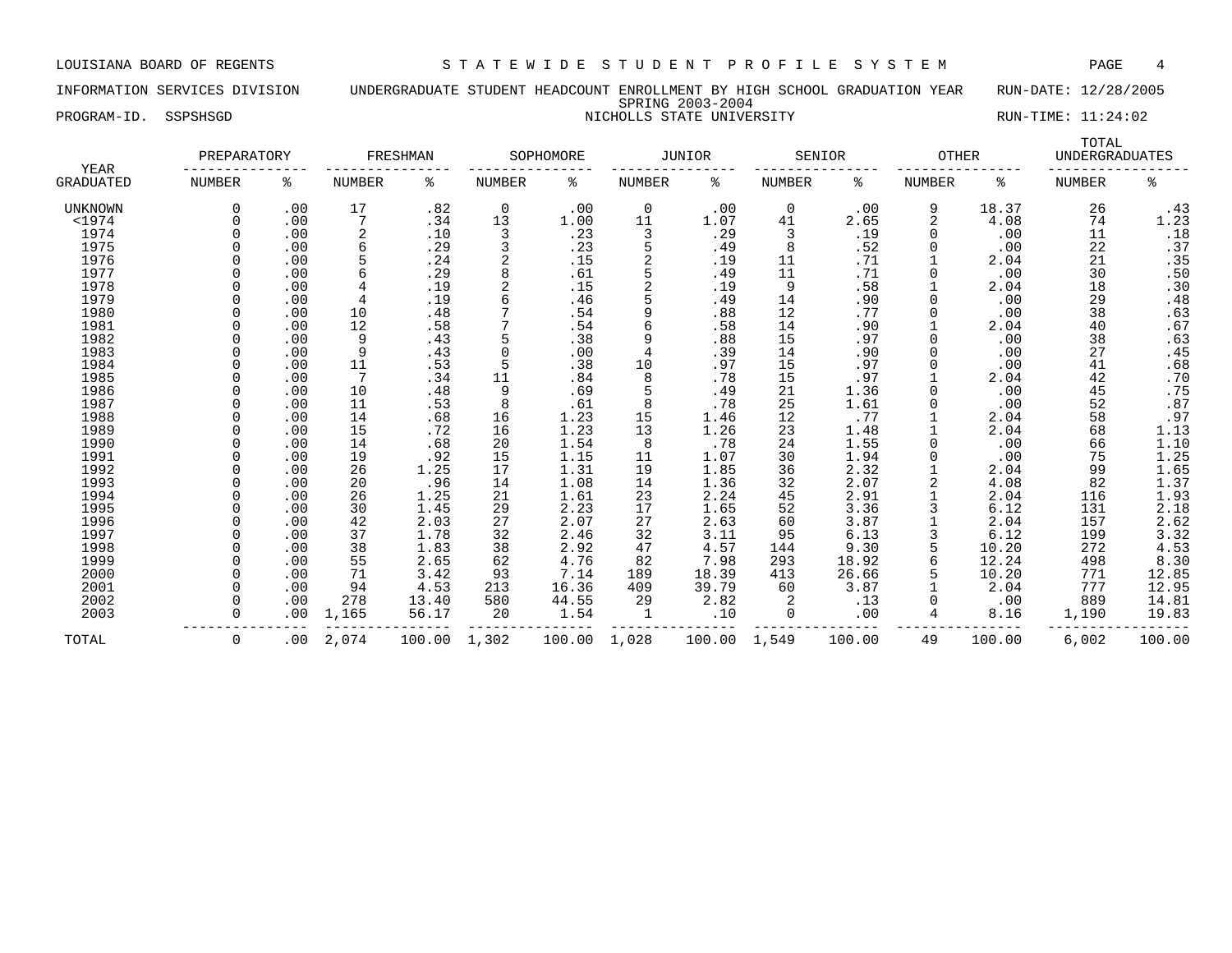INFORMATION SERVICES DIVISION UNDERGRADUATE STUDENT HEADCOUNT ENROLLMENT BY HIGH SCHOOL GRADUATION YEAR RUN-DATE: 12/28/2005 SPRING 2003-2004 PROGRAM-ID. SSPSHSGD UNIVERSITY OF LA. AT MONROE RUN-TIME: 11:24:02

| <b>YEAR</b>      | PREPARATORY   |        |        | FRESHMAN |              | SOPHOMORE |                | <b>JUNIOR</b> |               | SENIOR | <b>OTHER</b> |     | TOTAL<br><b>UNDERGRADUATES</b> |        |
|------------------|---------------|--------|--------|----------|--------------|-----------|----------------|---------------|---------------|--------|--------------|-----|--------------------------------|--------|
| <b>GRADUATED</b> | <b>NUMBER</b> | ႜ      | NUMBER | ႜ        | NUMBER       | နွ        | NUMBER         | ႜ             | <b>NUMBER</b> | ႜ      | NUMBER       | ႜ   | NUMBER                         | နွ     |
| <b>UNKNOWN</b>   | 17            | 100.00 | 8      | .38      | $\mathbf{1}$ | .08       | 0              | .00           | $\mathbf 0$   | .00    | 0            | .00 | 26                             | .39    |
| $<$ 1974         | $\Omega$      | .00    | 45     | 2.12     | 20           | 1.57      | 17             | 1.45          | 50            | 2.39   | 0            | .00 | 132                            | 1.98   |
| 1974             |               | .00    | 8      | .38      |              | .08       | 6              | .51           | 12            | .57    | 0            | .00 | 27                             | .40    |
| 1975             |               | .00    | 7      | .33      | 6            | .47       | 6              | .51           | 12            | .57    | $\Omega$     | .00 | 31                             | .46    |
| 1976             |               | .00    | 9      | .42      |              | .24       |                | .26           | 15            | .72    |              | .00 | 30                             | .45    |
| 1977             |               | .00    | 13     | .61      |              | .24       | $\overline{2}$ | .17           | 18            | .86    |              | .00 | 36                             | .54    |
| 1978             |               | .00    | 6      | .28      | 6            | .47       | 8              | .68           | 14            | .67    | 0            | .00 | 34                             | .51    |
| 1979             |               | .00    | 6      | .28      |              | .47       | 5              | .43           | 16            | .77    | 0            | .00 | 33                             | .49    |
| 1980             |               | .00    | 6      | .28      |              | .55       | 6              | .51           | 19            | .91    | $\Omega$     | .00 | 38                             | .57    |
| 1981             |               | .00    | 13     | .61      |              | .39       | 5              | .43           | 19            | .91    | $\Omega$     | .00 | 42                             | .63    |
| 1982             |               | .00    | 10     | .47      |              | .47       |                | .43           | 22            | 1.05   | $\Omega$     | .00 | 43                             | .64    |
| 1983             |               | .00    | 6      | .28      |              | .39       | 6              | .51           | 26            | 1.24   |              | .00 | 43                             | .64    |
| 1984             |               | .00    | 8      | .38      | 8            | .63       | 6              | .51           | 20            | .96    |              | .00 | 42                             | .63    |
| 1985             |               | .00    | 14     | .66      | 10           | .78       | 8              | .68           | 25            | 1.20   | 0            | .00 | 57                             | .85    |
| 1986             |               | .00    | 12     | .57      | 6            | .47       | 14             | 1.19          | 26            | 1.24   |              | .00 | 58                             | .87    |
| 1987             |               | .00    | 16     | .75      | 11           | .86       | 10             | .85           | 31            | 1.48   |              | .00 | 68                             | 1.02   |
| 1988             |               | .00    | 16     | .75      | 6            | .47       | 8              | .68           | 38            | 1.82   |              | .00 | 68                             | 1.02   |
| 1989             |               | .00    | 19     | .89      | 15           | 1.18      | 13             | 1.11          | 43            | 2.06   |              | .00 | 90                             | 1.35   |
| 1990             |               | .00    | 15     | .71      | 14           | 1.10      | 14             | 1.19          | 49            | 2.35   |              | .00 | 92                             | 1.38   |
| 1991             |               | .00    | 23     | 1.08     | 12           | .94       | 15             | 1.28          | 39            | 1.87   |              | .00 | 89                             | 1.33   |
| 1992             |               | .00    | 31     | 1.46     | 18           | 1.41      | 17             | 1.45          | 44            | 2.11   |              | .00 | 110                            | 1.65   |
| 1993             |               | .00    | 24     | 1.13     | 12           | .94       | 13             | 1.11          | 60            | 2.87   |              | .00 | 109                            | 1.63   |
| 1994             |               | .00    | 32     | 1.51     | 23           | 1.81      | 34             | 2.89          | 78            | 3.73   |              | .00 | 167                            | 2.50   |
| 1995             |               | .00    | 38     | 1.79     | 22           | 1.73      | 21             | 1.79          | 91            | 4.36   | 0            | .00 | 172                            | 2.58   |
| 1996             |               | .00    | 36     | 1.70     | 30           | 2.35      | 37             | 3.15          | 116           | 5.55   | 0            | .00 | 219                            | 3.28   |
| 1997             |               | .00    | 49     | 2.31     | 45           | 3.53      | 49             | 4.17          | 167           | 7.99   |              | .00 | 310                            | 4.64   |
| 1998             |               | .00    | 40     | 1.88     | 46           | 3.61      | 52             | 4.43          | 230           | 11.01  |              | .00 | 368                            | 5.51   |
| 1999             |               | .00    | 70     | 3.30     | 51           | 4.00      | 100            | 8.51          | 373           | 17.86  |              | .00 | 594                            | 8.89   |
| 2000             |               | .00    | 74     | 3.49     | 101          | 7.93      | 199            | 16.94         | 377           | 18.05  |              | .00 | 751                            | 11.25  |
| 2001             |               | .00    | 124    | 5.84     | 181          | 14.21     | 443            | 37.70         | 57            | 2.73   | $\Omega$     | .00 | 805                            | 12.05  |
| 2002             |               | .00    | 280    | 13.19    | 581          | 45.60     | 52             | 4.43          |               | .05    | 0            | .00 | 914                            | 13.69  |
| 2003             |               | .00    | 1,065  | 50.16    | 13           | 1.02      | 1              | .09           | 1             | .05    | 0            | .00 | 1,080                          | 16.17  |
| TOTAL            | 17            | 100.00 | 2,123  | 100.00   | 1,274        | 100.00    | 1,175          | 100.00        | 2,089         | 100.00 | $\Omega$     | .00 | 6,678                          | 100.00 |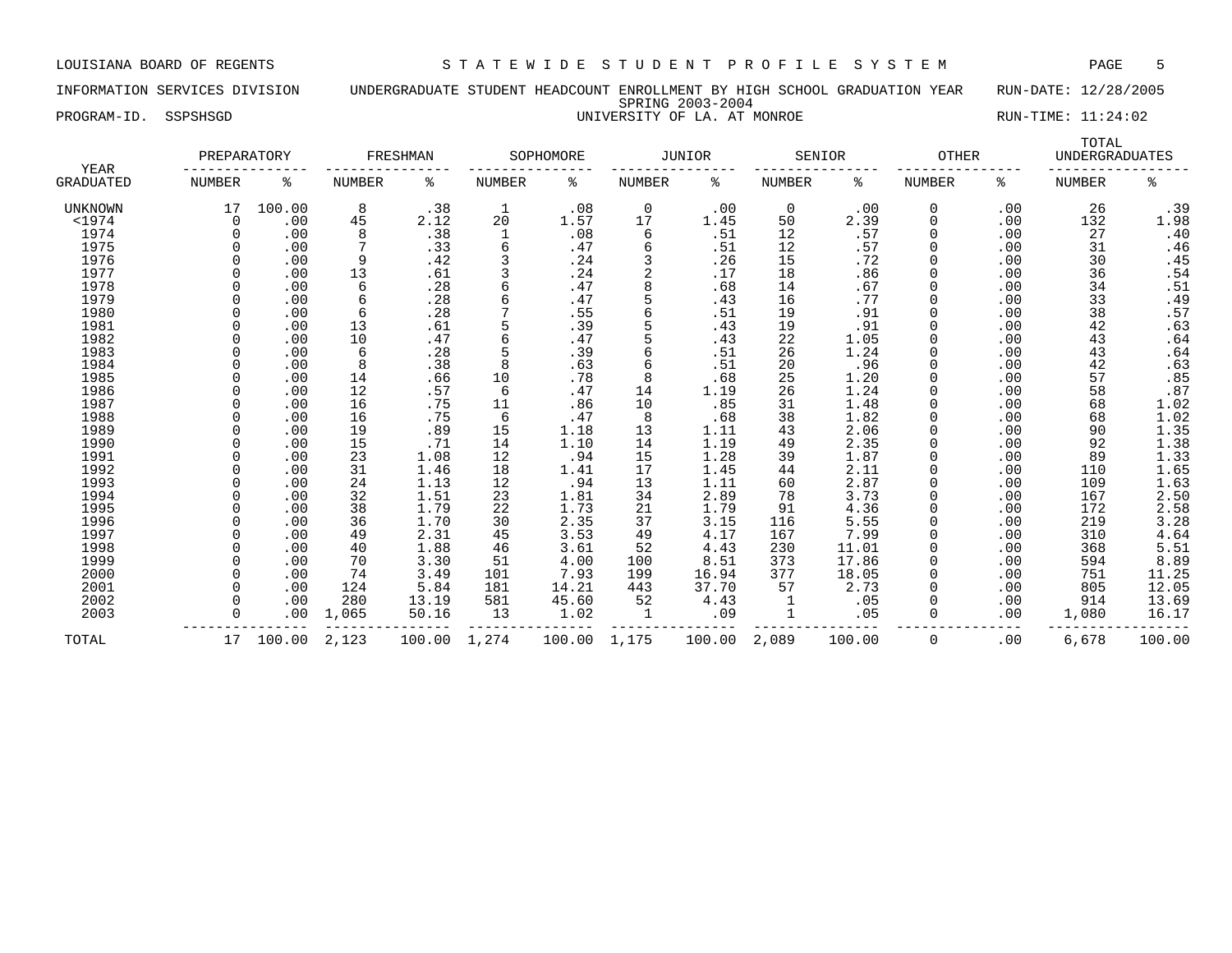INFORMATION SERVICES DIVISION UNDERGRADUATE STUDENT HEADCOUNT ENROLLMENT BY HIGH SCHOOL GRADUATION YEAR RUN-DATE: 12/28/2005 SPRING 2003-2004 PROGRAM-ID. SSPSHSGD NORTHWESTERN STATE UNIVERSITY RUN-TIME: 11:24:02

| <b>YEAR</b>      | PREPARATORY   |        |               | FRESHMAN |                | SOPHOMORE |               | <b>JUNIOR</b> |               | SENIOR | <b>OTHER</b>  |     | TOTAL<br><b>UNDERGRADUATES</b> |                         |
|------------------|---------------|--------|---------------|----------|----------------|-----------|---------------|---------------|---------------|--------|---------------|-----|--------------------------------|-------------------------|
| <b>GRADUATED</b> | <b>NUMBER</b> | နွ     | <b>NUMBER</b> | ႜ        | <b>NUMBER</b>  | ್ಠಿ       | <b>NUMBER</b> | ႜ             | <b>NUMBER</b> | နွ     | <b>NUMBER</b> | နွ  | <b>NUMBER</b>                  | ಕಿ                      |
| UNKNOWN          | 50            | 96.15  | 19            | .66      | 6              | .31       | 2             | .13           | 3             | .13    | 0             | .00 | 80                             | .92                     |
| $<$ 1974         | $\Omega$      | .00    | 45            | 1.57     | 35             | 1.80      | 36            | 2.32          | 71            | 3.15   | 0             | .00 | 187                            | 2.16                    |
| 1974             |               | .00    | 9             | .31      | 8              | .41       | 11            | .71           | 15            | .67    | 0             | .00 | 43                             | $.50$<br>$.48$          |
| 1975             |               | .00    | 11            | .38      | 6              | .31       | 11            | .71           | 14            | .62    | 0             | .00 | 42                             |                         |
| 1976             |               | .00    | 6             | .21      |                | . 21      | 7             | .45           | 22            | .98    | 0             | .00 | 39                             | .45                     |
| 1977             |               | .00    | 8             | .28      | $\overline{4}$ | .21       | 9             | .58           | 15            | .67    | 0             | .00 | 36                             | .42                     |
| 1978             |               | .00    | 12            | .42      | 10             | .51       | 10            | .64           | 21            | .93    | 0             | .00 | 53                             | .61                     |
| 1979             |               | .00    | 11            | .38      | 9              | .46       | 19            | 1.22          | 23            | 1.02   | 0             | .00 | 62                             |                         |
| 1980             |               | .00    | 9             | .31      | 10             | .51       | 7             | .45           | 20            | .89    | 0             | .00 | 46                             | $.72$<br>$.53$<br>$.57$ |
| 1981             |               | .00    | 10            | .35      | 9              | .46       | 11            | .71           | 19            | .84    | <sup>0</sup>  | .00 | 49                             |                         |
| 1982             |               | .00    | 18            | .63      | 5              | .26       | 13            | .84           | 30            | 1.33   | 0             | .00 | 66                             | .76                     |
| 1983             |               | .00    | 12            | .42      | 9              | .46       | 16            | 1.03          | 26            | 1.15   | 0             | .00 | 63                             | .73                     |
| 1984             |               | .00    | 17            | .59      | 8              | .41       | 10            | .64           | 28            | 1.24   | 0             | .00 | 63                             | .73                     |
| 1985             |               | .00    | 13            | .45      | 11             | .57       | 14            | .90           | 28            | 1.24   | 0             | .00 | 66                             | .76                     |
| 1986             |               | .00    | 23            | .80      | 17             | .87       | 12            | .77           | 27            | 1.20   | 0             | .00 | 79                             | .91                     |
| 1987             |               | .00    | 15            | .52      | 14             | .72       | 13            | .84           | 42            | 1.87   | 0             | .00 | 84                             | .97                     |
| 1988             |               | .00    | 27            | .94      | 23             | 1.18      | 17            | 1.10          | 30            | 1.33   |               | .00 | 97                             | 1.12                    |
| 1989             |               | .00    | 23            | .80      | 25             | 1.29      | 15            | .97           | 35            | 1.55   |               | .00 | 98                             | 1.13                    |
| 1990             |               | .00    | 26            | .91      | 23             | 1.18      | 17            | 1.10          | 51            | 2.26   | O             | .00 | 117                            |                         |
| 1991             |               | .00    | 28            | .98      | 24             | 1.23      | 16            | 1.03          | 39            | 1.73   | 0             | .00 | 107                            | $\frac{1.35}{1.23}$     |
| 1992             |               | .00    | 28            | .98      | 25             | 1.29      | 16            | 1.03          | 49            | 2.18   | <sup>0</sup>  | .00 | 118                            |                         |
| 1993             |               | .00    | 32            | 1.12     | 27             | 1.39      | 20            | 1.29          | 67            | 2.98   | 0             | .00 | 146                            | $\frac{1.36}{1.68}$     |
| 1994             |               | .00    | 42            | 1.46     | 40             | 2.06      | 26            | 1.68          | 49            | 2.18   | 0             | .00 | 157                            | 1.81                    |
| 1995             |               | .00    | 43            | 1.50     | 44             | 2.26      | 33            | 2.13          | 50            | 2.22   | 0             | .00 | 170                            | $\frac{1.96}{2.33}$     |
| 1996             |               | .00    | 46            | 1.60     | 33             | 1.70      | 35            | 2.26          | 88            | 3.91   | 0             | .00 | 202                            |                         |
| 1997             |               | .00    | 47            | 1.64     | 51             | 2.62      | 43            | 2.77          | 118           | 5.24   | 0             | .00 | 259                            | 2.99                    |
| 1998             |               | .00    | 52            | 1.81     | 54             | 2.78      | 46            | 2.96          | 174           | 7.73   | 0             | .00 | 326                            | 3.76                    |
| 1999             |               | .00    | 74            | 2.58     | 67             | 3.45      | 94            | 6.06          | 382           | 16.96  | 0             | .00 | 617                            | 7.12                    |
| 2000             |               | .00    | 96            | 3.35     | 103            | 5.30      | 218           | 14.05         | 625           | 27.75  | 0             | .00 | 1,042                          | 12.02                   |
| 2001             |               | .00    | 146           | 5.09     | 232            | 11.93     | 706           | 45.49         | 90            | 4.00   | 0             | .00 | 1,174                          | 13.54                   |
| 2002             |               | 3.85   | 314           | 10.95    | 982            | 50.51     | 48            | 3.09          | $\mathbf{1}$  | .04    | 0             | .00 | 1,347                          | 15.54                   |
| 2003             |               | .00    | 1,606         | 56.00    | 26             | 1.34      | $\mathbf{1}$  | .06           | 0             | .00    | 0             | .00 | 1,633                          | 18.84                   |
| TOTAL            | 52            | 100.00 | 2,868         | 100.00   | 1,944          | 100.00    | 1,552         | 100.00        | 2,252         | 100.00 | 0             | .00 | 8,668                          | 100.00                  |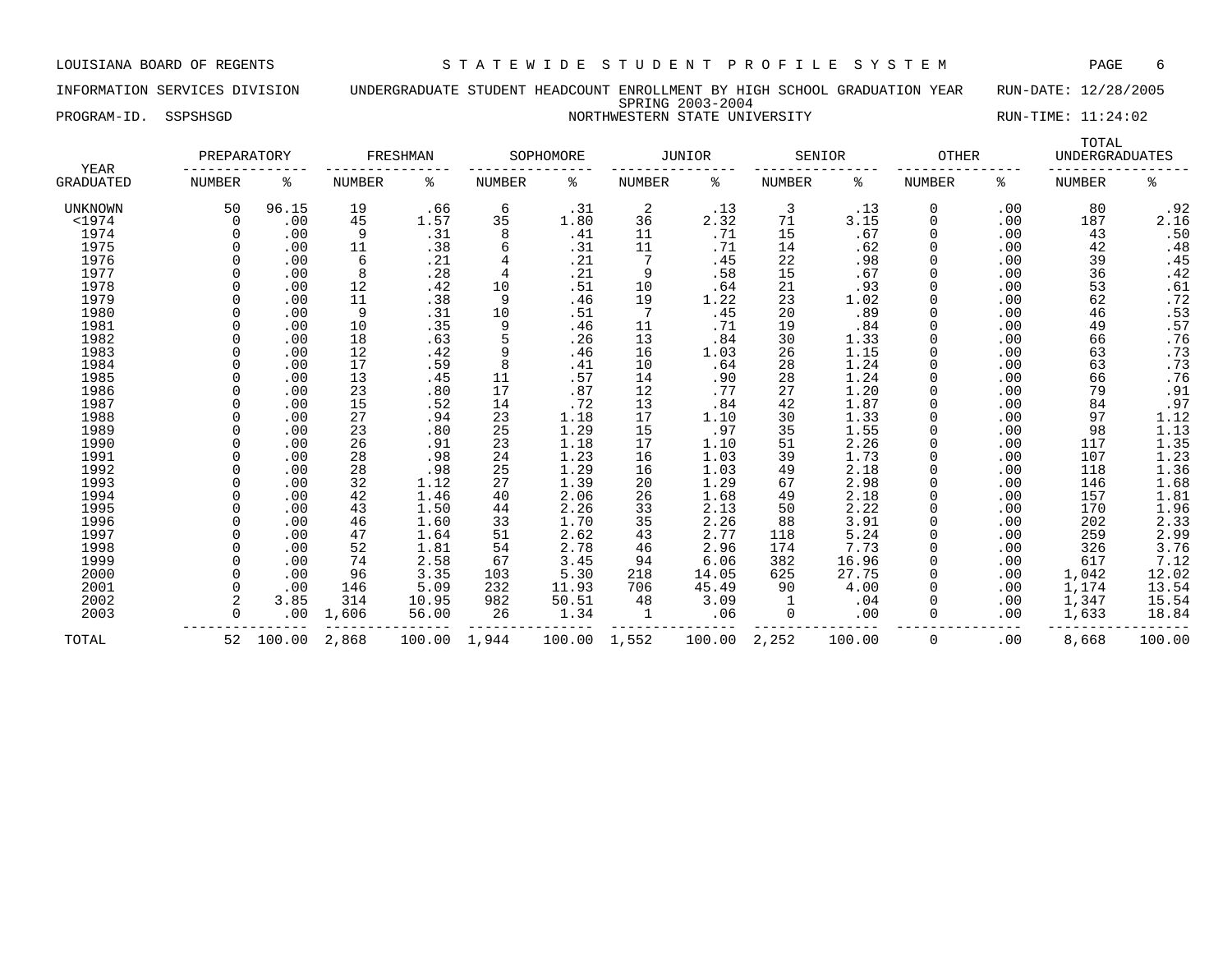INFORMATION SERVICES DIVISION UNDERGRADUATE STUDENT HEADCOUNT ENROLLMENT BY HIGH SCHOOL GRADUATION YEAR RUN-DATE: 12/28/2005 SPRING 2003-2004 PROGRAM-ID. SSPSHSGD SOUTHEASTERN LA. UNIVERSITY RUN-TIME: 11:24:02

|                   | PREPARATORY   |        |                | FRESHMAN |               | SOPHOMORE |               | <b>JUNIOR</b> |               | SENIOR | <b>OTHER</b>  |        | TOTAL<br><b>UNDERGRADUATES</b> |                     |
|-------------------|---------------|--------|----------------|----------|---------------|-----------|---------------|---------------|---------------|--------|---------------|--------|--------------------------------|---------------------|
| YEAR<br>GRADUATED | <b>NUMBER</b> | ႜ      | <b>NUMBER</b>  | ႜ        | <b>NUMBER</b> | နွ        | <b>NUMBER</b> | နွ            | <b>NUMBER</b> | နွ     | <b>NUMBER</b> | ႜ      | <b>NUMBER</b>                  | နွ                  |
| <b>UNKNOWN</b>    | 28            | 100.00 | 462            | 11.48    | 528           | 18.68     | 550           | 23.69         | 874           | 25.88  | 48            | 62.34  | 2,490                          | 19.68               |
| $1974$            | $\Omega$      | .00    | 13             | .32      | 24            | .85       | 13            | .56           | 27            | .80    | 9             | 11.69  | 86                             | .68                 |
| 1974              | 0             | .00    | 1              | .02      | 2             | .07       | 4             | .17           | 4             | .12    |               | 1.30   | 12                             | .09                 |
| 1975              |               | .00    | 7              | .17      | 7             | .25       | 2             | .09           | 4             | .12    |               | 1.30   | 21                             | .17                 |
| 1976              |               | .00    | 3              | .07      | 2             | .07       | 2             | .09           | 10            | .30    |               | 1.30   | 18                             | .14                 |
| 1977              |               | .00    | $\overline{4}$ | .10      |               | .04       | 3             | .13           | 14            | .41    |               | .00    | 22                             | .17                 |
| 1978              |               | .00    | 4              | .10      | 5             | .18       | 4             | .17           | 12            | .36    |               | 1.30   | 26                             | .21                 |
| 1979              |               | .00    |                | .17      |               | .14       |               | .22           | 9             | .27    | 2             | 2.60   | 27                             | .21                 |
| 1980              |               | .00    |                | .17      | 4             | .14       | 6             | .26           | 9             | .27    |               | 1.30   | 27                             | .21                 |
| 1981              |               | .00    | $\overline{4}$ | .10      |               | .18       | 2             | .09           | 13            | .38    | $\Omega$      | .00    | 24                             | .19                 |
| 1982              |               | .00    | 3              | .07      |               | .25       | 9             | .39           | 13            | .38    |               | .00    | 32                             | .25                 |
| 1983              |               | .00    | 6              | .15      | 6             | .21       | 9             | .39           | 19            | .56    |               | 3.90   | 43                             | .34                 |
| 1984              |               | .00    |                | .12      | 9             | .32       | 13            | .56           | 22            | .65    |               | 1.30   | 50                             | .40                 |
| 1985              |               | .00    |                | .10      | 5             | .18       | 7             | .30           | 20            | .59    |               | 1.30   | 37                             | .29                 |
| 1986              |               | .00    | 9              | .22      | 16            | .57       | 13            | .56           | 16            | .47    |               | .00    | 54                             | .43                 |
| 1987              |               | .00    | 6              | .15      | 13            | .46       | 14            | .60           | 21            | .62    |               | .00    | 54                             | .43                 |
| 1988              |               | .00    | 10             | .25      | 19            | .67       | 7             | .30           | 31            | .92    |               | .00    | 67                             | .53                 |
| 1989              |               | .00    | 19             | .47      | 14            | .50       | 14            | .60           | 23            | .68    |               | .00    | 70                             | .55                 |
| 1990              |               | .00    | 11             | .27      | 21            | .74       | 12            | .52           | 33            | .98    |               | .00    | 77                             | .61                 |
| 1991              |               | .00    | 15             | .37      | 14            | .50       | 15            | .65           | 35            | 1.04   | $\Omega$      | .00    | 79                             | .62                 |
| 1992              |               | .00    | 22             | .55      | 10            | .35       | 18            | .78           | 44            | 1.30   |               | 2.60   | 96                             | .76                 |
| 1993              |               | .00    | 22             | .55      | 22            | .78       | 20            | .86           | 74            | 2.19   |               | .00    | 138                            | 1.09                |
| 1994              |               | .00    | 21             | .52      | 27            | .96       | 25            | 1.08          | 86            | 2.55   |               | 1.30   | 160                            |                     |
| 1995              |               | .00    | 30             | .75      | 25            | .88       | 42            | 1.81          | 117           | 3.46   | 0             | .00    | 214                            | $\frac{1.26}{1.69}$ |
| 1996              |               | .00    | 28             | .70      | 49            | 1.73      | 49            | 2.11          | 139           | 4.12   | 0             | .00    | 265                            | 2.09                |
| 1997              |               | .00    | 33             | .82      | 52            | 1.84      | 68            | 2.93          | 206           | 6.10   |               | .00    | 359                            | 2.84                |
| 1998              |               | .00    | 40             | .99      | 67            | 2.37      | 95            | 4.09          | 320           | 9.48   |               | 1.30   | 523                            | 4.13                |
| 1999              |               | .00    | 69             | 1.72     | 93            | 3.29      | 149           | 6.42          | 490           | 14.51  |               | .00    | 801                            | 6.33                |
| 2000              |               | .00    | 109            | 2.71     | 180           | 6.37      | 383           | 16.49         | 632           | 18.71  |               | .00    | 1,304                          | 10.31               |
| 2001              |               | .00    | 204            | 5.07     | 394           | 13.94     | 734           | 31.61         | 59            | 1.75   |               | .00    | 1,391                          | 10.99               |
| 2002              |               | .00    | 528            | 13.12    | 1,180         | 41.74     | 32            | 1.38          |               | .03    |               | 1.30   | 1,742                          | 13.77               |
| 2003              |               | .00    | 2,317          | 57.59    | 22            | .78       | 3             | .13           | 0             | .00    | 3             | 3.90   | 2,345                          | 18.53               |
| TOTAL             | 28            | 100.00 | 4,023          | 100.00   | 2,827         | 100.00    | 2,322         | 100.00        | 3,377         | 100.00 | 77            | 100.00 | 12,654                         | 100.00              |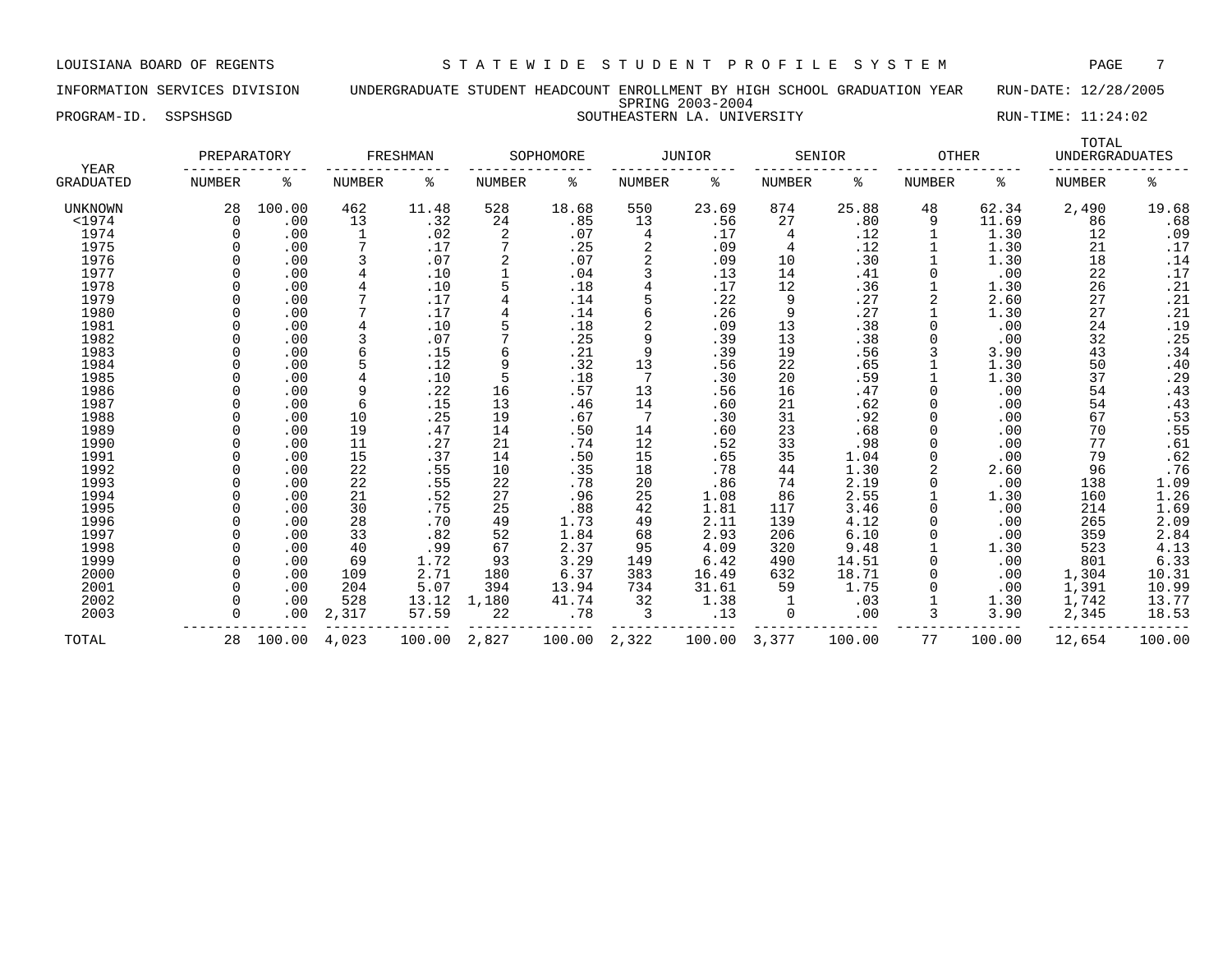### INFORMATION SERVICES DIVISION UNDERGRADUATE STUDENT HEADCOUNT ENROLLMENT BY HIGH SCHOOL GRADUATION YEAR RUN-DATE: 12/28/2005 SPRING 2003-2004 PROGRAM-ID. SSPSHSGD **EXECUTE:** 11:24:02 UNIVERSITY OF LA. IN LAFAYETTE RUN-TIME: 11:24:02

| NIVERSITY OF LA. IN LAFAYETT |  |  |
|------------------------------|--|--|
|                              |  |  |

| YEAR             | PREPARATORY   |        |                | FRESHMAN |                | SOPHOMORE |                | JUNIOR |               | SENIOR | <b>OTHER</b> |        | TOTAL<br><b>UNDERGRADUATES</b> |                  |
|------------------|---------------|--------|----------------|----------|----------------|-----------|----------------|--------|---------------|--------|--------------|--------|--------------------------------|------------------|
| <b>GRADUATED</b> | <b>NUMBER</b> | ႜ      | <b>NUMBER</b>  | နွ       | NUMBER         | ႜ         | NUMBER         | ႜ      | <b>NUMBER</b> | ႜ      | NUMBER       | ႜ      | NUMBER                         | နွ               |
| <b>UNKNOWN</b>   | 210           | 100.00 | 11             | .30      | 0              | .00       | $\mathbf 0$    | .00    | $\mathbf 0$   | .00    |              | .22    | 222                            | 1.61             |
| $<$ 1974         | 0             | .00    | 7              | .19      | 12             | .41       | 15             | .59    | 79            | 1.95   | 303          | 67.63  | 416                            | 3.01             |
| 1974             | $\Omega$      | .00    | $\overline{2}$ | .06      | 1              | .03       | 7              | .28    | 16            | .39    | 3            | .67    | 29                             | .21              |
| 1975             |               | .00    |                | .08      |                | .10       |                | .28    | 12            | .30    |              | .45    | 27                             | .20              |
| 1976             |               | .00    |                | .19      | 3              | .10       |                | .28    | 13            | .32    |              | .45    | 32                             | .23              |
| 1977             |               | .00    |                | .08      |                | .17       | $\overline{4}$ | .16    | 15            | .37    |              | .22    | 28                             | .20              |
| 1978             |               | .00    |                | .08      |                | .24       |                | .28    | 20            | .49    |              | .45    | 39                             | .28              |
| 1979             |               | .00    |                | .06      | $\overline{2}$ | .07       | 8              | .32    | 19            | .47    | 6            | 1.34   | 37                             | .27              |
| 1980             | U             | .00    |                | .11      | 2              | .07       |                | .28    | 26            | .64    |              | .22    | 40                             | .29              |
| 1981             | $\Omega$      | .00    |                | .14      |                | .24       |                | .28    | 26            | .64    | <sup>0</sup> | .00    | 45                             | .33              |
| 1982             |               | .00    |                | .14      |                | .07       | 9              | .36    | 34            | .84    | 2            | .45    | 52                             | .38              |
| 1983             |               | .00    |                | .14      | 6              | .20       | 10             | .39    | 32            | .79    | 9            | 2.01   | 62                             | .45              |
| 1984             |               | .00    |                | .19      | 8              | .27       | 8              | .32    | 40            | .99    |              | .22    | 64                             | .46              |
| 1985             |               | .00    |                | .11      |                | .17       |                | .16    | 37            | .91    |              | .67    | 53                             | .38              |
| 1986             |               | .00    | 9              | .25      |                | .24       | 5              | .20    | 46            | 1.13   |              | .67    | 70                             | .51              |
| 1987             |               | .00    |                | .19      | 12             | .41       | 15             | .59    | 35            | .86    |              | .45    | 71                             | .51              |
| 1988             |               | .00    | 14             | .39      |                | .24       | 13             | .51    | 67            | 1.65   |              | 1.12   | 106                            | .77              |
| 1989             |               | .00    | 18             | .50      | 13             | .44       | 14             | .55    | 48            | 1.18   |              | .67    | 96                             | .70              |
| 1990             |               | .00    | 6              | .17      | 12             | .41       | 22             | .87    | 66            | 1.63   |              | 1.12   | 111                            | .80              |
| 1991             |               | .00    | 16             | .44      | 24             | .81       | 33             | 1.30   | 102           | 2.51   |              | .89    | 179                            | $1.30$<br>$1.17$ |
| 1992             |               | .00    | 17             | .47      | 25             | .85       | 22             | .87    | 94            | 2.32   |              | .89    | 162                            |                  |
| 1993             |               | .00    | 30             | .83      | 36             | 1.22      | 39             | 1.54   | 118           | 2.91   |              | 1.56   | 230                            | 1.67             |
| 1994             |               | .00    | 21             | .58      | 34             | 1.15      | 46             | 1.82   | 150           | 3.69   |              | 1.56   | 258                            | 1.87             |
| 1995             |               | .00    | 35             | .97      | 46             | 1.56      | 58             | 2.29   | 183           | 4.51   | 4            | .89    | 326                            | 2.36             |
| 1996             | ∩             | .00    | 45             | 1.25     | 59             | 2.00      | 72             | 2.84   | 218           | 5.37   | 15           | 3.35   | 409                            | 2.96             |
| 1997             |               | .00    | 58             | 1.61     | 67             | 2.27      | 89             | 3.51   | 311           | 7.66   | 11           | 2.46   | 536                            | 3.88             |
| 1998             |               | .00    | 63             | 1.75     | 94             | 3.19      | 123            | 4.85   | 487           | 12.00  | 11           | 2.46   | 778                            | 5.63             |
| 1999             |               | .00    | 77             | 2.13     | 164            | 5.56      | 228            | 9.00   | 727           | 17.91  | 11           | 2.46   | 1,207                          | 8.74             |
| 2000             | n             | .00    | 122            | 3.38     | 265            | 8.99      | 479            | 18.90  | 938           | 23.10  |              | 1.56   | 1,811                          | 13.11            |
| 2001             | <sup>n</sup>  | .00    | 191            | 5.29     | 489            | 16.59     | 1,118          | 44.12  | 99            | 2.44   | 5            | 1.12   | 1,902                          | 13.77            |
| 2002             | U             | .00    | 460            | 12.74    | 1,492          | 50.61     | 57             | 2.25   |               | .05    | 5            | 1.12   | 2,016                          | 14.60            |
| 2003             | $\Omega$      | .00    | 2,353          | 65.18    | 39             | 1.32      |                | .04    | $\Omega$      | .00    | 3            | .67    | 2,396                          | 17.35            |
| TOTAL            | 210           | 100.00 | 3,610          | 100.00   | 2,948          | 100.00    | 2,534          | 100.00 | 4,060         | 100.00 | 448          | 100.00 | 13,810                         | 100.00           |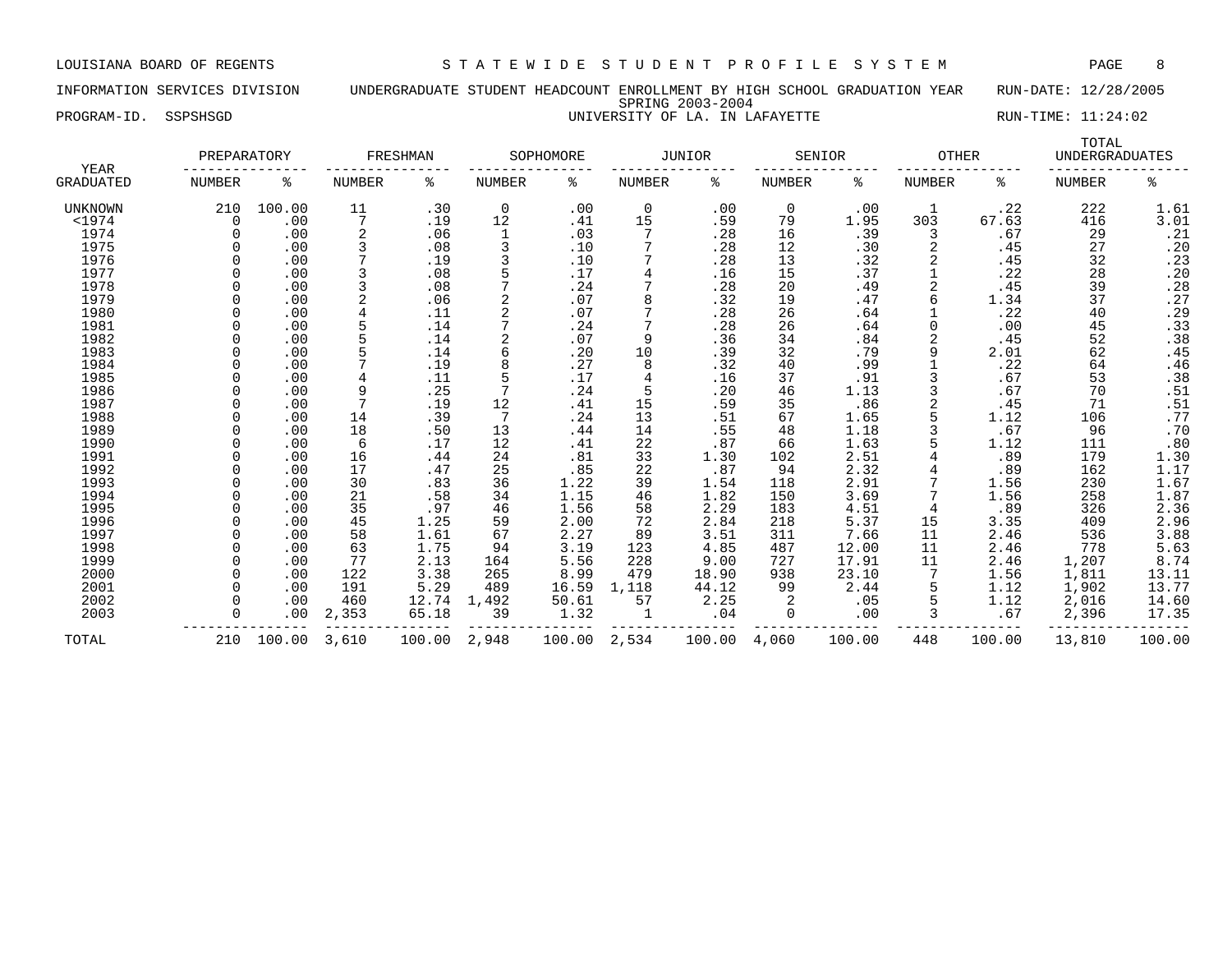INFORMATION SERVICES DIVISION UNDERGRADUATE STUDENT HEADCOUNT ENROLLMENT BY HIGH SCHOOL GRADUATION YEAR RUN-DATE: 12/28/2005 SPRING 2003-2004 PROGRAM-ID. SSPSHSGD L.S.U. AT ALEXANDRIA RUN-TIME: 11:24:02

| <b>YEAR</b>      | PREPARATORY |        |        | FRESHMAN |             | SOPHOMORE |               | <b>JUNIOR</b> |        | SENIOR | <b>OTHER</b>  |     | TOTAL<br><b>UNDERGRADUATES</b> |        |
|------------------|-------------|--------|--------|----------|-------------|-----------|---------------|---------------|--------|--------|---------------|-----|--------------------------------|--------|
| <b>GRADUATED</b> | NUMBER      | ႜ      | NUMBER | ႜ        | NUMBER      | ႜ         | <b>NUMBER</b> | ႜ             | NUMBER | ႜ      | <b>NUMBER</b> | ႜ   | NUMBER                         | နွ     |
| UNKNOWN          | 14          | 73.68  | 22     | 1.64     | $\mathbf 0$ | .00       | 0             | .00           | 0      | .00    | 0             | .00 | 36                             | 1.18   |
| $<$ 1974         | 0           | .00    | 20     | 1.49     | 14          | 1.81      | 13            | 2.58          | 19     | 4.66   | 0             | .00 | 66                             | 2.16   |
| 1974             |             | .00    | 5      | .37      | 5           | .65       | 3             | .60           | 5      | 1.23   | $\Omega$      | .00 | 18                             | .59    |
| 1975             |             | .00    | 8      | .60      |             | .65       | 4             | .79           |        | .74    | $\Omega$      | .00 | 20                             | .66    |
| 1976             |             | .00    | 4      | .30      |             | 1.03      | 4             | .79           | 4      | .98    | 0             | .00 | 20                             | .66    |
| 1977             |             | .00    | 9      | .67      |             | .90       | 6             | 1.19          | 10     | 2.45   | 0             | .00 | 32                             | 1.05   |
| 1978             |             | .00    | 7      | .52      |             | .65       | 13            | 2.58          | 5      | 1.23   | 0             | .00 | 30                             | .98    |
| 1979             |             | .00    | 8      | .60      |             | .52       | 9             | 1.79          | 5      | 1.23   | 0             | .00 | 26                             | .85    |
| 1980             |             | .00    | 14     | 1.04     |             | .77       | 6             | 1.19          | 4      | .98    | O             | .00 | 30                             | .98    |
| 1981             |             | .00    | 5      | .37      |             | .90       |               | 1.39          | 6      | 1.47   | 0             | .00 | 25                             | .82    |
| 1982             |             | .00    | 13     | .97      | 6           | .77       | 8             | 1.59          | 8      | 1.96   | 0             | .00 | 35                             | 1.15   |
| 1983             |             | .00    | 7      | .52      | 10          | 1.29      | 5             | .99           |        | 1.72   | 0             | .00 | 29                             | .95    |
| 1984             |             | .00    | 12     | .89      |             | .90       | 7             | 1.39          | 7      | 1.72   | 0             | .00 | 33                             | 1.08   |
| 1985             |             | .00    | 18     | 1.34     | 11          | 1.42      | 9             | 1.79          | 13     | 3.19   | 0             | .00 | 51                             | 1.67   |
| 1986             |             | .00    | 16     | 1.19     | 10          | 1.29      | 9             | 1.79          | 6      | 1.47   | U             | .00 | 41                             | 1.34   |
| 1987             |             | .00    | 20     | 1.49     | 13          | 1.68      | 9             | 1.79          |        | 1.72   | 0             | .00 | 49                             | 1.61   |
| 1988             |             | .00    | 12     | .89      | 16          | 2.06      | 10            | 1.98          | 16     | 3.92   |               | .00 | 54                             | 1.77   |
| 1989             |             | .00    | 15     | 1.12     | 15          | 1.94      | 14            | 2.78          | 10     | 2.45   | 0             | .00 | 54                             | 1.77   |
| 1990             |             | .00    | 24     | 1.79     | 18          | 2.32      | 5             | .99           | 15     | 3.68   | 0             | .00 | 62                             | 2.03   |
| 1991             |             | .00    | 20     | 1.49     | 17          | 2.19      | 12            | 2.38          | 17     | 4.17   | O             | .00 | 66                             | 2.16   |
| 1992             |             | .00    | 30     | 2.23     | 30          | 3.87      | 24            | 4.76          | 21     | 5.15   | U             | .00 | 105                            | 3.44   |
| 1993             |             | .00    | 29     | 2.16     | 20          | 2.58      | 13            | 2.58          | 24     | 5.88   |               | .00 | 86                             | 2.82   |
| 1994             |             | .00    | 46     | 3.43     | 24          | 3.10      | 17            | 3.37          | 19     | 4.66   |               | .00 | 106                            | 3.48   |
| 1995             |             | .00    | 35     | 2.61     | 27          | 3.48      | 26            | 5.16          | 26     | 6.37   | 0             | .00 | 114                            | 3.74   |
| 1996             |             | .00    | 50     | 3.72     | 31          | 4.00      | 29            | 5.75          | 33     | 8.09   | 0             | .00 | 143                            | 4.69   |
| 1997             |             | .00    | 45     | 3.35     | 35          | 4.52      | 27            | 5.36          | 24     | 5.88   | 0             | .00 | 131                            | 4.30   |
| 1998             |             | .00    | 55     | 4.10     | 36          | 4.65      | 20            | 3.97          | 34     | 8.33   | 0             | .00 | 145                            | 4.76   |
| 1999             |             | .00    | 61     | 4.54     | 64          | 8.26      | 37            | 7.34          | 28     | 6.86   | 0             | .00 | 190                            | 6.23   |
| 2000             |             | 21.05  | 82     | 6.11     | 59          | 7.61      | 87            | 17.26         | 31     | 7.60   | 0             | .00 | 263                            | 8.63   |
| 2001             |             | .00    | 102    | 7.59     | 114         | 14.71     | 69            | 13.69         | 0      | .00    | O             | .00 | 285                            | 9.35   |
| 2002             |             | .00    | 192    | 14.30    | 151         | 19.48     | 1             | .20           | 0      | .00    | 0             | .00 | 344                            | 11.28  |
| 2003             |             | 5.26   | 357    | 26.58    | $\Omega$    | .00       | 1             | .20           | 1      | .25    | $\Omega$      | .00 | 360                            | 11.81  |
| TOTAL            | 19          | 100.00 | 1,343  | 100.00   | 775         | 100.00    | 504           | 100.00        | 408    | 100.00 | 0             | .00 | 3,049                          | 100.00 |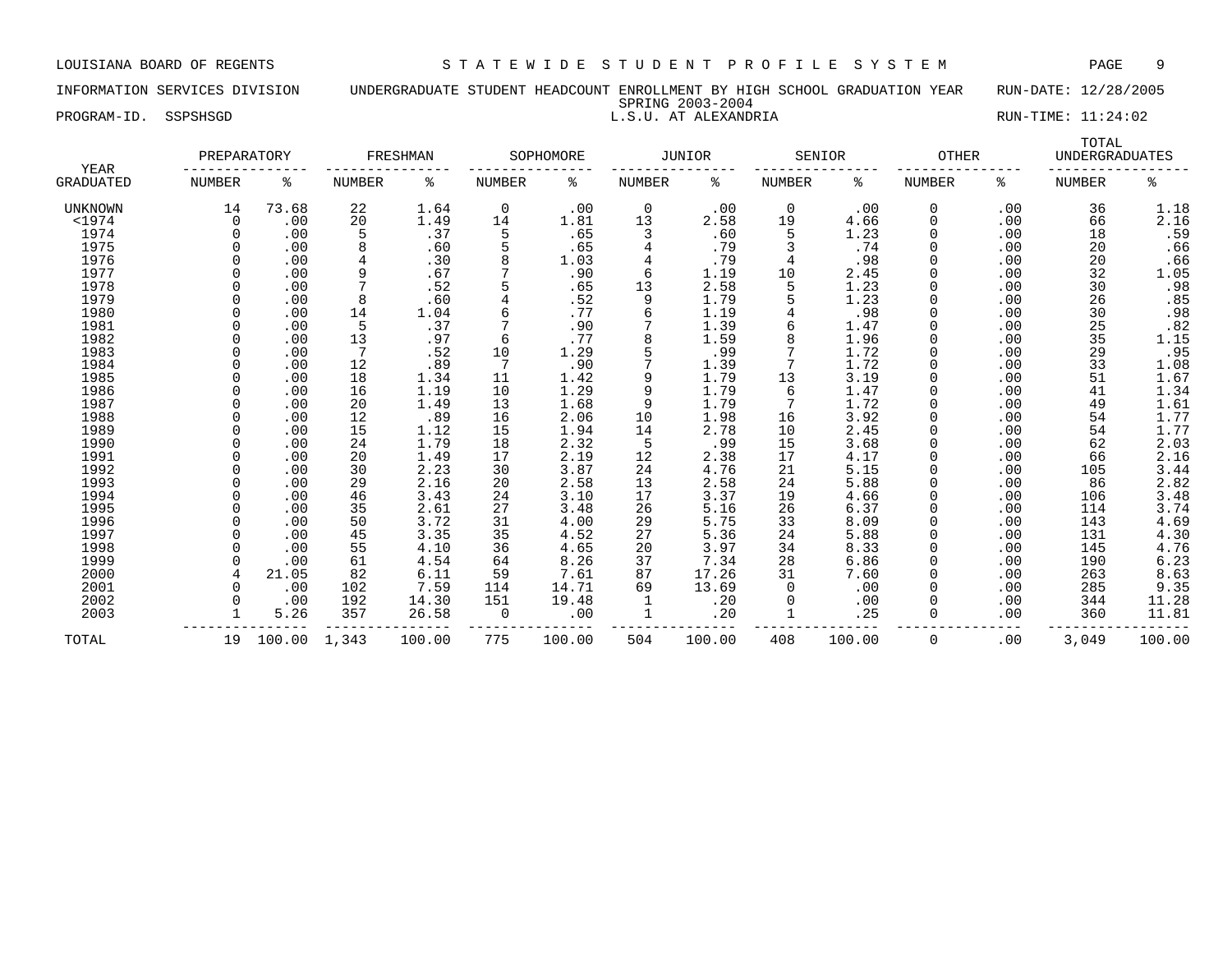INFORMATION SERVICES DIVISION UNDERGRADUATE STUDENT HEADCOUNT ENROLLMENT BY HIGH SCHOOL GRADUATION YEAR RUN-DATE: 12/28/2005 SPRING 2003-2004 PROGRAM-ID. SSPSHSGD **RUN-TIME:** 11:24:02

| YEAR             | PREPARATORY   |        |               | FRESHMAN |               | SOPHOMORE |                | JUNIOR |               | SENIOR | <b>OTHER</b>  |        | TOTAL<br><b>UNDERGRADUATES</b> |        |
|------------------|---------------|--------|---------------|----------|---------------|-----------|----------------|--------|---------------|--------|---------------|--------|--------------------------------|--------|
| <b>GRADUATED</b> | <b>NUMBER</b> | ి      | <b>NUMBER</b> | နွ       | <b>NUMBER</b> | နွ        | NUMBER         | ిక     | <b>NUMBER</b> | နွ     | <b>NUMBER</b> | နွ     | <b>NUMBER</b>                  | ಕಿ     |
| UNKNOWN          |               | 100.00 | 6             | .12      | 0             | .00       | 0              | .00    | 0             | .00    | 1             | .16    | 12                             | .05    |
| $<$ 1974         |               | .00    |               | .02      | 12            | .22       | 23             | .41    | 66            | .90    | 47            | 7.31   | 149                            | .62    |
| 1974             |               | .00    | 0             | .00      | 4             | .07       |                | .02    | 12            | .16    | 3             | .47    | 20                             | .08    |
| 1975             |               | .00    |               | .02      | 2             | .04       | 5              | .09    | 7             | .10    |               | 1.09   | 22                             | .09    |
| 1976             |               | .00    |               | .02      |               | .04       |                | .02    | 14            | .19    |               | 1.24   | 26                             | .11    |
| 1977             |               | .00    | $\Omega$      | .00      |               | .05       |                | .05    | 14            | .19    | 9             | 1.40   | 29                             | .12    |
| 1978             |               | .00    |               | .02      |               | .05       |                | .13    | 8             | .11    |               | 1.09   | 26                             | .11    |
| 1979             |               | .00    |               | .04      |               | .11       |                | .13    | 10            | .14    | 10            | 1.56   | 35                             | .15    |
| 1980             |               | .00    |               | .02      |               | .05       | 6              | .11    | 13            | .18    | 8             | 1.24   | 31                             | .13    |
| 1981             |               | .00    |               | .02      |               | .07       | 5              | .09    | 14            | .19    | 8             | 1.24   | 32                             | .13    |
| 1982             |               | .00    | 2             | .04      |               | .00       | 5              | .09    | 11            | .15    | 6             | .93    | 24                             | .10    |
| 1983             |               | .00    | $\Omega$      | .00      |               | .07       | $\overline{c}$ | .04    | 15            | .20    | 9             | 1.40   | 30                             | .12    |
| 1984             |               | .00    | 0             | .00      |               | .05       | 6              | .11    | 14            | .19    | 8             | 1.24   | 31                             | .13    |
| 1985             |               | .00    |               | .02      |               | .09       | 8              | .14    | 30            | .41    | 12            | 1.87   | 56                             | .23    |
| 1986             |               | .00    |               | .04      |               | .07       |                | .09    | 27            | .37    | 10            | 1.56   | 48                             | .20    |
| 1987             |               | .00    |               | .02      |               | .09       | 8              | .14    | 40            | .54    | 15            | 2.33   | 69                             | .29    |
| 1988             |               | .00    |               | .02      |               | .05       | 9              | .16    | 43            | .58    | 19            | 2.95   | 75                             | .31    |
| 1989             |               | .00    |               | .06      |               | .13       | 15             | .27    | 37            | .50    | 14            | 2.18   | 76                             | .31    |
| 1990             |               | .00    |               | .08      | 8             | .14       | 19             | .34    | 48            | .65    | 9             | 1.40   | 88                             | .36    |
| 1991             |               | .00    | $\mathbf 0$   | .00      | 12            | .22       | 14             | .25    | 52            | .71    | 19            | 2.95   | 97                             | .40    |
| 1992             |               | .00    | 2             | .04      | 10            | .18       | 15             | .27    | 48            | .65    | 19            | 2.95   | 94                             | .39    |
| 1993             |               | .00    | 6             | .12      | 12            | .22       | 28             | .51    | 91            | 1.24   | 30            | 4.67   | 167                            | .69    |
| 1994             |               | .00    | 5             | .10      | 11            | .20       | 31             | .56    | 109           | 1.48   | 30            | 4.67   | 186                            | .77    |
| 1995             |               | .00    |               | .08      | 25            | .45       | 38             | .69    | 134           | 1.82   | 30            | 4.67   | 231                            | .96    |
| 1996             |               | .00    |               | .14      | 26            | .47       | 71             | 1.28   | 205           | 2.79   | 43            | 6.69   | 352                            | 1.46   |
| 1997             |               | .00    | 7             | .14      | 38            | .69       | 77             | 1.39   | 406           | 5.52   | 49            | 7.62   | 577                            | 2.39   |
| 1998             |               | .00    | 10            | .20      | 63            | 1.14      | 155            | 2.80   | 720           | 9.78   | 45            | 7.00   | 993                            | 4.11   |
| 1999             |               | .00    | 24            | .47      | 79            | 1.43      | 279            | 5.03   | 1,654         | 22.48  | 57            | 8.86   | 2,093                          | 8.67   |
| 2000             |               | .00    | 25            | .49      | 178           | 3.22      | 844            | 15.23  | 2,998         | 40.74  | 41            | 6.38   | 4,086                          | 16.93  |
| 2001             |               | .00    | 55            | 1.09     | 568           | 10.28     | 3,322          | 59.93  | 503           | 6.84   | 45            | 7.00   | 4,493                          | 18.62  |
| 2002             |               | .00    | 205           | 4.05     | 3,918         | 70.94     | 503            | 9.07   | 16            | .22    | 18            | 2.80   | 4,660                          | 19.31  |
| 2003             |               | .00    | 4,682         | 92.53    | 505           | 9.14      | 31             | .56    | 0             | .00    | 7             | 1.09   | 5,225                          | 21.65  |
| TOTAL            | 5             | 100.00 | 5,060         | 100.00   | 5,523         | 100.00    | 5,543          | 100.00 | 7,359         | 100.00 | 643           | 100.00 | 24,133                         | 100.00 |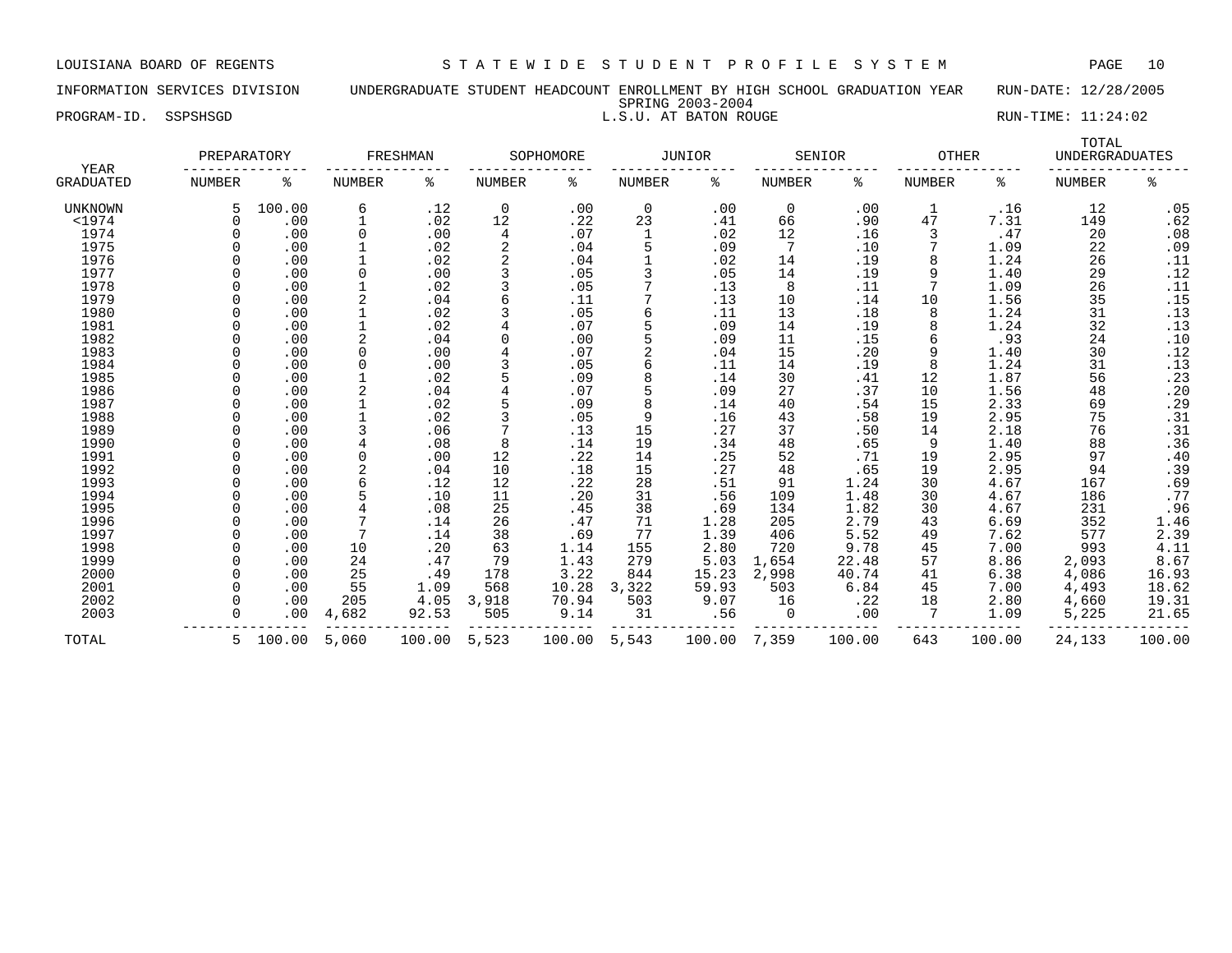INFORMATION SERVICES DIVISION UNDERGRADUATE STUDENT HEADCOUNT ENROLLMENT BY HIGH SCHOOL GRADUATION YEAR RUN-DATE: 12/28/2005 SPRING 2003-2004

PROGRAM-ID. SSPSHSGD **RUN-TIME:** 11:24:02

|                          | PREPARATORY   |          |        | FRESHMAN |               | SOPHOMORE | JUNIOR        |     | SENIOR        |     | <b>OTHER</b>  |        | TOTAL<br><b>UNDERGRADUATES</b> |                  |
|--------------------------|---------------|----------|--------|----------|---------------|-----------|---------------|-----|---------------|-----|---------------|--------|--------------------------------|------------------|
| YEAR<br><b>GRADUATED</b> | <b>NUMBER</b> | ႜ        | NUMBER | နွ       | <b>NUMBER</b> | နွ        | <b>NUMBER</b> | နွ  | <b>NUMBER</b> | နွ  | <b>NUMBER</b> | နွ     | <b>NUMBER</b>                  | ႜ                |
| <b>UNKNOWN</b>           | $\Omega$      | .00      | 17     | 1.03     | $\mathbf 0$   | .00       | 0             | .00 | 0             | .00 | 0             | .00    | 17                             | .54              |
| $<$ 1974                 | $\Omega$      | .00      | 48     | 2.91     | 21            | 2.76      | $\mathbf 0$   | .00 | 0             | .00 | 40            | 5.63   | 109                            | 3.49             |
| 1974                     | O             | .00      | 8      | .48      | 4             | .53       | $\Omega$      | .00 | 0             | .00 | 8             | 1.13   | 20                             | .64              |
| 1975                     | O             | .00      | 4      | .24      |               | .39       | $\Omega$      | .00 | 0             | .00 | 5             | .70    | 12                             | .38              |
| 1976                     |               | .00      | 5      | .30      | 2             | .26       |               | .00 | 0             | .00 | 9             | 1.27   | 16                             | .51              |
| 1977                     |               | .00      | 11     | .67      | 10            | 1.32      |               | .00 | 0             | .00 |               | .98    | 28                             | .90              |
| 1978                     | n             | .00      | 7      | .42      | 5             | .66       | $\Omega$      | .00 | 0             | .00 | 14            | 1.97   | 26                             | .83              |
| 1979                     | U             | .00      | 12     | .73      | 13            | 1.71      | $\Omega$      | .00 | 0             | .00 | 9             | 1.27   | 34                             | 1.09             |
| 1980                     | U             | .00      | 10     | .61      | 5             | .66       | $\Omega$      | .00 | <sup>0</sup>  | .00 | 15            | 2.11   | 30                             | .96              |
| 1981                     | O             | .00      | 10     | .61      | 8             | 1.05      | $\Omega$      | .00 | 0             | .00 | 9             | 1.27   | 27                             | .86              |
| 1982                     |               | .00      | 12     | .73      | 8             | 1.05      | $\mathbf 0$   | .00 | 0             | .00 | 11            | 1.55   | 31                             | .99              |
| 1983                     |               | .00      | 8      | .48      | 6             | .79       | $\Omega$      | .00 | 0             | .00 | 14            | 1.97   | 28                             | .90              |
| 1984                     |               | .00      | 15     | .91      | 6             | .79       | $\Omega$      | .00 | 0             | .00 | 19            | 2.67   | 40                             |                  |
| 1985                     |               | .00      | 11     | .67      | 10            | 1.32      | $\Omega$      | .00 | 0             | .00 | 18            | 2.53   | 39                             | $1.28$<br>$1.25$ |
| 1986                     |               | .00      | 16     | .97      | 9             | 1.18      | $\Omega$      | .00 | 0             | .00 | 13            | 1.83   | 38                             | 1.22             |
| 1987                     |               | .00      | 18     | 1.09     | 16            | 2.11      | $\Omega$      | .00 | 0             | .00 | 22            | 3.09   | 56                             | 1.79             |
| 1988                     |               | .00      | 15     | .91      |               | .92       |               | .00 | 0             | .00 | 13            | 1.83   | 35                             | 1.12             |
| 1989                     |               | .00      | 14     | .85      | 15            | 1.97      |               | .00 | 0             | .00 | 25            | 3.52   | 54                             | 1.73             |
| 1990                     |               | .00      | 15     | .91      | 12            | 1.58      | $\Omega$      | .00 | 0             | .00 | 18            | 2.53   | 45                             | 1.44             |
| 1991                     |               | .00      | 13     | .79      | 11            | 1.45      | $\Omega$      | .00 | 0             | .00 | 20            | 2.81   | 44                             | 1.41             |
| 1992                     | U             | .00      | 20     | 1.21     | 17            | 2.24      | $\Omega$      | .00 | <sup>0</sup>  | .00 | 25            | 3.52   | 62                             | 1.99             |
| 1993                     |               | .00      | 24     | 1.45     | 15            | 1.97      | $\mathbf 0$   | .00 | 0             | .00 | 24            | 3.38   | 63                             | 2.02             |
| 1994                     |               | .00      | 35     | 2.12     | 19            | 2.50      | $\Omega$      | .00 | 0             | .00 | 22            | 3.09   | 76                             | 2.43             |
| 1995                     |               | .00      | 29     | 1.76     | 20            | 2.63      | $\Omega$      | .00 | 0             | .00 | 31            | 4.36   | 80                             | 2.56             |
| 1996                     |               | .00      | 40     | 2.42     | 33            | 4.34      | $\Omega$      | .00 | 0             | .00 | 33            | 4.64   | 106                            | 3.39             |
| 1997                     | n             | .00      | 41     | 2.48     | 18            | 2.37      | $\Omega$      | .00 | 0             | .00 | 39            | 5.49   | 98                             | 3.14             |
| 1998                     |               | .00      | 48     | 2.91     | 31            | 4.08      | $\Omega$      | .00 | 0             | .00 | 39            | 5.49   | 118                            | 3.78             |
| 1999                     |               | .00      | 53     | 3.21     | 36            | 4.74      |               | .00 | 0             | .00 | 48            | 6.75   | 137                            | 4.39             |
| 2000                     |               | .00      | 60     | 3.63     | 71            | 9.34      |               | .00 | 0             | .00 | 69            | 9.70   | 200                            | 6.40             |
| 2001                     | <sup>n</sup>  | .00      | 89     | 5.39     | 113           | 14.87     | $\Omega$      | .00 | 0             | .00 | 77            | 10.83  | 279                            | 8.93             |
| 2002                     | O             | .00      | 214    | 12.95    | 214           | 28.16     | $\Omega$      | .00 | 0             | .00 | 9             | 1.27   | 437                            | 13.99            |
| 2003                     | O             | .00      | 730    | 44.19    | 2             | .26       | $\Omega$      | .00 | 0             | .00 | 6             | .84    | 738                            | 23.63            |
| TOTAL                    | 0             | $.00 \,$ | 1,652  | 100.00   | 760           | 100.00    | 0             | .00 | 0             | .00 | 711           | 100.00 | 3,123                          | 100.00           |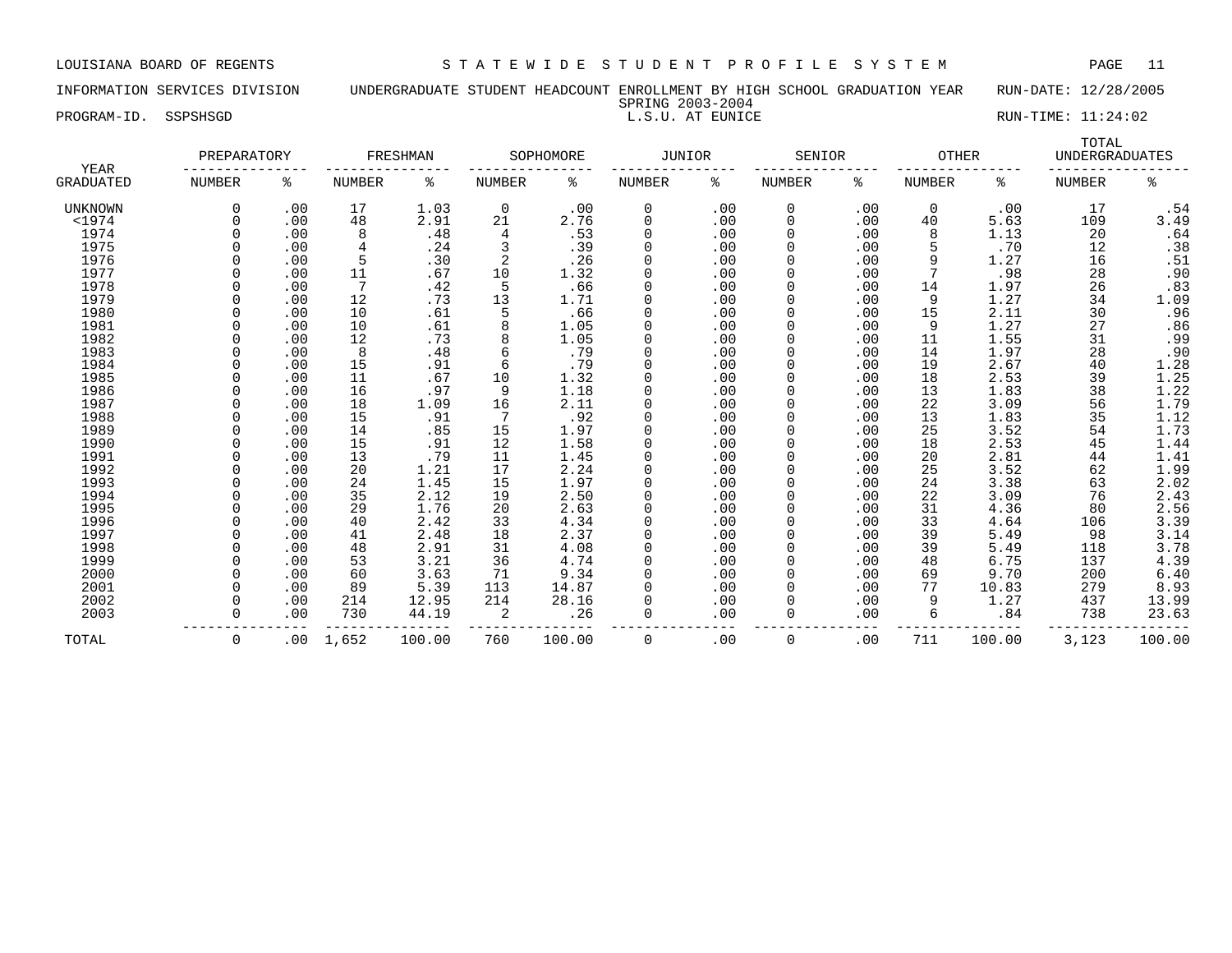SPRING 2003-2004

PROGRAM-ID. SSPSHSGD **RUN-TIME:** 11:24:02

| YEAR             | PREPARATORY   |        |               | FRESHMAN |               | SOPHOMORE |        | <b>JUNIOR</b> |               | SENIOR | <b>OTHER</b>  |        | TOTAL<br><b>UNDERGRADUATES</b> |                     |
|------------------|---------------|--------|---------------|----------|---------------|-----------|--------|---------------|---------------|--------|---------------|--------|--------------------------------|---------------------|
| <b>GRADUATED</b> | <b>NUMBER</b> | ి      | <b>NUMBER</b> | နွ       | <b>NUMBER</b> | ႜ         | NUMBER | နွ            | <b>NUMBER</b> | နွ     | <b>NUMBER</b> | နွ     | <b>NUMBER</b>                  | ి                   |
| <b>UNKNOWN</b>   | 10            | 100.00 | 0             | .00      | 0             | .00       | 0      | .00           | 0             | .00    | 0             | .00    | 10                             | .29                 |
| $<$ 1974         | $\Omega$      | .00    | 9             | 1.08     | 8             | 1.17      | 14     | 1.75          | 48            | 4.57   | 9             | 13.04  | 88                             | 2.56                |
| 1974             |               | .00    | 2             | .24      |               | .29       | 3      | .37           | 8             | .76    | 2             | 2.90   | 17                             | .49                 |
| 1975             |               | .00    | 0             | .00      |               | .15       | 8      | 1.00          | 8             | .76    |               | 1.45   | 18                             | .52                 |
| 1976             |               | .00    |               | .12      |               | .44       |        | .62           | 11            | 1.05   |               | 1.45   | 21                             | .61                 |
| 1977             |               | .00    |               | .00      |               | .44       |        | .50           | 13            | 1.24   |               | 1.45   | 21                             | .61                 |
| 1978             |               | .00    |               | .48      |               | .44       | 6      | .75           | 12            | 1.14   |               | 2.90   | 27                             | .78                 |
| 1979             |               | .00    |               | .12      |               | .59       |        | .75           | 11            | 1.05   |               | .00    | 22                             | .64                 |
| 1980             |               | .00    |               | .12      |               | .44       | 6      | .75           | 20            | 1.90   |               | 1.45   | 31                             | .90                 |
| 1981             |               | .00    |               | .48      |               | .59       |        | .50           | 7             | .67    |               | .00    | 19                             | .55                 |
| 1982             |               | .00    |               | .12      |               | .44       |        | .50           | 13            | 1.24   |               | 1.45   | 22                             | .64                 |
| 1983             |               | .00    |               | .36      |               | .44       | 9      | 1.12          | 10            | .95    |               | 1.45   | 26                             | .76                 |
| 1984             |               | .00    |               | .24      |               | .59       | 4      | .50           | 9             | .86    | U             | .00    | 19                             | .55                 |
| 1985             |               | .00    |               | .36      |               | .59       | 3      | .37           | 16            | 1.52   | <sup>0</sup>  | .00    | 26                             | .76                 |
| 1986             |               | .00    |               | .36      |               | .59       | 12     | 1.50          | 13            | 1.24   | 2             | 2.90   | 34                             | .99                 |
| 1987             |               | .00    |               | .12      |               | .73       | 15     | 1.87          | 17            | 1.62   | 3             | 4.35   | 41                             | $\frac{1.19}{1.22}$ |
| 1988             |               | .00    | 5             | .60      | 8             | 1.17      | 10     | 1.25          | 16            | 1.52   | 3             | 4.35   | 42                             |                     |
| 1989             |               | .00    |               | .36      | 6             | .88       | 9      | 1.12          | 29            | 2.76   | 3             | 4.35   | 50                             | 1.45                |
| 1990             |               | .00    | 5             | .60      | 11            | 1.62      | 18     | 2.24          | 19            | 1.81   |               | 7.25   | 58                             | $1.68$<br>$1.95$    |
| 1991             |               | .00    | 9             | 1.08     | 11            | 1.62      | 13     | 1.62          | 31            | 2.95   | 3             | 4.35   | 67                             |                     |
| 1992             |               | .00    | 5             | .60      | 11            | 1.62      | 18     | 2.24          | 34            | 3.24   | 3             | 4.35   | 71                             | 2.06                |
| 1993             |               | .00    | 11            | 1.32     | 2             | .29       | 13     | 1.62          | 42            | 4.00   |               | 1.45   | 69                             | 2.00                |
| 1994             |               | .00    | 12            | 1.44     | 12            | 1.76      | 23     | 2.87          | 49            | 4.67   |               | 2.90   | 98                             | 2.85                |
| 1995             |               | .00    | 6             | .72      | 24            | 3.52      | 25     | 3.12          | 52            | 4.95   | 3             | 4.35   | 110                            | 3.19                |
| 1996             |               | .00    | 15            | 1.81     | 19            | 2.79      | 34     | 4.24          | 67            | 6.38   |               | 4.35   | 138                            | 4.01                |
| 1997             |               | .00    | 18            | 2.17     | 32            | 4.70      | 41     | 5.11          | 76            | 7.24   |               | 2.90   | 169                            | 4.91                |
| 1998             |               | .00    | 19            | 2.29     | 26            | 3.82      | 50     | 6.23          | 115           | 10.95  | 6             | 8.70   | 216                            | 6.27                |
| 1999             |               | .00    | 18            | 2.17     | 33            | 4.85      | 64     | 7.98          | 125           | 11.90  | 6             | 8.70   | 246                            | 7.14                |
| 2000             |               | .00    | 26            | 3.13     | 59            | 8.66      | 148    | 18.45         | 163           | 15.52  |               | 1.45   | 397                            | 11.53               |
| 2001             |               | .00    | 53            | 6.38     | 102           | 14.98     | 221    | 27.56         | 14            | 1.33   |               | 2.90   | 392                            | 11.39               |
| 2002             |               | .00    | 110           | 13.24    | 266           | 39.06     | 12     | 1.50          | 1             | .10    |               | 1.45   | 390                            | 11.33               |
| 2003             |               | .00    | 481           | 57.88    | 5             | .73       | 0      | .00           | 1             | .10    |               | 1.45   | 488                            | 14.17               |
| TOTAL            | 10            | 100.00 | 831           | 100.00   | 681           | 100.00    | 802    | 100.00        | 1,050         | 100.00 | 69            | 100.00 | 3,443                          | 100.00              |

# INFORMATION SERVICES DIVISION UNDERGRADUATE STUDENT HEADCOUNT ENROLLMENT BY HIGH SCHOOL GRADUATION YEAR RUN-DATE: 12/28/2005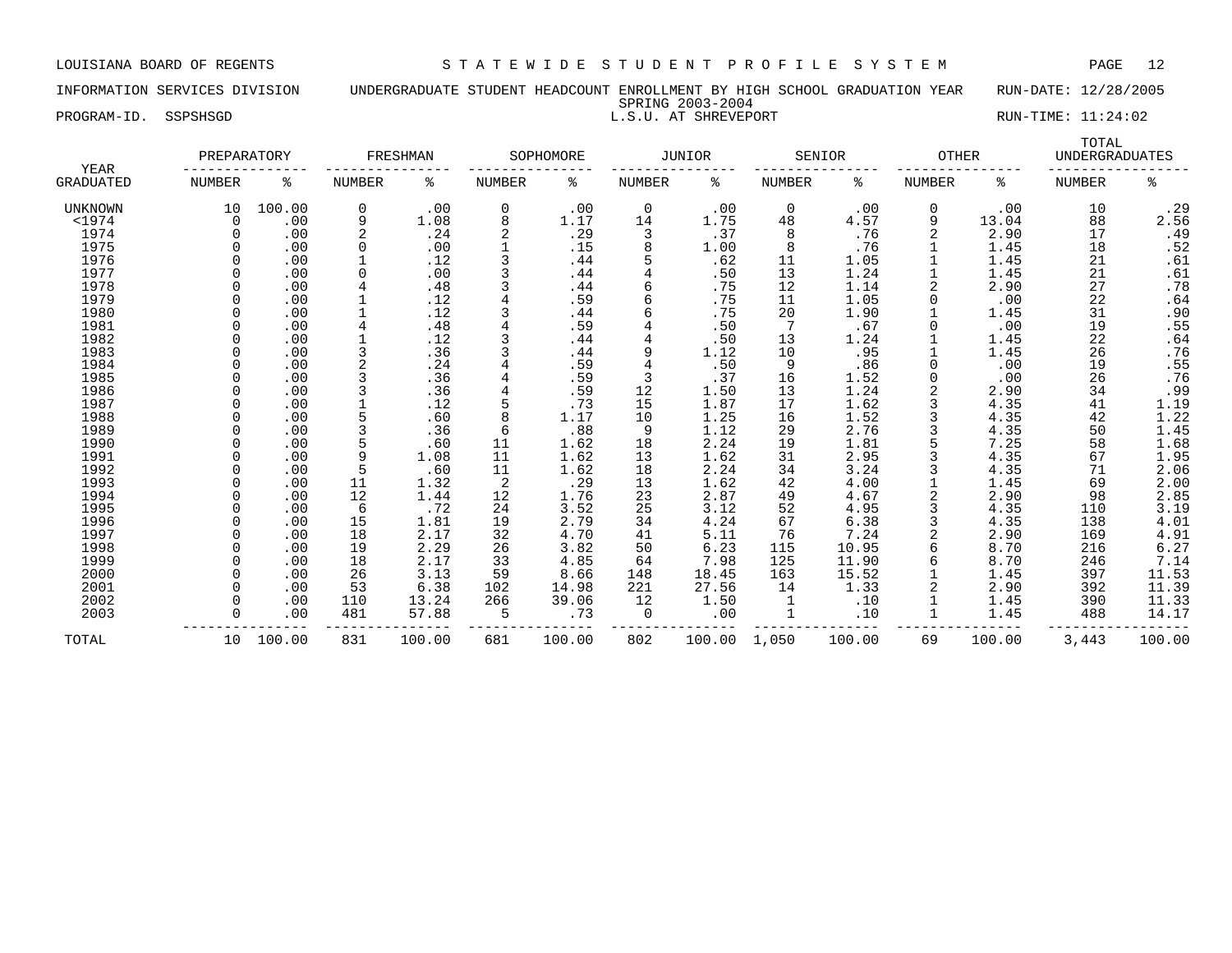INFORMATION SERVICES DIVISION UNDERGRADUATE STUDENT HEADCOUNT ENROLLMENT BY HIGH SCHOOL GRADUATION YEAR RUN-DATE: 12/28/2005 SPRING 2003-2004 PROGRAM-ID. SSPSHSGD UNIVERSITY OF NEW ORLEANS RUN-TIME: 11:24:02

| YEAR             | PREPARATORY   |          |                | FRESHMAN |               | SOPHOMORE |               | <b>JUNIOR</b> |               | SENIOR | <b>OTHER</b>  |        | TOTAL<br>UNDERGRADUATES |        |
|------------------|---------------|----------|----------------|----------|---------------|-----------|---------------|---------------|---------------|--------|---------------|--------|-------------------------|--------|
| <b>GRADUATED</b> | <b>NUMBER</b> | ႜ        | <b>NUMBER</b>  | နွ       | <b>NUMBER</b> | နွ        | <b>NUMBER</b> | နွ            | <b>NUMBER</b> | ႜ      | <b>NUMBER</b> | နွ     | <b>NUMBER</b>           | ە<br>ج |
| UNKNOWN          | 41            | 97.62    | 13             | .37      | 1             | .04       | 0             | .00           | 0             | .00    | $\mathbf 0$   | .00    | 55                      | .43    |
| $<$ 1974         | $\Omega$      | .00      | 21             | .60      | 27            | .98       | 45            | 1.75          | 121           | 3.32   | 35            | 13.57  | 249                     | 1.95   |
| 1974             |               | .00      | $\overline{2}$ | .06      |               | .25       | 9             | .35           | 15            | .41    |               | .39    | 34                      | .27    |
| 1975             | $\Omega$      | .00      | 3              | .09      | 11            | .40       | 11            | .43           | 17            | .47    |               | .39    | 43                      | .34    |
| 1976             |               | .00      |                | .09      | 5             | .18       | 9             | .35           | 20            | .55    |               | .39    | 38                      | .30    |
| 1977             |               | .00      |                | .20      |               | .25       | 12            | .47           | 24            | .66    |               | .39    | 51                      | .40    |
| 1978             |               | .00      |                | .17      | 9             | .33       | 8             | .31           | 29            | .80    |               | 1.16   | 55                      | .43    |
| 1979             |               | .00      | 9              | .26      | 5             | .18       | 12            | .47           | 25            | .69    |               | .78    | 53                      | .42    |
| 1980             |               | .00      | 9              | .26      | 9             | .33       | 13            | .51           | 26            | .71    |               | 1.16   | 60                      | .47    |
| 1981             | $\Omega$      | .00      | 11             | .31      | 13            | .47       | 12            | .47           | 30            | .82    |               | 1.55   | 70                      | .55    |
| 1982             | $\Omega$      | .00      | 3              | .09      | 13            | .47       | 9             | .35           | 29            | .80    |               | 1.16   | 57                      | .45    |
| 1983             |               | .00      | 16             | .46      | 9             | .33       | 19            | .74           | 35            | .96    |               | .39    | 80                      | .63    |
| 1984             |               | .00      | 11             | .31      | 12            | .44       | 12            | .47           | 28            | .77    |               | 1.55   | 67                      | .52    |
| 1985             | $\Omega$      | .00      | 14             | .40      | 11            | .40       | 20            | .78           | 42            | 1.15   |               | 1.16   | 90                      | .71    |
| 1986             | $\Omega$      | .00      | 15             | .43      | 16            | .58       | 14            | .55           | 58            | 1.59   |               | 3.49   | 112                     | .88    |
| 1987             |               | 2.38     | 16             | .46      | 15            | .55       | 23            | .90           | 51            | 1.40   |               | 1.16   | 109                     | .85    |
| 1988             |               | .00      | 12             | .34      | 20            | .73       | 28            | 1.09          | 65            | 1.78   |               | 2.33   | 131                     | 1.03   |
| 1989             |               | .00      | 19             | .54      | 20            | .73       | 41            | 1.60          | 73            | 2.00   |               | 1.94   | 158                     | 1.24   |
| 1990             |               | .00      | 29             | .83      | 35            | 1.27      | 32            | 1.25          | 79            | 2.17   |               | 1.16   | 178                     | 1.39   |
| 1991             |               | .00      | 28             | .80      | 27            | .98       | 41            | 1.60          | 111           | 3.05   |               | 2.33   | 213                     | 1.67   |
| 1992             |               | .00      | 27             | .77      | 44            | 1.60      | 34            | 1.32          | 102           | 2.80   |               | 1.55   | 211                     | 1.65   |
| 1993             |               | .00      | 39             | 1.11     | 34            | 1.24      | 49            | 1.91          | 136           | 3.73   | 8             | 3.10   | 266                     | 2.08   |
| 1994             |               | .00      | 34             | .97      | 53            | 1.93      | 72            | 2.80          | 161           | 4.42   | 13            | 5.04   | 333                     | 2.61   |
| 1995             |               | .00      | 48             | 1.37     | 61            | 2.22      | 92            | 3.58          | 201           | 5.51   | 12            | 4.65   | 414                     | 3.24   |
| 1996             | $\Omega$      | .00      | 73             | 2.09     | 55            | 2.00      | 89            | 3.47          | 218           | 5.98   | 7             | 2.71   | 442                     | 3.46   |
| 1997             | $\Omega$      | .00      | 62             | 1.77     | 98            | 3.56      | 120           | 4.67          | 332           | 9.11   | 20            | 7.75   | 632                     | 4.95   |
| 1998             | $\Omega$      | .00      | 74             | 2.11     | 97            | 3.52      | 214           | 8.33          | 485           | 13.31  | 19            | 7.36   | 889                     | 6.96   |
| 1999             |               | .00      | 77             | 2.20     | 174           | 6.32      | 264           | 10.28         | 554           | 15.20  | 28            | 10.85  | 1,097                   | 8.59   |
| 2000             | $\Omega$      | .00      | 111            | 3.17     | 263           | 9.56      | 541           | 21.07         | 523           | 14.35  | 27            | 10.47  | 1,465                   | 11.48  |
| 2001             | $\Omega$      | .00      | 214            | 6.11     | 576           | 20.93     | 686           | 26.71         | 45            | 1.23   | 14            | 5.43   | 1,535                   | 12.03  |
| 2002             | $\Omega$      | .00      | 563            | 16.09    | 993           | 36.08     | 35            | 1.36          | 8             | .22    | 10            | 3.88   | 1,609                   | 12.60  |
| 2003             | O             | $.00 \,$ | 1,931          | 55.17    | 32            | 1.16      | 2             | .08           | 2             | .05    | 2             | .78    | 1,969                   | 15.42  |
| TOTAL            | 42            | 100.00   | 3,500          | 100.00   | 2,752         | 100.00    | 2,568         | 100.00        | 3,645         | 100.00 | 258           | 100.00 | 12,765                  | 100.00 |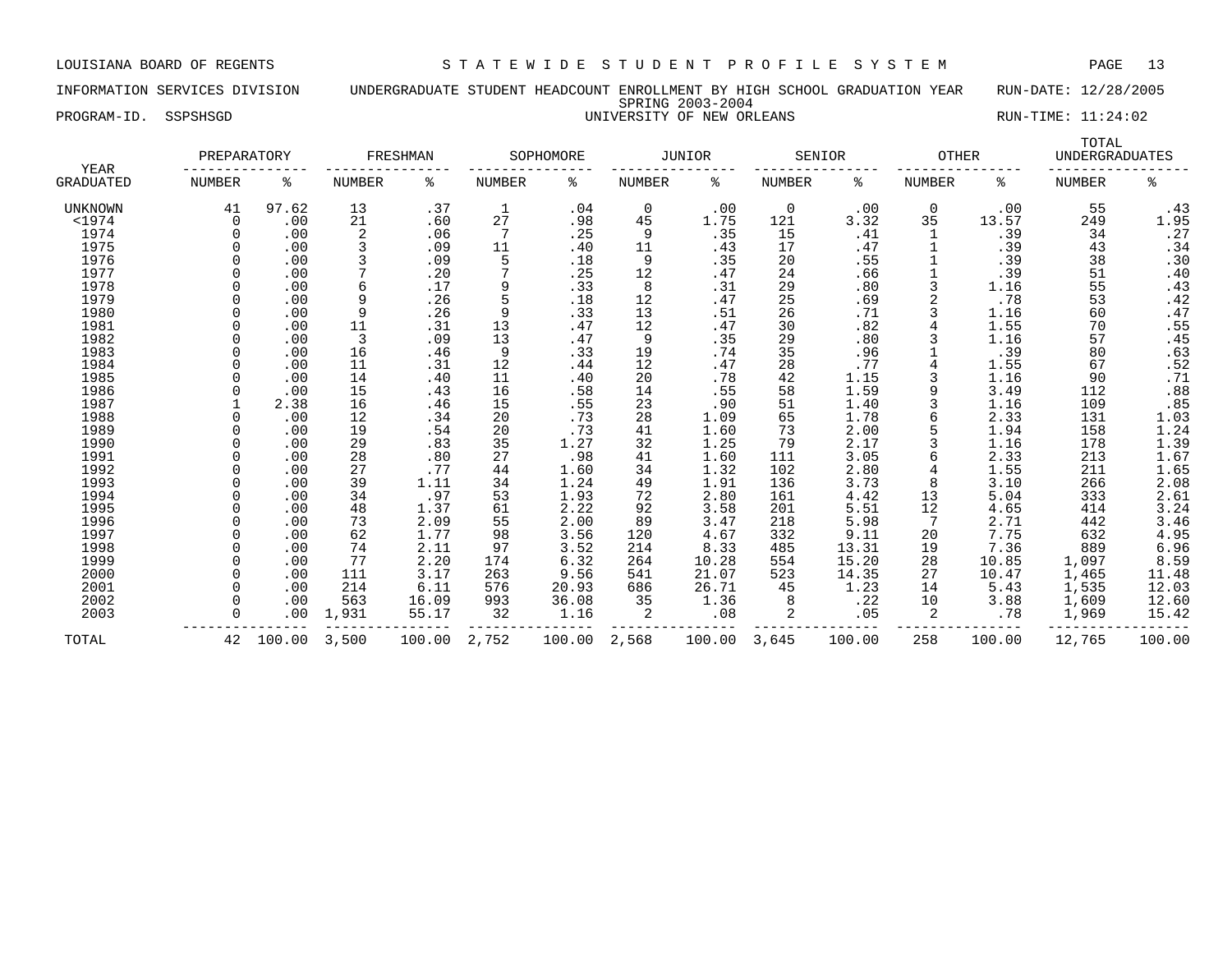INFORMATION SERVICES DIVISION UNDERGRADUATE STUDENT HEADCOUNT ENROLLMENT BY HIGH SCHOOL GRADUATION YEAR RUN-DATE: 12/28/2005 SPRING 2003-2004 PROGRAM-ID. SSPSHSGD SOUTHERN U. AT BATON ROUGE SOUTHERN U. AT BATON ROUGE RUN-TIME: 11:24:02

| YEAR             | PREPARATORY   |     |             | FRESHMAN |          | SOPHOMORE |        | <b>JUNIOR</b> |                 | SENIOR | <b>OTHER</b>  |        | TOTAL<br><b>UNDERGRADUATES</b> |        |
|------------------|---------------|-----|-------------|----------|----------|-----------|--------|---------------|-----------------|--------|---------------|--------|--------------------------------|--------|
| <b>GRADUATED</b> | <b>NUMBER</b> | ႜ   | NUMBER      | ್ಠಿ      | NUMBER   | နွ        | NUMBER | ႜ             | NUMBER          | နွ     | <b>NUMBER</b> | ႜ      | <b>NUMBER</b>                  | နွ     |
| UNKNOWN          | 0             | .00 | $\mathbf 0$ | .00      | 0        | .00       | 0      | .00           | 0               | .00    | 0             | .00    | 0                              | .00    |
| $<$ 1974         |               | .00 | 10          | .55      | 9        | .60       | 10     | .69           | 30              | 1.25   | 3             | 3.06   | 62                             | .85    |
| 1974             |               | .00 | 1           | .06      | $\Omega$ | .00       | 4      | .27           |                 | .04    | $\Omega$      | .00    | 6                              | .08    |
| 1975             |               | .00 |             | .06      |          | .13       |        | .07           | 4               | .17    | 0             | .00    | 8                              | .11    |
| 1976             |               | .00 | $\Omega$    | .00      |          | .13       |        | .14           | 9               | .37    |               | .00    | 13                             | .18    |
| 1977             |               | .00 |             | .11      |          | .13       |        | .21           | 11              | .46    |               | .00    | 18                             | .25    |
| 1978             |               | .00 |             | .17      |          | .13       | ζ      | .21           | 10              | .42    |               | 1.02   | 19                             | .26    |
| 1979             |               | .00 |             | .17      |          | .20       | 4      | .27           | 14              | .58    | U             | .00    | 24                             | .33    |
| 1980             |               | .00 |             | .06      |          | .40       | ζ      | .21           | 10              | .42    |               | .00    | 20                             | .28    |
| 1981             |               | .00 | 3           | .17      |          | .13       | 5      | .34           | 11              | .46    |               | 1.02   | 22                             | .30    |
| 1982             |               | .00 | 2           | .11      |          | .20       | 3      | .21           | $7\phantom{.0}$ | .29    |               | 1.02   | 16                             | .22    |
| 1983             |               | .00 |             | .06      |          | .34       | 2      | .14           | 12              | .50    | 2             | 2.04   | 22                             | .30    |
| 1984             |               | .00 |             | .11      |          | .20       | 5      | .34           | 9               | .37    |               | .00    | 19                             | .26    |
| 1985             |               | .00 |             | .11      |          | .00       | 4      | .27           | 11              | .46    |               | .00    | 17                             | .23    |
| 1986             |               | .00 |             | .33      |          | .34       | 10     | .69           | 23              | .96    |               | 2.04   | 46                             | .63    |
| 1987             |               | .00 |             | .22      |          | .07       | 3      | .21           | 24              | 1.00   |               | .00    | 32                             | .44    |
| 1988             |               | .00 | $\Omega$    | .00      |          | .34       | 8      | .55           | 24              | 1.00   |               | 2.04   | 39                             | .54    |
| 1989             |               | .00 | 2           | .11      |          | .47       | 10     | .69           | 28              | 1.16   |               | .00    | 47                             | .65    |
| 1990             |               | .00 |             | .11      | 9        | .60       | 7      | .48           | 33              | 1.37   |               | 1.02   | 52                             | .72    |
| 1991             |               | .00 | 3           | .17      | 6        | .40       | 9      | .62           | 35              | 1.45   | 2             | 2.04   | 55                             | .76    |
| 1992             |               | .00 |             | .17      | 10       | .67       | 16     | 1.10          | 41              | 1.70   |               | 2.04   | 72                             | .99    |
| 1993             |               | .00 | 3           | .17      | 17       | 1.14      | 11     | .76           | 45              | 1.87   |               | 3.06   | 79                             | 1.09   |
| 1994             |               | .00 | 5           | .28      | 12       | .80       | 17     | 1.17          | 60              | 2.49   |               | 6.12   | 100                            | 1.38   |
| 1995             |               | .00 | 18          | .99      | 16       | 1.07      | 27     | 1.85          | 82              | 3.41   |               | 5.10   | 148                            | 2.04   |
| 1996             |               | .00 | 10          | .55      | 25       | 1.68      | 36     | 2.47          | 116             | 4.82   |               | 3.06   | 190                            | 2.61   |
| 1997             |               | .00 | 20          | 1.10     | 27       | 1.81      | 45     | 3.09          | 187             | 7.77   |               | 5.10   | 284                            | 3.91   |
| 1998             |               | .00 | 23          | 1.27     | 34       | 2.28      | 79     | 5.43          | 328             | 13.63  |               | 6.12   | 470                            | 6.47   |
| 1999             |               | .00 | 31          | 1.71     | 53       | 3.55      | 123    | 8.45          | 549             | 22.81  | 9             | 9.18   | 765                            | 10.53  |
| 2000             | $\Omega$      | .00 | 53          | 2.92     | 158      | 10.60     | 336    | 23.08         | 628             | 26.09  | 14            | 14.29  | 1,189                          | 16.36  |
| 2001             |               | .00 | 92          | 5.07     | 298      | 19.99     | 631    | 43.34         | 62              | 2.58   | 11            | 11.22  | 1,094                          | 15.05  |
| 2002             |               | .00 | 250         | 13.77    | 755      | 50.64     | 38     | 2.61          | 3               | .12    | 10            | 10.20  | 1,056                          | 14.53  |
| 2003             | $\Omega$      | .00 | 1,259       | 69.37    | 14       | .94       | 1      | .07           | 0               | .00    | 9             | 9.18   | 1,283                          | 17.66  |
| TOTAL            | 0             | .00 | 1,815       | 100.00   | 1,491    | 100.00    | 1,456  | 100.00        | 2,407           | 100.00 | 98            | 100.00 | 7,267                          | 100.00 |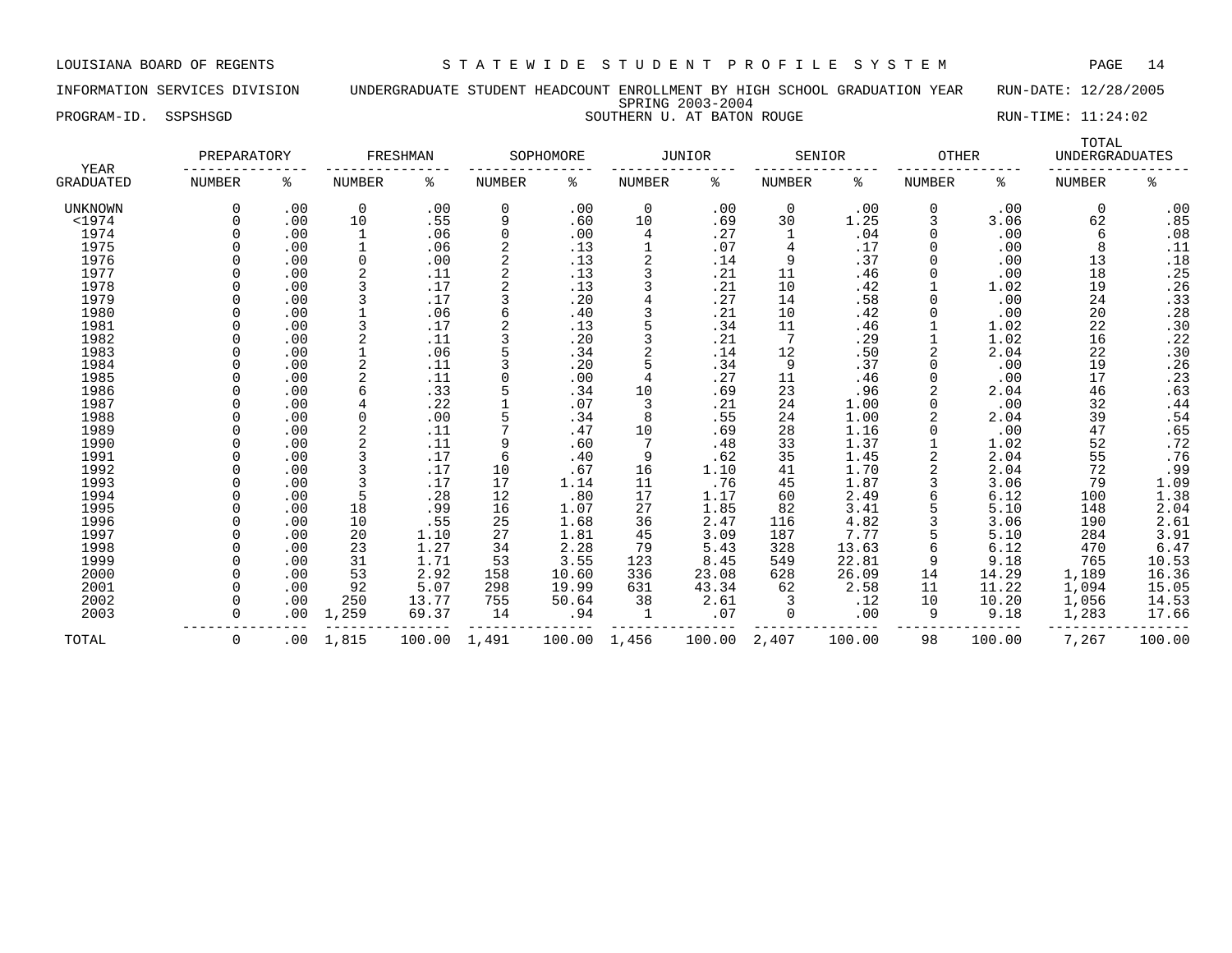INFORMATION SERVICES DIVISION UNDERGRADUATE STUDENT HEADCOUNT ENROLLMENT BY HIGH SCHOOL GRADUATION YEAR RUN-DATE: 12/28/2005 SPRING 2003-2004 PROGRAM-ID. SSPSHSGD SOUTHERN U. AT NEW ORLEANS SOUTHERN SOUTHERN SOUTHERN SOUTHERN SOUTHERN SOUTHERN SOUTHERN SOUTHERN SOUTHERN SOUTHERN SOUTHERN SOUTHERN SOUTHERN SOUTHERN SOUTHERN SOUTHERN SOUTHERN SOUTHERN SOUTHERN SOU

| YEAR           | PREPARATORY   |     |                | FRESHMAN |               | SOPHOMORE |               | <b>JUNIOR</b> |               | <b>SENIOR</b> | <b>OTHER</b>  |     | TOTAL<br><b>UNDERGRADUATES</b> |                  |
|----------------|---------------|-----|----------------|----------|---------------|-----------|---------------|---------------|---------------|---------------|---------------|-----|--------------------------------|------------------|
| GRADUATED      | <b>NUMBER</b> | ႜ   | <b>NUMBER</b>  | နွ       | <b>NUMBER</b> | ి         | <b>NUMBER</b> | နွ            | <b>NUMBER</b> | နွ            | <b>NUMBER</b> | ႜ   | <b>NUMBER</b>                  | နွ               |
| <b>UNKNOWN</b> | 0             | .00 | 132            | 16.34    | 134           | 30.45     | 196           | 39.12         | 406           | 39.23         | 0             | .00 | 868                            | 31.18            |
| $<$ 1974       |               | .00 | 23             | 2.85     | 12            | 2.73      | 16            | 3.19          | 47            | 4.54          | 0             | .00 | 98                             | 3.52             |
| 1974           |               | .00 | 4              | .50      | 0             | .00       | 2             | .40           | 3             | .29           | $\Omega$      | .00 | 9                              | .32              |
| 1975           |               | .00 | 3              | .37      | 0             | .00       | 4             | .80           | 2             | .19           | 0             | .00 | 9                              | .32              |
| 1976           |               | .00 |                | .12      |               | .23       | 2             | .40           | 8             | .77           | 0             | .00 | 12                             | .43              |
| 1977           |               | .00 | $\overline{2}$ | .25      |               | .23       | 3             | .60           | 10            | .97           | 0             | .00 | 16                             | .57              |
| 1978           |               | .00 |                | .50      |               | .23       | 2             | .40           | 8             | .77           | O             | .00 | 15                             | .54              |
| 1979           |               | .00 | $\Omega$       | .00      |               | .23       |               | .20           | 7             | .68           | O             | .00 | 9                              | .32              |
| 1980           |               | .00 | $\overline{2}$ | .25      |               | .23       | 2             | .40           | 10            | .97           | 0             | .00 | 15                             | .54              |
| 1981           |               | .00 |                | .62      | 4             | .91       | 8             | 1.60          | 7             | .68           |               | .00 | 24                             | .86              |
| 1982           |               | .00 |                | .25      |               | .23       | 5             | 1.00          | 15            | 1.45          |               | .00 | 23                             | .83              |
| 1983           |               | .00 |                | .50      |               | .68       |               | 1.00          | 20            | 1.93          | 0             | .00 | 32                             | 1.15             |
| 1984           |               | .00 |                | .50      |               | .68       | 2             | .40           | 13            | 1.26          |               | .00 | 22                             | .79              |
| 1985           |               | .00 | 3              | .37      |               | .68       | 6             | 1.20          | 20            | 1.93          |               | .00 | 32                             | 1.15             |
| 1986           |               | .00 |                | .74      | 6             | 1.36      | 11            | 2.20          | 21            | 2.03          |               | .00 | 44                             | 1.58             |
| 1987           |               | .00 |                | .37      |               | .45       | 3             | .60           | 12            | 1.16          |               | .00 | 20                             | .72              |
| 1988           |               | .00 |                | .62      | 3             | .68       | 4             | .80           | 14            | 1.35          |               | .00 | 26                             | .93              |
| 1989           |               | .00 | 8              | .99      | 10            | 2.27      | 10            | 2.00          | 20            | 1.93          |               | .00 | 48                             |                  |
| 1990           |               | .00 | 6              | .74      | 2             | .45       | 7             | 1.40          | 24            | 2.32          |               | .00 | 39                             | $1.72$<br>$1.40$ |
| 1991           |               | .00 | 9              | 1.11     | 4             | .91       | 12            | 2.40          | 25            | 2.42          |               | .00 | 50                             | 1.80             |
| 1992           |               | .00 | 6              | .74      | 5             | 1.14      | 13            | 2.59          | 28            | 2.71          |               | .00 | 52                             | 1.87             |
| 1993           |               | .00 | 10             | 1.24     | 9             | 2.05      | 12            | 2.40          | 18            | 1.74          |               | .00 | 49                             | 1.76             |
| 1994           |               | .00 | 6              | .74      | 2             | .45       | 5             | 1.00          | 30            | 2.90          | 0             | .00 | 43                             | 1.54             |
| 1995           |               | .00 | 18             | 2.23     | 18            | 4.09      | 11            | 2.20          | 37            | 3.57          | 0             | .00 | 84                             | 3.02             |
| 1996           |               | .00 | 18             | 2.23     | 17            | 3.86      | 15            | 2.99          | 55            | 5.31          |               | .00 | 105                            | 3.77             |
| 1997           |               | .00 | 11             | 1.36     | 9             | 2.05      | 19            | 3.79          | 38            | 3.67          |               | .00 | 77                             | 2.77             |
| 1998           |               | .00 | 22             | 2.72     | 16            | 3.64      | 22            | 4.39          | 55            | 5.31          | O             | .00 | 115                            | 4.13             |
| 1999           |               | .00 | 21             | 2.60     | 23            | 5.23      | 29            | 5.79          | 50            | 4.83          | O             | .00 | 123                            | 4.42             |
| 2000           |               | .00 | 29             | 3.59     | 40            | 9.09      | 43            | 8.58          | 28            | 2.71          | 0             | .00 | 140                            | 5.03             |
| 2001           |               | .00 | 56             | 6.93     | 55            | 12.50     | 30            | 5.99          | 4             | .39           | 0             | .00 | 145                            | 5.21             |
| 2002           |               | .00 | 120            | 14.85    | 54            | 12.27     |               | .20           | 0             | .00           | 0             | .00 | 175                            | 6.29             |
| 2003           | $\Omega$      | .00 | 265            | 32.80    | 0             | .00       | 0             | .00           | 0             | .00           | 0             | .00 | 265                            | 9.52             |
|                |               |     |                |          |               |           |               |               |               |               |               |     |                                |                  |
| TOTAL          | 0             | .00 | 808            | 100.00   | 440           | 100.00    | 501           | 100.00        | 1,035         | 100.00        | 0             | .00 | 2,784                          | 100.00           |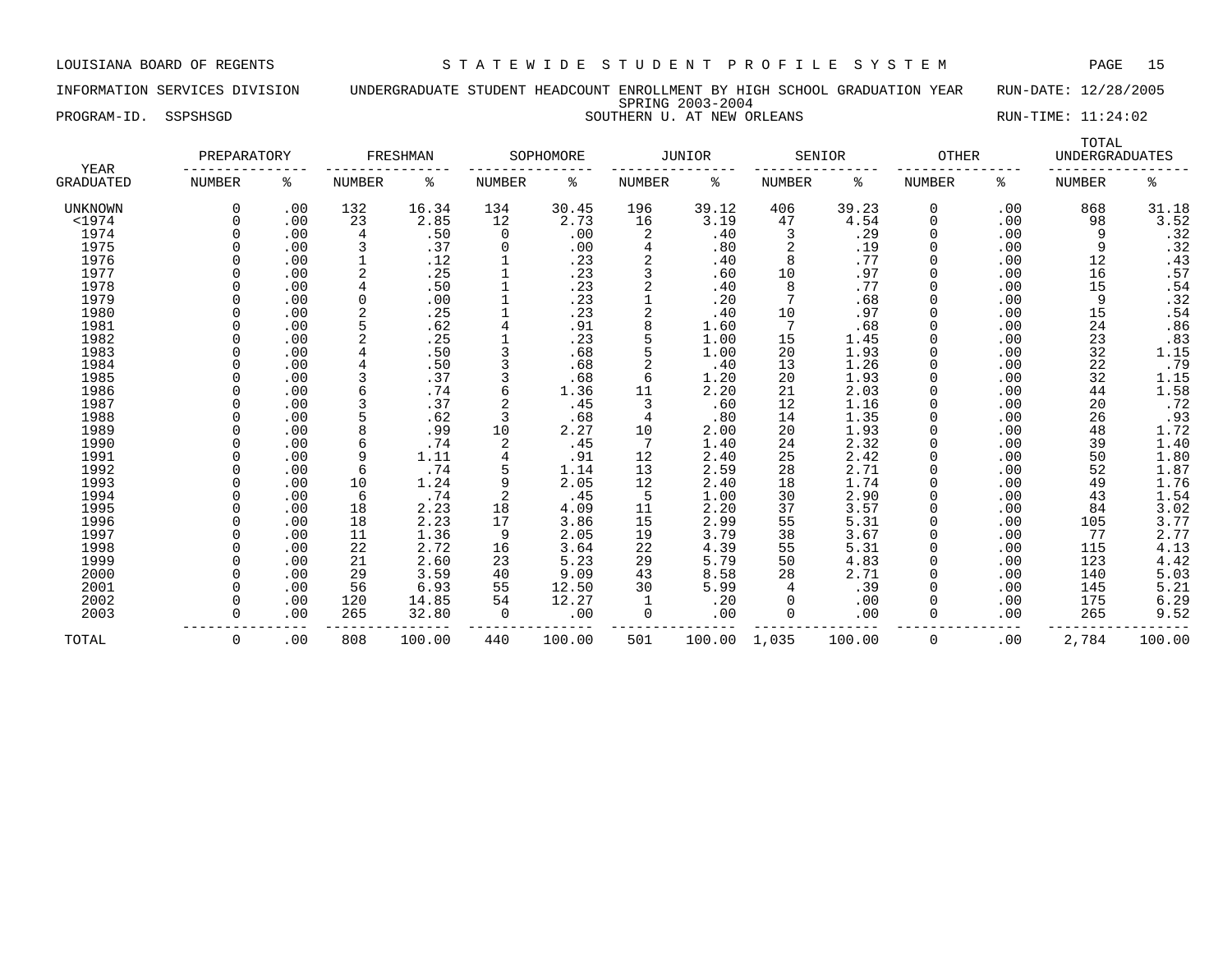# INFORMATION SERVICES DIVISION UNDERGRADUATE STUDENT HEADCOUNT ENROLLMENT BY HIGH SCHOOL GRADUATION YEAR RUN-DATE: 12/28/2005 SPRING 2003-2004 PROGRAM-ID. SSPSHSGD SOUTHERN U. AT SHREVEPORT SOUTHERN SOUTHERN SOUTHERN SOUTHERN SOUTHERN SOUTHERN SOUTHERN SOUTHERN SOUTHERN SOUTHERN SOUTHERN SOUTHERN SOUTHERN SOUTHERN SOUTHERN SOUTHERN SOUTHERN SOUTHERN SOUTHERN SOUT

|  | DIKING AUUJ AUUI         |
|--|--------------------------|
|  | OUTHERN U. AT SHREVEPORT |

|                                 | PREPARATORY   |     |               | FRESHMAN |                | SOPHOMORE | JUNIOR      |     | SENIOR       |     | <b>OTHER</b> |     | TOTAL<br><b>UNDERGRADUATES</b> |                |
|---------------------------------|---------------|-----|---------------|----------|----------------|-----------|-------------|-----|--------------|-----|--------------|-----|--------------------------------|----------------|
| <b>YEAR</b><br><b>GRADUATED</b> | <b>NUMBER</b> | ႜ   | <b>NUMBER</b> | ႜ        | <b>NUMBER</b>  | ႜ         | NUMBER      | ႜ   | NUMBER       | ႜ   | NUMBER       | ႜ   | <b>NUMBER</b>                  | နွ             |
| UNKNOWN                         | 0             | .00 | 796           | 59.98    | 866            | 87.12     | 0           | .00 | 0            | .00 | 0            | .00 | 1,662                          | 71.61          |
| $<$ 1974                        | 0             | .00 | 19            | 1.43     | 3              | .30       | $\mathbf 0$ | .00 | 0            | .00 | $\Omega$     | .00 | 22                             | .95            |
| 1974                            |               | .00 | 3             | .23      |                | .10       | $\Omega$    | .00 | 0            | .00 | $\Omega$     | .00 | 4                              | .17            |
| 1975                            |               | .00 |               | .08      |                | .10       | $\Omega$    | .00 | 0            | .00 | $\Omega$     | .00 |                                | .09            |
| 1976                            |               | .00 |               | .23      |                | .10       | $\Omega$    | .00 | 0            | .00 |              | .00 |                                | .17            |
| 1977                            |               | .00 |               | .15      | 3              | .30       | $\Omega$    | .00 | 0            | .00 |              | .00 |                                | .22            |
| 1978                            |               | .00 |               | .38      | $\overline{2}$ | .20       | $\Omega$    | .00 | 0            | .00 |              | .00 |                                | .30            |
| 1979                            | U             | .00 | 8             | .60      |                | .10       | $\Omega$    | .00 | 0            | .00 |              | .00 | 9                              | .39            |
| 1980                            | U             | .00 | 9             | .68      |                | .40       | $\Omega$    | .00 | <sup>0</sup> | .00 |              | .00 | 13                             | .56            |
| 1981                            | O             | .00 | 6             | .45      |                | .20       | $\Omega$    | .00 | 0            | .00 |              | .00 | 8                              | .34            |
| 1982                            |               | .00 |               | .53      | 3              | .30       | $\Omega$    | .00 | 0            | .00 |              | .00 | 10                             | .43            |
| 1983                            |               | .00 |               | .53      |                | .00       | $\Omega$    | .00 | 0            | .00 |              | .00 |                                | .30            |
| 1984                            |               | .00 |               | .30      | 4              | .40       | 0           | .00 | 0            | .00 |              | .00 | 8                              | .34            |
| 1985                            |               | .00 |               | .45      |                | .10       | $\Omega$    | .00 | <sup>0</sup> | .00 |              | .00 |                                | .30            |
| 1986                            |               | .00 |               | .23      | $\Omega$       | .00       | $\Omega$    | .00 | 0            | .00 |              | .00 |                                | .13            |
| 1987                            |               | .00 |               | .38      |                | .10       | $\Omega$    | .00 | 0            | .00 |              | .00 | 6                              | .26            |
| 1988                            |               | .00 |               | .38      |                | .10       | $\Omega$    | .00 | 0            | .00 |              | .00 | 6                              | .26            |
| 1989                            |               | .00 |               | .38      |                | .30       | $\Omega$    | .00 | 0            | .00 |              | .00 | 8                              | .34            |
| 1990                            | U             | .00 | 8             | .60      |                | .30       | $\Omega$    | .00 | 0            | .00 |              | .00 | 11                             | .47            |
| 1991                            |               | .00 | 6             | .45      |                | .30       | $\Omega$    | .00 | 0            | .00 |              | .00 | 9                              | .39            |
| 1992                            |               | .00 | 10            | .75      |                | .10       | $\Omega$    | .00 | 0            | .00 |              | .00 | 11                             |                |
| 1993                            |               | .00 | 12            | .90      | 6              | .60       | 0           | .00 | 0            | .00 |              | .00 | 18                             | $.47$<br>$.78$ |
| 1994                            |               | .00 | 9             | .68      | 7              | .70       | $\Omega$    | .00 | 0            | .00 |              | .00 | 16                             | .69            |
| 1995                            |               | .00 | 17            | 1.28     | 9              | .91       | $\Omega$    | .00 | 0            | .00 |              | .00 | 26                             | 1.12           |
| 1996                            |               | .00 | 21            | 1.58     | 10             | 1.01      | $\Omega$    | .00 | 0            | .00 |              | .00 | 31                             | 1.34           |
| 1997                            |               | .00 | 19            | 1.43     | 9              | .91       | $\Omega$    | .00 | 0            | .00 |              | .00 | 28                             | 1.21           |
| 1998                            |               | .00 | 31            | 2.34     | 11             | 1.11      | $\Omega$    | .00 | <sup>0</sup> | .00 |              | .00 | 42                             | 1.81           |
| 1999                            | U             | .00 | 38            | 2.86     | 7              | .70       | $\Omega$    | .00 | 0            | .00 |              | .00 | 45                             | 1.94           |
| 2000                            | O             | .00 | 33            | 2.49     | 8              | .80       | $\Omega$    | .00 | 0            | .00 |              | .00 | 41                             | 1.77           |
| 2001                            |               | .00 | 42            | 3.17     | 13             | 1.31      | $\Omega$    | .00 | 0            | .00 |              | .00 | 55                             | 2.37           |
| 2002                            | O             | .00 | 54            | 4.07     |                | .70       | $\Omega$    | .00 | 0            | .00 |              | .00 | 61                             | 2.63           |
| 2003                            | 0             | .00 | 133           | 10.02    | 3              | .30       | $\Omega$    | .00 | 0            | .00 | $\Omega$     | .00 | 136                            | 5.86           |
| TOTAL                           | 0             | .00 | 1,327         | 100.00   | 994            | 100.00    | 0           | .00 | 0            | .00 | $\Omega$     | .00 | 2,321                          | 100.00         |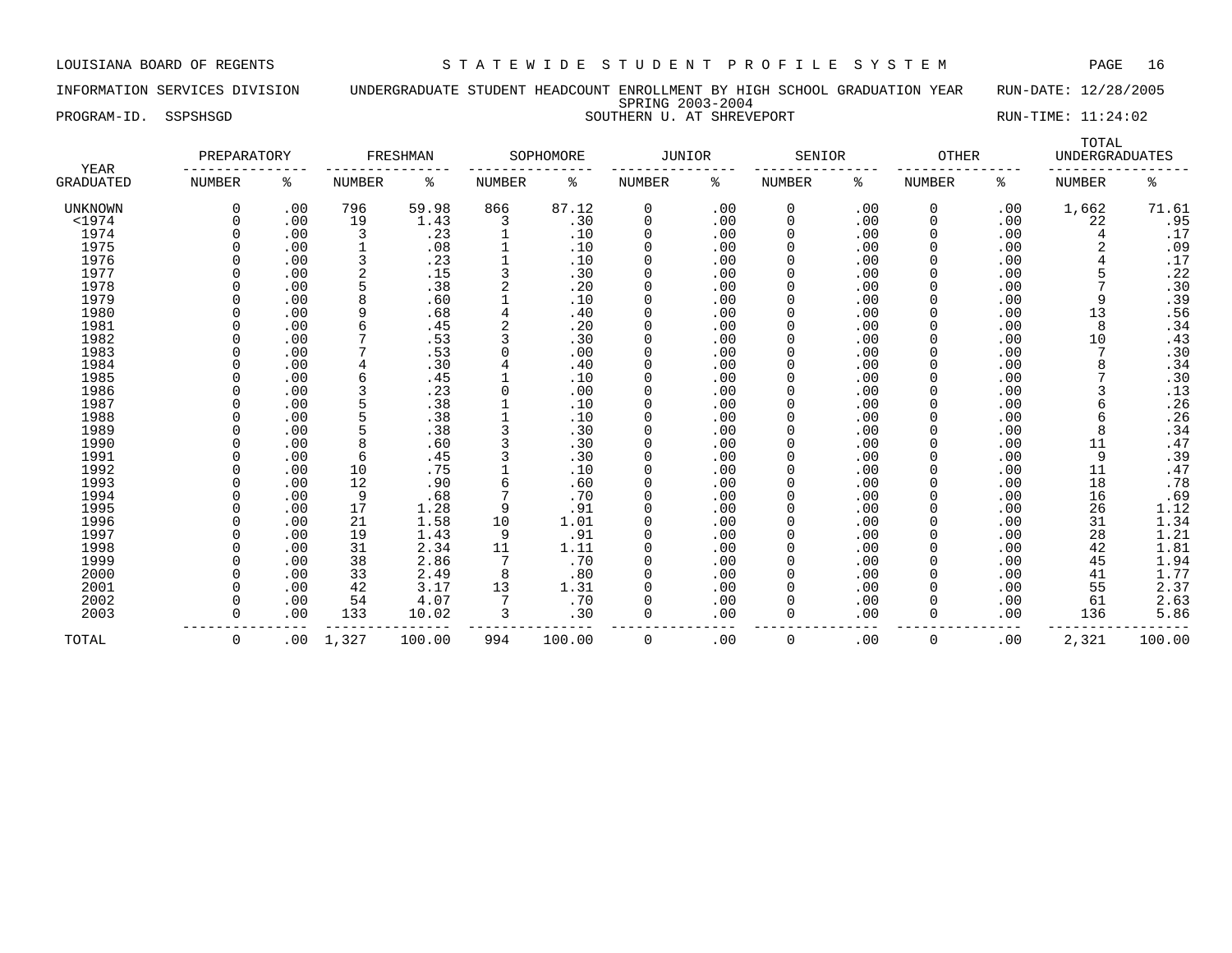INFORMATION SERVICES DIVISION UNDERGRADUATE STUDENT HEADCOUNT ENROLLMENT BY HIGH SCHOOL GRADUATION YEAR RUN-DATE: 12/28/2005 SPRING 2003-2004 PROGRAM-ID. SSPSHSGD BATON ROUGE COMMUNITY COLLEGE RUN-TIME: 11:24:02

| YEAR           | PREPARATORY   |     |        | FRESHMAN |        | SOPHOMORE | <b>JUNIOR</b> |     | SENIOR   |     | <b>OTHER</b>  |        | TOTAL<br><b>UNDERGRADUATES</b> |                             |
|----------------|---------------|-----|--------|----------|--------|-----------|---------------|-----|----------|-----|---------------|--------|--------------------------------|-----------------------------|
| GRADUATED      | <b>NUMBER</b> | ႜ   | NUMBER | ి        | NUMBER | ႜ         | NUMBER        | နွ  | NUMBER   | ి   | <b>NUMBER</b> | ႜ      | <b>NUMBER</b>                  | ి                           |
| <b>UNKNOWN</b> | 0             | .00 | 409    | 10.61    | 108    | 10.65     | 0             | .00 | 0        | .00 | 46            | 15.33  | 563                            | 10.89                       |
| $<$ 1974       | $\Omega$      | .00 | 60     | 1.56     | 9      | .89       | $\mathbf 0$   | .00 | 0        | .00 | 6             | 2.00   | 75                             | 1.45                        |
| 1974           |               | .00 | 10     | .26      | 2      | .20       | $\Omega$      | .00 | $\Omega$ | .00 |               | 1.00   | 15                             | .29                         |
| 1975           |               | .00 | 7      | .18      | 4      | .39       |               | .00 | O        | .00 |               | .00    | 11                             | .21                         |
| 1976           |               | .00 | 11     | .29      | 2      | .20       |               | .00 | 0        | .00 |               | .33    | 14                             | .27                         |
| 1977           |               | .00 | 12     | .31      | 6      | .59       |               | .00 |          | .00 |               | 1.00   | 21                             | .41                         |
| 1978           |               | .00 | 19     | .49      |        | .39       | $\Omega$      | .00 | O        | .00 |               | .67    | 25                             | .48                         |
| 1979           |               | .00 | 23     | .60      |        | .59       | $\Omega$      | .00 | $\Omega$ | .00 | 6             | 2.00   | 35                             | .68                         |
| 1980           |               | .00 | 19     | .49      | 5      | .49       | $\Omega$      | .00 | 0        | .00 | 2             | .67    | 26                             | $\boldsymbol{\mathsf{.50}}$ |
| 1981           |               | .00 | 24     | .62      |        | .30       |               | .00 |          | .00 |               | .67    | 29                             | .56                         |
| 1982           |               | .00 | 21     | .54      | 6      | .59       |               | .00 |          | .00 |               | .67    | 29                             | .56                         |
| 1983           |               | .00 | 21     | .54      | 9      | .89       | 0             | .00 | $\Omega$ | .00 |               | .67    | 32                             | .62                         |
| 1984           |               | .00 | 26     | .67      | 9      | .89       |               | .00 | $\Omega$ | .00 |               | 1.67   | 40                             | .77                         |
| 1985           |               | .00 | 33     | .86      |        | .59       |               | .00 | O        | .00 |               | 1.33   | 43                             | .83                         |
| 1986           |               | .00 | 22     | .57      |        | .59       |               | .00 |          | .00 |               | 1.33   | 32                             | .62                         |
| 1987           |               | .00 | 27     | .70      | 8      | .79       |               | .00 |          | .00 |               | .67    | 37                             | .72                         |
| 1988           |               | .00 | 36     | .93      | 10     | .99       | $\Omega$      | .00 |          | .00 | 11            | 3.67   | 57                             | 1.10                        |
| 1989           |               | .00 | 34     | .88      | 5      | .49       | $\Omega$      | .00 |          | .00 | 5             | 1.67   | 44                             | .85                         |
| 1990           |               | .00 | 38     | .99      | 9      | .89       | $\Omega$      | .00 | $\Omega$ | .00 |               | 3.00   | 56                             | 1.08                        |
| 1991           |               | .00 | 48     | 1.25     | 15     | 1.48      |               | .00 |          | .00 | 3             | 1.00   | 66                             | 1.28                        |
| 1992           |               | .00 | 52     | 1.35     | 17     | 1.68      |               | .00 |          | .00 | 11            | 3.67   | 80                             | 1.55                        |
| 1993           |               | .00 | 60     | 1.56     | 23     | 2.27      | 0             | .00 | 0        | .00 | 5             | 1.67   | 88                             | 1.70                        |
| 1994           |               | .00 | 73     | 1.89     | 25     | 2.47      | $\Omega$      | .00 | $\Omega$ | .00 | 12            | 4.00   | 110                            | 2.13                        |
| 1995           |               | .00 | 71     | 1.84     | 29     | 2.86      |               | .00 | $\Omega$ | .00 | 14            | 4.67   | 114                            | 2.21                        |
| 1996           |               | .00 | 105    | 2.72     | 30     | 2.96      |               | .00 |          | .00 | 18            | 6.00   | 153                            | 2.96                        |
| 1997           |               | .00 | 98     | 2.54     | 50     | 4.93      |               | .00 | $\Omega$ | .00 | 14            | 4.67   | 162                            | 3.13                        |
| 1998           |               | .00 | 138    | 3.58     | 68     | 6.71      | $\Omega$      | .00 | $\Omega$ | .00 | 29            | 9.67   | 235                            | 4.55                        |
| 1999           |               | .00 | 194    | 5.03     | 92     | 9.07      | $\Omega$      | .00 | $\Omega$ | .00 | 26            | 8.67   | 312                            | 6.04                        |
| 2000           |               | .00 | 205    | 5.32     | 115    | 11.34     |               | .00 | $\Omega$ | .00 | 35            | 11.67  | 355                            | 6.87                        |
| 2001           |               | .00 | 377    | 9.78     | 184    | 18.15     |               | .00 |          | .00 | 18            | 6.00   | 579                            | 11.20                       |
| 2002           | $\Omega$      | .00 | 692    | 17.96    | 149    | 14.69     |               | .00 |          | .00 | 0             | .00    | 841                            | 16.27                       |
| 2003           | $\Omega$      | .00 | 889    | 23.07    | 0      | .00       |               | .00 | 0        | .00 | 0             | .00    | 889                            | 17.20                       |
| TOTAL          | 0             | .00 | 3,854  | 100.00   | 1,014  | 100.00    | $\Omega$      | .00 | 0        | .00 | 300           | 100.00 | 5,168                          | 100.00                      |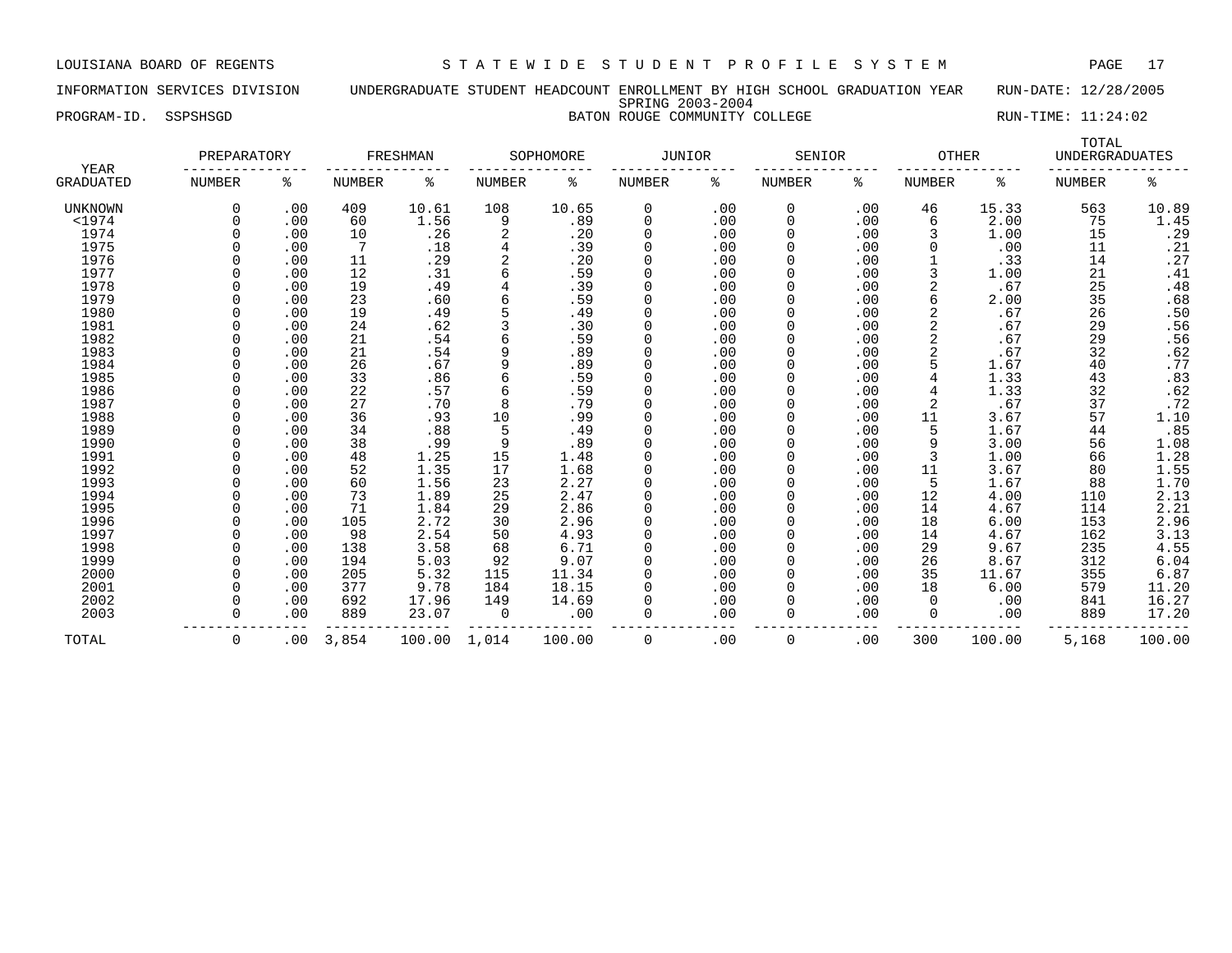INFORMATION SERVICES DIVISION UNDERGRADUATE STUDENT HEADCOUNT ENROLLMENT BY HIGH SCHOOL GRADUATION YEAR RUN-DATE: 12/28/2005 SPRING 2003-2004

# PROGRAM-ID. SSPSHSGD BOSSIER PARISH COMMUNITY COLLEGE RUN-TIME: 11:24:02

|                          | PREPARATORY |              |        | FRESHMAN |               | SOPHOMORE | <b>JUNIOR</b> |     | SENIOR |     | <b>OTHER</b> |        | TOTAL<br><b>UNDERGRADUATES</b> |                  |
|--------------------------|-------------|--------------|--------|----------|---------------|-----------|---------------|-----|--------|-----|--------------|--------|--------------------------------|------------------|
| YEAR<br><b>GRADUATED</b> | NUMBER      | ႜ            | NUMBER | ႜ        | <b>NUMBER</b> | ႜ         | NUMBER        | ႜ   | NUMBER | ႜ   | NUMBER       | ႜ      | <b>NUMBER</b>                  | ៖                |
| <b>UNKNOWN</b>           |             | 100.00       | 25     | 1.29     | 8             | .52       | 0             | .00 | 0      | .00 | 159          | 18.32  | 197                            | 4.55             |
| $1974$                   |             | .00          | 30     | 1.55     | 55            | 3.59      | $\Omega$      | .00 | 0      | .00 | 51           | 5.88   | 136                            | 3.14             |
| 1974                     |             | .00          |        | .36      | 14            | .92       | <sup>0</sup>  | .00 | 0      | .00 |              | .35    | 24                             | .55              |
| 1975                     |             | .00          | 9      | .47      | 13            | .85       | <sup>0</sup>  | .00 | 0      | .00 |              | .58    | 27                             | .62              |
| 1976                     |             | .00          | 5      | .26      | 12            | .78       | 0             | .00 |        | .00 |              | .23    | 19                             | .44              |
| 1977                     |             | .00          | 12     | .62      | 15            | .98       | 0             | .00 |        | .00 | 4            | .46    | 31                             | .72              |
| 1978                     |             | .00          | 18     | .93      | 12            | .78       | 0             | .00 | 0      | .00 | 10           | 1.15   | 40                             | .92              |
| 1979                     |             | .00          | 6      | .31      | 21            | 1.37      | 0             | .00 | 0      | .00 | 11           | 1.27   | 38                             | .88              |
| 1980                     |             | .00          | 16     | .83      | 12            | .78       | <sup>0</sup>  | .00 | 0      | .00 |              | .58    | 33                             | .76              |
| 1981                     |             | .00          | 12     | .62      | 22            | 1.44      | <sup>0</sup>  | .00 | 0      | .00 |              | 1.04   | 43                             | .99              |
| 1982                     |             | .00          | 22     | 1.14     | 14            | .92       | O             | .00 | 0      | .00 |              | 1.04   | 45                             | 1.04             |
| 1983                     |             | .00          | 15     | .78      | 19            | 1.24      | O             | .00 |        | .00 |              | .46    | 38                             | .88              |
| 1984                     |             | .00          | 14     | .73      | 22            | 1.44      | O             | .00 |        | .00 | 10           | 1.15   | 46                             | 1.06             |
| 1985                     |             | .00          | 15     | .78      | 21            | 1.37      | <sup>0</sup>  | .00 | 0      | .00 |              | .92    | 44                             | 1.02             |
| 1986                     |             | .00          | 23     | 1.19     | 28            | 1.83      | <sup>0</sup>  | .00 | 0      | .00 |              | .81    | 58                             | 1.34             |
| 1987                     |             | .00          | 20     | 1.04     | 28            | 1.83      | U             | .00 | O      | .00 | 12           | 1.38   | 60                             | 1.38             |
| 1988                     |             | .00          | 26     | 1.35     | 35            | 2.29      | <sup>0</sup>  | .00 | 0      | .00 | 18           | 2.07   | 79                             | 1.82             |
| 1989                     |             | .00          | 33     | 1.71     | 35            | 2.29      | <sup>0</sup>  | .00 | 0      | .00 | 11           | 1.27   | 79                             | 1.82             |
| 1990                     |             | .00          | 17     | .88      | 48            | 3.14      | 0             | .00 |        | .00 | 17           | 1.96   | 82                             | 1.89             |
| 1991                     |             | .00          | 40     | 2.07     | 42            | 2.75      | 0             | .00 |        | .00 | 19           | 2.19   | 101                            | 2.33             |
| 1992                     |             | .00          | 43     | 2.23     | 46            | 3.01      | 0             | .00 | 0      | .00 | 11           | 1.27   | 100                            | $2.31$<br>$2.31$ |
| 1993                     |             | .00          | 36     | 1.86     | 49            | 3.20      | 0             | .00 | 0      | .00 | 15           | 1.73   | 100                            |                  |
| 1994                     |             | .00          | 55     | 2.85     | 48            | 3.14      | 0             | .00 | 0      | .00 | 20           | 2.30   | 123                            | 2.84             |
| 1995                     |             | .00          | 53     | 2.74     | 68            | 4.44      | <sup>0</sup>  | .00 | 0      | .00 | 26           | 3.00   | 147                            | 3.39             |
| 1996                     |             | .00          | 61     | 3.16     | 64            | 4.18      | 0             | .00 | 0      | .00 | 12           | 1.38   | 137                            | 3.16             |
| 1997                     |             | .00          | 58     | 3.00     | 85            | 5.56      | 0             | .00 |        | .00 | 29           | 3.34   | 172                            | 3.97             |
| 1998                     |             | .00          | 80     | 4.14     | 91            | 5.95      | <sup>0</sup>  | .00 |        | .00 | 33           | 3.80   | 204                            | 4.71             |
| 1999                     |             | .00          | 85     | 4.40     | 98            | 6.41      | <sup>0</sup>  | .00 |        | .00 | 41           | 4.72   | 224                            | 5.17             |
| 2000                     |             | .00          | 120    | 6.21     | 130           | 8.50      | <sup>0</sup>  | .00 | 0      | .00 | 47           | 5.41   | 297                            | 6.85             |
| 2001                     |             | .00          | 164    | 8.49     | 176           | 11.50     | <sup>0</sup>  | .00 | O      | .00 | 66           | 7.60   | 406                            | 9.37             |
| 2002                     |             | .00          | 287    | 14.86    | 198           | 12.94     | <sup>0</sup>  | .00 | O      | .00 | 81           | 9.33   | 566                            | 13.06            |
| 2003                     |             | .00          | 524    | 27.14    | 1             | .07       | $\Omega$      | .00 | 0      | .00 | 113          | 13.02  | 638                            | 14.72            |
| TOTAL                    | 5           | 100.00 1,931 |        | 100.00   | 1,530         | 100.00    | 0             | .00 | 0      | .00 | 868          | 100.00 | 4,334                          | 100.00           |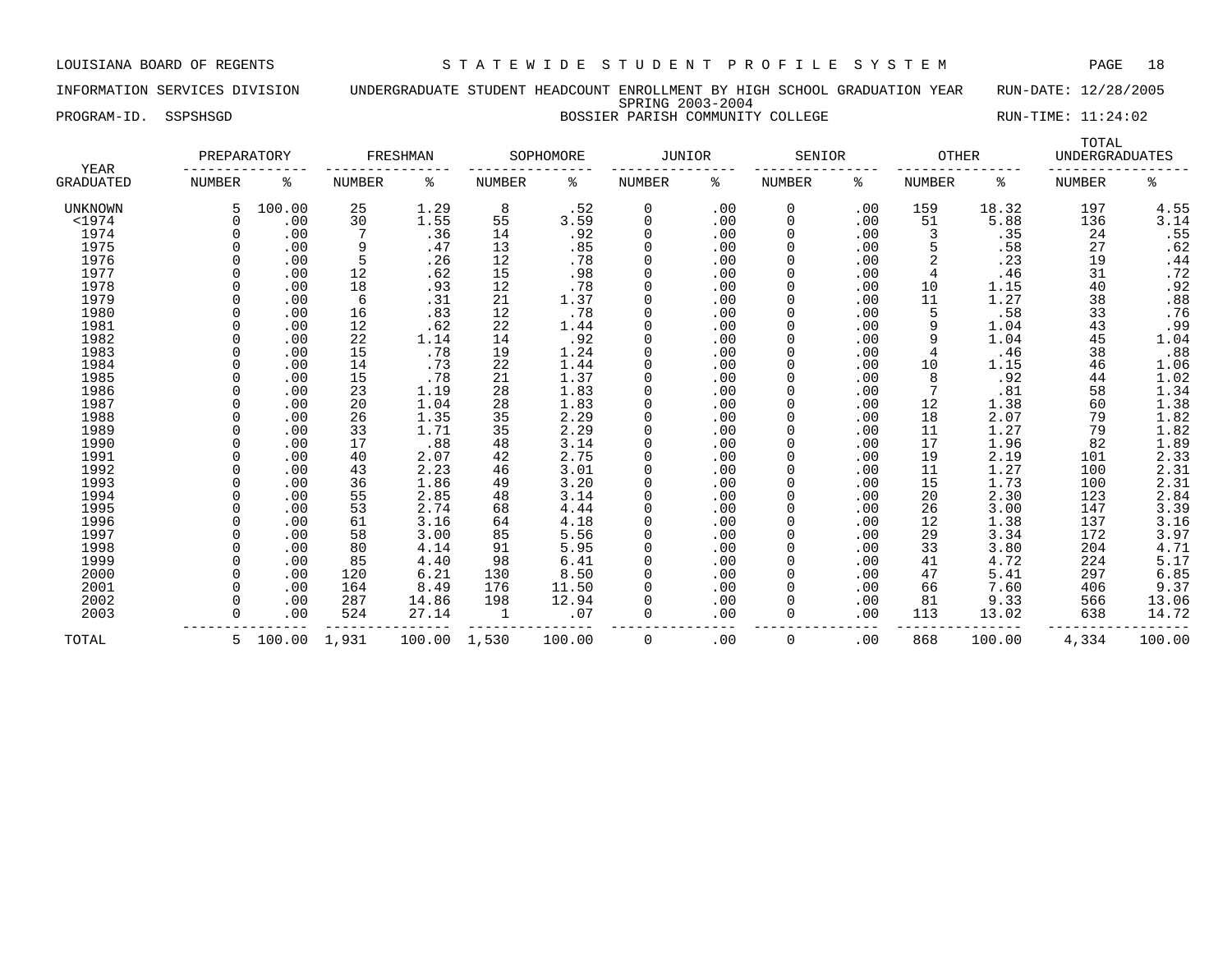INFORMATION SERVICES DIVISION UNDERGRADUATE STUDENT HEADCOUNT ENROLLMENT BY HIGH SCHOOL GRADUATION YEAR RUN-DATE: 12/28/2005 SPRING 2003-2004 PROGRAM-ID. SSPSHSGD **DELGADO COMMUNITY COLLEGE** RUN-TIME: 11:24:02

|                   | PREPARATORY |        |        | FRESHMAN |               | SOPHOMORE | <b>JUNIOR</b> |     | SENIOR        |          | <b>OTHER</b>  |        | TOTAL<br><b>UNDERGRADUATES</b> |                |
|-------------------|-------------|--------|--------|----------|---------------|-----------|---------------|-----|---------------|----------|---------------|--------|--------------------------------|----------------|
| YEAR<br>GRADUATED | NUMBER      | ႜ      | NUMBER | ႜ        | <b>NUMBER</b> | ႜ         | NUMBER        | ႜ   | <b>NUMBER</b> | ႜ        | <b>NUMBER</b> | ႜ      | <b>NUMBER</b>                  | ႜ              |
| UNKNOWN           | 107         | 76.98  | 333    | 3.83     | 43            | 1.15      | 0             | .00 | 0             | .00      | 15            | .39    | 498                            | 3.03           |
| $<$ 1974          | 0           | .00    | 280    | 3.22     | 119           | 3.19      | 0             | .00 | 0             | .00      | 191           | 4.91   | 590                            | 3.59           |
| 1974              | 0           | .00    | 39     | .45      | 20            | .54       | 0             | .00 |               | .00      | 35            | .90    | 94                             | .57            |
| 1975              |             | .00    | 54     | .62      | 33            | .89       | 0             | .00 |               | .00      | 33            | .85    | 120                            | .73            |
| 1976              |             | .00    | 42     | .48      | 27            | .72       | 0             | .00 |               | .00      | 48            | 1.23   | 117                            | .71            |
| 1977              |             | .00    | 56     | .64      | 33            | .89       | 0             | .00 |               | .00      | 45            | 1.16   | 134                            | .81            |
| 1978              |             | .00    | 58     | .67      | 38            | 1.02      | 0             | .00 |               | .00      | 46            | 1.18   | 142                            | .86            |
| 1979              |             | .00    | 69     | .79      | 36            | .97       | 0             | .00 |               | .00      | 53            | 1.36   | 158                            | .96            |
| 1980              |             | .00    | 57     | .66      | 46            | 1.23      | $\Omega$      | .00 |               | .00      | 50            | 1.29   | 153                            | .93            |
| 1981              | $\Omega$    | .00    | 80     | .92      | 36            | .97       | 0             | .00 |               | .00      | 70            | 1.80   | 186                            | 1.13           |
| 1982              |             | .00    | 83     | .96      | 44            | 1.18      | 0             | .00 |               | .00      | 76            | 1.95   | 203                            | 1.23           |
| 1983              |             | .00    | 62     | .71      | 50            | 1.34      | 0             | .00 |               | .00      | 73            | 1.88   | 185                            | 1.13           |
| 1984              |             | .00    | 84     | .97      | 51            | 1.37      | 0             | .00 |               | .00      | 81            | 2.08   | 216                            | 1.31           |
| 1985              |             | .00    | 88     | 1.01     | 74            | 1.99      | 0             | .00 |               | .00      | 87            | 2.24   | 249                            | 1.51           |
| 1986              |             | .00    | 94     | 1.08     | 51            | 1.37      | 0             | .00 |               | .00      | 87            | 2.24   | 232                            | 1.41           |
| 1987              |             | .00    | 102    | 1.17     | 75            | 2.01      |               | .00 |               | .00      | 112           | 2.88   | 289                            | 1.76           |
| 1988              |             | .00    | 92     | 1.06     | 67            | 1.80      | $\Omega$      | .00 |               | .00      | 110           | 2.83   | 269                            | 1.64           |
| 1989              |             | .00    | 126    | 1.45     | 63            | 1.69      | 0             | .00 |               | .00      | 125           | 3.21   | 314                            | 1.91           |
| 1990              |             | .00    | 112    | 1.29     | 80            | 2.15      | $\Omega$      | .00 |               | .00      | 122           | 3.14   | 314                            | 1.91           |
| 1991              |             | .00    | 139    | 1.60     | 102           | 2.74      | 0             | .00 |               | .00      | 129           | 3.32   | 370                            | 2.25           |
| 1992              |             | .00    | 148    | 1.70     | 102           | 2.74      | 0             | .00 |               | .00      | 174           | 4.47   | 424                            | $2.58$<br>2.72 |
| 1993              |             | .72    | 202    | 2.33     | 93            | 2.50      | 0             | .00 |               | .00      | 152           | 3.91   | 448                            |                |
| 1994              |             | .00    | 246    | 2.83     | 116           | 3.11      | 0             | .00 |               | .00      | 170           | 4.37   | 532                            | 3.24           |
| 1995              |             | .00    | 241    | 2.77     | 139           | 3.73      | 0             | .00 |               | .00      | 176           | 4.52   | 556                            | 3.38           |
| 1996              |             | .72    | 274    | 3.15     | 151           | 4.05      | 0             | .00 |               | .00      | 214           | 5.50   | 640                            | 3.89           |
| 1997              |             | .00    | 326    | 3.75     | 178           | 4.78      | 0             | .00 |               | .00      | 304           | 7.81   | 808                            | 4.91           |
| 1998              |             | .00    | 397    | 4.57     | 236           | 6.33      | 0             | .00 |               | .00      | 262           | 6.74   | 895                            | 5.44           |
| 1999              |             | 1.44   | 450    | 5.18     | 300           | 8.05      | 0             | .00 |               | .00      | 335           | 8.61   | 1,087                          | 6.61           |
| 2000              | $\Omega$    | .00    | 618    | 7.11     | 389           | 10.44     | 0             | .00 |               | .00      | 324           | 8.33   | 1,331                          | 8.10           |
| 2001              | 0           | .00    | 797    | 9.17     | 514           | 13.79     | 0             | .00 |               | .00      | 176           | 4.52   | 1,487                          | 9.04           |
| 2002              | 2           | 1.44   | 1,313  | 15.11    | 408           | 10.95     |               | .00 |               | .00      | 14            | .36    | 1,737                          | 10.56          |
| 2003              | 26          | 18.71  | 1,625  | 18.71    | 12            | .32       |               | .00 | 0             | .00      | 1             | .03    | 1,664                          | 10.12          |
| TOTAL             | 139         | 100.00 | 8,687  | 100.00   | 3,726         | 100.00    | 0             | .00 | 0             | $.00 \,$ | 3,890         | 100.00 | 16,442                         | 100.00         |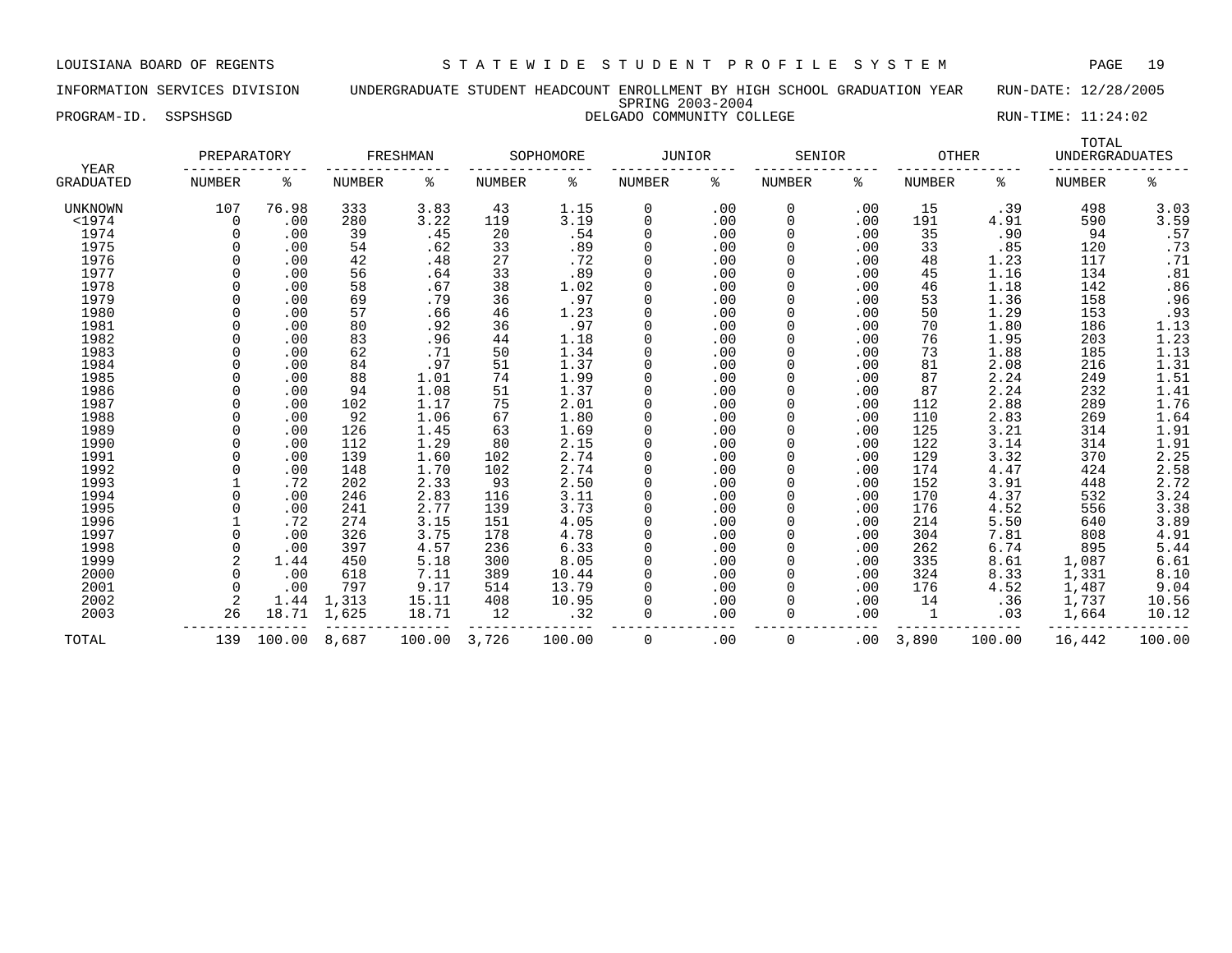INFORMATION SERVICES DIVISION UNDERGRADUATE STUDENT HEADCOUNT ENROLLMENT BY HIGH SCHOOL GRADUATION YEAR RUN-DATE: 12/28/2005 SPRING 2003-2004 PROGRAM-ID. SSPSHSGD **ELAINE P. NUNEZ COMMUN. COLLEGE** RUN-TIME: 11:24:02

| YEAR           | PREPARATORY |              |        | FRESHMAN |        | SOPHOMORE | <b>JUNIOR</b> |     | SENIOR        |     | OTHER    |        | TOTAL<br><b>UNDERGRADUATES</b> |                     |
|----------------|-------------|--------------|--------|----------|--------|-----------|---------------|-----|---------------|-----|----------|--------|--------------------------------|---------------------|
| GRADUATED      | NUMBER      | ႜ            | NUMBER | ႜ        | NUMBER | ႜ         | NUMBER        | ႜ   | <b>NUMBER</b> | ៖   | NUMBER   | ႜ      | <b>NUMBER</b>                  | နွ                  |
| <b>UNKNOWN</b> | 76          | 100.00       | 82     | 7.37     | 20     | 3.62      | 0             | .00 | 0             | .00 | 14       | 2.67   | 192                            | 8.48                |
| $1974$         | $\Omega$    | .00          | 53     | 4.76     | 25     | 4.53      | 0             | .00 | 0             | .00 | 56       | 10.69  | 134                            | 5.92                |
| 1974           |             | .00          | 9      | .81      |        | .36       | 0             | .00 | <sup>0</sup>  | .00 | 13       | 2.48   | 24                             | 1.06                |
| 1975           |             | .00          |        | .63      | 6      | 1.09      | 0             | .00 | <sup>0</sup>  | .00 |          | .95    | 18                             | .79                 |
| 1976           |             | .00          |        | .63      |        | .91       | 0             | .00 | <sup>0</sup>  | .00 | 10       | 1.91   | 22                             | .97                 |
| 1977           |             | .00          | 8      | .72      |        | .54       | U             | .00 | O             | .00 | 3        | .57    | 14                             | .62                 |
| 1978           |             | .00          | 8      | .72      | 8      | 1.45      | 0             | .00 | 0             | .00 | 12       | 2.29   | 28                             | 1.24                |
| 1979           |             | .00          | 16     | 1.44     | 8      | 1.45      | 0             | .00 | 0             | .00 | 11       | 2.10   | 35                             | 1.55                |
| 1980           |             | .00          | 11     | .99      | 6      | 1.09      | 0             | .00 | 0             | .00 | 3        | .57    | 20                             | .88                 |
| 1981           |             | .00          | 11     | .99      |        | .72       | 0             | .00 | 0             | .00 | 12       | 2.29   | 27                             | 1.19                |
| 1982           |             | .00          | 11     | .99      | 6      | 1.09      | 0             | .00 | 0             | .00 | 12       | 2.29   | 29                             | 1.28                |
| 1983           |             | .00          | 13     | 1.17     |        | 1.27      | O             | .00 | U             | .00 | 9        | 1.72   | 29                             | 1.28                |
| 1984           |             | .00          | 16     | 1.44     | 15     | 2.72      |               | .00 | U             | .00 | 12       | 2.29   | 43                             | 1.90                |
| 1985           |             | .00          | 20     | 1.80     | 8      | 1.45      |               | .00 |               | .00 | 17       | 3.24   | 45                             | 1.99                |
| 1986           |             | .00          | 15     | 1.35     | 9      | 1.63      | 0             | .00 |               | .00 | 12       | 2.29   | 36                             | 1.59                |
| 1987           |             | .00          | 21     | 1.89     | 13     | 2.36      | 0             | .00 | O             | .00 | 12       | 2.29   | 46                             | 2.03                |
| 1988           |             | .00          | 12     | 1.08     | 10     | 1.81      | 0             | .00 | <sup>0</sup>  | .00 | 20       | 3.82   | 42                             | 1.85                |
| 1989           |             | .00          | 12     | 1.08     | 16     | 2.90      | U             | .00 | <sup>0</sup>  | .00 | 18       | 3.44   | 46                             | 2.03                |
| 1990           |             | .00          | 20     | 1.80     | -7     | 1.27      | 0             | .00 | <sup>0</sup>  | .00 | 10       | 1.91   | 37                             |                     |
| 1991           |             | .00          | 20     | 1.80     | 17     | 3.08      | 0             | .00 | 0             | .00 | 17       | 3.24   | 54                             | $\frac{1.63}{2.38}$ |
| 1992           |             | .00          | 16     | 1.44     | 22     | 3.99      | 0             | .00 | 0             | .00 | 15       | 2.86   | 53                             | 2.34                |
| 1993           |             | .00          | 29     | 2.61     | 14     | 2.54      | 0             | .00 | 0             | .00 | 15       | 2.86   | 58                             | 2.56                |
| 1994           |             | .00          | 22     | 1.98     | 24     | 4.35      | 0             | .00 | 0             | .00 | 21       | 4.01   | 67                             | 2.96                |
| 1995           |             | .00          | 29     | 2.61     | 17     | 3.08      | 0             | .00 | 0             | .00 | 25       | 4.77   | 71                             | 3.13                |
| 1996           |             | .00          | 39     | 3.50     | 21     | 3.80      | O             | .00 | <sup>0</sup>  | .00 | 23       | 4.39   | 83                             | 3.66                |
| 1997           |             | .00          | 46     | 4.13     | 30     | 5.43      |               | .00 | ი             | .00 | 21       | 4.01   | 97                             | 4.28                |
| 1998           |             | .00          | 50     | 4.49     | 25     | 4.53      |               | .00 |               | .00 | 31       | 5.92   | 106                            | 4.68                |
| 1999           |             | .00          | 50     | 4.49     | 43     | 7.79      |               | .00 |               | .00 | 44       | 8.40   | 137                            | 6.05                |
| 2000           |             | .00          | 52     | 4.67     | 43     | 7.79      | 0             | .00 | O             | .00 | 25       | 4.77   | 120                            | 5.30                |
| 2001           |             | .00          | 82     | 7.37     | 61     | 11.05     | 0             | .00 | <sup>0</sup>  | .00 | 24       | 4.58   | 167                            | 7.37                |
| 2002           |             | .00          | 108    | 9.70     | 54     | 9.78      | 0             | .00 | <sup>0</sup>  | .00 |          | .38    | 164                            | 7.24                |
| 2003           |             | .00          | 218    | 19.59    | 3      | .54       | 0             | .00 | $\Omega$      | .00 | $\Omega$ | .00    | 221                            | 9.76                |
| TOTAL          | 76          | 100.00 1,113 |        | 100.00   | 552    | 100.00    | 0             | .00 | 0             | .00 | 524      | 100.00 | 2,265                          | 100.00              |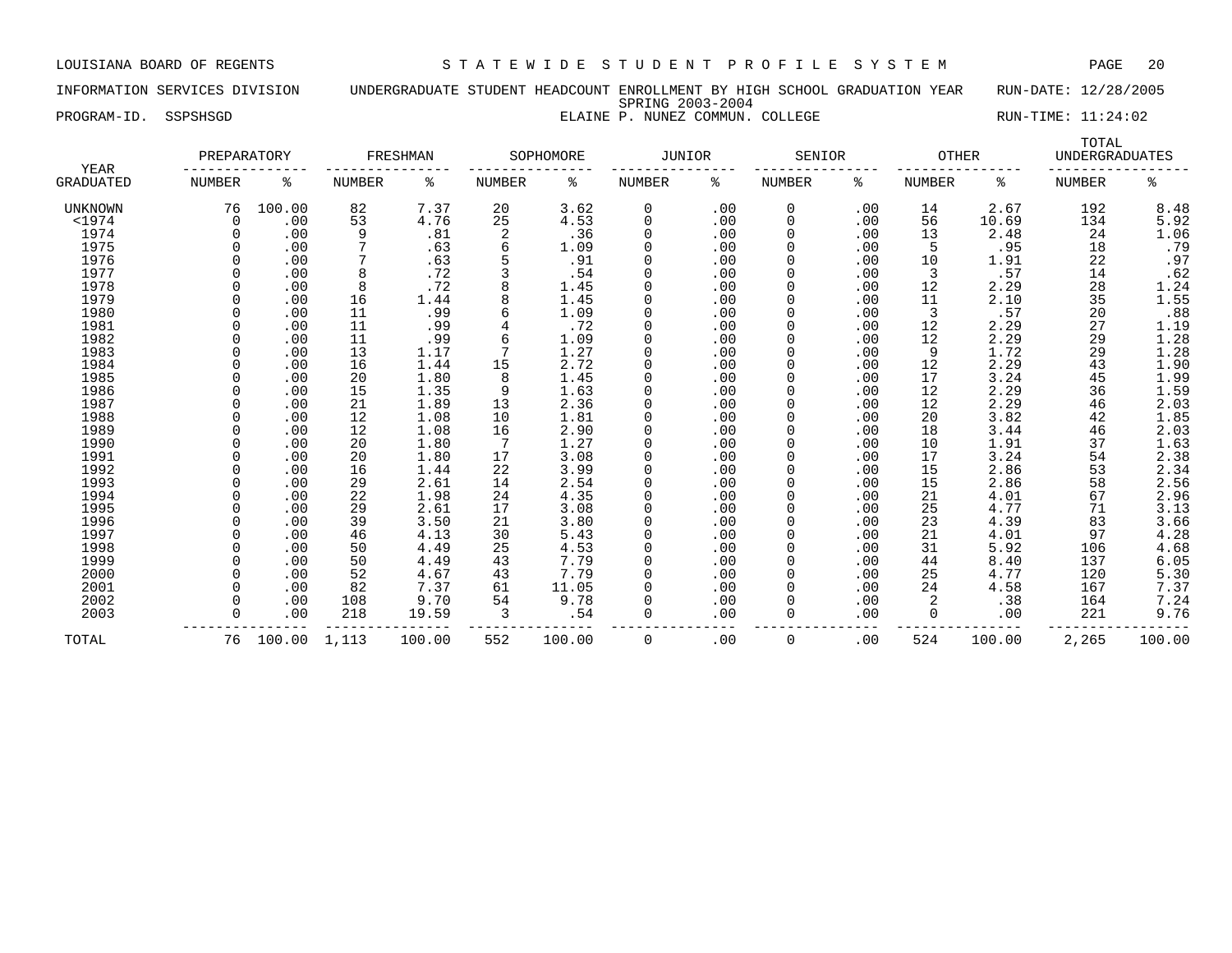### INFORMATION SERVICES DIVISION UNDERGRADUATE STUDENT HEADCOUNT ENROLLMENT BY HIGH SCHOOL GRADUATION YEAR RUN-DATE: 12/28/2005 SPRING 2003-2004 PROGRAM-ID. SSPSHSGD **RIVER PARISHES COMMUNITY COLLEGE** RUN-TIME: 11:24:02

|                                 | PREPARATORY |           |               | FRESHMAN |               | SOPHOMORE | <b>JUNIOR</b> |      | SENIOR        |     | <b>OTHER</b>  |        | TOTAL<br><b>UNDERGRADUATES</b> |                  |
|---------------------------------|-------------|-----------|---------------|----------|---------------|-----------|---------------|------|---------------|-----|---------------|--------|--------------------------------|------------------|
| <b>YEAR</b><br><b>GRADUATED</b> | NUMBER      | ႜ         | <b>NUMBER</b> | ႜ        | <b>NUMBER</b> | ႜ         | NUMBER        | ႜ    | <b>NUMBER</b> | ႜ   | <b>NUMBER</b> | ႜ      | <b>NUMBER</b>                  | ႜ                |
| UNKNOWN                         | 51          | 96.23     | 19            | 4.40     | 4             | 2.37      | 0             | .00  | 0             | .00 | 2             | 4.55   | 76                             | 10.89            |
| $<$ 1974                        | 0           | .00       | 17            | 3.94     | 6             | 3.55      | $\Omega$      | .00  | $\Omega$      | .00 |               | 2.27   | 24                             | 3.44             |
| 1974                            |             | .00       | 2             | .46      |               | .59       | $\Omega$      | .00  | $\Omega$      | .00 |               | 2.27   |                                | .57              |
| 1975                            |             | .00       |               | 1.39     |               | .59       | $\Omega$      | .00  | $\Omega$      | .00 | 0             | .00    |                                | 1.00             |
| 1976                            |             | .00       |               | .69      |               | 1.18      | 0             | .00  | $\Omega$      | .00 |               | .00    |                                | .72              |
| 1977                            |             | .00       |               | .69      | 2             | 1.18      | $\Omega$      | .00  | $\Omega$      | .00 |               | .00    |                                | .72              |
| 1978                            |             | .00       |               | 1.39     |               | 2.37      | 0             | .00  | 0             | .00 |               | .00    | 10                             | 1.43             |
| 1979                            |             | .00       |               | 1.39     |               | 1.18      |               | .00  | $\Omega$      | .00 |               | .00    | 8                              | 1.15             |
| 1980                            |             | .00       |               | .69      |               | 1.18      | $\Omega$      | .00  | $\Omega$      | .00 |               | .00    |                                | .72              |
| 1981                            |             | .00       |               | .93      |               | 2.37      | $\Omega$      | .00  | O             | .00 | U             | .00    | 8                              | 1.15             |
| 1982                            |             | .00       | 11            | 2.55     |               | .59       | $\Omega$      | .00  | O             | .00 |               | 2.27   | 13                             | 1.86             |
| 1983                            |             | .00       | 8             | 1.85     |               | 1.78      | $\Omega$      | .00  | $\Omega$      | .00 | U             | .00    | 11                             | 1.58             |
| 1984                            |             | .00       |               | .69      |               | 1.78      | $\Omega$      | .00  | $\Omega$      | .00 |               | 2.27   |                                | 1.00             |
| 1985                            |             | .00       |               | .93      |               | 1.18      | $\Omega$      | .00  | $\Omega$      | .00 |               | .00    |                                | .86              |
| 1986                            |             | .00       |               | .93      |               | 2.37      | $\Omega$      | .00  | 0             | .00 |               | 2.27   |                                | 1.29             |
| 1987                            |             | .00       |               | 1.62     |               | 1.18      | $\Omega$      | .00  | $\Omega$      | .00 |               | .00    | 9                              | 1.29             |
| 1988                            |             | .00       |               | .69      |               | 2.96      | $\Omega$      | .00  | $\Omega$      | .00 |               | 2.27   | 9                              | 1.29             |
| 1989                            |             | .00       |               | 2.08     |               | 1.78      | $\Omega$      | .00  | $\Omega$      | .00 |               | 2.27   | 13                             | 1.86             |
| 1990                            |             | .00       |               | 1.62     |               | 1.78      |               | .00  | $\Omega$      | .00 |               | .00    | 10                             | 1.43             |
| 1991                            |             | .00       |               | 1.16     |               | .59       |               | .00  | $\Omega$      | .00 |               | .00    | 6                              | .86              |
| 1992                            |             | .00       |               | 1.62     |               | .59       | $\Omega$      | .00  | $\Omega$      | .00 |               | 2.27   | 9                              | 1.29             |
| 1993                            |             | .00       |               | .69      |               | 1.18      | $\Omega$      | .00  | $\Omega$      | .00 |               | 4.55   |                                | 1.00             |
| 1994                            |             | .00       |               | .69      |               | 2.37      | $\Omega$      | .00  | O             | .00 |               | 2.27   | 8                              | 1.15             |
| 1995                            |             | .00       | 11            | 2.55     |               | 5.33      | $\Omega$      | .00  | O             | .00 |               | 2.27   | 21                             | 3.01             |
| 1996                            |             | .00       | 16            | 3.70     |               | 1.78      | 0             | .00  | $\Omega$      | .00 |               | 4.55   | 21                             | 3.01             |
| 1997                            |             | .00       | 14            | 3.24     | 5             | 2.96      | $\Omega$      | .00  |               | .00 | 2             | 4.55   | 21                             |                  |
| 1998                            |             | .00       | 10            | 2.31     |               | 4.73      | $\Omega$      | .00  | $\Omega$      | .00 | 2             | 4.55   | 20                             | $3.01$<br>$2.87$ |
| 1999                            |             | .00       | 14            | 3.24     | 5             | 2.96      | 0             | .00  | 0             | .00 | 2             | 4.55   | 21                             | 3.01             |
| 2000                            |             | .00       | 24            | 5.56     | 20            | 11.83     | $\Omega$      | .00  | $\Omega$      | .00 | 2             | 4.55   | 46                             | 6.59             |
| 2001                            |             | .00       | 33            | 7.64     | 30            | 17.75     |               | .00  | O             | .00 | 8             | 18.18  | 71                             | 10.17            |
| 2002                            |             | .00       | 57            | 13.19    | 26            | 15.38     |               | .00  | 0             | .00 | 9             | 20.45  | 92                             | 13.18            |
| 2003                            | 2           | 3.77      | 110           | 25.46    |               | .59       | 0             | .00  | $\Omega$      | .00 | 3             | 6.82   | 116                            | 16.62            |
| TOTAL                           |             | 53 100.00 | 432           | 100.00   | 169           | 100.00    | $\Omega$      | . 00 | 0             | .00 | 44            | 100.00 | 698                            | 100.00           |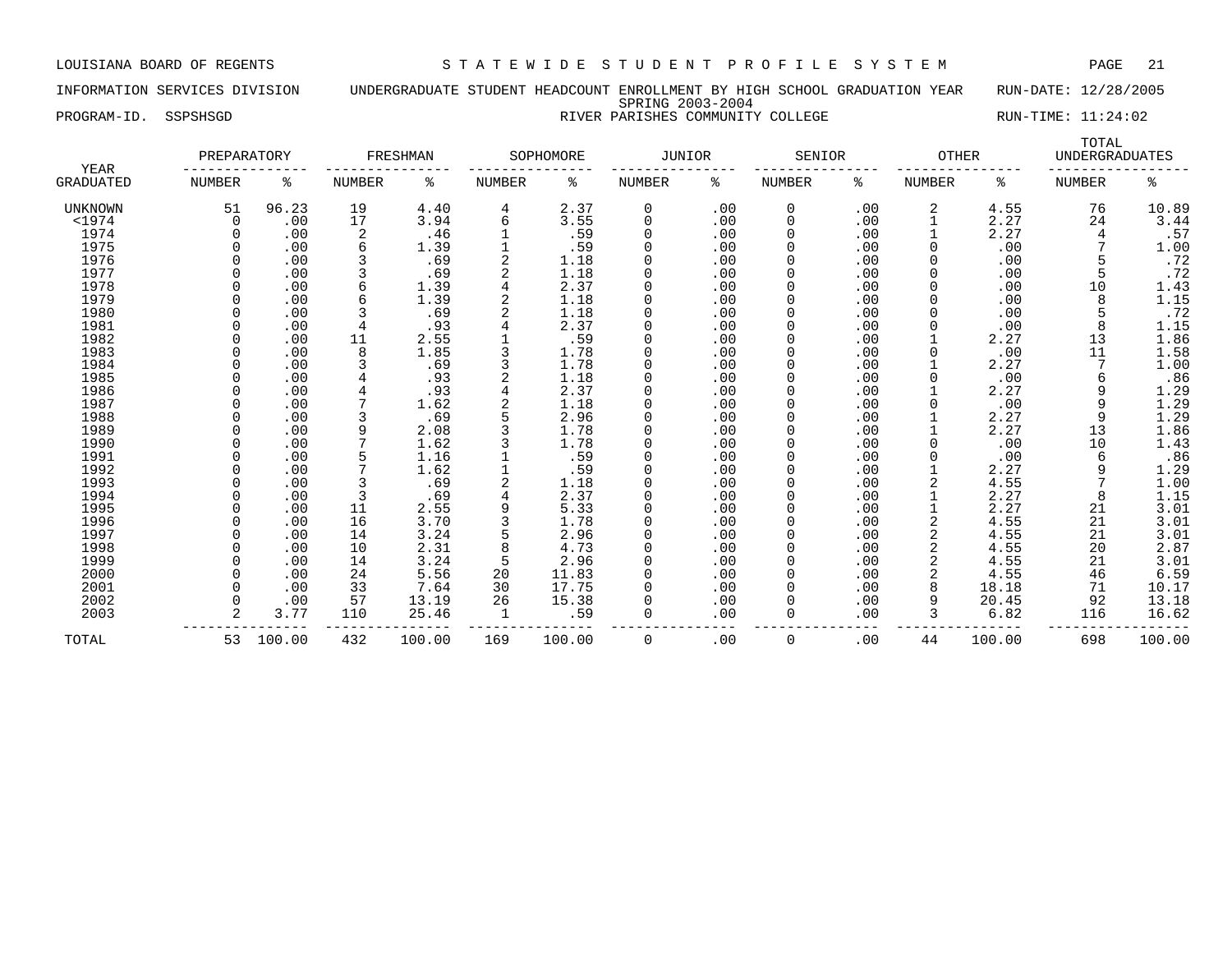INFORMATION SERVICES DIVISION UNDERGRADUATE STUDENT HEADCOUNT ENROLLMENT BY HIGH SCHOOL GRADUATION YEAR RUN-DATE: 12/28/2005 SPRING 2003-2004 PROGRAM-ID. SSPSHSGD SOUTH LA. COMMUNITY COLLEGE RUN-TIME: 11:24:02

| <b>YEAR</b>      | PREPARATORY   |        |        | FRESHMAN |          | SOPHOMORE | JUNIOR   |     | SENIOR        |     | <b>OTHER</b> |        | TOTAL<br><b>UNDERGRADUATES</b> |        |
|------------------|---------------|--------|--------|----------|----------|-----------|----------|-----|---------------|-----|--------------|--------|--------------------------------|--------|
| <b>GRADUATED</b> | <b>NUMBER</b> | ႜ      | NUMBER | ႜ        | NUMBER   | ႜ         | NUMBER   | ႜ   | <b>NUMBER</b> | ႜ   | NUMBER       | ႜ      | <b>NUMBER</b>                  | ႜ      |
| <b>UNKNOWN</b>   |               | 87.50  | 662    | 73.97    | 140      | 80.00     | 0        | .00 | 0             | .00 | 627          | 81.43  | 1,436                          | 77.71  |
| $<$ 1974         |               | .00    | 5      | .56      | 0        | .00       | 0        | .00 | 0             | .00 | 4            | .52    | 9                              | .49    |
| 1974             |               | .00    | 2      | .22      | $\Omega$ | .00       | $\Omega$ | .00 | <sup>0</sup>  | .00 |              | .13    |                                | .16    |
| 1975             |               | .00    |        | .22      | 0        | .00       | $\Omega$ | .00 | 0             | .00 |              | .13    |                                | .16    |
| 1976             |               | .00    | 0      | .00      |          | .00       | $\Omega$ | .00 | 0             | .00 | 0            | .00    |                                | .00    |
| 1977             |               | .00    |        | .22      |          | .00       | $\Omega$ | .00 | 0             | .00 | 2            | .26    |                                | .22    |
| 1978             |               | .00    |        | .34      |          | .57       | $\Omega$ | .00 | 0             | .00 | 0            | .00    |                                | .22    |
| 1979             |               | .00    |        | .11      |          | .00       | $\Omega$ | .00 | 0             | .00 | 0            | .00    |                                | .05    |
| 1980             |               | .00    |        | .45      |          | .57       | $\Omega$ | .00 | 0             | .00 | 3            | .39    | 8                              | .43    |
| 1981             |               | .00    |        | .34      |          | .57       | $\Omega$ | .00 | 0             | .00 |              | .39    |                                | .38    |
| 1982             |               | .00    |        | .11      |          | .00       | $\Omega$ | .00 | 0             | .00 |              | .13    |                                | .11    |
| 1983             |               | .00    |        | .22      |          | .00       | ∩        | .00 |               | .00 |              | .26    |                                | .22    |
| 1984             |               | .00    |        | .34      |          | .00       | $\Omega$ | .00 |               | .00 |              | .00    |                                | .16    |
| 1985             |               | .00    |        | .11      |          | .00       | ∩        | .00 |               | .00 |              | .39    |                                | .22    |
| 1986             |               | .00    |        | .22      |          | .00       | $\Omega$ | .00 |               | .00 | 2            | .26    |                                | .22    |
| 1987             |               | .00    |        | .34      |          | .57       | ∩        | .00 |               | .00 | 5            | .65    | 9                              | .49    |
| 1988             |               | .00    |        | .22      | $\Omega$ | .00       | $\Omega$ | .00 |               | .00 | 0            | .00    |                                | .11    |
| 1989             |               | .00    |        | .11      |          | .00       | $\Omega$ | .00 |               | .00 | 0            | .00    |                                | .05    |
| 1990             |               | .00    |        | .34      |          | .00       | $\Omega$ | .00 | O             | .00 |              | .13    |                                | .22    |
| 1991             |               | .00    | 2      | .22      |          | .57       | $\Omega$ | .00 | 0             | .00 | 0            | .00    | 3                              | .16    |
| 1992             |               | .00    |        | .11      |          | .00       | $\Omega$ | .00 | 0             | .00 | 0            | .00    |                                | .05    |
| 1993             |               | .00    |        | .56      |          | .00       | 0        | .00 | 0             | .00 | 2            | .26    | 7                              | .38    |
| 1994             |               | .00    | 9      | 1.01     | 0        | .00       | 0        | .00 | 0             | .00 |              | .13    | 10                             | .54    |
| 1995             |               | .00    |        | .78      | 2        | 1.14      | $\Omega$ | .00 | 0             | .00 | 2            | .26    | 11                             | .60    |
| 1996             |               | .00    | 6      | .67      |          | .00       | $\Omega$ | .00 | 0             | .00 | 3            | .39    | 9                              | .49    |
| 1997             |               | .00    | 6      | .67      |          | .57       |          | .00 |               | .00 | 3            | .39    | 10                             | .54    |
| 1998             |               | .00    | 6      | .67      |          | .57       | $\Omega$ | .00 |               | .00 |              | .52    | 11                             | .60    |
| 1999             |               | .00    | 9      | 1.01     |          | .00       | $\Omega$ | .00 |               | .00 |              | .26    | 11                             | .60    |
| 2000             |               | .00    |        | .78      |          | .00       | $\Omega$ | .00 |               | .00 |              | .52    | 11                             | .60    |
| 2001             |               | .00    | 20     | 2.23     | 3        | 1.71      | $\Omega$ | .00 |               | .00 |              | .91    | 30                             | 1.62   |
| 2002             |               | .00    | 26     | 2.91     | 18       | 10.29     | $\Omega$ | .00 |               | .00 | 21           | 2.73   | 65                             | 3.52   |
| 2003             |               | 12.50  | 89     | 9.94     | 5        | 2.86      | 0        | .00 | 0             | .00 | 66           | 8.57   | 161                            | 8.71   |
|                  |               |        |        |          |          |           |          |     |               |     |              |        |                                |        |
| TOTAL            | 8             | 100.00 | 895    | 100.00   | 175      | 100.00    | 0        | .00 | 0             | .00 | 770          | 100.00 | 1,848                          | 100.00 |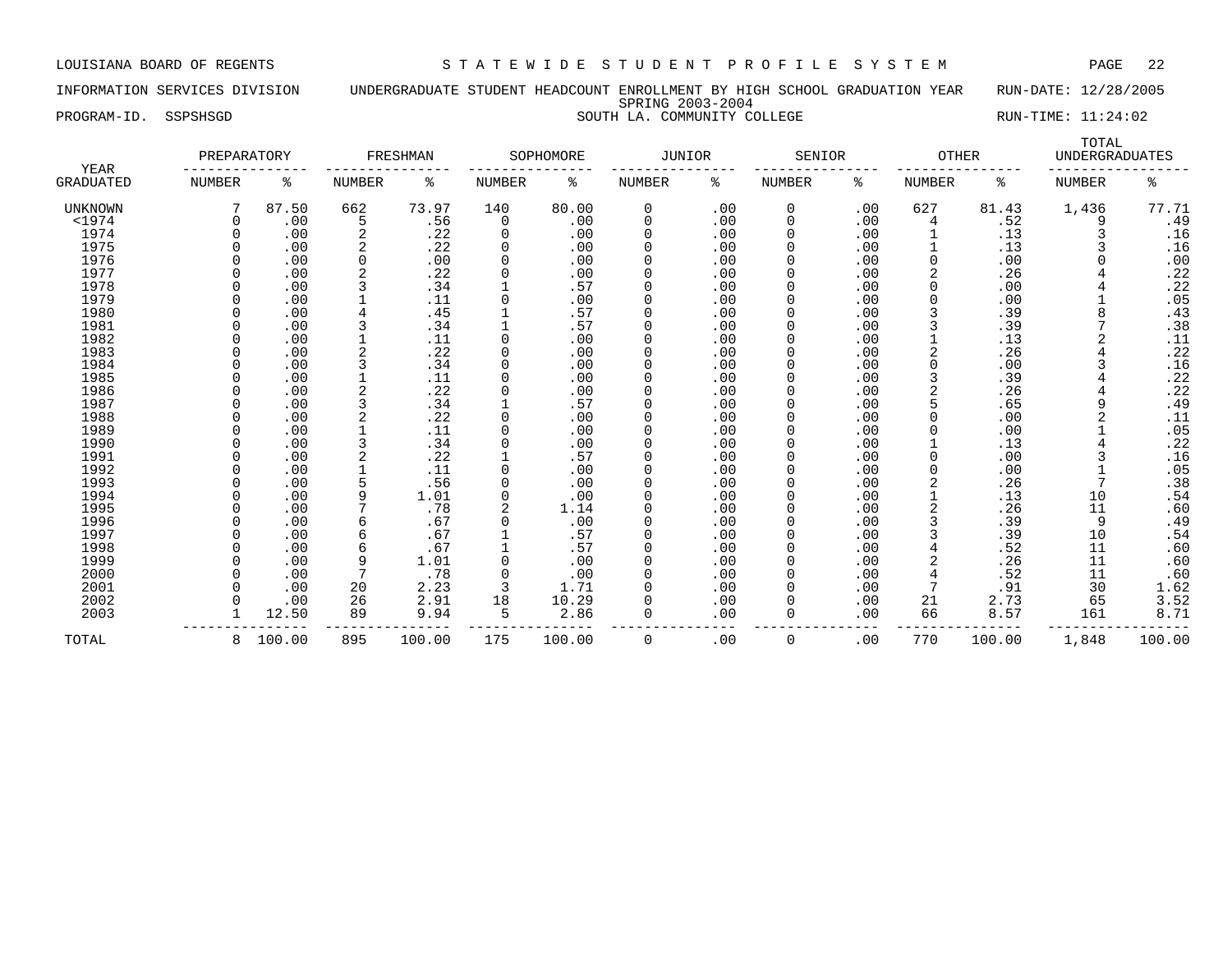### INFORMATION SERVICES DIVISION UNDERGRADUATE STUDENT HEADCOUNT ENROLLMENT BY HIGH SCHOOL GRADUATION YEAR RUN-DATE: 12/28/2005 SPRING 2003-2004 PROGRAM-ID. SSPSHSGD LA. DELTA COMMUNITY COLLEGE RUN-TIME: 11:24:02

|                          | PREPARATORY   |     |               | FRESHMAN |               | SOPHOMORE | JUNIOR   |     | SENIOR        |     | <b>OTHER</b>  |        | TOTAL<br><b>UNDERGRADUATES</b> |                |
|--------------------------|---------------|-----|---------------|----------|---------------|-----------|----------|-----|---------------|-----|---------------|--------|--------------------------------|----------------|
| YEAR<br><b>GRADUATED</b> | <b>NUMBER</b> | ႜ   | <b>NUMBER</b> | ႜ        | <b>NUMBER</b> | ႜ         | NUMBER   | နွ  | <b>NUMBER</b> | ႜ   | <b>NUMBER</b> | ႜ      | <b>NUMBER</b>                  | ႜ              |
| <b>UNKNOWN</b>           | 0             | .00 | 133           | 23.67    | 10            | 10.64     | 0        | .00 | 0             | .00 | 8             | 10.39  | 151                            | 20.60          |
| $<$ 1974                 |               | .00 | 16            | 2.85     | 4             | 4.26      | 0        | .00 | 0             | .00 | 3             | 3.90   | 23                             | 3.14           |
| 1974                     |               | .00 |               | .71      | 2             | 2.13      | $\Omega$ | .00 | 0             | .00 | 0             | .00    | 6                              | .82            |
| 1975                     |               | .00 |               | .36      |               | 1.06      | $\Omega$ | .00 | 0             | .00 |               | .00    |                                | .41            |
| 1976                     |               | .00 |               | .89      | 2             | 2.13      | $\Omega$ | .00 | 0             | .00 |               | .00    |                                | .95            |
| 1977                     |               | .00 |               | 1.07     |               | .00       | $\Omega$ | .00 | 0             | .00 |               | 1.30   |                                | .95            |
| 1978                     |               | .00 |               | .89      |               | 1.06      |          | .00 | 0             | .00 | 3             | 3.90   | 9                              | 1.23           |
| 1979                     |               | .00 |               | 1.07     |               | 1.06      |          | .00 | 0             | .00 | O             | .00    |                                | .95            |
| 1980                     |               | .00 |               | .71      |               | .00       |          | .00 | 0             | .00 |               | 2.60   |                                | .82            |
| 1981                     |               | .00 |               | 1.25     |               | 1.06      | $\Omega$ | .00 | 0             | .00 | <sup>0</sup>  | .00    |                                | 1.09           |
| 1982                     |               | .00 |               | 1.25     |               | .00       | $\Omega$ | .00 | 0             | .00 |               | 2.60   | q                              | 1.23           |
| 1983                     | U             | .00 |               | .53      |               | 2.13      | $\Omega$ | .00 | 0             | .00 |               | 1.30   |                                | .82            |
| 1984                     |               | .00 |               | .89      |               | 2.13      | $\Omega$ | .00 | 0             | .00 |               | 1.30   | 8                              | 1.09           |
| 1985                     |               | .00 |               | 1.25     |               | 1.06      | $\Omega$ | .00 | 0             | .00 |               | 1.30   | 9                              | 1.23           |
| 1986                     |               | .00 |               | 1.25     |               | 3.19      | $\Omega$ | .00 | 0             | .00 |               | 1.30   | 11                             | 1.50           |
| 1987                     |               | .00 |               | .53      |               | .00       | $\Omega$ | .00 | 0             | .00 |               | 2.60   | 5                              | .68            |
| 1988                     |               | .00 | 12            | 2.14     |               | 3.19      | $\Omega$ | .00 | 0             | .00 | 2             | 2.60   | 17                             | 2.32           |
| 1989                     |               | .00 | 8             | 1.42     |               | 1.06      | $\Omega$ | .00 | 0             | .00 |               | .00    | 9                              | 1.23           |
| 1990                     |               | .00 |               | 1.42     |               | .00       |          | .00 | 0             | .00 |               | 2.60   | 10                             | 1.36           |
| 1991                     |               | .00 | 9             | 1.60     |               | 2.13      |          | .00 | 0             | .00 |               | 1.30   | 12                             | 1.64           |
| 1992                     |               | .00 | 11            | 1.96     |               | 5.32      | $\Omega$ | .00 | 0             | .00 |               | 1.30   | 17                             | 2.32           |
| 1993                     |               | .00 | 9             | 1.60     |               | 2.13      | $\Omega$ | .00 | 0             | .00 |               | 2.60   | 13                             | 1.77           |
| 1994                     |               | .00 | 9             | 1.60     |               | 1.06      | $\Omega$ | .00 | <sup>0</sup>  | .00 | <sup>0</sup>  | .00    | 10                             | 1.36           |
| 1995                     |               | .00 | 10            | 1.78     |               | 1.06      | $\Omega$ | .00 | 0             | .00 | 2             | 2.60   | 13                             | 1.77           |
| 1996                     |               | .00 | 12            | 2.14     |               | 1.06      | $\Omega$ | .00 | 0             | .00 | 3             | 3.90   | 16                             | 2.18           |
| 1997                     |               | .00 | 22            | 3.91     |               | 5.32      | $\Omega$ | .00 | 0             | .00 | 5             | 6.49   | 32                             | 4.37           |
| 1998                     |               | .00 | 27            | 4.80     |               | 3.19      | $\Omega$ | .00 | 0             | .00 |               | 3.90   | 33                             |                |
| 1999                     |               | .00 | 31            | 5.52     | 9             | 9.57      | $\Omega$ | .00 | 0             | .00 | 3             | 3.90   | 43                             | $4.50$<br>5.87 |
| 2000                     |               | .00 | 19            | 3.38     | 10            | 10.64     | $\Omega$ | .00 | 0             | .00 | 9             | 11.69  | 38                             | 5.18           |
| 2001                     |               | .00 | 49            | 8.72     | 11            | 11.70     |          | .00 | 0             | .00 | 6             | 7.79   | 66                             | 9.00           |
| 2002                     |               | .00 | 49            | 8.72     | 8             | 8.51      |          | .00 | 0             | .00 | 6             | 7.79   | 63                             | 8.59           |
| 2003                     |               | .00 | 57            | 10.14    | 2             | 2.13      | $\Omega$ | .00 | 0             | .00 |               | 9.09   | 66                             | 9.00           |
| TOTAL                    | $\Omega$      | .00 | 562           | 100.00   | 94            | 100.00    | $\Omega$ | .00 | $\Omega$      | .00 | 77            | 100.00 | 733                            | 100.00         |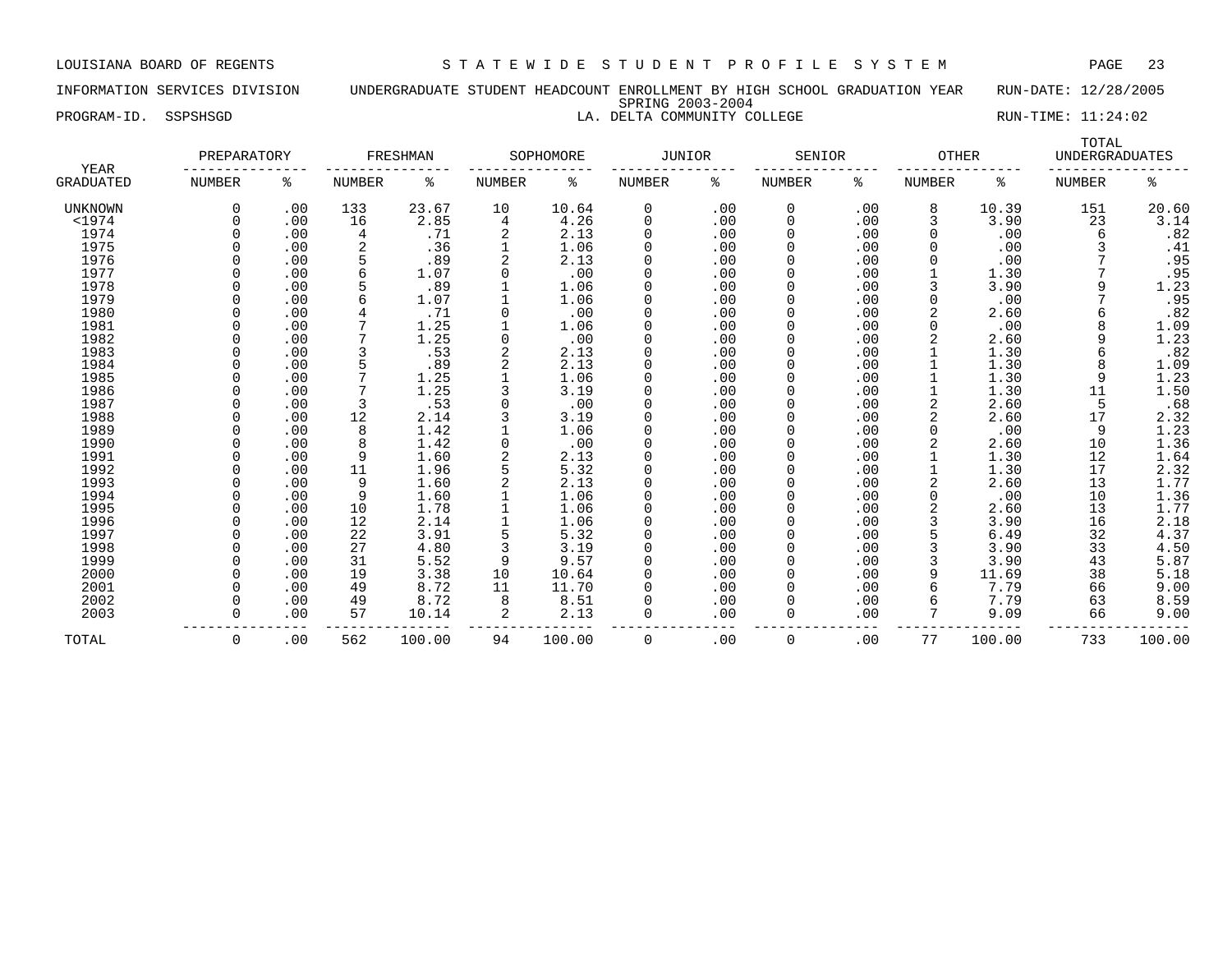PROGRAM-ID. SSPSHSGD SALLT.C.-ACADIAN L.T.C.-ACADIAN RUN-TIME: 11:24:02

### INFORMATION SERVICES DIVISION UNDERGRADUATE STUDENT HEADCOUNT ENROLLMENT BY HIGH SCHOOL GRADUATION YEAR RUN-DATE: 12/28/2005 SPRING 2003-2004

| YEAR             | PREPARATORY |           |        | FRESHMAN |               | SOPHOMORE | JUNIOR      |     | SENIOR        |     | <b>OTHER</b>  |        | TOTAL<br><b>UNDERGRADUATES</b> |        |
|------------------|-------------|-----------|--------|----------|---------------|-----------|-------------|-----|---------------|-----|---------------|--------|--------------------------------|--------|
| <b>GRADUATED</b> | NUMBER      | ႜ         | NUMBER | ిక       | <b>NUMBER</b> | ႜ         | NUMBER      | နွ  | <b>NUMBER</b> | နွ  | <b>NUMBER</b> | ႜ      | <b>NUMBER</b>                  | နွ     |
| <b>UNKNOWN</b>   | 10          | 100.00    | 72     | 52.94    | 20            | 37.04     | 0           | .00 | $\mathbf 0$   | .00 | 0             | .00    | 102                            | 50.25  |
| $<$ 1974         | 0           | .00       | 2      | 1.47     | 1             | 1.85      | $\mathbf 0$ | .00 | 0             | .00 | 0             | .00    | 3                              | 1.48   |
| 1974             |             | .00       |        | 1.47     |               | .00       | $\Omega$    | .00 | 0             | .00 | 0             | .00    |                                | .99    |
| 1975             |             | .00       |        | .74      | $\Omega$      | .00       | $\Omega$    | .00 | 0             | .00 | <sup>0</sup>  | .00    |                                | .49    |
| 1976             |             | .00       |        | .74      |               | 5.56      |             | .00 | 0             | .00 | O             | .00    |                                | 1.97   |
| 1977             |             | .00       |        | .74      |               | .00       |             | .00 | 0             | .00 |               | 33.33  |                                | .99    |
| 1978             |             | .00       |        | .00      |               | .00       |             | .00 | 0             | .00 |               | .00    |                                | .00    |
| 1979             |             | .00       |        | .00      |               | .00       |             | .00 | 0             | .00 |               | .00    |                                | .00    |
| 1980             |             | .00       |        | .74      |               | .00       | $\Omega$    | .00 | 0             | .00 | <sup>0</sup>  | .00    |                                | .49    |
| 1981             |             | .00       |        | .74      |               | 1.85      | $\Omega$    | .00 | <sup>0</sup>  | .00 | <sup>0</sup>  | .00    |                                | .99    |
| 1982             |             | .00       |        | .00      |               | .00       | $\Omega$    | .00 | <sup>0</sup>  | .00 | <sup>0</sup>  | .00    | <sup>n</sup>                   | .00    |
| 1983             |             | .00       |        | .00      |               | .00       | $\Omega$    | .00 | 0             | .00 | <sup>0</sup>  | .00    | $\Omega$                       | .00    |
| 1984             |             | .00       |        | .00      |               | .00       | $\Omega$    | .00 | 0             | .00 | 0             | .00    |                                | .00    |
| 1985             |             | .00       |        | .00      |               | .00       | $\Omega$    | .00 | 0             | .00 |               | .00    |                                | .00    |
| 1986             |             | .00       |        | .00      |               | .00       | $\Omega$    | .00 | 0             | .00 |               | 33.33  |                                | .49    |
| 1987             |             | .00       |        | .74      |               | 5.56      | $\Omega$    | .00 | 0             | .00 |               | .00    |                                | 1.97   |
| 1988             |             | .00       |        | 1.47     |               | 1.85      | $\Omega$    | .00 | 0             | .00 |               | .00    |                                | 1.48   |
| 1989             |             | .00       |        | .00      |               | 1.85      |             | .00 | 0             | .00 |               | .00    |                                | .49    |
| 1990             |             | .00       |        | .00      |               | .00       |             | .00 | 0             | .00 |               | .00    |                                | .00    |
| 1991             |             | .00       |        | 2.94     |               | .00       |             | .00 | 0             | .00 |               | .00    |                                | 1.97   |
| 1992             |             | .00       |        | .00      |               | .00       | $\Omega$    | .00 | 0             | .00 |               | 33.33  |                                | .49    |
| 1993             |             | .00       |        | .00      |               | 1.85      | $\Omega$    | .00 | <sup>0</sup>  | .00 |               | .00    |                                | .49    |
| 1994             |             | .00       |        | .74      |               | 5.56      | $\Omega$    | .00 | <sup>0</sup>  | .00 | <sup>0</sup>  | .00    |                                | 1.97   |
| 1995             |             | .00       |        | .00      |               | 3.70      | $\Omega$    | .00 | 0             | .00 | 0             | .00    |                                | .99    |
| 1996             |             | .00       |        | .00      |               | 3.70      |             | .00 | 0             | .00 | 0             | .00    |                                | .99    |
| 1997             |             | .00       |        | 2.21     |               | 1.85      | $\Omega$    | .00 | 0             | .00 |               | .00    |                                | 1.97   |
| 1998             |             | .00       |        | 1.47     |               | .00       | $\Omega$    | .00 | 0             | .00 | 0             | .00    |                                | .99    |
| 1999             |             | .00       | 6      | 4.41     |               | .00       | $\Omega$    | .00 | 0             | .00 | 0             | .00    |                                | 2.96   |
| 2000             |             | .00       |        | 1.47     |               | .00       | $\Omega$    | .00 | 0             | .00 | <sup>0</sup>  | .00    |                                | .99    |
| 2001             |             | .00       | 5      | 3.68     |               | 7.41      |             | .00 | 0             | .00 | O             | .00    | 9                              | 4.43   |
| 2002             |             | .00       | 10     | 7.35     | 6             | 11.11     |             | .00 | 0             | .00 | 0             | .00    | 16                             | 7.88   |
| 2003             | U           | .00       | 19     | 13.97    | 5             | 9.26      | $\Omega$    | .00 | 0             | .00 | 0             | .00    | 24                             | 11.82  |
| TOTAL            |             | 10 100.00 | 136    | 100.00   | 54            | 100.00    | $\Omega$    | .00 | $\Omega$      | .00 | 3             | 100.00 | 203                            | 100.00 |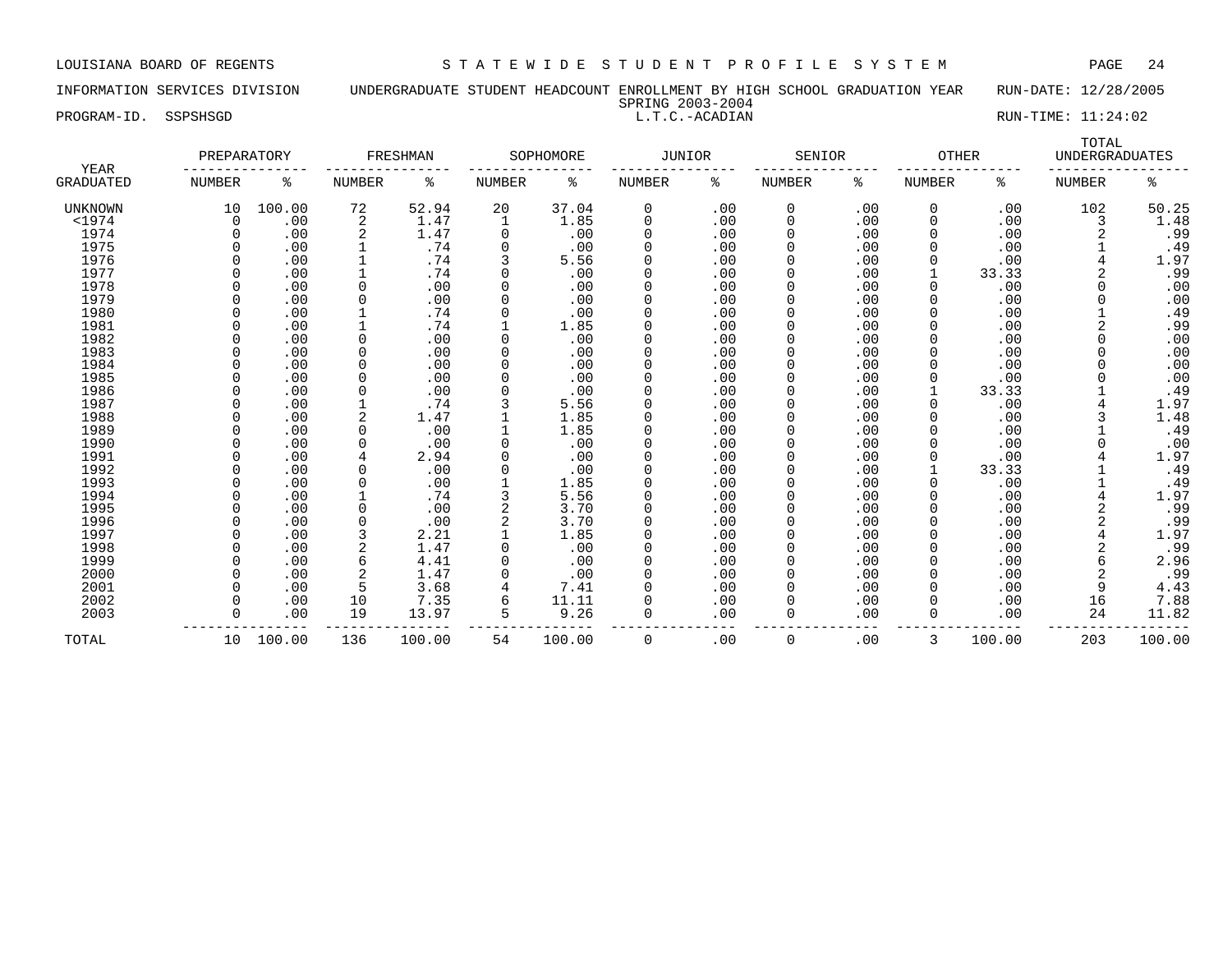INFORMATION SERVICES DIVISION UNDERGRADUATE STUDENT HEADCOUNT ENROLLMENT BY HIGH SCHOOL GRADUATION YEAR RUN-DATE: 12/28/2005 SPRING 2003-2004

PROGRAM-ID. SSPSHSGD SALLARY SOME L.T.C.-ALEXANDRIA RUN-TIME: 11:24:02

|                          | PREPARATORY   |     |               | FRESHMAN |               | SOPHOMORE | JUNIOR      |     | SENIOR        |     | <b>OTHER</b>  |        | TOTAL<br><b>UNDERGRADUATES</b> |                |
|--------------------------|---------------|-----|---------------|----------|---------------|-----------|-------------|-----|---------------|-----|---------------|--------|--------------------------------|----------------|
| YEAR<br><b>GRADUATED</b> | <b>NUMBER</b> | ႜ   | <b>NUMBER</b> | ႜ        | <b>NUMBER</b> | ႜ         | NUMBER      | ႜ   | <b>NUMBER</b> | ႜ   | <b>NUMBER</b> | ႜ      | <b>NUMBER</b>                  | ႜ              |
| <b>UNKNOWN</b>           | 0             | .00 | 115           | 45.82    | 29            | 26.36     | 0           | .00 | 0             | .00 | 210           | 79.85  | 354                            | 56.73          |
| $<$ 1974                 |               | .00 | 4             | 1.59     | 3             | 2.73      | 0           | .00 | 0             | .00 | 3             | 1.14   | 10                             | 1.60           |
| 1974                     |               | .00 | 2             | .80      | $\Omega$      | .00       | 0           | .00 | 0             | .00 | 0             | .00    | 2                              | .32            |
| 1975                     |               | .00 | 0             | .00      |               | .00       | $\Omega$    | .00 |               | .00 |               | .00    | 0                              | .00            |
| 1976                     |               | .00 |               | .40      |               | .00       | $\Omega$    | .00 | 0             | .00 |               | .38    |                                | .32            |
| 1977                     |               | .00 | 1             | .40      |               | .00       | $\Omega$    | .00 |               | .00 |               | .38    |                                | .32            |
| 1978                     |               | .00 | 0             | .00      |               | .91       | 0           | .00 |               | .00 | 0             | .00    |                                | .16            |
| 1979                     |               | .00 |               | .40      |               | .91       | $\Omega$    | .00 |               | .00 |               | .00    |                                | .32            |
| 1980                     |               | .00 | 2             | .80      |               | .00       | $\Omega$    | .00 |               | .00 | 0             | .00    |                                | $.32$<br>$.80$ |
| 1981                     |               | .00 | $\Omega$      | .00      |               | 2.73      | $\Omega$    | .00 |               | .00 | 2             | .76    |                                |                |
| 1982                     |               | .00 | $\mathbf 1$   | .40      |               | .91       | O           | .00 |               | .00 | 3             | 1.14   |                                | .80            |
| 1983                     |               | .00 | 5             | 1.99     |               | .91       | $\Omega$    | .00 |               | .00 | 0             | .00    |                                | .96            |
| 1984                     |               | .00 | $\Omega$      | .00      |               | .00       | $\Omega$    | .00 |               | .00 | U             | .00    | $\Omega$                       | .00            |
| 1985                     |               | .00 | 2             | .80      |               | .00       | $\mathbf 0$ | .00 |               | .00 |               | .00    |                                | .32            |
| 1986                     |               | .00 | 4             | 1.59     |               | .00       | 0           | .00 |               | .00 |               | .00    |                                | .64            |
| 1987                     |               | .00 | 0             | .00      |               | .00       | 0           | .00 |               | .00 |               | .76    |                                | .32            |
| 1988                     |               | .00 |               | .40      |               | .91       | $\Omega$    | .00 | 0             | .00 |               | .38    |                                | .48            |
| 1989                     |               | .00 |               | 1.59     |               | 1.82      | $\Omega$    | .00 |               | .00 |               | .38    | 7                              | 1.12           |
| 1990                     |               | .00 |               | 1.59     |               | 1.82      | $\Omega$    | .00 |               | .00 |               | .00    | 6                              | .96            |
| 1991                     |               | .00 |               | 1.99     |               | 4.55      | $\Omega$    | .00 |               | .00 |               | .00    | 10                             | 1.60           |
| 1992                     |               | .00 |               | 1.99     |               | 7.27      | 0           | .00 |               | .00 |               | .76    | 15                             | 2.40           |
| 1993                     |               | .00 |               | .80      |               | 3.64      | $\Omega$    | .00 |               | .00 | 3             | 1.14   | 9                              | 1.44           |
| 1994                     |               | .00 |               | .80      |               | 1.82      | O           | .00 |               | .00 |               | 1.90   | 9                              | 1.44           |
| 1995                     |               | .00 |               | 1.99     |               | 1.82      | $\Omega$    | .00 |               | .00 |               | .38    | 8                              | 1.28           |
| 1996                     |               | .00 |               | 1.99     |               | 5.45      | 0           | .00 |               | .00 |               | 1.52   | 15                             | 2.40           |
| 1997                     |               | .00 | 9             | 3.59     |               | 4.55      | 0           | .00 |               | .00 |               | .76    | 16                             |                |
| 1998                     |               | .00 |               | 1.99     |               | 3.64      | 0           | .00 |               | .00 |               | 1.14   | 12                             | 2.56<br>1.92   |
| 1999                     |               | .00 | 8             | 3.19     |               | .91       | 0           | .00 |               | .00 |               | 2.66   | 16                             | 2.56           |
| 2000                     |               | .00 | 8             | 3.19     |               | 6.36      | 0           | .00 | O             | .00 |               | 1.14   | 18                             | 2.88           |
| 2001                     |               | .00 | 20            | 7.97     |               | 7.27      | $\Omega$    | .00 |               | .00 |               | 1.14   | 31                             | 4.97           |
| 2002                     |               | .00 | 10            | 3.98     |               | 5.45      | $\Omega$    | .00 |               | .00 | 5             | 1.90   | 21                             | 3.37           |
| 2003                     |               | .00 | 20            | 7.97     | 8             | 7.27      | 0           | .00 | 0             | .00 |               | .38    | 29                             | 4.65           |
| TOTAL                    | $\Omega$      | .00 | 251           | 100.00   | 110           | 100.00    | $\Omega$    | .00 | $\Omega$      | .00 | 263           | 100.00 | 624                            | 100.00         |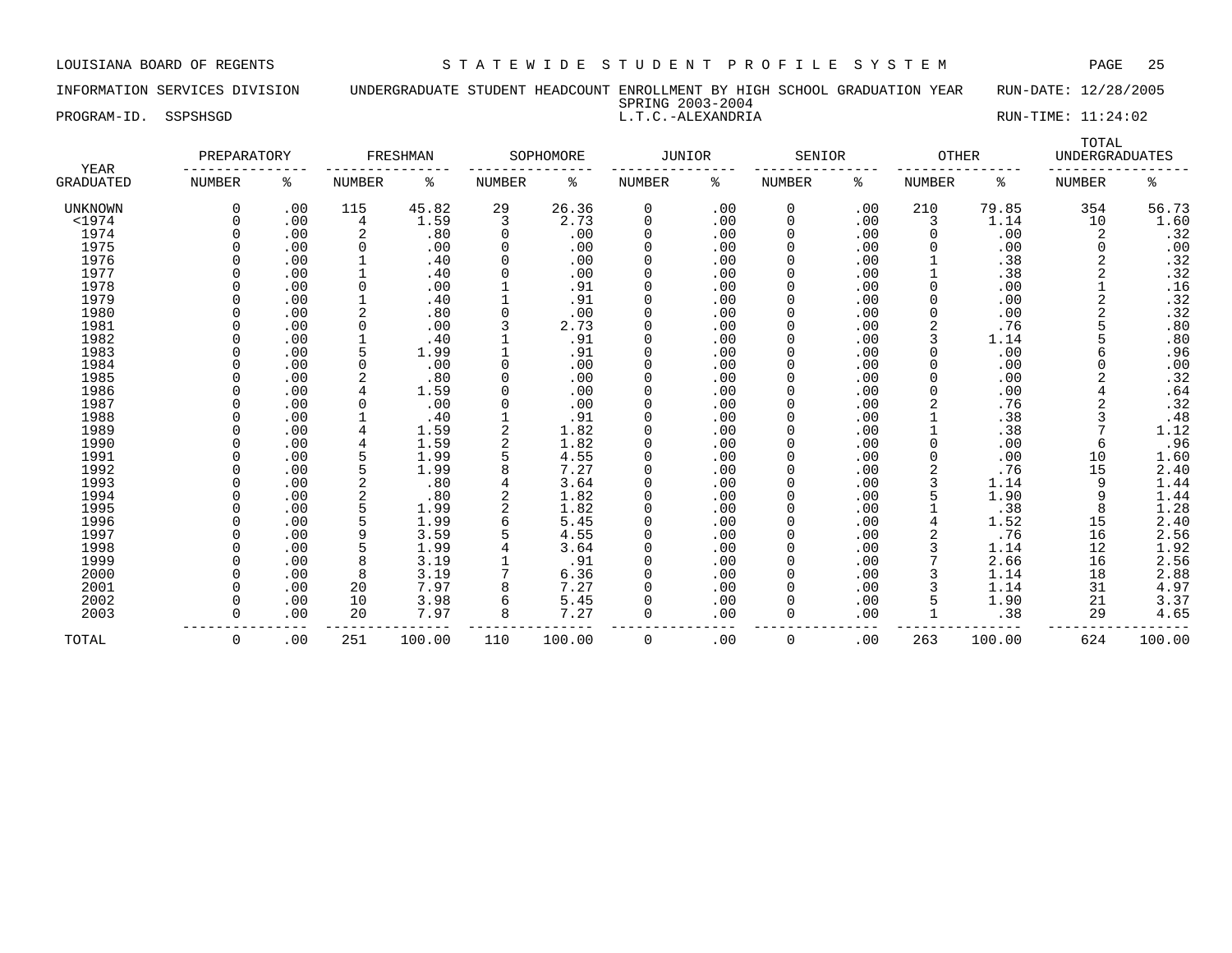INFORMATION SERVICES DIVISION UNDERGRADUATE STUDENT HEADCOUNT ENROLLMENT BY HIGH SCHOOL GRADUATION YEAR RUN-DATE: 12/28/2005

SPRING 2003-2004

PROGRAM-ID. SSPSHSGD L.T.C.-ASCENSION RUN-TIME: 11:24:02

| YEAR           | PREPARATORY   |        |               | FRESHMAN |               | SOPHOMORE | <b>JUNIOR</b> |     | SENIOR        |     |               | <b>OTHER</b> | TOTAL<br><b>UNDERGRADUATES</b> |        |
|----------------|---------------|--------|---------------|----------|---------------|-----------|---------------|-----|---------------|-----|---------------|--------------|--------------------------------|--------|
| GRADUATED      | <b>NUMBER</b> | နွ     | <b>NUMBER</b> | နွ       | <b>NUMBER</b> | ႜ         | NUMBER        | ႜ   | <b>NUMBER</b> | နွ  | <b>NUMBER</b> | ႜ            | <b>NUMBER</b>                  | ి      |
| <b>UNKNOWN</b> | 3             | 75.00  | 24            | 22.64    | 1             | 2.13      | 0             | .00 | 0             | .00 | 0             | .00          | 28                             | 14.07  |
| $<$ 1974       | $\cap$        | .00    | 1             | .94      | 0             | .00       | $\Omega$      | .00 | $\Omega$      | .00 |               | 2.38         | 2                              | 1.01   |
| 1974           |               | .00    | $\mathbf{1}$  | .94      |               | 2.13      | $\Omega$      | .00 | $\Omega$      | .00 |               | .00          |                                | 1.01   |
| 1975           |               | .00    | <sup>0</sup>  | .00      | $\Omega$      | .00       |               | .00 | $\Omega$      | .00 |               | 2.38         |                                | .50    |
| 1976           |               | .00    | <sup>0</sup>  | .00      | 0             | .00       |               | .00 | O             | .00 |               | .00          |                                | .00    |
| 1977           |               | .00    | <sup>0</sup>  | .00      | 0             | .00       |               | .00 |               | .00 |               | .00          |                                | .00    |
| 1978           |               | .00    | 0             | .00      |               | .00       |               | .00 |               | .00 |               | 2.38         |                                | .50    |
| 1979           |               | .00    | 0             | .00      |               | .00       |               | .00 |               | .00 |               | .00          |                                | .00    |
| 1980           |               | .00    | 0             | .00      |               | 2.13      |               | .00 |               | .00 |               | 4.76         |                                | 1.51   |
| 1981           |               | .00    | 0             | .00      | 0             | .00       | $\Omega$      | .00 | $\Omega$      | .00 |               | .00          |                                | .00    |
| 1982           |               | .00    | 0             | .00      | 0             | .00       |               | .00 | $\Omega$      | .00 |               | .00          |                                | .00    |
| 1983           |               | .00    | 0             | .00      | 0             | .00       |               | .00 | O             | .00 |               | .00          |                                | .00    |
| 1984           |               | .00    | O             | .00      |               | .00       |               | .00 |               | .00 |               | .00          |                                | .00    |
| 1985           |               | .00    |               | .94      |               | .00       |               | .00 |               | .00 |               | .00          |                                | .50    |
| 1986           |               | .00    | 2             | 1.89     |               | 2.13      |               | .00 |               | .00 |               | .00          |                                | 1.51   |
| 1987           |               | .00    | 0             | .00      | 0             | .00       |               | .00 |               | .00 |               | 4.76         |                                | 1.01   |
| 1988           |               | .00    |               | .94      |               | 4.26      |               | .00 |               | .00 |               | 4.76         |                                | 2.51   |
| 1989           |               | .00    |               | .94      | U             | .00       |               | .00 |               | .00 |               | .00          |                                | .50    |
| 1990           |               | .00    | 0             | .00      | 0             | .00       |               | .00 | $\Omega$      | .00 |               | 2.38         |                                | .50    |
| 1991           |               | .00    | 2             | 1.89     |               | 2.13      |               | .00 |               | .00 |               | .00          |                                | 1.51   |
| 1992           |               | .00    | 2             | 1.89     |               | .00       |               | .00 |               | .00 |               | .00          |                                | 1.01   |
| 1993           |               | .00    | 0             | .00      | 3             | 6.38      |               | .00 |               | .00 |               | .00          |                                | 1.51   |
| 1994           |               | .00    |               | .94      |               | 2.13      |               | .00 |               | .00 |               | 2.38         |                                | 1.51   |
| 1995           |               | .00    | 0             | .00      |               | 4.26      |               | .00 | $\Omega$      | .00 |               | 2.38         |                                | 1.51   |
| 1996           |               | .00    | 2             | 1.89     |               | 4.26      |               | .00 | $\Omega$      | .00 |               | 4.76         |                                | 3.02   |
| 1997           |               | .00    | 2             | 1.89     |               | 2.13      |               | .00 | $\Omega$      | .00 | 5             | 11.90        |                                | 4.02   |
| 1998           |               | .00    | 6             | 5.66     |               | 6.38      |               | .00 | 0             | .00 |               | 4.76         | 11                             | 5.53   |
| 1999           |               | .00    |               | 6.60     |               | 8.51      |               | .00 |               | .00 |               | 2.38         | 12                             | 6.03   |
| 2000           |               | .00    |               | 2.83     |               | 6.38      |               | .00 |               | .00 |               | 16.67        | 13                             | 6.53   |
| 2001           |               | .00    | 11            | 10.38    |               | 14.89     |               | .00 |               | .00 |               | 11.90        | 23                             | 11.56  |
| 2002           |               | .00    | 20            | 18.87    | 9             | 19.15     |               | .00 | $\Omega$      | .00 |               | 7.14         | 32                             | 16.08  |
| 2003           |               | 25.00  | 19            | 17.92    | 5             | 10.64     | 0             | .00 | $\Omega$      | .00 | 5             | 11.90        | 30                             | 15.08  |
| TOTAL          | 4             | 100.00 | 106           | 100.00   | 47            | 100.00    | 0             | .00 | 0             | .00 | 42            | 100.00       | 199                            | 100.00 |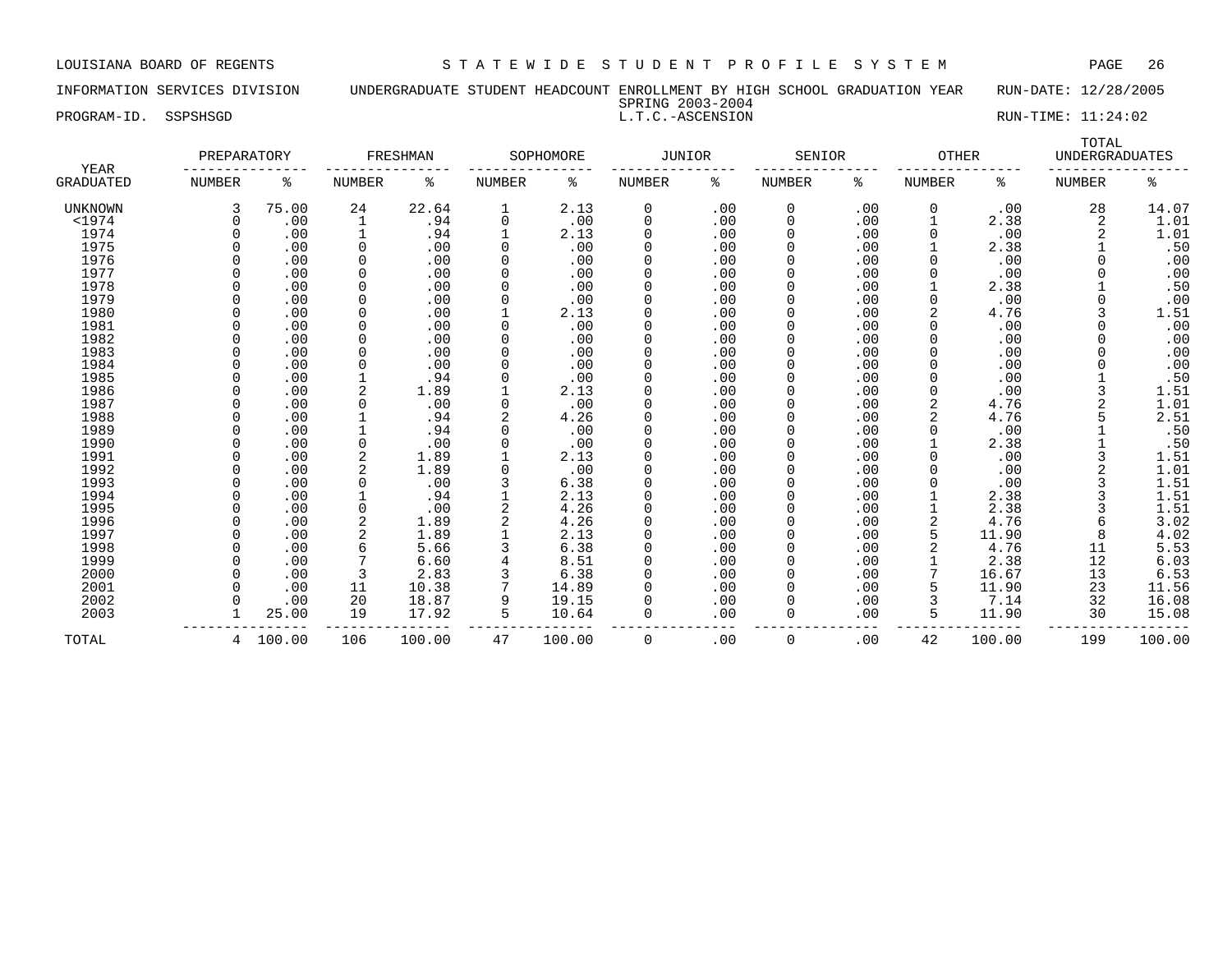INFORMATION SERVICES DIVISION UNDERGRADUATE STUDENT HEADCOUNT ENROLLMENT BY HIGH SCHOOL GRADUATION YEAR RUN-DATE: 12/28/2005

|           |          | . |                     | ----------<br>--- <i>-</i> -- - - - |  |
|-----------|----------|---|---------------------|-------------------------------------|--|
|           |          |   | 2003-2004<br>SPRING |                                     |  |
| PROGRAM-I | SSPSHSGD |   | - AVOVET LEC        | 11:24:02<br>$RUN-1$<br>-TTMF:       |  |
|           |          |   |                     |                                     |  |

|                          | PREPARATORY   |     |                | FRESHMAN |                | SOPHOMORE | <b>JUNIOR</b> |     | SENIOR        |     | <b>OTHER</b>  |        | TOTAL<br><b>UNDERGRADUATES</b> |        |
|--------------------------|---------------|-----|----------------|----------|----------------|-----------|---------------|-----|---------------|-----|---------------|--------|--------------------------------|--------|
| YEAR<br><b>GRADUATED</b> | <b>NUMBER</b> | ႜ   | NUMBER         | နွ       | <b>NUMBER</b>  | နွ        | NUMBER        | ႜ   | <b>NUMBER</b> | ႜ   | <b>NUMBER</b> | ႜ      | <b>NUMBER</b>                  | ႜ      |
| UNKNOWN                  | $\Omega$      | .00 | 160            | 51.28    | 38             | 26.95     | 0             | .00 | 0             | .00 | 9             | 100.00 | 207                            | 44.81  |
| $1974$                   |               | .00 | 21             | 6.73     | 5              | 3.55      | 0             | .00 | $\Omega$      | .00 | $\mathbf 0$   | .00    | 26                             | 5.63   |
| 1974                     |               | .00 | $\mathbf 0$    | .00      | 0              | .00       | $\Omega$      | .00 | $\Omega$      | .00 | 0             | .00    |                                | .00    |
| 1975                     |               | .00 | $\mathbf 0$    | .00      | 0              | .00       | $\Omega$      | .00 | $\Omega$      | .00 | 0             | .00    |                                | .00    |
| 1976                     |               | .00 | $\overline{2}$ | .64      |                | .71       | 0             | .00 | $\Omega$      | .00 | 0             | .00    |                                | .65    |
| 1977                     |               | .00 | 3              | .96      |                | .71       | 0             | .00 | 0             | .00 | 0             | .00    |                                | .87    |
| 1978                     |               | .00 | 3              | .96      | 0              | .00       | $\Omega$      | .00 | $\Omega$      | .00 | 0             | .00    |                                | .65    |
| 1979                     |               | .00 | $\overline{4}$ | 1.28     |                | .71       | 0             | .00 | $\Omega$      | .00 | $\Omega$      | .00    |                                | 1.08   |
| 1980                     | ∩             | .00 | $\overline{2}$ | .64      | 0              | .00       | $\Omega$      | .00 | $\Omega$      | .00 | $\Omega$      | .00    |                                | .43    |
| 1981                     |               | .00 | $\overline{2}$ | .64      |                | .71       | 0             | .00 | $\Omega$      | .00 | $\Omega$      | .00    |                                | .65    |
| 1982                     |               | .00 |                | .32      | 2              | 1.42      | 0             | .00 |               | .00 | 0             | .00    |                                | .65    |
| 1983                     |               | .00 | 3              | .96      | 3              | 2.13      | 0             | .00 |               | .00 | $\Omega$      | .00    | 6                              | 1.30   |
| 1984                     |               | .00 | $\overline{2}$ | .64      | 2              | 1.42      | 0             | .00 | $\Omega$      | .00 | 0             | .00    |                                | .87    |
| 1985                     |               | .00 | 2              | . 64     |                | 2.13      | $\Omega$      | .00 | $\Omega$      | .00 | 0             | .00    | 5                              | 1.08   |
| 1986                     |               | .00 |                | 2.24     |                | .71       | $\Omega$      | .00 | $\Omega$      | .00 |               | .00    |                                | 1.73   |
| 1987                     |               | .00 | $\overline{2}$ | .64      |                | .71       | $\Omega$      | .00 |               | .00 | C             | .00    |                                | .65    |
| 1988                     |               | .00 | 3              | .96      |                | 2.13      | $\Omega$      | .00 |               | .00 | $\Omega$      | .00    |                                | 1.30   |
| 1989                     |               | .00 |                | .32      | 4              | 2.84      | $\Omega$      | .00 | $\Omega$      | .00 | $\Omega$      | .00    |                                | 1.08   |
| 1990                     |               | .00 | 3              | .96      | $\overline{a}$ | 1.42      | $\Omega$      | .00 | $\Omega$      | .00 | $\Omega$      | .00    |                                | 1.08   |
| 1991                     |               | .00 | $\overline{2}$ | .64      |                | 2.84      | 0             | .00 |               | .00 | 0             | .00    | 6                              | 1.30   |
| 1992                     |               | .00 |                | .32      | 5              | 3.55      | 0             | .00 |               | .00 | $\Omega$      | .00    | 6                              | 1.30   |
| 1993                     |               | .00 | 3              | .96      | 3              | 2.13      | 0             | .00 | $\Omega$      | .00 | 0             | .00    | 6                              | 1.30   |
| 1994                     | ∩             | .00 |                | 1.60     |                | .71       | 0             | .00 | $\Omega$      | .00 | 0             | .00    | 6                              | 1.30   |
| 1995                     |               | .00 | $\overline{4}$ | 1.28     | 4              | 2.84      | $\Omega$      | .00 | $\Omega$      | .00 | 0             | .00    | 8                              | 1.73   |
| 1996                     |               | .00 | 3              | .96      | 3              | 2.13      | $\Omega$      | .00 | $\Omega$      | .00 | 0             | .00    | 6                              | 1.30   |
| 1997                     |               | .00 | 9              | 2.88     |                | 2.13      | $\Omega$      | .00 | $\Omega$      | .00 | 0             | .00    | 12                             | 2.60   |
| 1998                     |               | .00 | 11             | 3.53     | 5              | 3.55      | 0             | .00 | $\Omega$      | .00 | $\Omega$      | .00    | 16                             | 3.46   |
| 1999                     | ∩             | .00 | 7              | 2.24     | 6              | 4.26      | $\Omega$      | .00 | $\Omega$      | .00 | $\Omega$      | .00    | 13                             | 2.81   |
| 2000                     |               | .00 | 14             | 4.49     | 10             | 7.09      | 0             | .00 | $\Omega$      | .00 | $\Omega$      | .00    | 24                             | 5.19   |
| 2001                     |               | .00 | 10             | 3.21     | 11             | 7.80      | $\Omega$      | .00 |               | .00 | $\Omega$      | .00    | 21                             | 4.55   |
| 2002                     |               | .00 | 12             | 3.85     | 11             | 7.80      | $\Omega$      | .00 |               | .00 | $\Omega$      | .00    | 23                             | 4.98   |
| 2003                     | $\Omega$      | .00 | 10             | 3.21     | 7              | 4.96      | $\Omega$      | .00 | 0             | .00 | $\Omega$      | .00    | 17                             | 3.68   |
| TOTAL                    | 0             | .00 | 312            | 100.00   | 141            | 100.00    | $\Omega$      | .00 | 0             | .00 | 9             | 100.00 | 462                            | 100.00 |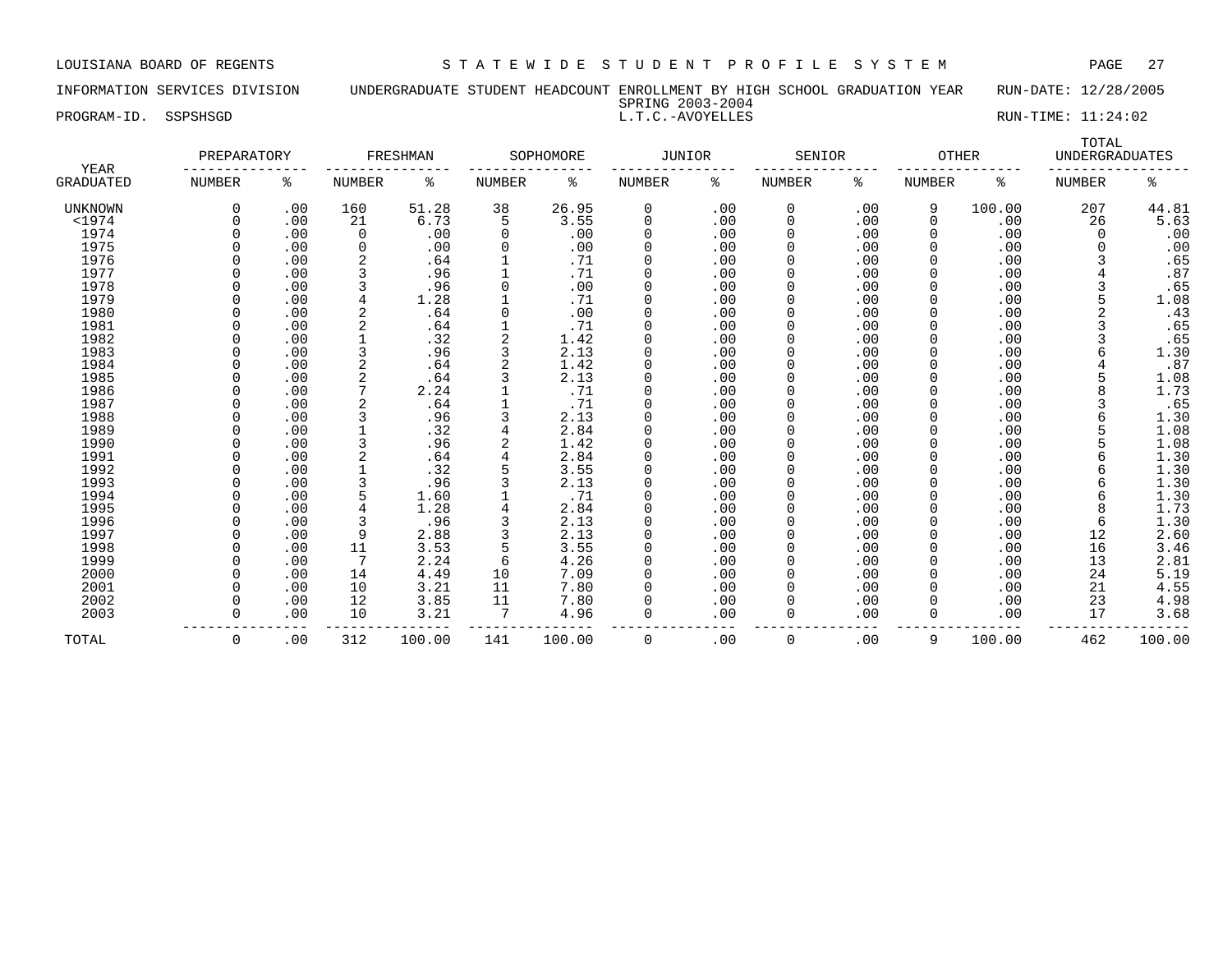INFORMATION SERVICES DIVISION UNDERGRADUATE STUDENT HEADCOUNT ENROLLMENT BY HIGH SCHOOL GRADUATION YEAR RUN-DATE: 12/28/2005 SPRING 2003-2004

PROGRAM-ID. SSPSHSGD L.T.C.-BASTROP RUN-TIME: 11:24:02

TOTAL. PREPARATORY FRESHMAN SOPHOMORE JUNIOR SENIOR OTHER UNDERGRADUATES YEAR --------------- --------------- --------------- --------------- --------------- --------------- ----------------- GRADUATED NUMBER % NUMBER % NUMBER % NUMBER % NUMBER % NUMBER % NUMBER % UNKNOWN 0 .00 76 53.15 12 19.67 0 .00 0 .00 12 92.31 100 46.08 <1974 0 .00 5 3.50 1 1.64 0 .00 0 .00 0 .00 6 2.76 1974 0 .00 0 .00 1 1.64 0 .00 0 .00 0 .00 1 .46 1975 0 .00 0 .00 2 3.28 0 .00 0 .00 0 .00 2 .92 1976 0 .00 0 .00 1 1.64 0 .00 0 .00 0 .00 1 .46 1977 0 .00 1 .70 0 .00 0 .00 0 .00 0 .00 1 .46 1978 0 .00 0 .00 0 .00 0 .00 0 .00 1 7.69 1 .46 1979 0 .00 0 .00 1 1.64 0 .00 0 .00 0 .00 1 .46 1980 0 .00 2 1.40 0 .00 0 .00 0 .00 0 .00 2 .92 1981 0 .00 1 .70 0 .00 0 .00 0 .00 0 .00 1 .46 1982 0 .00 1 .70 0 .00 0 .00 0 .00 0 .00 1 .46 1983 0 .00 1 .70 0 .00 0 .00 0 .00 0 .00 1 .46 1984 0 .00 3 2.10 1 1.64 0 .00 0 .00 0 .00 4 1.84 1985 0 .00 1 .70 0 .00 0 .00 0 .00 0 .00 1 .46 1986 0 .00 1 .70 0 .00 0 .00 0 .00 0 .00 1 .46 1987 0 .00 3 2.10 0 .00 0 .00 0 .00 0 .00 3 1.38 1988 0 .00 2 1.40 1 1.64 0 .00 0 .00 0 .00 3 1.38 1989 0 .00 1 .70 1 1.64 0 .00 0 .00 0 .00 2 .92 1990 0 .00 2 1.40 4 6.56 0 .00 0 .00 0 .00 6 2.76 1991 0 .00 2 1.40 3 4.92 0 .00 0 .00 0 .00 5 2.30 1992 0 .00 1 .70 1 1.64 0 .00 0 .00 0 .00 2 .92 1993 0 .00 5 3.50 1 1.64 0 .00 0 .00 0 .00 6 2.76 1994 0 .00 0 .00 0 .00 0 .00 0 .00 0 .00 0 .00 1995 0 .00 4 2.80 1 1.64 0 .00 0 .00 0 .00 5 2.30 1996 0 .00 3 2.10 1 1.64 0 .00 0 .00 0 .00 4 1.84 1997 0 .00 1 .70 1 1.64 0 .00 0 .00 0 .00 2 .92 1998 0 .00 1 .70 3 4.92 0 .00 0 .00 0 .00 4 1.84 1999 0 .00 3 2.10 1 1.64 0 .00 0 .00 0 .00 4 1.84

 2000 0 .00 5 3.50 3 4.92 0 .00 0 .00 0 .00 8 3.69 2001 0 .00 3 2.10 4 6.56 0 .00 0 .00 0 .00 7 3.23 2002 0 .00 6 4.20 10 16.39 0 .00 0 .00 0 .00 16 7.37 2003 0 .00 9 6.29 7 11.48 0 .00 0 .00 0 .00 16 7.37

TOTAL 0 .00 143 100.00 61 100.00 0 .00 0 .00 13 100.00 217 100.00

--------------- --------------- --------------- --------------- --------------- --------------- -----------------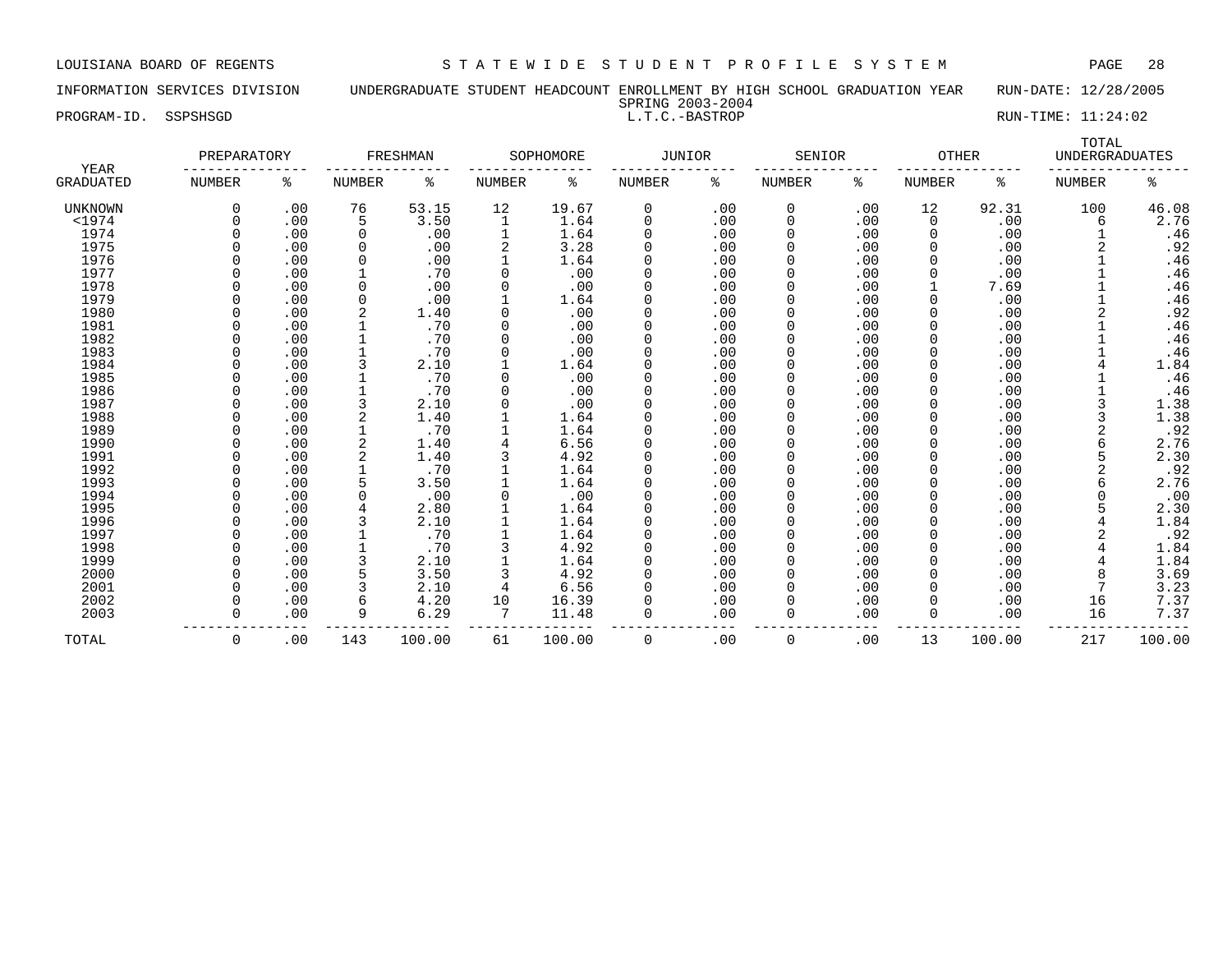INFORMATION SERVICES DIVISION UNDERGRADUATE STUDENT HEADCOUNT ENROLLMENT BY HIGH SCHOOL GRADUATION YEAR RUN-DATE: 12/28/2005 SPRING 2003-2004

# PROGRAM-ID. SSPSHSGD **EXECUTE:** 11:24:02

| YEAR             | PREPARATORY   |     |               | FRESHMAN |        | SOPHOMORE | <b>JUNIOR</b> |     | SENIOR        |     | <b>OTHER</b>  |        | TOTAL<br><b>UNDERGRADUATES</b> |        |
|------------------|---------------|-----|---------------|----------|--------|-----------|---------------|-----|---------------|-----|---------------|--------|--------------------------------|--------|
| <b>GRADUATED</b> | <b>NUMBER</b> | ႜ   | <b>NUMBER</b> | နွ       | NUMBER | ್ಠಿ       | NUMBER        | ి   | <b>NUMBER</b> | နွ  | <b>NUMBER</b> | နွ     | <b>NUMBER</b>                  | နွ     |
| <b>UNKNOWN</b>   |               | .00 | 42            | 18.58    | 51     | 17.53     | 0             | .00 | 0             | .00 | 81            | 19.85  | 174                            | 18.81  |
| $<$ 1974         |               | .00 | 15            | 6.64     | 21     | 7.22      | 0             | .00 | 0             | .00 | 32            | 7.84   | 68                             | 7.35   |
| 1974             |               | .00 | 3             | 1.33     | 4      | 1.37      | $\Omega$      | .00 | 0             | .00 | 4             | .98    | 11                             | 1.19   |
| 1975             |               | .00 | 3             | 1.33     |        | .34       | $\Omega$      | .00 |               | .00 | 6             | 1.47   | 10                             | 1.08   |
| 1976             |               | .00 |               | .44      |        | .69       | $\Omega$      | .00 |               | .00 |               | .98    | 7                              | .76    |
| 1977             |               | .00 |               | .44      |        | 1.03      | $\Omega$      | .00 |               | .00 | 8             | 1.96   | 12                             | 1.30   |
| 1978             |               | .00 |               | 1.33     |        | 1.03      | $\Omega$      | .00 | 0             | .00 | б             | 1.47   | 12                             | 1.30   |
| 1979             |               | .00 | 2             | .88      |        | .69       | $\Omega$      | .00 |               | .00 | 8             | 1.96   | 12                             | 1.30   |
| 1980             |               | .00 | 4             | 1.77     |        | 1.03      | $\Omega$      | .00 |               | .00 |               | .74    | 10                             | 1.08   |
| 1981             |               | .00 |               | .88      |        | 2.06      | $\Omega$      | .00 |               | .00 |               | .98    | 12                             | 1.30   |
| 1982             |               | .00 |               | 1.33     |        | 1.37      | $\Omega$      | .00 |               | .00 |               | 1.72   | 14                             | 1.51   |
| 1983             |               | .00 |               | 1.77     |        | 1.03      | $\Omega$      | .00 |               | .00 |               | 1.96   | 15                             | 1.62   |
| 1984             |               | .00 | 6             | 2.65     |        | 1.37      | $\Omega$      | .00 |               | .00 |               | .98    | 14                             | 1.51   |
| 1985             |               | .00 |               | 1.33     |        | .69       | $\Omega$      | .00 |               | .00 |               | .74    | 8                              | .86    |
| 1986             |               | .00 |               | 1.33     |        | .34       | $\Omega$      | .00 |               | .00 |               | 1.72   | 11                             | 1.19   |
| 1987             |               | .00 |               | 1.33     |        | 2.06      | $\Omega$      | .00 |               | .00 | 6             | 1.47   | 15                             | 1.62   |
| 1988             |               | .00 | 2             | .88      |        | .00       | 0             | .00 |               | .00 |               | 1.72   | 9                              | .97    |
| 1989             |               | .00 |               | .88      |        | 1.72      | $\Omega$      | .00 |               | .00 | 9             | 2.21   | 16                             | 1.73   |
| 1990             |               | .00 | $\Omega$      | .00      |        | 1.03      | $\Omega$      | .00 |               | .00 | 10            | 2.45   | 13                             | 1.41   |
| 1991             |               | .00 | 3             | 1.33     |        | .69       | $\Omega$      | .00 |               | .00 | 4             | .98    | 9                              | .97    |
| 1992             |               | .00 |               | 1.77     |        | 2.06      | $\Omega$      | .00 |               | .00 | 9             | 2.21   | 19                             | 2.05   |
| 1993             |               | .00 | 4             | 1.77     |        | 1.37      | $\Omega$      | .00 | 0             | .00 | 10            | 2.45   | 18                             | 1.95   |
| 1994             |               | .00 | 4             | 1.77     | 6      | 2.06      | $\Omega$      | .00 |               | .00 | 12            | 2.94   | 22                             | 2.38   |
| 1995             |               | .00 | 8             | 3.54     | 10     | 3.44      | $\Omega$      | .00 |               | .00 | 15            | 3.68   | 33                             | 3.57   |
| 1996             |               | .00 | 10            | 4.42     | 13     | 4.47      | $\Omega$      | .00 |               | .00 |               | 1.72   | 30                             | 3.24   |
| 1997             |               | .00 |               | 3.10     | 14     | 4.81      | $\Omega$      | .00 |               | .00 | 15            | 3.68   | 36                             | 3.89   |
| 1998             |               | .00 | 3             | 1.33     | 13     | 4.47      | $\Omega$      | .00 |               | .00 | 14            | 3.43   | 30                             | 3.24   |
| 1999             |               | .00 |               | 3.10     | 15     | 5.15      | $\Omega$      | .00 |               | .00 | 14            | 3.43   | 36                             | 3.89   |
| 2000             |               | .00 | 13            | 5.75     | 19     | 6.53      | $\Omega$      | .00 |               | .00 | 22            | 5.39   | 54                             | 5.84   |
| 2001             |               | .00 | 16            | 7.08     | 23     | 7.90      | $\Omega$      | .00 |               | .00 | 22            | 5.39   | 61                             | 6.59   |
| 2002             |               | .00 | 26            | 11.50    | 24     | 8.25      | $\Omega$      | .00 |               | .00 | 21            | 5.15   | 71                             | 7.68   |
| 2003             |               | .00 | 19            | 8.41     | 18     | 6.19      | $\Omega$      | .00 | 0             | .00 | 26            | 6.37   | 63                             | 6.81   |
| TOTAL            | $\Omega$      | .00 | 226           | 100.00   | 291    | 100.00    | 0             | .00 | 0             | .00 | 408           | 100.00 | 925                            | 100.00 |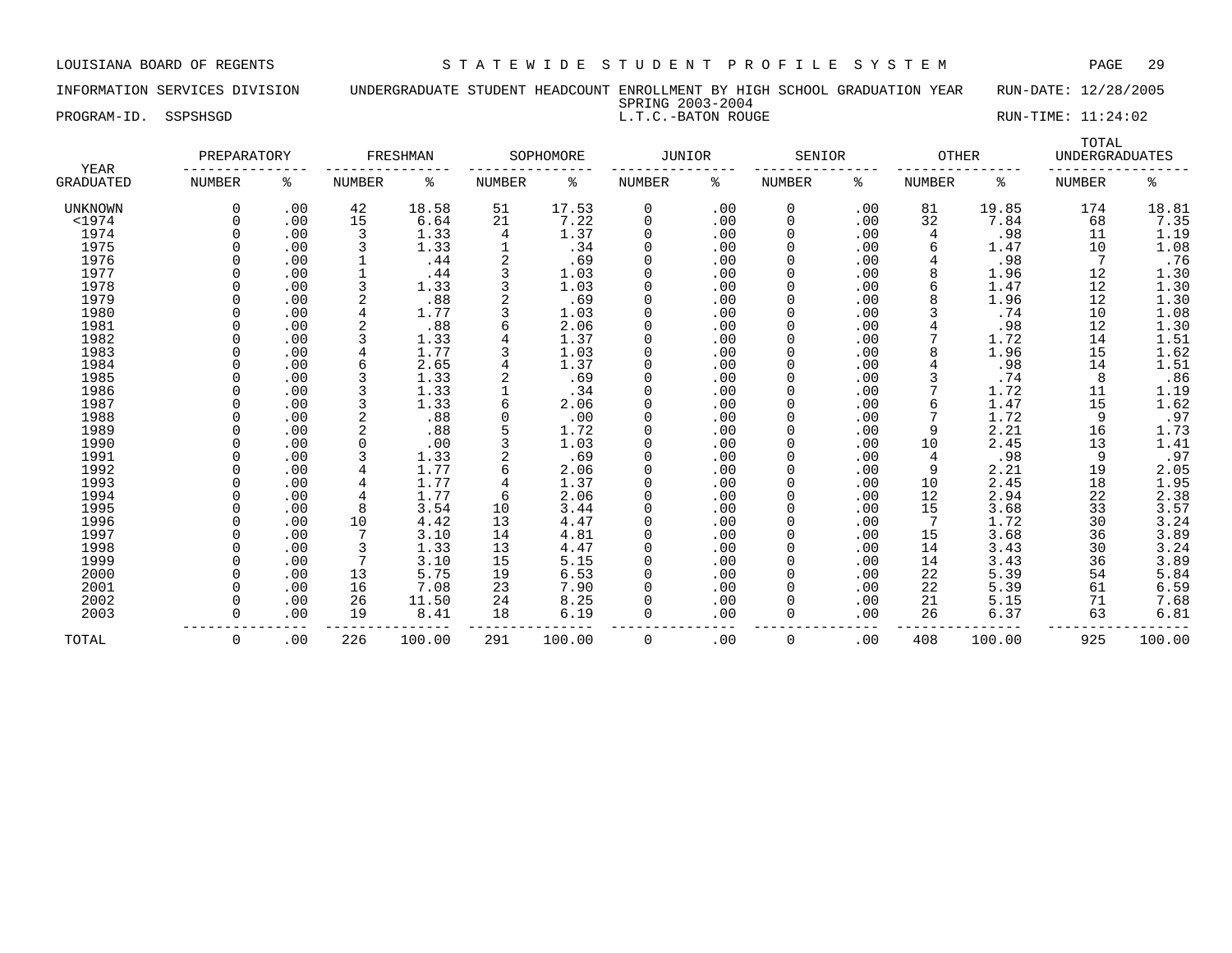INFORMATION SERVICES DIVISION UNDERGRADUATE STUDENT HEADCOUNT ENROLLMENT BY HIGH SCHOOL GRADUATION YEAR RUN-DATE: 12/28/2005 SPRING 2003-2004 PROGRAM-ID. SSPSHSGD L.T.C.-CHARLES B. COREIL RUN-TIME: 11:24:02

| YEAR             | PREPARATORY   |           |               | FRESHMAN |          | SOPHOMORE | <b>JUNIOR</b> |      | SENIOR        |     | <b>OTHER</b> |        | TOTAL<br><b>UNDERGRADUATES</b> |        |
|------------------|---------------|-----------|---------------|----------|----------|-----------|---------------|------|---------------|-----|--------------|--------|--------------------------------|--------|
| <b>GRADUATED</b> | <b>NUMBER</b> | ႜ         | <b>NUMBER</b> | ిక       | NUMBER   | ి         | NUMBER        | နွ   | <b>NUMBER</b> | ႜ   | NUMBER       | ႜ      | <b>NUMBER</b>                  | ە<br>ج |
| <b>UNKNOWN</b>   | 18            | 94.74     | 88            | 79.28    | 11       | 18.64     | 0             | .00  | 0             | .00 | 8            | 57.14  | 125                            | 61.58  |
| $1974$           | 0             | .00       |               | .90      | 0        | .00       | 0             | .00  | 0             | .00 |              | .00    |                                | .49    |
| 1974             |               | .00       | 0             | .00      | 0        | .00       | 0             | .00  | 0             | .00 |              | .00    | 0                              | .00    |
| 1975             |               | .00       | $\Omega$      | .00      | $\Omega$ | .00       | 0             | .00  | 0             | .00 |              | .00    | O                              | .00    |
| 1976             |               | .00       |               | .00      | $\Omega$ | .00       |               | .00  | 0             | .00 |              | .00    |                                | .00    |
| 1977             |               | .00       |               | .00      | $\Omega$ | .00       |               | .00  |               | .00 |              | .00    |                                | .00    |
| 1978             |               | .00       |               | .00      | $\Omega$ | .00       |               | .00  |               | .00 |              | .00    |                                | .00    |
| 1979             |               | .00       |               | .00      |          | .00       |               | .00  |               | .00 |              | .00    |                                | .00    |
| 1980             |               | .00       |               | .90      |          | .00       | 0             | .00  |               | .00 |              | .00    |                                | .49    |
| 1981             |               | .00       |               | .90      |          | .00       | U             | .00  |               | .00 |              | 7.14   | 2                              | .99    |
| 1982             |               | .00       |               | .00      |          | .00       | 0             | .00  |               | .00 |              | .00    | 0                              | .00    |
| 1983             |               | .00       |               | .90      |          | 1.69      | 0             | .00  |               | .00 |              | .00    |                                | .99    |
| 1984             |               | .00       |               | .00      |          | .00       | 0             | .00  |               | .00 |              | .00    |                                | .00    |
| 1985             |               | .00       |               | .90      |          | 3.39      | 0             | .00  |               | .00 |              | .00    |                                | 1.48   |
| 1986             |               | .00       |               | .00      |          | 1.69      | 0             | .00  | 0             | .00 |              | .00    |                                | .49    |
| 1987             |               | .00       |               | .00      |          | 1.69      | 0             | .00  | 0             | .00 |              | .00    |                                | .49    |
| 1988             |               | .00       |               | .00      |          | 1.69      | O             | .00  | O             | .00 |              | .00    |                                | .49    |
| 1989             |               | .00       |               | .90      |          | 1.69      |               | .00  |               | .00 |              | .00    |                                | .99    |
| 1990             |               | .00       |               | .00      |          | 3.39      |               | .00  |               | .00 |              | .00    |                                | .99    |
| 1991             |               | .00       |               | .90      |          | 1.69      | 0             | .00  |               | .00 |              | .00    |                                | .99    |
| 1992             |               | .00       |               | .00      |          | 5.08      | 0             | .00  |               | .00 |              | .00    |                                | 1.48   |
| 1993             |               | .00       |               | .00      |          | 1.69      | 0             | .00  | O             | .00 |              | .00    |                                | .49    |
| 1994             |               | .00       |               | .90      |          | 5.08      | U             | .00  |               | .00 |              | .00    |                                | 1.97   |
| 1995             |               | .00       |               | .90      |          | .00       | 0             | .00  |               | .00 |              | .00    |                                | .49    |
| 1996             |               | .00       | 2             | 1.80     |          | 6.78      |               | .00  |               | .00 |              | 7.14   |                                | 3.45   |
| 1997             |               | .00       |               | .90      |          | 5.08      | 0             | .00  |               | .00 |              | .00    |                                | 1.97   |
| 1998             |               | .00       |               | 1.80     |          | 3.39      | 0             | .00  | 0             | .00 |              | .00    |                                | 1.97   |
| 1999             |               | 5.26      |               | .90      |          | 5.08      |               | .00  | 0             | .00 |              | .00    |                                | 2.46   |
| 2000             |               | .00       |               | .90      |          | 1.69      | 0             | .00  | 0             | .00 |              | .00    |                                | .99    |
| 2001             |               | .00       |               | 1.80     |          | 6.78      |               | .00  | 0             | .00 |              | 7.14   |                                | 3.45   |
| 2002             |               | .00       |               | .90      | 4        | 6.78      |               | .00  | 0             | .00 | 2            | 14.29  |                                | 3.45   |
| 2003             |               | .00       | 4             | 3.60     | 10       | 16.95     | 0             | .00  | $\Omega$      | .00 |              | 7.14   | 15                             | 7.39   |
| TOTAL            |               | 19 100.00 | 111           | 100.00   | 59       | 100.00    | 0             | .00. | $\Omega$      | .00 | 14           | 100.00 | 203                            | 100.00 |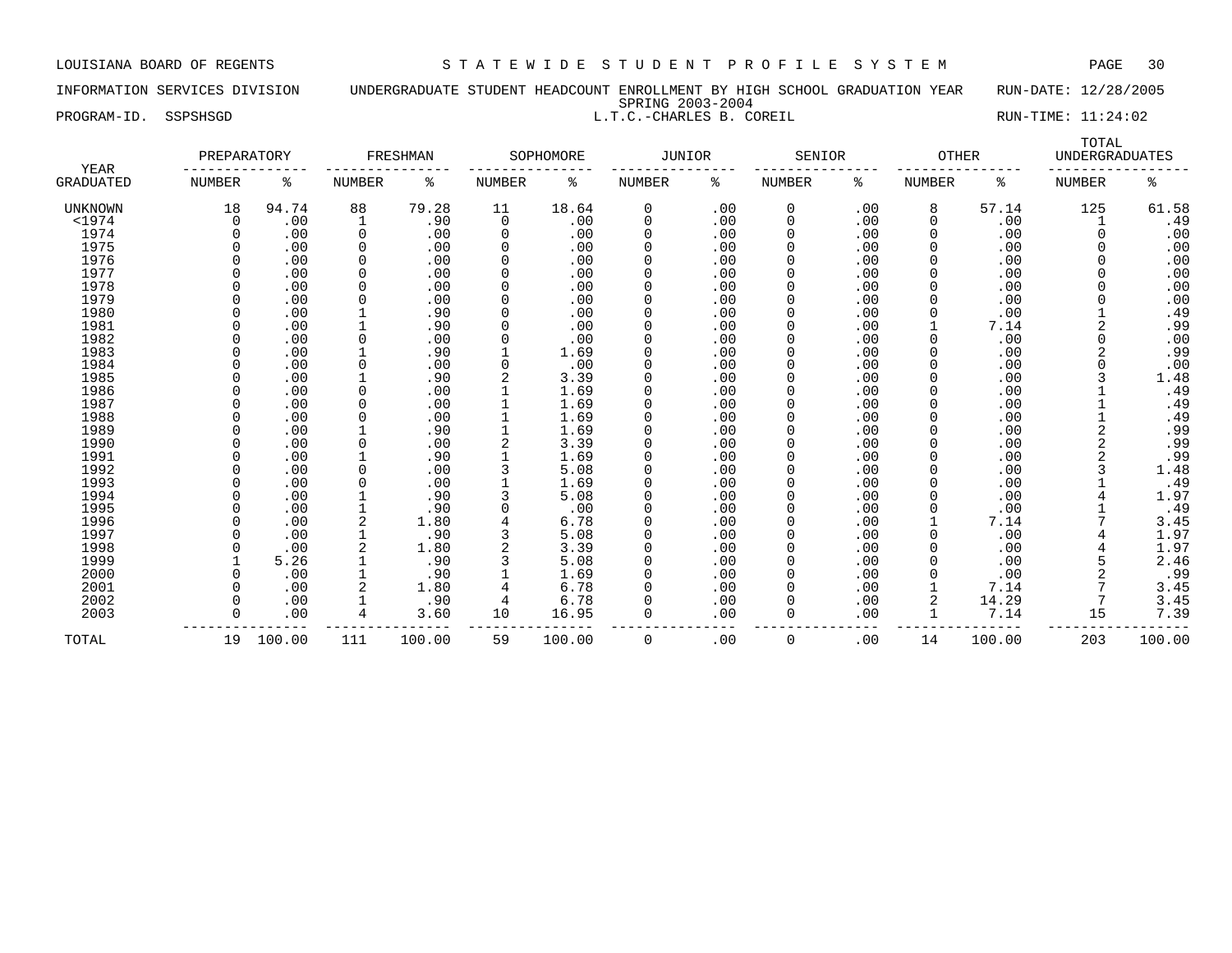### INFORMATION SERVICES DIVISION UNDERGRADUATE STUDENT HEADCOUNT ENROLLMENT BY HIGH SCHOOL GRADUATION YEAR RUN-DATE: 12/28/2005 SPRING 2003-2004 PROGRAM-ID. SSPSHSGD **RUN-TIME:** 11:24:02

|                          | PREPARATORY |          |               | FRESHMAN |               | SOPHOMORE | <b>JUNIOR</b> |      | SENIOR        |     | <b>OTHER</b>  |        | TOTAL<br><b>UNDERGRADUATES</b> |                |
|--------------------------|-------------|----------|---------------|----------|---------------|-----------|---------------|------|---------------|-----|---------------|--------|--------------------------------|----------------|
| YEAR<br><b>GRADUATED</b> | NUMBER      | ႜ        | <b>NUMBER</b> | ႜ        | <b>NUMBER</b> | ႜ         | NUMBER        | ႜ    | <b>NUMBER</b> | ႜ   | <b>NUMBER</b> | ႜ      | <b>NUMBER</b>                  | ႜ              |
| <b>UNKNOWN</b>           |             | 100.00   | 106           | 35.33    | 24            | 20.87     | 0             | .00  | 0             | .00 | 23            | 39.66  | 161                            | 33.47          |
| $<$ 1974                 | O           | .00      | 13            | 4.33     | 3             | 2.61      | $\Omega$      | .00  | 0             | .00 | 10            | 17.24  | 26                             | 5.41           |
| 1974                     |             | .00      |               | .33      | 0             | .00       |               | .00  | 0             | .00 | 0             | .00    |                                | .21            |
| 1975                     |             | .00      |               | .33      |               | .00       |               | .00  | $\Omega$      | .00 | 0             | .00    |                                | .21            |
| 1976                     |             | .00      |               | .33      |               | .87       |               | .00  | 0             | .00 | 0             | .00    |                                | .42            |
| 1977                     |             | .00      |               | .33      |               | .87       |               | .00  | 0             | .00 | 3             | 5.17   |                                | 1.04           |
| 1978                     |             | .00      | $\Omega$      | .00      |               | 1.74      |               | .00  | 0             | .00 |               | .00    |                                | .42            |
| 1979                     |             | .00      | 0             | .00      |               | .87       |               | .00  | 0             | .00 |               | 1.72   |                                | .42            |
| 1980                     |             | .00      |               | 1.33     |               | .00       |               | .00  | 0             | .00 |               | 1.72   |                                | 1.04           |
| 1981                     |             | .00      |               | 1.67     |               | 1.74      |               | .00  | 0             | .00 | O             | .00    |                                | 1.46           |
| 1982                     |             | .00      |               | .33      |               | 1.74      | ∩             | .00  | 0             | .00 |               | .00    |                                | .62            |
| 1983                     |             | .00      |               | .33      |               | .00       | ∩             | .00  | 0             | .00 | O             | .00    |                                | . 21           |
| 1984                     |             | .00      |               | .33      |               | 3.48      |               | .00  | $\Omega$      | .00 |               | 1.72   |                                | 1.25           |
| 1985                     |             | .00      |               | .67      |               | .00       |               | .00  | 0             | .00 |               | 1.72   |                                | .62            |
| 1986                     |             | .00      |               | 2.00     |               | .87       |               | .00  | 0             | .00 |               | 1.72   |                                | 1.66           |
| 1987                     |             | .00      |               | .33      |               | .00       | 0             | .00  | 0             | .00 |               | 3.45   |                                | .62            |
| 1988                     |             | .00      |               | 1.67     |               | .87       | ∩             | .00  | 0             | .00 |               | 1.72   |                                | 1.46           |
| 1989                     |             | .00      |               | 1.33     |               | 1.74      |               | .00  | 0             | .00 |               | 3.45   |                                | 1.66           |
| 1990                     |             | .00      |               | 1.33     |               | .00       |               | .00  | 0             | .00 |               | .00    |                                | .83            |
| 1991                     |             | .00      |               | 2.33     |               | 3.48      |               | .00  | 0             | .00 |               | .00    | 11                             | 2.29           |
| 1992                     |             | .00      |               | 1.33     |               | 1.74      |               | .00  | 0             | .00 |               | .00    | 6                              | 1.25           |
| 1993                     |             | .00      | 6             | 2.00     |               | .87       |               | .00  | 0             | .00 |               | 3.45   | 9                              | 1.87           |
| 1994                     |             | .00      |               | 1.67     |               | 1.74      |               | .00  | O             | .00 |               | 3.45   | 9                              | 1.87           |
| 1995                     |             | .00      | 10            | 3.33     |               | 3.48      | ∩             | .00  | O             | .00 | O             | .00    | 14                             | 2.91           |
| 1996                     |             | .00      | 17            | 5.67     |               | 1.74      |               | .00  | 0             | .00 |               | 1.72   | 20                             | 4.16           |
| 1997                     |             | .00      | 10            | 3.33     |               | 1.74      |               | .00  | 0             | .00 |               | .00    | 12                             | 2.49           |
| 1998                     |             | .00      | 15            | 5.00     |               | 7.83      | 0             | .00  | 0             | .00 |               | .00    | 24                             | 4.99           |
| 1999                     |             | .00      |               | 2.33     |               | 7.83      | 0             | .00  | 0             | .00 |               | 3.45   | 18                             |                |
| 2000                     |             | .00      | 5             | 1.67     |               | 5.22      | ∩             | .00  | 0             | .00 |               | 1.72   | 12                             | $3.74$<br>2.49 |
| 2001                     |             | .00      | 16            | 5.33     | 5             | 4.35      |               | .00  | 0             | .00 |               | 5.17   | 24                             | 4.99           |
| 2002                     |             | .00      | 20            | 6.67     | 14            | 12.17     |               | .00  | 0             | .00 |               | 1.72   | 35                             | 7.28           |
| 2003                     |             | .00      | 21            | 7.00     | 11            | 9.57      | $\Omega$      | .00  | 0             | .00 | 0             | .00    | 32                             | 6.65           |
| TOTAL                    |             | 8 100.00 | 300           | 100.00   | 115           | 100.00    | $\Omega$      | . 00 | $\Omega$      | .00 | 58            | 100.00 | 481                            | 100.00         |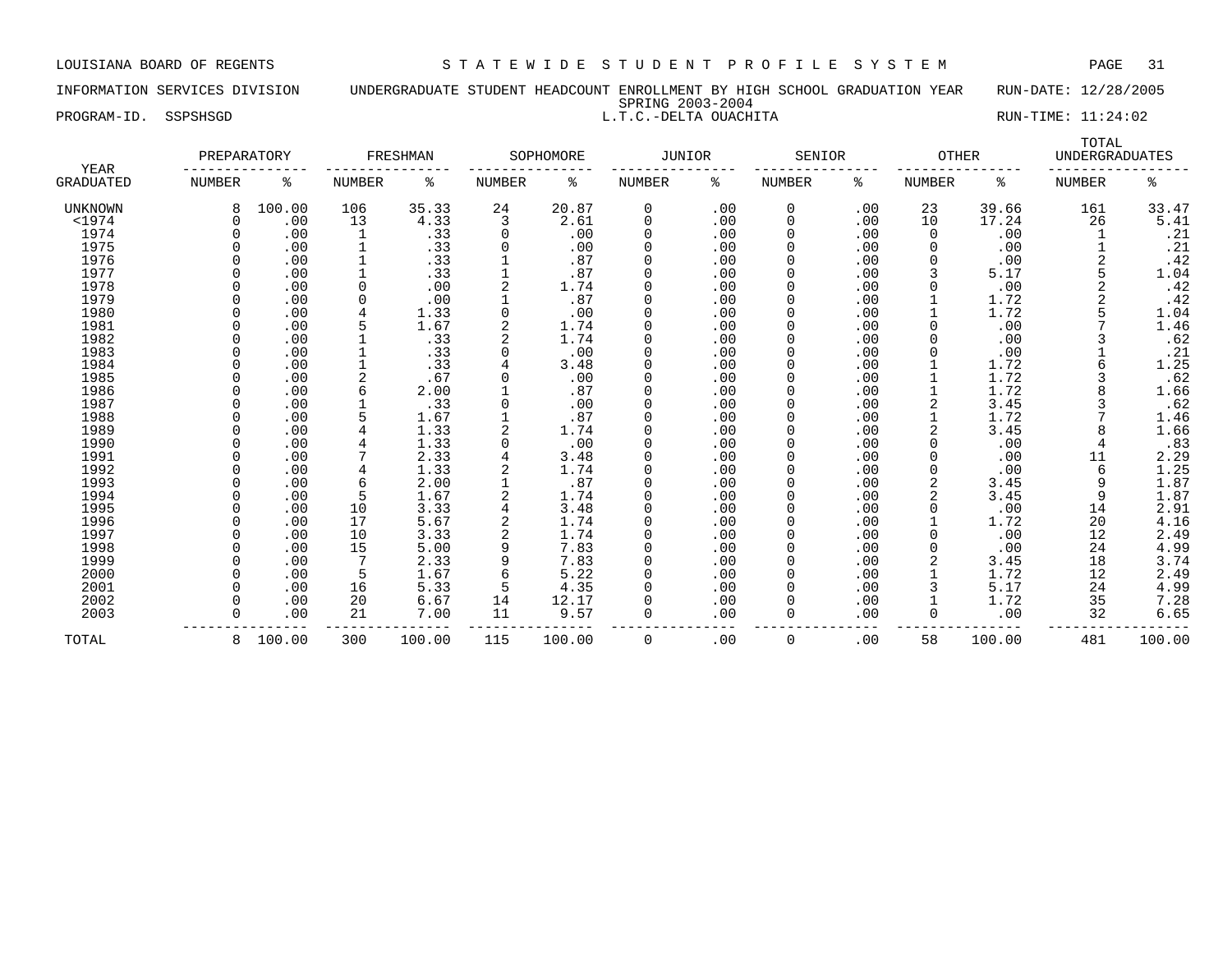INFORMATION SERVICES DIVISION UNDERGRADUATE STUDENT HEADCOUNT ENROLLMENT BY HIGH SCHOOL GRADUATION YEAR RUN-DATE: 12/28/2005 SPRING 2003-2004

|             |          | SPRING ZUUS-ZUU4  |                    |
|-------------|----------|-------------------|--------------------|
| PROGRAM-ID. | SSPSHSGD | L.T.C.-EVANGELINE | RUN-TIME: 11:24:02 |

| RUN-TIME: | 11:24:02 |
|-----------|----------|
|-----------|----------|

| YEAR             | PREPARATORY   |        |               | FRESHMAN |               | SOPHOMORE | JUNIOR   |     | SENIOR        |     | <b>OTHER</b>  |        | TOTAL<br><b>UNDERGRADUATES</b> |        |
|------------------|---------------|--------|---------------|----------|---------------|-----------|----------|-----|---------------|-----|---------------|--------|--------------------------------|--------|
| <b>GRADUATED</b> | <b>NUMBER</b> | နွ     | <b>NUMBER</b> | နွ       | <b>NUMBER</b> | နွ        | NUMBER   | ి   | <b>NUMBER</b> | ႜ   | <b>NUMBER</b> | ႜ      | NUMBER                         | ి      |
| <b>UNKNOWN</b>   |               | 100.00 | 213           | 79.48    | 8             | 36.36     | 0        | .00 | 0             | .00 | 20            | 44.44  | 242                            | 72.02  |
| $<$ 1974         | $\Omega$      | .00    | 4             | 1.49     | $\Omega$      | .00       | 0        | .00 | 0             | .00 | 5             | 11.11  | 9                              | 2.68   |
| 1974             | <sup>0</sup>  | .00    | $\Omega$      | .00      |               | .00       | $\Omega$ | .00 | 0             | .00 | $\Omega$      | .00    | <sup>0</sup>                   | .00    |
| 1975             |               | .00    |               | .75      |               | .00       | $\Omega$ | .00 |               | .00 |               | 2.22   | 3                              | .89    |
| 1976             |               | .00    |               | .37      |               | .00       | $\Omega$ | .00 |               | .00 |               | 2.22   | 2                              | .60    |
| 1977             |               | .00    |               | .00      |               | .00       | $\Omega$ | .00 |               | .00 |               | 2.22   |                                | .30    |
| 1978             |               | .00    | $\Omega$      | .00      |               | 4.55      | $\Omega$ | .00 | 0             | .00 |               | 2.22   | 2                              | .60    |
| 1979             |               | .00    | $\Omega$      | .00      |               | .00       | $\Omega$ | .00 |               | .00 |               | 2.22   |                                | .30    |
| 1980             |               | .00    | 0             | .00      |               | .00       | $\Omega$ | .00 |               | .00 |               | .00    |                                | .00    |
| 1981             |               | .00    |               | .37      |               | .00       | $\Omega$ | .00 |               | .00 |               | .00    |                                | .30    |
| 1982             |               | .00    |               | .37      |               | .00       | $\Omega$ | .00 |               | .00 |               | .00    |                                | .30    |
| 1983             |               | .00    |               | .37      |               | .00       | $\Omega$ | .00 |               | .00 |               | .00    |                                | .30    |
| 1984             |               | .00    |               | .00      |               | 4.55      | $\Omega$ | .00 |               | .00 |               | 2.22   | $\overline{2}$                 | .60    |
| 1985             |               | .00    |               | 1.12     | $\Omega$      | .00       | $\Omega$ | .00 |               | .00 |               | .00    | 3                              | .89    |
| 1986             |               | .00    |               | .37      | 2             | 9.09      | $\Omega$ | .00 |               | .00 | $\Omega$      | .00    |                                | .89    |
| 1987             |               | .00    |               | 1.49     |               | .00       | $\Omega$ | .00 |               | .00 |               | .00    |                                | 1.19   |
| 1988             |               | .00    | $\Omega$      | .00      |               | .00       | $\Omega$ | .00 |               | .00 |               | .00    |                                | .00    |
| 1989             |               | .00    | 0             | .00      |               | .00       | $\Omega$ | .00 |               | .00 |               | 2.22   |                                | .30    |
| 1990             |               | .00    |               | .37      |               | .00       | $\Omega$ | .00 |               | .00 |               | .00    |                                | .30    |
| 1991             |               | .00    |               | .00      |               | .00       | $\Omega$ | .00 | 0             | .00 |               | 2.22   |                                | .30    |
| 1992             |               | .00    |               | .37      | 0             | .00       | $\Omega$ | .00 |               | .00 |               | 2.22   | 2                              | .60    |
| 1993             |               | .00    | 2             | .75      | $\Omega$      | .00       | $\Omega$ | .00 | 0             | .00 |               | 2.22   |                                | .89    |
| 1994             |               | .00    | 2             | .75      |               | .00       | $\Omega$ | .00 |               | .00 | <sup>0</sup>  | .00    |                                | .60    |
| 1995             |               | .00    | 3             | 1.12     |               | 4.55      | $\Omega$ | .00 |               | .00 |               | .00    |                                | 1.19   |
| 1996             |               | .00    |               | 1.12     |               | .00       | $\Omega$ | .00 |               | .00 | 2             | 4.44   |                                | 1.49   |
| 1997             |               | .00    |               | .75      |               | 4.55      | $\Omega$ | .00 |               | .00 |               | 2.22   |                                | 1.19   |
| 1998             |               | .00    |               | .75      |               | 4.55      | $\Omega$ | .00 |               | .00 |               | 2.22   |                                | 1.19   |
| 1999             |               | .00    | 2             | .75      |               | 4.55      | $\Omega$ | .00 |               | .00 | O             | .00    |                                | .89    |
| 2000             |               | .00    | 4             | 1.49     |               | 9.09      | $\Omega$ | .00 |               | .00 |               | 6.67   |                                | 2.68   |
| 2001             | <sup>n</sup>  | .00    | 4             | 1.49     |               | 13.64     | $\Omega$ | .00 |               | .00 |               | 2.22   |                                | 2.38   |
| 2002             | <sup>n</sup>  | .00    |               | 1.87     |               | 4.55      | $\Omega$ | .00 |               | .00 |               | 2.22   |                                | 2.08   |
| 2003             | $\Omega$      | .00    | 6             | 2.24     | $\Omega$      | .00       | $\Omega$ | .00 | 0             | .00 |               | 2.22   |                                | 2.08   |
| TOTAL            |               | 100.00 | 268           | 100.00   | 22            | 100.00    | 0        | .00 | 0             | .00 | 45            | 100.00 | 336                            | 100.00 |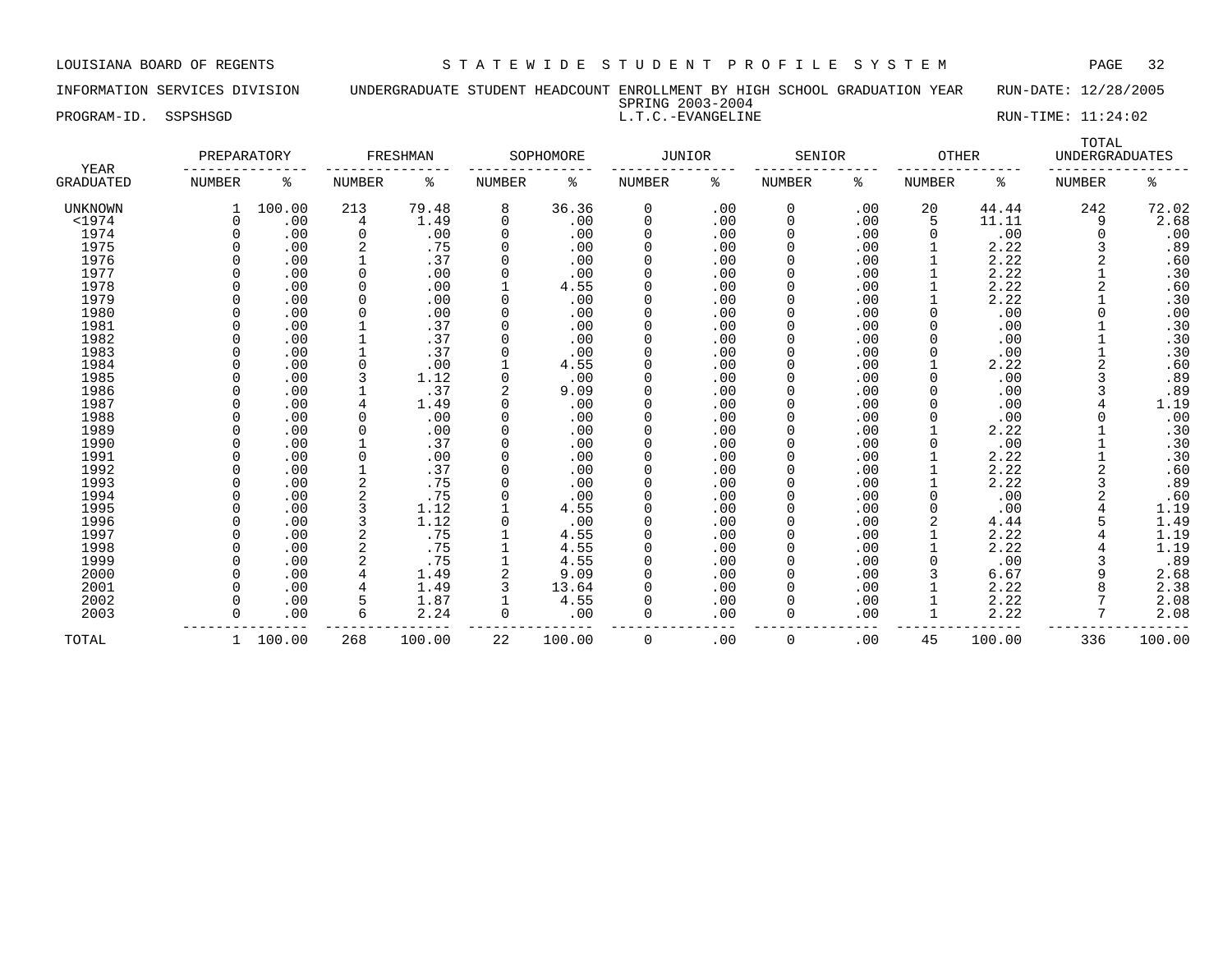INFORMATION SERVICES DIVISION UNDERGRADUATE STUDENT HEADCOUNT ENROLLMENT BY HIGH SCHOOL GRADUATION YEAR RUN-DATE: 12/28/2005 SPRING 2003-2004 PROGRAM-ID. SSPSHSGD SALLTIC.-FLORIDA PARISHES SALLTIC.-FLORIDA PARISHES RUN-TIME: 11:24:02

| YEAR<br><b>GRADUATED</b> | PREPARATORY   |            | FRESHMAN |        | SOPHOMORE     |                | <b>JUNIOR</b> |            | SENIOR        |            | <b>OTHER</b>  |            | TOTAL<br><b>UNDERGRADUATES</b> |        |
|--------------------------|---------------|------------|----------|--------|---------------|----------------|---------------|------------|---------------|------------|---------------|------------|--------------------------------|--------|
|                          | <b>NUMBER</b> | ႜ          | NUMBER   | ႜ      | <b>NUMBER</b> | ႜ              | <b>NUMBER</b> | ႜ          | <b>NUMBER</b> | ႜ          | <b>NUMBER</b> | ႜ          | <b>NUMBER</b>                  | ៖      |
| <b>UNKNOWN</b>           | 97            | 98.98      | 123      | 70.69  | 2             | 5.71           | 0             | .00        | 0             | .00        | 6             | 75.00      | 228                            | 72.38  |
| $<$ 1974                 | 0             | .00        | 2        | 1.15   | 0             | .00            | 0             | .00        | 0             | .00        |               | 12.50      | 3                              | .95    |
| 1974                     |               | .00        | $\Omega$ | .00    | 0             | .00            | 0             | .00        | 0             | .00        | $\Omega$      | .00        | $\Omega$                       | .00    |
| 1975                     |               | .00        |          | 1.15   | 0             | .00            | 0             | .00        | 0             | .00        |               | .00        | 2                              | .63    |
| 1976                     |               | .00        | $\Omega$ | .00    | 0             | .00            | 0             | .00        | 0             | .00        |               | .00        | O                              | .00    |
| 1977                     |               | .00        | 0        | .00    | 0             | .00            | O             | .00        | 0             | .00        |               | .00        |                                | .00    |
| 1978                     |               | .00        |          | .57    |               | 5.71           |               | .00        | 0             | .00        |               | .00        |                                | .95    |
| 1979                     |               | .00        |          | .00    |               | .00            |               | .00        | 0             | .00        |               | .00        |                                | .00    |
| 1980                     |               | .00        |          | .00    |               | 2.86           |               | .00        | 0             | .00        |               | .00        |                                | .32    |
| 1981                     |               | .00        |          | .57    |               | .00            | 0             | .00        | 0             | .00        |               | .00        |                                | .32    |
| 1982                     |               | .00        |          | 1.72   |               | .00            | 0             | .00        | O             | .00        |               | .00        |                                | .95    |
| 1983                     |               | .00        |          | .57    |               | 2.86           | 0             | .00        |               | .00        |               | .00        |                                | .63    |
| 1984                     |               | .00        |          | .57    |               | 2.86           | 0             | .00        |               | .00        |               | .00        |                                | .63    |
| 1985                     |               | .00        |          | .57    |               | .00            | 0             | .00        |               | .00        |               | .00        |                                | .32    |
| 1986                     |               | .00        |          | .00    | 0             | .00            | 0             | .00        | 0             | .00        |               | .00        |                                | .00    |
| 1987                     |               | .00        |          | 1.72   |               | 2.86           | 0             | .00        | 0             | .00        |               | .00        |                                | 1.27   |
| 1988                     |               | .00        |          | 1.72   | 0             | .00            | $\Omega$      | .00        | 0             | .00        |               | .00        |                                | .95    |
| 1989                     |               | .00        |          | 1.15   |               | 2.86           | O             | .00        | 0             | .00        |               | .00        |                                | .95    |
| 1990                     |               | .00        |          | .57    |               | .00            |               | .00        |               | .00        |               | .00        |                                | .32    |
| 1991                     |               | .00        |          | .00    |               | 2.86           | 0             | .00        | 0             | .00        |               | 12.50      |                                | .63    |
| 1992                     |               | .00        |          | 1.15   |               | 2.86           | 0             | .00        | 0             | .00        |               | .00        |                                | .95    |
| 1993                     |               | .00        |          | .57    |               | .00            | 0             | .00        | $\Omega$      | .00        |               | .00        |                                | .32    |
| 1994                     |               | .00        |          | .57    |               | .00            | 0             | .00        | O             | .00        |               | .00        |                                | .32    |
| 1995                     |               | .00        | 5        | 2.87   |               | 2.86           | 0             | .00        | 0             | .00        |               | .00        | 6                              | 1.90   |
| 1996                     |               | .00        |          | .57    | 4             | 11.43          | 0             | .00        |               | .00        |               | .00        | 5                              | 1.59   |
| 1997                     |               | .00        | $\Omega$ | .00    |               | 5.71           | 0             | .00        |               | .00        |               | .00        | 2                              | .63    |
| 1998                     |               | .00        | 2        | 1.15   |               | 8.57           | 0             | .00        | 0             | .00        |               | .00        | 5                              | 1.59   |
| 1999                     |               | .00        |          | .00    | 0             | .00            | 0             | .00        | 0             | .00        |               | .00        |                                | .00    |
| 2000                     |               | .00        |          | .57    |               | 2.86           | O             | .00        | 0             | .00        |               | .00        |                                | .63    |
| 2001                     |               | 1.02       |          | .57    |               | 5.71           |               | .00        | 0             | .00        |               | .00        |                                | 1.27   |
| 2002                     |               |            | 5        | 2.87   | 6             |                |               |            |               |            |               |            |                                | 3.49   |
| 2003                     |               | .00<br>.00 | 11       | 6.32   | 5             | 17.14<br>14.29 | 0             | .00<br>.00 | 0             | .00<br>.00 |               | .00<br>.00 | 11<br>16                       | 5.08   |
| TOTAL                    | 98            | 100.00     | 174      | 100.00 | 35            | 100.00         | 0             | .00        | $\mathbf 0$   | .00        | 8             | 100.00     | 315                            | 100.00 |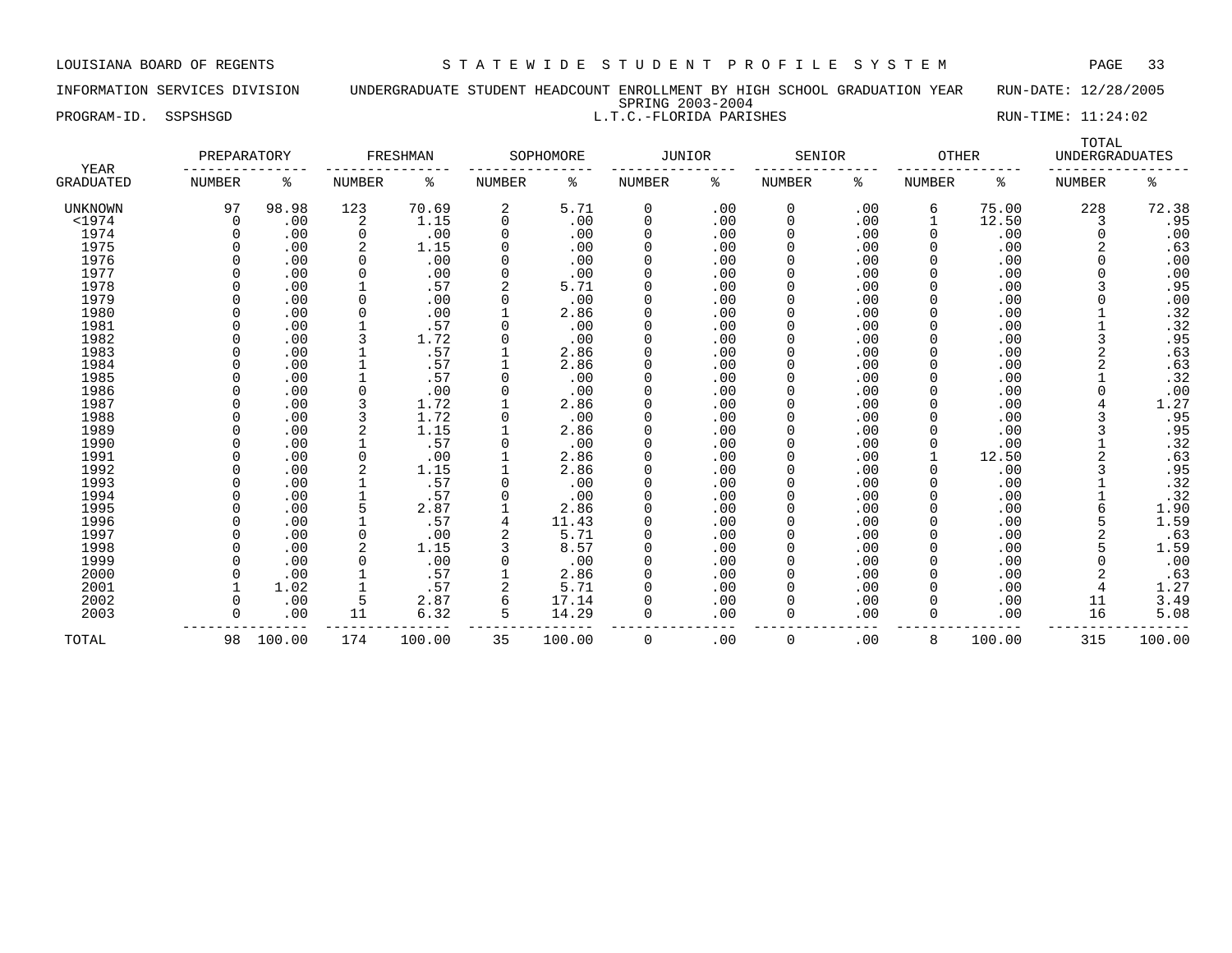INFORMATION SERVICES DIVISION UNDERGRADUATE STUDENT HEADCOUNT ENROLLMENT BY HIGH SCHOOL GRADUATION YEAR RUN-DATE: 12/28/2005 SPRING 2003-2004

PROGRAM-ID. SSPSHSGD SALLT.C.-FOLKES EXAM-ID. SSPSHSGD EXAM-ID. SSPSHSGD

| <b>YEAR</b><br><b>GRADUATED</b> | PREPARATORY |     | FRESHMAN      |        | SOPHOMORE |        | JUNIOR   |     | SENIOR        |     | <b>OTHER</b> |        | TOTAL<br><b>UNDERGRADUATES</b> |        |
|---------------------------------|-------------|-----|---------------|--------|-----------|--------|----------|-----|---------------|-----|--------------|--------|--------------------------------|--------|
|                                 | NUMBER      | ႜ   | <b>NUMBER</b> | ႜ      | NUMBER    | ႜ      | NUMBER   | ႜ   | <b>NUMBER</b> | ႜ   | NUMBER       | ႜ      | <b>NUMBER</b>                  | ႜ      |
| UNKNOWN                         |             | .00 | 25            | 42.37  | 0         | .00    | 0        | .00 | 0             | .00 | 1,151        | 93.50  | 1,176                          | 91.02  |
| $1974$                          |             | .00 |               | 1.69   | $\Omega$  | .00    | $\Omega$ | .00 | 0             | .00 | 11           | .89    | 12                             | .93    |
| 1974                            |             | .00 |               | 1.69   |           | .00    | $\Omega$ | .00 | O             | .00 | $\Omega$     | .00    |                                | .08    |
| 1975                            |             | .00 |               | 3.39   |           | .00    | $\Omega$ | .00 |               | .00 |              | .08    | 3                              | .23    |
| 1976                            |             | .00 | 0             | .00    |           | .00    | $\Omega$ | .00 |               | .00 |              | .08    |                                | .08    |
| 1977                            |             | .00 |               | 1.69   |           | .00    | $\Omega$ | .00 |               | .00 | 0            | .00    |                                | .08    |
| 1978                            |             | .00 |               | 1.69   |           | .00    | $\Omega$ | .00 | 0             | .00 | 2            | .16    |                                | .23    |
| 1979                            |             | .00 |               | 1.69   |           | .00    | $\Omega$ | .00 | 0             | .00 |              | .08    |                                | .15    |
| 1980                            |             | .00 | 0             | .00    |           | .00    | $\Omega$ | .00 | 0             | .00 |              | .32    |                                | .31    |
| 1981                            |             | .00 |               | 1.69   |           | .00    | $\Omega$ | .00 |               | .00 | 0            | .00    |                                | .08    |
| 1982                            |             | .00 | $\Omega$      | .00    |           | .00    | $\Omega$ | .00 |               | .00 | 0            | .00    | $\Omega$                       | .00    |
| 1983                            |             | .00 | $\Omega$      | .00    |           | .00    | $\Omega$ | .00 |               | .00 | 2            | .16    |                                | .15    |
| 1984                            |             | .00 |               | 3.39   |           | .00    | $\Omega$ | .00 |               | .00 |              | .08    |                                | .23    |
| 1985                            |             | .00 |               | 1.69   |           | .00    | $\Omega$ | .00 |               | .00 | 2            | .16    |                                | .23    |
| 1986                            |             | .00 |               | 3.39   |           | .00    | $\Omega$ | .00 |               | .00 | 2            | .16    |                                | .31    |
| 1987                            |             | .00 |               | 1.69   |           | .00    | $\Omega$ | .00 |               | .00 | 3            | .24    |                                | .31    |
| 1988                            |             | .00 |               | 1.69   |           | .00    | $\Omega$ | .00 |               | .00 |              | .24    | 4                              | .31    |
| 1989                            |             | .00 | $\Omega$      | .00    |           | .00    | $\Omega$ | .00 |               | .00 |              | .08    |                                | .08    |
| 1990                            |             | .00 | 2             | 3.39   |           | .00    | $\Omega$ | .00 |               | .00 | 2            | .16    | 4                              | .31    |
| 1991                            |             | .00 | 0             | .00    |           | .00    | $\Omega$ | .00 |               | .00 | 2            | .16    |                                | .15    |
| 1992                            |             | .00 | $\Omega$      | .00    |           | .00    | $\Omega$ | .00 |               | .00 | 3            | .24    | 3                              | .23    |
| 1993                            |             | .00 | 0             | .00    |           | .00    | 0        | .00 | 0             | .00 |              | .08    |                                | .08    |
| 1994                            |             | .00 |               | 1.69   |           | 50.00  | $\Omega$ | .00 |               | .00 |              | .32    | 6                              | .46    |
| 1995                            |             | .00 | 2             | 3.39   |           | .00    | $\Omega$ | .00 | O             | .00 |              | .08    |                                | .23    |
| 1996                            |             | .00 |               | 1.69   |           | .00    | $\Omega$ | .00 |               | .00 |              | .16    |                                | .23    |
| 1997                            |             | .00 |               | 1.69   |           | .00    | $\Omega$ | .00 |               | .00 |              | .24    |                                | .31    |
| 1998                            |             | .00 |               | 5.08   |           | .00    | $\Omega$ | .00 |               | .00 |              | .08    |                                | .31    |
| 1999                            |             | .00 |               | 5.08   |           | 50.00  | $\Omega$ | .00 |               | .00 |              | .24    |                                | .54    |
| 2000                            |             | .00 | $\Omega$      | .00    |           | .00    | $\Omega$ | .00 |               | .00 |              | .08    |                                | .08    |
| 2001                            |             | .00 | $\Omega$      | .00    |           | .00    | $\Omega$ | .00 |               | .00 |              | .16    | 2                              | .15    |
| 2002                            |             | .00 |               | 1.69   |           | .00    | $\Omega$ | .00 | O             | .00 |              | .57    | 8                              | .62    |
| 2003                            |             | .00 | 5             | 8.47   | $\Omega$  | .00    | $\Omega$ | .00 | 0             | .00 | 14           | 1.14   | 19                             | 1.47   |
| TOTAL                           | 0           | .00 | 59            | 100.00 | 2         | 100.00 | 0        | .00 | 0             | .00 | 1,231        | 100.00 | 1,292                          | 100.00 |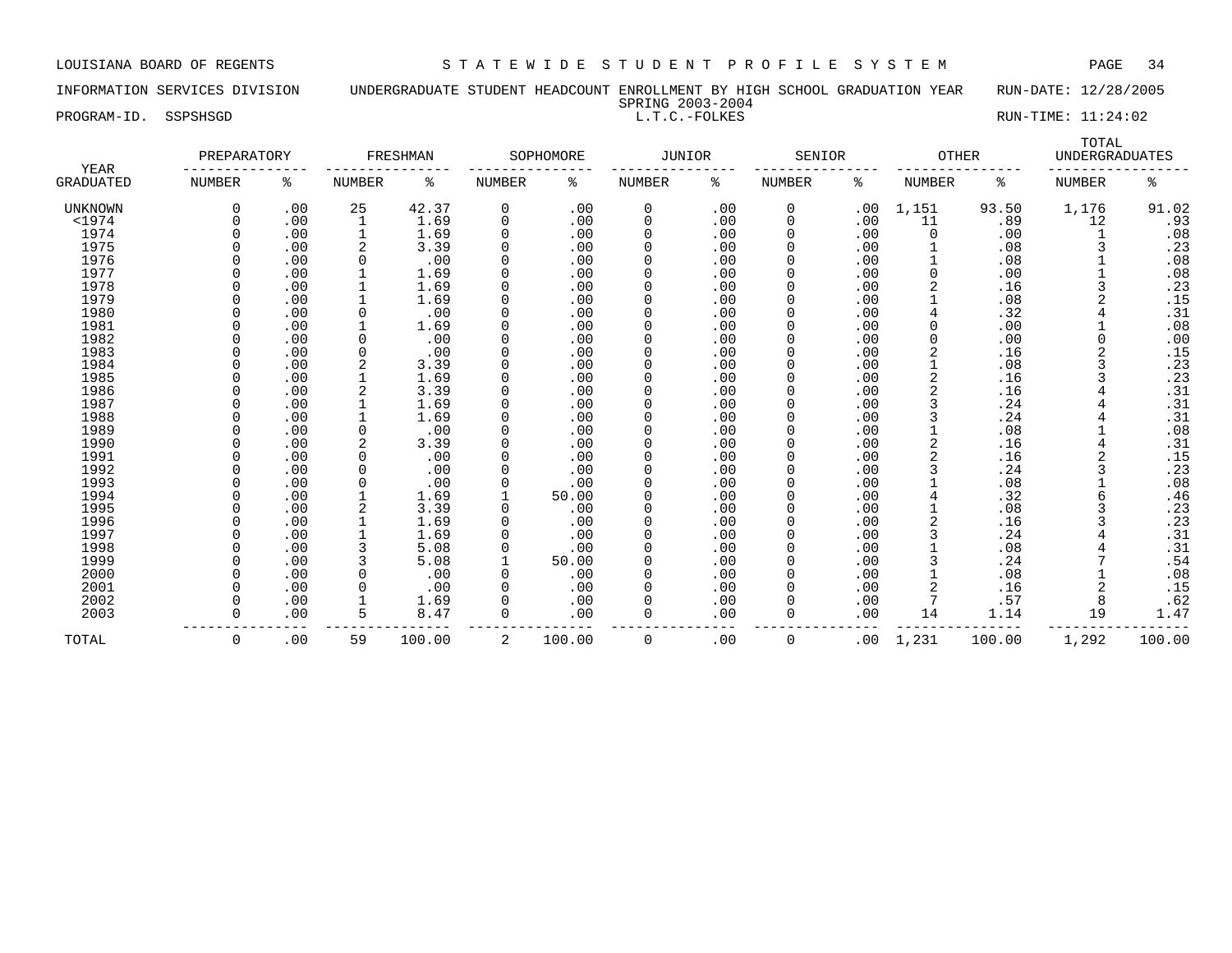PROGRAM-ID. SSPSHSGD L.T.C.-GULF AREA RUN-TIME: 11:24:02

INFORMATION SERVICES DIVISION UNDERGRADUATE STUDENT HEADCOUNT ENROLLMENT BY HIGH SCHOOL GRADUATION YEAR RUN-DATE: 12/28/2005 SPRING 2003-2004

| YEAR      | PREPARATORY   |        | FRESHMAN       |        | SOPHOMORE     |        | <b>JUNIOR</b> |     | SENIOR   |     | <b>OTHER</b>  |        | TOTAL<br><b>UNDERGRADUATES</b> |        |
|-----------|---------------|--------|----------------|--------|---------------|--------|---------------|-----|----------|-----|---------------|--------|--------------------------------|--------|
| GRADUATED | <b>NUMBER</b> | ి      | <b>NUMBER</b>  | နွ     | <b>NUMBER</b> | ႜ      | NUMBER        | ႜ   | NUMBER   | ి   | <b>NUMBER</b> | ႜ      | <b>NUMBER</b>                  | ి      |
| UNKNOWN   | 38            | 97.44  | 64             | 31.53  | 9             | 9.47   | 0             | .00 | 0        | .00 | 10            | 17.86  | 121                            | 30.79  |
| $<$ 1974  | $\Omega$      | .00    | 3              | 1.48   | 0             | .00    | $\Omega$      | .00 | $\Omega$ | .00 | 3             | 5.36   | 6                              | 1.53   |
| 1974      |               | .00    | $\mathbf 0$    | .00    | 0             | .00    | $\Omega$      | .00 | $\Omega$ | .00 |               | .00    |                                | .00    |
| 1975      |               | .00    | 0              | .00    |               | 1.05   |               | .00 | $\Omega$ | .00 |               | 1.79   |                                | .51    |
| 1976      |               | .00    |                | .49    |               | .00    |               | .00 | 0        | .00 |               | .00    |                                | .25    |
| 1977      |               | .00    | 0              | .00    |               | .00    |               | .00 | $\Omega$ | .00 |               | .00    |                                | .00    |
| 1978      |               | .00    | <sup>0</sup>   | .00    |               | 1.05   |               | .00 | $\Omega$ | .00 |               | .00    |                                | .25    |
| 1979      |               | .00    | 2              | .99    | 0             | .00    |               | .00 | $\Omega$ | .00 |               | .00    |                                | .51    |
| 1980      |               | .00    | <sup>0</sup>   | .00    |               | 2.11   |               | .00 | $\Omega$ | .00 |               | .00    |                                | .51    |
| 1981      |               | .00    |                | 1.48   |               | 3.16   |               | .00 | 0        | .00 |               | 3.57   |                                | 2.04   |
| 1982      |               | .00    | 3              | 1.48   | 0             | .00    |               | .00 | $\Omega$ | .00 |               | .00    |                                | .76    |
| 1983      |               | .00    | 2              | .99    |               | .00    |               | .00 |          | .00 |               | .00    | 2                              | .51    |
| 1984      |               | .00    |                | .49    |               | 1.05   |               | .00 |          | .00 |               | 3.57   |                                | 1.02   |
| 1985      |               | .00    |                | .49    | 0             | .00    |               | .00 | $\Omega$ | .00 |               | .00    |                                | .25    |
| 1986      |               | .00    |                | 1.48   |               | 2.11   |               | .00 | $\Omega$ | .00 |               | 1.79   |                                | 1.53   |
| 1987      |               | .00    |                | .00    | 0             | .00    |               | .00 | $\Omega$ | .00 |               | 1.79   |                                | .25    |
| 1988      |               | .00    |                | .99    |               | 1.05   |               | .00 |          | .00 |               | 1.79   |                                | 1.02   |
| 1989      |               | .00    |                | 1.97   |               | 2.11   |               | .00 |          | .00 |               | 5.36   | 9                              | 2.29   |
| 1990      |               | .00    |                | 3.45   |               | 3.16   |               | .00 |          | .00 |               | 1.79   | 11                             | 2.80   |
| 1991      |               | .00    |                | 2.46   |               | 1.05   |               | .00 |          | .00 |               | .00    | 6                              | 1.53   |
| 1992      |               | .00    | 2              | .99    |               | 1.05   |               | .00 |          | .00 |               | 3.57   |                                | 1.27   |
| 1993      |               | .00    | 5              | 2.46   |               | 2.11   | $\Omega$      | .00 | O        | .00 |               | 1.79   |                                | 2.04   |
| 1994      |               | .00    | $\overline{2}$ | .99    |               | 2.11   |               | .00 |          | .00 |               | 5.36   |                                | 1.78   |
| 1995      |               | .00    | 2              | .99    |               | 1.05   |               | .00 |          | .00 |               | 1.79   |                                | 1.02   |
| 1996      |               | .00    | 5              | 2.46   |               | 2.11   |               | .00 | $\Omega$ | .00 |               | 3.57   | 9                              | 2.29   |
| 1997      |               | .00    |                | 1.97   |               | 5.26   |               | .00 | $\Omega$ | .00 |               | 5.36   | 12                             | 3.05   |
| 1998      |               | .00    | 5              | 2.46   | 4             | 4.21   | $\Omega$      | .00 | $\Omega$ | .00 |               | 5.36   | 12                             | 3.05   |
| 1999      |               | .00    | 7              | 3.45   | 9             | 9.47   |               | .00 | $\Omega$ | .00 |               | 1.79   | 17                             | 4.33   |
| 2000      |               | .00    | 8              | 3.94   | 19            | 20.00  |               | .00 | $\Omega$ | .00 |               | 3.57   | 29                             | 7.38   |
| 2001      |               | .00    | 9              | 4.43   | 12            | 12.63  |               | .00 | $\Omega$ | .00 |               | 8.93   | 26                             | 6.62   |
| 2002      |               | .00    | 18             | 8.87   |               | 7.37   |               | .00 | $\Omega$ | .00 | 6             | 10.71  | 31                             | 7.89   |
| 2003      |               | 2.56   | 35             | 17.24  | 5             | 5.26   | $\Omega$      | .00 | 0        | .00 | 2             | 3.57   | 43                             | 10.94  |
| TOTAL     | 39            | 100.00 | 203            | 100.00 | 95            | 100.00 | 0             | .00 | 0        | .00 | 56            | 100.00 | 393                            | 100.00 |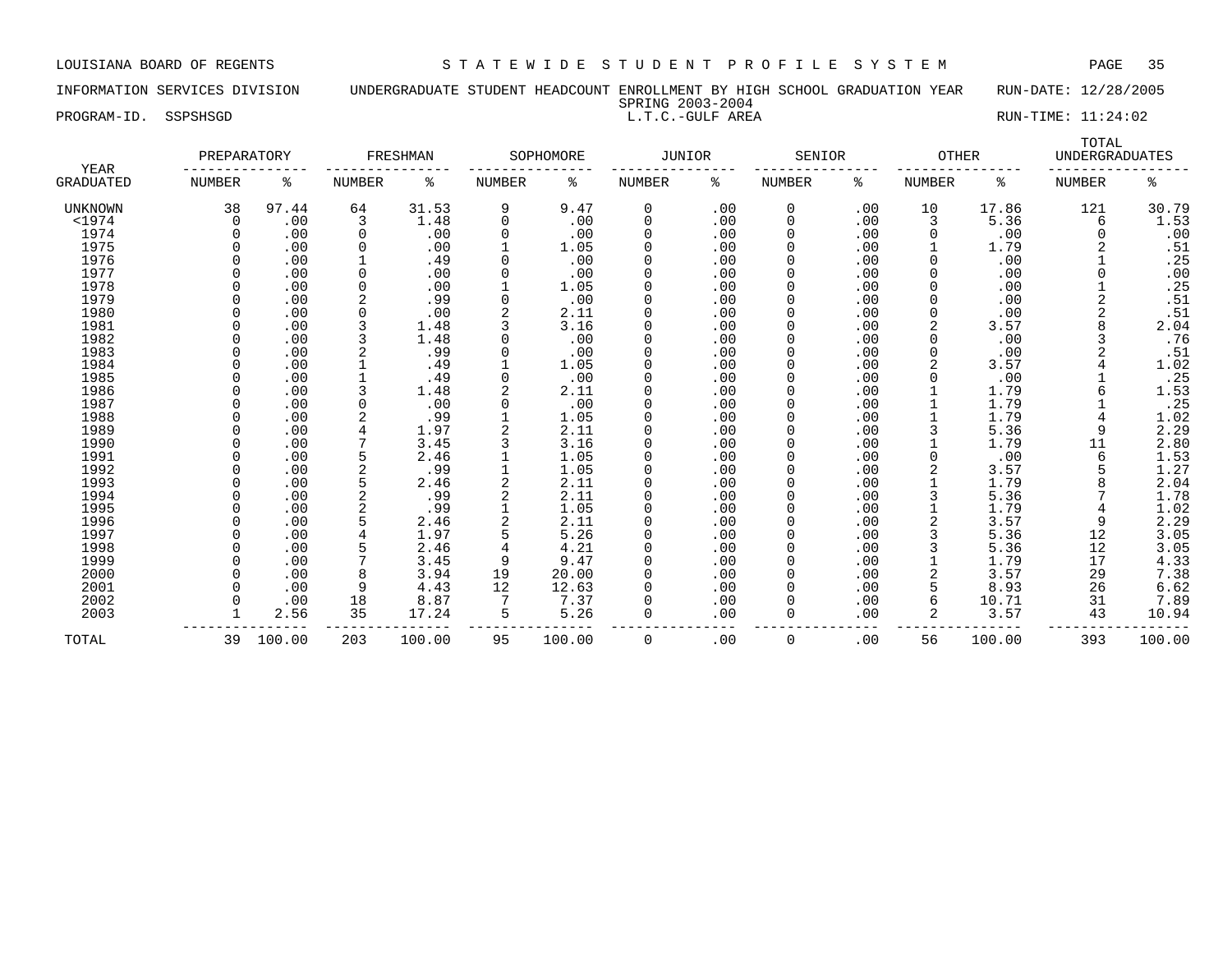INFORMATION SERVICES DIVISION UNDERGRADUATE STUDENT HEADCOUNT ENROLLMENT BY HIGH SCHOOL GRADUATION YEAR RUN-DATE: 12/28/2005 SPRING 2003-2004 PROGRAM-ID. SSPSHSGD SALL ROOM CONSULTER LOCAL MANAREA RUN-TIME: 11:24:02

| <b>YEAR</b><br><b>GRADUATED</b> | PREPARATORY   |     | FRESHMAN       |        | SOPHOMORE     |        | <b>JUNIOR</b> |     | <b>SENIOR</b> |     | <b>OTHER</b>  |        | TOTAL<br><b>UNDERGRADUATES</b> |        |
|---------------------------------|---------------|-----|----------------|--------|---------------|--------|---------------|-----|---------------|-----|---------------|--------|--------------------------------|--------|
|                                 | <b>NUMBER</b> | ి   | <b>NUMBER</b>  | ి      | <b>NUMBER</b> | ႜ      | NUMBER        | နွ  | <b>NUMBER</b> | ႜ   | <b>NUMBER</b> | ిక     | <b>NUMBER</b>                  | ి      |
| <b>UNKNOWN</b>                  | 0             | .00 | 43             | 20.28  | 6             | 12.50  | 0             | .00 | 0             | .00 | $\mathbf 0$   | .00    | 49                             | 18.56  |
| $<$ 1974                        |               | .00 | 10             | 4.72   | 4             | 8.33   | 0             | .00 | 0             | .00 | $\mathbf 0$   | .00    | 14                             | 5.30   |
| 1974                            |               | .00 | 1              | .47    | 0             | .00    | $\Omega$      | .00 | 0             | .00 | $\Omega$      | .00    |                                | .38    |
| 1975                            |               | .00 | 0              | .00    | 0             | .00    |               | .00 |               | .00 |               | .00    | $\Omega$                       | .00    |
| 1976                            |               | .00 | $\mathbf 0$    | .00    |               | .00    |               | .00 | 0             | .00 |               | .00    |                                | .00    |
| 1977                            |               | .00 |                | .47    |               | .00    |               | .00 | 0             | .00 |               | .00    |                                | .38    |
| 1978                            |               | .00 | 3              | 1.42   |               | 2.08   | $\Omega$      | .00 | 0             | .00 |               | .00    |                                | 1.52   |
| 1979                            |               | .00 | 3              | 1.42   | ∩             | .00    | $\Omega$      | .00 | 0             | .00 |               | .00    | 3                              | 1.14   |
| 1980                            |               | .00 | $\overline{2}$ | .94    | 0             | .00    |               | .00 | 0             | .00 |               | .00    |                                | .76    |
| 1981                            |               | .00 |                | .47    |               | 2.08   |               | .00 |               | .00 |               | 25.00  |                                | 1.14   |
| 1982                            |               | .00 | 0              | .00    |               | 2.08   |               | .00 |               | .00 |               | .00    |                                | .38    |
| 1983                            |               | .00 | 0              | .00    | 0             | .00    | $\Omega$      | .00 | 0             | .00 |               | .00    |                                | .00    |
| 1984                            |               | .00 | O              | .00    |               | 2.08   | $\Omega$      | .00 | 0             | .00 |               | .00    |                                | .38    |
| 1985                            |               | .00 |                | 1.89   |               | .00    |               | .00 |               | .00 |               | .00    |                                | 1.52   |
| 1986                            |               | .00 | 2              | .94    |               | 2.08   |               | .00 |               | .00 |               | .00    |                                | 1.14   |
| 1987                            |               | .00 |                | 1.42   |               | .00    |               | .00 |               | .00 |               | .00    |                                | 1.14   |
| 1988                            |               | .00 | $\overline{2}$ | .94    |               | 2.08   | $\Omega$      | .00 |               | .00 |               | .00    |                                | 1.14   |
| 1989                            |               | .00 | O              | .00    |               | 2.08   | $\Omega$      | .00 | $\Omega$      | .00 |               | 25.00  |                                | .76    |
| 1990                            |               | .00 | 5              | 2.36   |               | 2.08   | $\Omega$      | .00 | 0             | .00 |               | .00    | 6                              | 2.27   |
| 1991                            |               | .00 | 3              | 1.42   | 2             | 4.17   |               | .00 | 0             | .00 |               | .00    | 5                              | 1.89   |
| 1992                            |               | .00 | 4              | 1.89   |               | .00    |               | .00 |               | .00 |               | 25.00  |                                | 1.89   |
| 1993                            |               | .00 | 0              | .00    |               | 2.08   | $\Omega$      | .00 | 0             | .00 |               | .00    |                                | .38    |
| 1994                            |               | .00 | $\overline{2}$ | .94    |               | 2.08   | $\Omega$      | .00 | 0             | .00 |               | .00    |                                | 1.14   |
| 1995                            |               | .00 | 8              | 3.77   |               | .00    |               | .00 | 0             | .00 |               | 25.00  | 9                              | 3.41   |
| 1996                            |               | .00 | 5              | 2.36   |               | 4.17   |               | .00 | 0             | .00 |               | .00    |                                | 2.65   |
| 1997                            |               | .00 | 9              | 4.25   |               | 2.08   |               | .00 | 0             | .00 |               | .00    | 10                             | 3.79   |
| 1998                            |               | .00 | 12             | 5.66   |               | 2.08   | $\Omega$      | .00 | 0             | .00 |               | .00    | 13                             | 4.92   |
| 1999                            |               | .00 | 8              | 3.77   |               | 2.08   | $\Omega$      | .00 | 0             | .00 |               | .00    | 9                              | 3.41   |
| 2000                            |               | .00 | 18             | 8.49   |               | 6.25   |               | .00 | 0             | .00 |               | .00    | 21                             | 7.95   |
| 2001                            |               | .00 | 13             | 6.13   | 9             | 18.75  |               | .00 | 0             | .00 |               | .00    | 22                             | 8.33   |
| 2002                            |               | .00 | 25             | 11.79  |               | 14.58  |               | .00 |               | .00 |               | .00    | 32                             | 12.12  |
| 2003                            | $\Omega$      | .00 | 25             | 11.79  | 2             | 4.17   | $\Omega$      | .00 | 0             | .00 | $\Omega$      | .00    | 27                             | 10.23  |
| TOTAL                           | $\Omega$      | .00 | 212            | 100.00 | 48            | 100.00 | $\Omega$      | .00 | 0             | .00 | 4             | 100.00 | 264                            | 100.00 |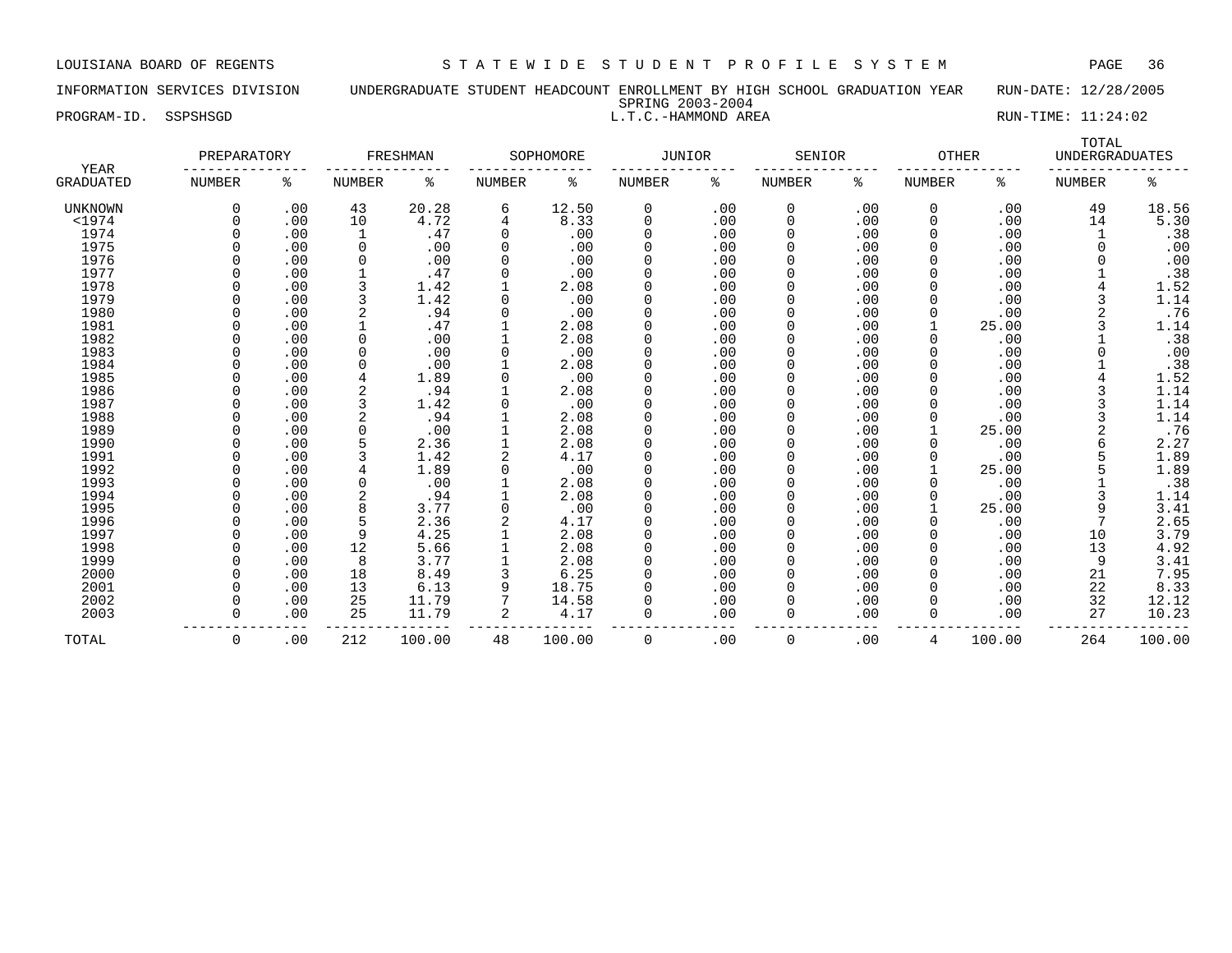INFORMATION SERVICES DIVISION UNDERGRADUATE STUDENT HEADCOUNT ENROLLMENT BY HIGH SCHOOL GRADUATION YEAR RUN-DATE: 12/28/2005 SPRING 2003-2004

| နွ<br>ႜ<br>နွ<br>နွ<br>နွ<br><b>NUMBER</b><br><b>NUMBER</b><br><b>NUMBER</b><br>NUMBER<br><b>NUMBER</b><br>ႜ<br><b>NUMBER</b><br>ႜ<br><b>NUMBER</b><br>GRADUATED<br>.00<br>68<br>50.37<br>13<br>14.44<br>.00<br>.00<br>81<br>$\Omega$<br>0<br>0<br>0<br>.00<br><b>UNKNOWN</b><br>$<$ 1974<br>.00<br>1.11<br>.00<br>2.96<br>1<br>0<br>0<br>.00<br>0<br>.00<br>4<br>5<br>1974<br>.00<br>.74<br>1.11<br>.00<br>0<br>.00<br>.00<br>0<br>0<br>1975<br>1.11<br>.00<br>.74<br>.00<br>.00<br>0<br><sup>0</sup><br>.00<br><sup>0</sup><br>1976<br>.00<br>.74<br>1.11<br>.00<br>.00<br>.00<br><sup>0</sup><br>1977<br>.00<br>1.11<br>.00<br>.00<br>.00<br>.00<br>$\Omega$<br><sup>0</sup><br>1978<br>.00<br>.74<br>2.22<br>.00<br>.00<br>100.00<br>1979<br>.00<br>.00<br>.00<br>.00<br>.00<br>.00<br>$\Omega$<br>$\Omega$<br>.00<br>.00<br>1980<br>$\Omega$<br>.00<br>3.33<br>.00<br>.00<br>.00<br>.00<br>1981<br>$\Omega$<br>.00<br>1.11<br>.00<br>.00<br>1982<br>.00<br>.00<br>.00<br>.00<br>.00<br>.00<br>$\Omega$<br>1983<br>.00<br>.74<br>1.11<br>.00<br>.00<br>U<br>.00<br>U<br>.00<br>.74<br>.00<br>1984<br>1.11<br>0<br>.00<br>.00<br>O<br>1985<br>.00<br>2<br>1.48<br>.00<br>.00<br>1.11<br>0<br>.00<br>∩<br>1986<br>.00<br>.00<br>.00<br>.74<br>.00<br>.00<br>U<br>U<br>U<br>.00<br>3.33<br>1987<br>.74<br>.00<br>.00<br>.00<br>U<br>O<br>U<br>2.22<br>1988<br>.00<br>.74<br>.00<br>.00<br>.00<br>U<br>U<br>U<br>1989<br>.00<br>.74<br>2.22<br>.00<br>.00<br>.00<br>U<br><sup>0</sup><br>O<br>.00<br>.00<br>.00<br>1990<br>1.11<br>0<br>.00<br>.00<br>0<br><sup>0</sup><br>1991<br>.00<br>2.22<br>3.33<br>.00<br>.00<br>3<br>0<br>.00<br>O<br>0<br>2.22<br>.00<br>1992<br>.00<br>.74<br>.00<br>0<br>.00<br>0<br>1993<br>.00<br>2.22<br>6.67<br>.00<br>.00<br>.00<br>q<br>0<br>1994<br>.00<br>1.48<br>5.56<br>.00<br>.00<br>.00<br>0<br>2.22<br>5.56<br>1995<br>.00<br>.00<br>.00<br>.00<br>2.22<br>.00<br>1996<br>.00<br>2.96<br>.00<br>0<br>0<br>.00<br>1.48<br>7.78<br>.00<br>1997<br>.00<br>.00<br>$\Omega$<br>0<br>.00<br>1998<br>.00<br>2.22<br>2.22<br>.00<br>.00<br>0<br>0<br>.00<br>0<br>2.22<br>1999<br>.00<br>2.22<br>.00<br>.00<br>5<br>$\Omega$<br>0<br>.00<br>2000<br>9<br>10.00<br>.00<br>3.70<br>.00<br>.00<br>14<br>0<br>0<br>.00<br>$\Omega$<br>2001<br>.00<br>1.48<br>6.67<br>.00<br>.00<br>8<br>6<br>0<br><sup>0</sup><br>.00<br>0<br>2002<br>9<br>.00<br>3.33<br>.00<br>4.44<br>.00<br>.00<br>O<br>0<br>0<br>2003<br>17<br>10.37<br>3<br>3.33<br>.00<br>.00<br>14<br>0<br>0<br>.00<br>.00<br>0 | YEAR | PREPARATORY |  | FRESHMAN | SOPHOMORE | <b>JUNIOR</b> | SENIOR | <b>OTHER</b> | TOTAL<br><b>UNDERGRADUATES</b> |       |
|--------------------------------------------------------------------------------------------------------------------------------------------------------------------------------------------------------------------------------------------------------------------------------------------------------------------------------------------------------------------------------------------------------------------------------------------------------------------------------------------------------------------------------------------------------------------------------------------------------------------------------------------------------------------------------------------------------------------------------------------------------------------------------------------------------------------------------------------------------------------------------------------------------------------------------------------------------------------------------------------------------------------------------------------------------------------------------------------------------------------------------------------------------------------------------------------------------------------------------------------------------------------------------------------------------------------------------------------------------------------------------------------------------------------------------------------------------------------------------------------------------------------------------------------------------------------------------------------------------------------------------------------------------------------------------------------------------------------------------------------------------------------------------------------------------------------------------------------------------------------------------------------------------------------------------------------------------------------------------------------------------------------------------------------------------------------------------------------------------------------------------------------------------------------------------------------------------------------------------------------------------------------------------------------------------------------------------------------------------------------------------------------------------------------------------------------------------------------------------------------------------------------|------|-------------|--|----------|-----------|---------------|--------|--------------|--------------------------------|-------|
|                                                                                                                                                                                                                                                                                                                                                                                                                                                                                                                                                                                                                                                                                                                                                                                                                                                                                                                                                                                                                                                                                                                                                                                                                                                                                                                                                                                                                                                                                                                                                                                                                                                                                                                                                                                                                                                                                                                                                                                                                                                                                                                                                                                                                                                                                                                                                                                                                                                                                                                    |      |             |  |          |           |               |        |              |                                |       |
|                                                                                                                                                                                                                                                                                                                                                                                                                                                                                                                                                                                                                                                                                                                                                                                                                                                                                                                                                                                                                                                                                                                                                                                                                                                                                                                                                                                                                                                                                                                                                                                                                                                                                                                                                                                                                                                                                                                                                                                                                                                                                                                                                                                                                                                                                                                                                                                                                                                                                                                    |      |             |  |          |           |               |        |              |                                | 35.84 |
|                                                                                                                                                                                                                                                                                                                                                                                                                                                                                                                                                                                                                                                                                                                                                                                                                                                                                                                                                                                                                                                                                                                                                                                                                                                                                                                                                                                                                                                                                                                                                                                                                                                                                                                                                                                                                                                                                                                                                                                                                                                                                                                                                                                                                                                                                                                                                                                                                                                                                                                    |      |             |  |          |           |               |        |              |                                | 2.21  |
|                                                                                                                                                                                                                                                                                                                                                                                                                                                                                                                                                                                                                                                                                                                                                                                                                                                                                                                                                                                                                                                                                                                                                                                                                                                                                                                                                                                                                                                                                                                                                                                                                                                                                                                                                                                                                                                                                                                                                                                                                                                                                                                                                                                                                                                                                                                                                                                                                                                                                                                    |      |             |  |          |           |               |        |              |                                | .88   |
|                                                                                                                                                                                                                                                                                                                                                                                                                                                                                                                                                                                                                                                                                                                                                                                                                                                                                                                                                                                                                                                                                                                                                                                                                                                                                                                                                                                                                                                                                                                                                                                                                                                                                                                                                                                                                                                                                                                                                                                                                                                                                                                                                                                                                                                                                                                                                                                                                                                                                                                    |      |             |  |          |           |               |        |              |                                | .88   |
|                                                                                                                                                                                                                                                                                                                                                                                                                                                                                                                                                                                                                                                                                                                                                                                                                                                                                                                                                                                                                                                                                                                                                                                                                                                                                                                                                                                                                                                                                                                                                                                                                                                                                                                                                                                                                                                                                                                                                                                                                                                                                                                                                                                                                                                                                                                                                                                                                                                                                                                    |      |             |  |          |           |               |        |              |                                | .88   |
|                                                                                                                                                                                                                                                                                                                                                                                                                                                                                                                                                                                                                                                                                                                                                                                                                                                                                                                                                                                                                                                                                                                                                                                                                                                                                                                                                                                                                                                                                                                                                                                                                                                                                                                                                                                                                                                                                                                                                                                                                                                                                                                                                                                                                                                                                                                                                                                                                                                                                                                    |      |             |  |          |           |               |        |              |                                | .44   |
|                                                                                                                                                                                                                                                                                                                                                                                                                                                                                                                                                                                                                                                                                                                                                                                                                                                                                                                                                                                                                                                                                                                                                                                                                                                                                                                                                                                                                                                                                                                                                                                                                                                                                                                                                                                                                                                                                                                                                                                                                                                                                                                                                                                                                                                                                                                                                                                                                                                                                                                    |      |             |  |          |           |               |        |              |                                | 1.77  |
|                                                                                                                                                                                                                                                                                                                                                                                                                                                                                                                                                                                                                                                                                                                                                                                                                                                                                                                                                                                                                                                                                                                                                                                                                                                                                                                                                                                                                                                                                                                                                                                                                                                                                                                                                                                                                                                                                                                                                                                                                                                                                                                                                                                                                                                                                                                                                                                                                                                                                                                    |      |             |  |          |           |               |        |              |                                | .00   |
|                                                                                                                                                                                                                                                                                                                                                                                                                                                                                                                                                                                                                                                                                                                                                                                                                                                                                                                                                                                                                                                                                                                                                                                                                                                                                                                                                                                                                                                                                                                                                                                                                                                                                                                                                                                                                                                                                                                                                                                                                                                                                                                                                                                                                                                                                                                                                                                                                                                                                                                    |      |             |  |          |           |               |        |              |                                | 1.33  |
|                                                                                                                                                                                                                                                                                                                                                                                                                                                                                                                                                                                                                                                                                                                                                                                                                                                                                                                                                                                                                                                                                                                                                                                                                                                                                                                                                                                                                                                                                                                                                                                                                                                                                                                                                                                                                                                                                                                                                                                                                                                                                                                                                                                                                                                                                                                                                                                                                                                                                                                    |      |             |  |          |           |               |        |              |                                | .44   |
|                                                                                                                                                                                                                                                                                                                                                                                                                                                                                                                                                                                                                                                                                                                                                                                                                                                                                                                                                                                                                                                                                                                                                                                                                                                                                                                                                                                                                                                                                                                                                                                                                                                                                                                                                                                                                                                                                                                                                                                                                                                                                                                                                                                                                                                                                                                                                                                                                                                                                                                    |      |             |  |          |           |               |        |              |                                | .00   |
|                                                                                                                                                                                                                                                                                                                                                                                                                                                                                                                                                                                                                                                                                                                                                                                                                                                                                                                                                                                                                                                                                                                                                                                                                                                                                                                                                                                                                                                                                                                                                                                                                                                                                                                                                                                                                                                                                                                                                                                                                                                                                                                                                                                                                                                                                                                                                                                                                                                                                                                    |      |             |  |          |           |               |        |              |                                | .88   |
|                                                                                                                                                                                                                                                                                                                                                                                                                                                                                                                                                                                                                                                                                                                                                                                                                                                                                                                                                                                                                                                                                                                                                                                                                                                                                                                                                                                                                                                                                                                                                                                                                                                                                                                                                                                                                                                                                                                                                                                                                                                                                                                                                                                                                                                                                                                                                                                                                                                                                                                    |      |             |  |          |           |               |        |              |                                | .88   |
|                                                                                                                                                                                                                                                                                                                                                                                                                                                                                                                                                                                                                                                                                                                                                                                                                                                                                                                                                                                                                                                                                                                                                                                                                                                                                                                                                                                                                                                                                                                                                                                                                                                                                                                                                                                                                                                                                                                                                                                                                                                                                                                                                                                                                                                                                                                                                                                                                                                                                                                    |      |             |  |          |           |               |        |              |                                | 1.33  |
|                                                                                                                                                                                                                                                                                                                                                                                                                                                                                                                                                                                                                                                                                                                                                                                                                                                                                                                                                                                                                                                                                                                                                                                                                                                                                                                                                                                                                                                                                                                                                                                                                                                                                                                                                                                                                                                                                                                                                                                                                                                                                                                                                                                                                                                                                                                                                                                                                                                                                                                    |      |             |  |          |           |               |        |              |                                | .44   |
|                                                                                                                                                                                                                                                                                                                                                                                                                                                                                                                                                                                                                                                                                                                                                                                                                                                                                                                                                                                                                                                                                                                                                                                                                                                                                                                                                                                                                                                                                                                                                                                                                                                                                                                                                                                                                                                                                                                                                                                                                                                                                                                                                                                                                                                                                                                                                                                                                                                                                                                    |      |             |  |          |           |               |        |              |                                | 1.77  |
|                                                                                                                                                                                                                                                                                                                                                                                                                                                                                                                                                                                                                                                                                                                                                                                                                                                                                                                                                                                                                                                                                                                                                                                                                                                                                                                                                                                                                                                                                                                                                                                                                                                                                                                                                                                                                                                                                                                                                                                                                                                                                                                                                                                                                                                                                                                                                                                                                                                                                                                    |      |             |  |          |           |               |        |              |                                | 1.33  |
|                                                                                                                                                                                                                                                                                                                                                                                                                                                                                                                                                                                                                                                                                                                                                                                                                                                                                                                                                                                                                                                                                                                                                                                                                                                                                                                                                                                                                                                                                                                                                                                                                                                                                                                                                                                                                                                                                                                                                                                                                                                                                                                                                                                                                                                                                                                                                                                                                                                                                                                    |      |             |  |          |           |               |        |              |                                | 1.33  |
|                                                                                                                                                                                                                                                                                                                                                                                                                                                                                                                                                                                                                                                                                                                                                                                                                                                                                                                                                                                                                                                                                                                                                                                                                                                                                                                                                                                                                                                                                                                                                                                                                                                                                                                                                                                                                                                                                                                                                                                                                                                                                                                                                                                                                                                                                                                                                                                                                                                                                                                    |      |             |  |          |           |               |        |              |                                | .44   |
|                                                                                                                                                                                                                                                                                                                                                                                                                                                                                                                                                                                                                                                                                                                                                                                                                                                                                                                                                                                                                                                                                                                                                                                                                                                                                                                                                                                                                                                                                                                                                                                                                                                                                                                                                                                                                                                                                                                                                                                                                                                                                                                                                                                                                                                                                                                                                                                                                                                                                                                    |      |             |  |          |           |               |        |              |                                | 2.65  |
|                                                                                                                                                                                                                                                                                                                                                                                                                                                                                                                                                                                                                                                                                                                                                                                                                                                                                                                                                                                                                                                                                                                                                                                                                                                                                                                                                                                                                                                                                                                                                                                                                                                                                                                                                                                                                                                                                                                                                                                                                                                                                                                                                                                                                                                                                                                                                                                                                                                                                                                    |      |             |  |          |           |               |        |              |                                | 1.33  |
|                                                                                                                                                                                                                                                                                                                                                                                                                                                                                                                                                                                                                                                                                                                                                                                                                                                                                                                                                                                                                                                                                                                                                                                                                                                                                                                                                                                                                                                                                                                                                                                                                                                                                                                                                                                                                                                                                                                                                                                                                                                                                                                                                                                                                                                                                                                                                                                                                                                                                                                    |      |             |  |          |           |               |        |              |                                | 3.98  |
|                                                                                                                                                                                                                                                                                                                                                                                                                                                                                                                                                                                                                                                                                                                                                                                                                                                                                                                                                                                                                                                                                                                                                                                                                                                                                                                                                                                                                                                                                                                                                                                                                                                                                                                                                                                                                                                                                                                                                                                                                                                                                                                                                                                                                                                                                                                                                                                                                                                                                                                    |      |             |  |          |           |               |        |              |                                | 3.10  |
|                                                                                                                                                                                                                                                                                                                                                                                                                                                                                                                                                                                                                                                                                                                                                                                                                                                                                                                                                                                                                                                                                                                                                                                                                                                                                                                                                                                                                                                                                                                                                                                                                                                                                                                                                                                                                                                                                                                                                                                                                                                                                                                                                                                                                                                                                                                                                                                                                                                                                                                    |      |             |  |          |           |               |        |              |                                | 3.54  |
|                                                                                                                                                                                                                                                                                                                                                                                                                                                                                                                                                                                                                                                                                                                                                                                                                                                                                                                                                                                                                                                                                                                                                                                                                                                                                                                                                                                                                                                                                                                                                                                                                                                                                                                                                                                                                                                                                                                                                                                                                                                                                                                                                                                                                                                                                                                                                                                                                                                                                                                    |      |             |  |          |           |               |        |              |                                | 2.65  |
|                                                                                                                                                                                                                                                                                                                                                                                                                                                                                                                                                                                                                                                                                                                                                                                                                                                                                                                                                                                                                                                                                                                                                                                                                                                                                                                                                                                                                                                                                                                                                                                                                                                                                                                                                                                                                                                                                                                                                                                                                                                                                                                                                                                                                                                                                                                                                                                                                                                                                                                    |      |             |  |          |           |               |        |              |                                | 3.98  |
|                                                                                                                                                                                                                                                                                                                                                                                                                                                                                                                                                                                                                                                                                                                                                                                                                                                                                                                                                                                                                                                                                                                                                                                                                                                                                                                                                                                                                                                                                                                                                                                                                                                                                                                                                                                                                                                                                                                                                                                                                                                                                                                                                                                                                                                                                                                                                                                                                                                                                                                    |      |             |  |          |           |               |        |              |                                | 2.21  |
|                                                                                                                                                                                                                                                                                                                                                                                                                                                                                                                                                                                                                                                                                                                                                                                                                                                                                                                                                                                                                                                                                                                                                                                                                                                                                                                                                                                                                                                                                                                                                                                                                                                                                                                                                                                                                                                                                                                                                                                                                                                                                                                                                                                                                                                                                                                                                                                                                                                                                                                    |      |             |  |          |           |               |        |              |                                | 2.21  |
|                                                                                                                                                                                                                                                                                                                                                                                                                                                                                                                                                                                                                                                                                                                                                                                                                                                                                                                                                                                                                                                                                                                                                                                                                                                                                                                                                                                                                                                                                                                                                                                                                                                                                                                                                                                                                                                                                                                                                                                                                                                                                                                                                                                                                                                                                                                                                                                                                                                                                                                    |      |             |  |          |           |               |        |              |                                | 6.19  |
|                                                                                                                                                                                                                                                                                                                                                                                                                                                                                                                                                                                                                                                                                                                                                                                                                                                                                                                                                                                                                                                                                                                                                                                                                                                                                                                                                                                                                                                                                                                                                                                                                                                                                                                                                                                                                                                                                                                                                                                                                                                                                                                                                                                                                                                                                                                                                                                                                                                                                                                    |      |             |  |          |           |               |        |              |                                | 3.54  |
|                                                                                                                                                                                                                                                                                                                                                                                                                                                                                                                                                                                                                                                                                                                                                                                                                                                                                                                                                                                                                                                                                                                                                                                                                                                                                                                                                                                                                                                                                                                                                                                                                                                                                                                                                                                                                                                                                                                                                                                                                                                                                                                                                                                                                                                                                                                                                                                                                                                                                                                    |      |             |  |          |           |               |        |              |                                | 3.98  |
|                                                                                                                                                                                                                                                                                                                                                                                                                                                                                                                                                                                                                                                                                                                                                                                                                                                                                                                                                                                                                                                                                                                                                                                                                                                                                                                                                                                                                                                                                                                                                                                                                                                                                                                                                                                                                                                                                                                                                                                                                                                                                                                                                                                                                                                                                                                                                                                                                                                                                                                    |      |             |  |          |           |               |        |              |                                | 7.52  |

TOTAL 0 .00 135 100.00 90 100.00 0 .00 0 .00 1 100.00 226 100.00

PROGRAM-ID. SSPSHSGD L.T.C.-HUEY P. LONG RUN-TIME: 11:24:02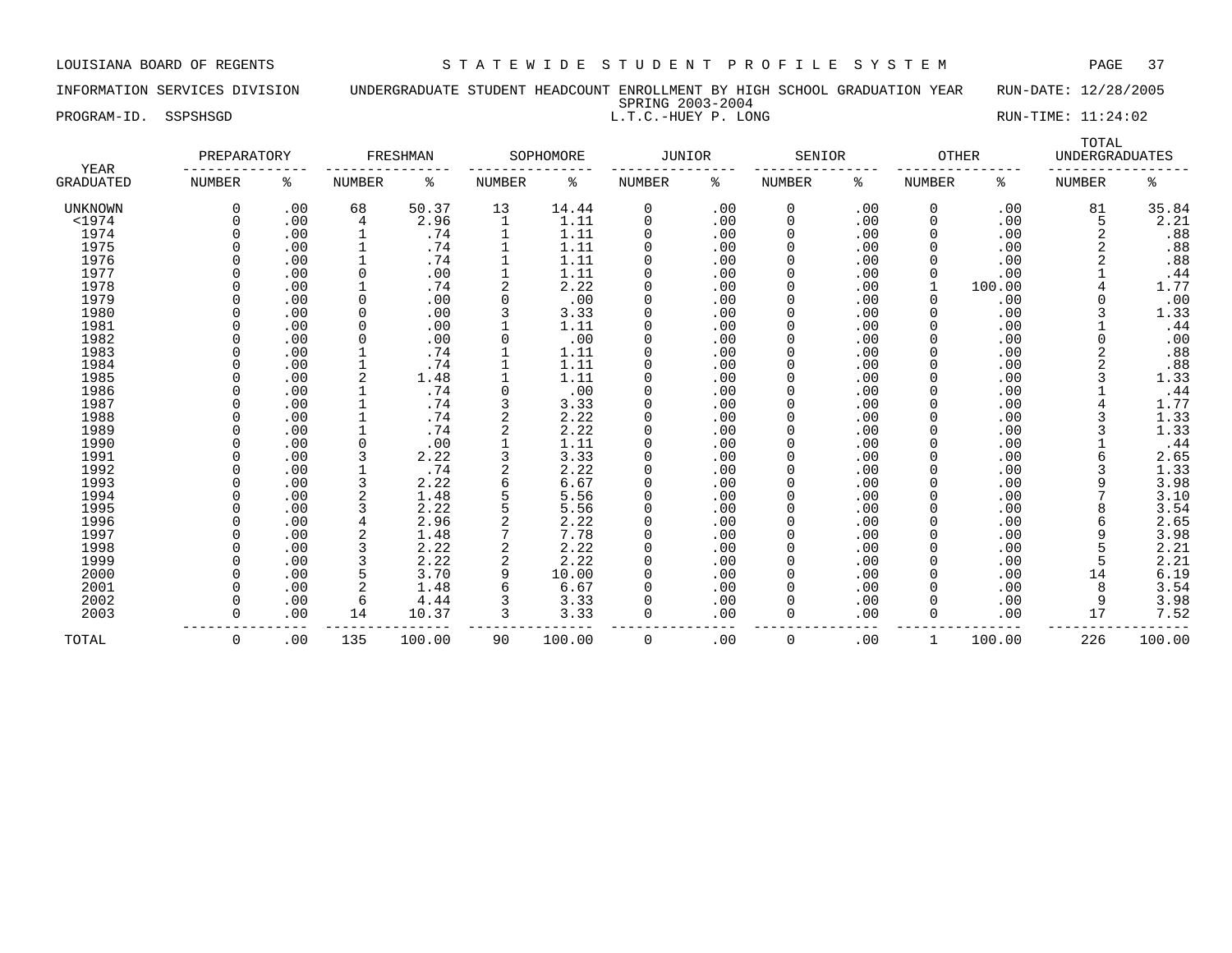INFORMATION SERVICES DIVISION UNDERGRADUATE STUDENT HEADCOUNT ENROLLMENT BY HIGH SCHOOL GRADUATION YEAR RUN-DATE: 12/28/2005 SPRING 2003-2004

PROGRAM-ID. SSPSHSGD L.T.C.-JEFFERSON RUN-TIME: 11:24:02

|                   | PREPARATORY   |     |          | FRESHMAN |               | SOPHOMORE | JUNIOR |      | SENIOR        |     | <b>OTHER</b>  |        | TOTAL<br><b>UNDERGRADUATES</b> |                  |
|-------------------|---------------|-----|----------|----------|---------------|-----------|--------|------|---------------|-----|---------------|--------|--------------------------------|------------------|
| YEAR<br>GRADUATED | <b>NUMBER</b> | ႜ   | NUMBER   | ႜ        | <b>NUMBER</b> | ႜ         | NUMBER | ႜ    | <b>NUMBER</b> | ႜ   | <b>NUMBER</b> | ႜ      | <b>NUMBER</b>                  | ႜ                |
| UNKNOWN           | 0             | .00 | 29       | 21.64    | 26            | 23.21     | 0      | .00  | 0             | .00 | 41            | 36.61  | 96                             | 26.82            |
| $<$ 1974          |               | .00 | 2        | 1.49     | 5             | 4.46      | 0      | .00  | 0             | .00 | 15            | 13.39  | 22                             | 6.15             |
| 1974              |               | .00 | $\Omega$ | .00      |               | .89       | 0      | .00  | 0             | .00 | $\Omega$      | .00    |                                | .28              |
| 1975              |               | .00 |          | .00      | 0             | .00       |        | .00  |               | .00 |               | .89    |                                | .28              |
| 1976              |               | .00 |          | .75      |               | 1.79      | 0      | .00  | 0             | .00 |               | 2.68   |                                | 1.68             |
| 1977              |               | .00 |          | .75      |               | 1.79      | O      | .00  | 0             | .00 |               | .89    |                                | 1.12             |
| 1978              |               | .00 |          | 1.49     | 0             | .00       | O      | .00  | <sup>0</sup>  | .00 |               | 1.79   |                                | 1.12             |
| 1979              |               | .00 |          | .00      |               | 1.79      |        | .00  |               | .00 |               | .89    |                                | .84              |
| 1980              |               | .00 |          | .00      | 0             | .00       | 0      | .00  |               | .00 |               | 1.79   |                                | .56              |
| 1981              |               | .00 |          | 1.49     |               | 1.79      | O      | .00  |               | .00 |               | 2.68   |                                | 1.96             |
| 1982              |               | .00 |          | 1.49     |               | .89       |        | .00  |               | .00 |               | 2.68   |                                | 1.68             |
| 1983              |               | .00 | ∩        | .00      |               | 2.68      | U      | .00  | <sup>0</sup>  | .00 |               | 1.79   |                                | 1.40             |
| 1984              |               | .00 |          | 1.49     | O             | .00       |        | .00  | 0             | .00 |               | .89    |                                | .84              |
| 1985              |               | .00 |          | 2.99     |               | .89       | O      | .00  | 0             | .00 |               | .89    |                                | 1.68             |
| 1986              |               | .00 |          | 2.24     |               | .00       |        | .00  |               | .00 |               | .00    |                                | .84              |
| 1987              |               | .00 |          | 2.99     |               | 2.68      | 0      | .00  |               | .00 |               | 1.79   | 9                              | 2.51             |
| 1988              |               | .00 |          | 2.99     |               | 1.79      | 0      | .00  | 0             | .00 |               | .89    |                                | 1.96             |
| 1989              |               | .00 |          | .75      |               | 2.68      | O      | .00  | U             | .00 |               | .89    |                                | 1.40             |
| 1990              |               | .00 |          | 1.49     |               | 1.79      |        | .00  |               | .00 |               | 2.68   |                                | 1.96             |
| 1991              |               | .00 |          | 2.24     |               | 1.79      | 0      | .00  |               | .00 |               | .00    |                                | 1.40             |
| 1992              |               | .00 |          | 1.49     |               | 5.36      | 0      | .00  |               | .00 |               | .00    |                                | 2.23             |
| 1993              |               | .00 |          | 2.24     |               | 3.57      | O      | .00  |               | .00 |               | .89    |                                | 2.23             |
| 1994              |               | .00 |          | 3.73     |               | 2.68      | U      | .00  | <sup>0</sup>  | .00 |               | .89    | 9                              | 2.51             |
| 1995              |               | .00 |          | 2.99     |               | 1.79      | O      | .00  | <sup>0</sup>  | .00 |               | 1.79   | 8                              | 2.23             |
| 1996              |               | .00 |          | .75      |               | 4.46      | 0      | .00  | 0             | .00 |               | .00    | 6                              | 1.68             |
| 1997              |               | .00 |          | 4.48     |               | .89       |        | .00  | 0             | .00 |               | 3.57   | 11                             | 3.07             |
| 1998              |               | .00 |          | 5.22     |               | 2.68      | 0      | .00  | <sup>0</sup>  | .00 | 6             | 5.36   | 16                             | 4.47             |
| 1999              |               | .00 |          | 3.73     |               | 6.25      | 0      | .00  |               | .00 | 6             | 5.36   | 18                             |                  |
| 2000              |               | .00 |          | 5.22     | 9             | 8.04      | O      | .00  | 0             | .00 |               | 1.79   | 18                             | $5.03$<br>$5.03$ |
| 2001              |               | .00 | 5        | 3.73     |               | 2.68      |        | .00  | 0             | .00 |               | .89    | 9                              | 2.51             |
| 2002              |               | .00 | 10       | 7.46     | 6             | 5.36      |        | .00  | 0             | .00 |               | 3.57   | 20                             | 5.59             |
| 2003              |               | .00 | 17       | 12.69    | 6             | 5.36      | 0      | .00  | 0             | .00 | 2             | 1.79   | 25                             | 6.98             |
|                   |               |     |          |          |               |           |        |      |               |     |               |        |                                |                  |
| TOTAL             | $\Omega$      | .00 | 134      | 100.00   | 112           | 100.00    | 0      | .00. | $\Omega$      | .00 | 112           | 100.00 | 358                            | 100.00           |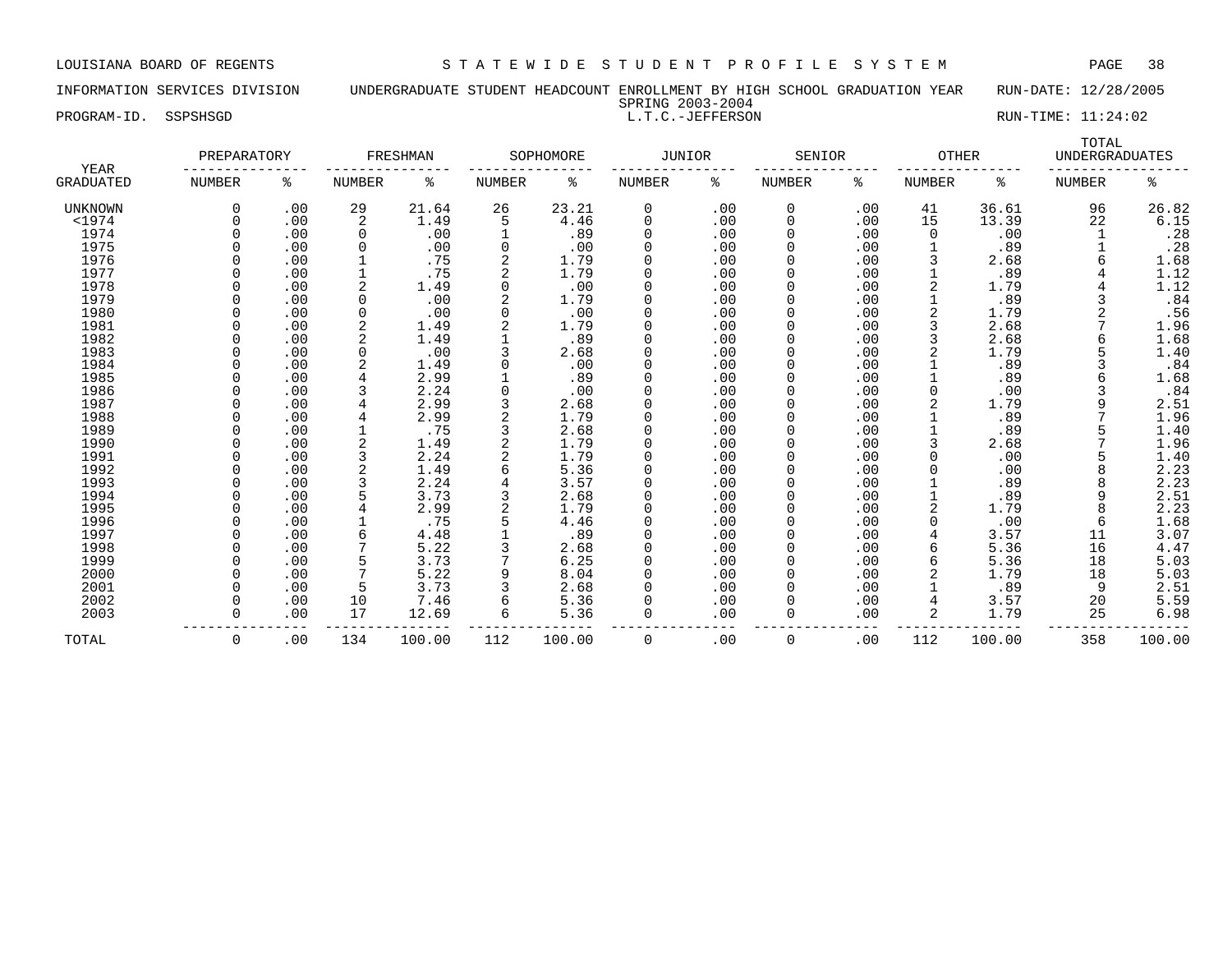INFORMATION SERVICES DIVISION UNDERGRADUATE STUDENT HEADCOUNT ENROLLMENT BY HIGH SCHOOL GRADUATION YEAR RUN-DATE: 12/28/2005 SPRING 2003-2004

| PROGRAM-ID. | SSPSHSGD | PLATIMA RADALARD<br>L.T.C.-JUMONVILLE<br>. J . 1 . J | $RUN-TIME: 11:24:02$ |
|-------------|----------|------------------------------------------------------|----------------------|
|             |          |                                                      | TOTAL                |

| <b>YEAR</b>      | PREPARATORY   |     |          | FRESHMAN |               | SOPHOMORE | JUNIOR       |      | SENIOR        |     | OTHER         |        | UNDERGRADUATES |        |
|------------------|---------------|-----|----------|----------|---------------|-----------|--------------|------|---------------|-----|---------------|--------|----------------|--------|
| <b>GRADUATED</b> | <b>NUMBER</b> | ႜ   | NUMBER   | ႜ        | <b>NUMBER</b> | နွ        | NUMBER       | ి    | <b>NUMBER</b> | နွ  | <b>NUMBER</b> | ႜ      | <b>NUMBER</b>  | ႜ      |
| UNKNOWN          | $\Omega$      | .00 | 27       | 29.35    | 1             | 50.00     | 0            | .00  | 0             | .00 | 25            | 100.00 | 53             | 44.54  |
| $<$ 1974         |               | .00 | 4        | 4.35     | $\Omega$      | .00       | 0            | .00  | 0             | .00 | 0             | .00    | 4              | 3.36   |
| 1974             |               | .00 | $\Omega$ | .00      | O             | .00       | <sup>0</sup> | .00  |               | .00 | 0             | .00    |                | .00    |
| 1975             |               | .00 | O        | .00      | O             | .00       | <sup>0</sup> | .00  |               | .00 | <sup>0</sup>  | .00    |                | .00    |
| 1976             |               | .00 |          | .00      |               | .00       |              | .00  |               | .00 |               | .00    |                | .00    |
| 1977             |               | .00 |          | 1.09     |               | .00       |              | .00  |               | .00 |               | .00    |                | .84    |
| 1978             |               | .00 |          | .00      |               | .00       |              | .00  |               | .00 |               | .00    |                | .00    |
| 1979             |               | .00 |          | 1.09     |               | .00       |              | .00  |               | .00 |               | .00    |                | .84    |
| 1980             |               | .00 |          | .00      |               | .00       |              | .00  |               | .00 |               | .00    |                | .00    |
| 1981             |               | .00 |          | 1.09     |               | .00       |              | .00  |               | .00 |               | .00    |                | .84    |
| 1982             |               | .00 |          | 3.26     |               | .00       |              | .00  |               | .00 |               | .00    |                | 2.52   |
| 1983             |               | .00 |          | .00      |               | .00       |              | .00  |               | .00 |               | .00    |                | .00    |
| 1984             |               | .00 |          | .00      |               | .00       |              | .00  |               | .00 |               | .00    |                | .00    |
| 1985             |               | .00 |          | 1.09     |               | .00       | O            | .00  |               | .00 |               | .00    |                | .84    |
| 1986             |               | .00 |          | 1.09     |               | .00       | <sup>0</sup> | .00  |               | .00 |               | .00    |                | .84    |
| 1987             |               | .00 |          | 1.09     |               | .00       | O            | .00  |               | .00 |               | .00    |                | .84    |
| 1988             |               | .00 |          | 4.35     |               | .00       | <sup>0</sup> | .00  |               | .00 |               | .00    |                | 3.36   |
| 1989             |               | .00 |          | 2.17     |               | .00       | O            | .00  |               | .00 |               | .00    |                | 1.68   |
| 1990             |               | .00 | $\Omega$ | .00      |               | .00       | <sup>0</sup> | .00  |               | .00 |               | .00    |                | .00    |
| 1991             |               | .00 |          | 1.09     |               | .00       | <sup>0</sup> | .00  |               | .00 | O             | .00    |                | .84    |
| 1992             |               | .00 |          | 2.17     |               | .00       | <sup>0</sup> | .00  |               | .00 |               | .00    |                | 1.68   |
| 1993             |               | .00 |          | 6.52     |               | .00       | <sup>0</sup> | .00  |               | .00 | O             | .00    |                | 5.04   |
| 1994             |               | .00 |          | 4.35     |               | .00       | <sup>0</sup> | .00  |               | .00 | O             | .00    |                | 3.36   |
| 1995             |               | .00 |          | 3.26     |               | .00       | <sup>0</sup> | .00  |               | .00 | U             | .00    |                | 2.52   |
| 1996             |               | .00 |          | 5.43     |               | .00       | <sup>0</sup> | .00  |               | .00 | U             | .00    |                | 4.20   |
| 1997             |               | .00 |          | 1.09     |               | .00       | <sup>0</sup> | .00  |               | .00 | U             | .00    |                | .84    |
| 1998             |               | .00 |          | 1.09     |               | .00       | <sup>0</sup> | .00  |               | .00 | U             | .00    |                | .84    |
| 1999             |               | .00 |          | 2.17     |               | .00       | <sup>0</sup> | .00  |               | .00 | U             | .00    |                | 1.68   |
| 2000             |               | .00 |          | 2.17     |               | 50.00     | <sup>0</sup> | .00  |               | .00 | U             | .00    |                | 2.52   |
| 2001             |               | .00 |          | 4.35     |               | .00       | U            | .00  |               | .00 | U             | .00    |                | 3.36   |
| 2002             |               | .00 | 5        | 5.43     |               | .00       | <sup>0</sup> | .00  |               | .00 | 0             | .00    |                | 4.20   |
| 2003             | $\Omega$      | .00 | 10       | 10.87    | $\Omega$      | .00       | <sup>0</sup> | .00  | 0             | .00 | $\Omega$      | .00    | 10             | 8.40   |
| TOTAL            | $\Omega$      | .00 | 92       | 100.00   | 2             | 100.00    | $\Omega$     | .00. | $\Omega$      | .00 | 25            | 100.00 | 119            | 100.00 |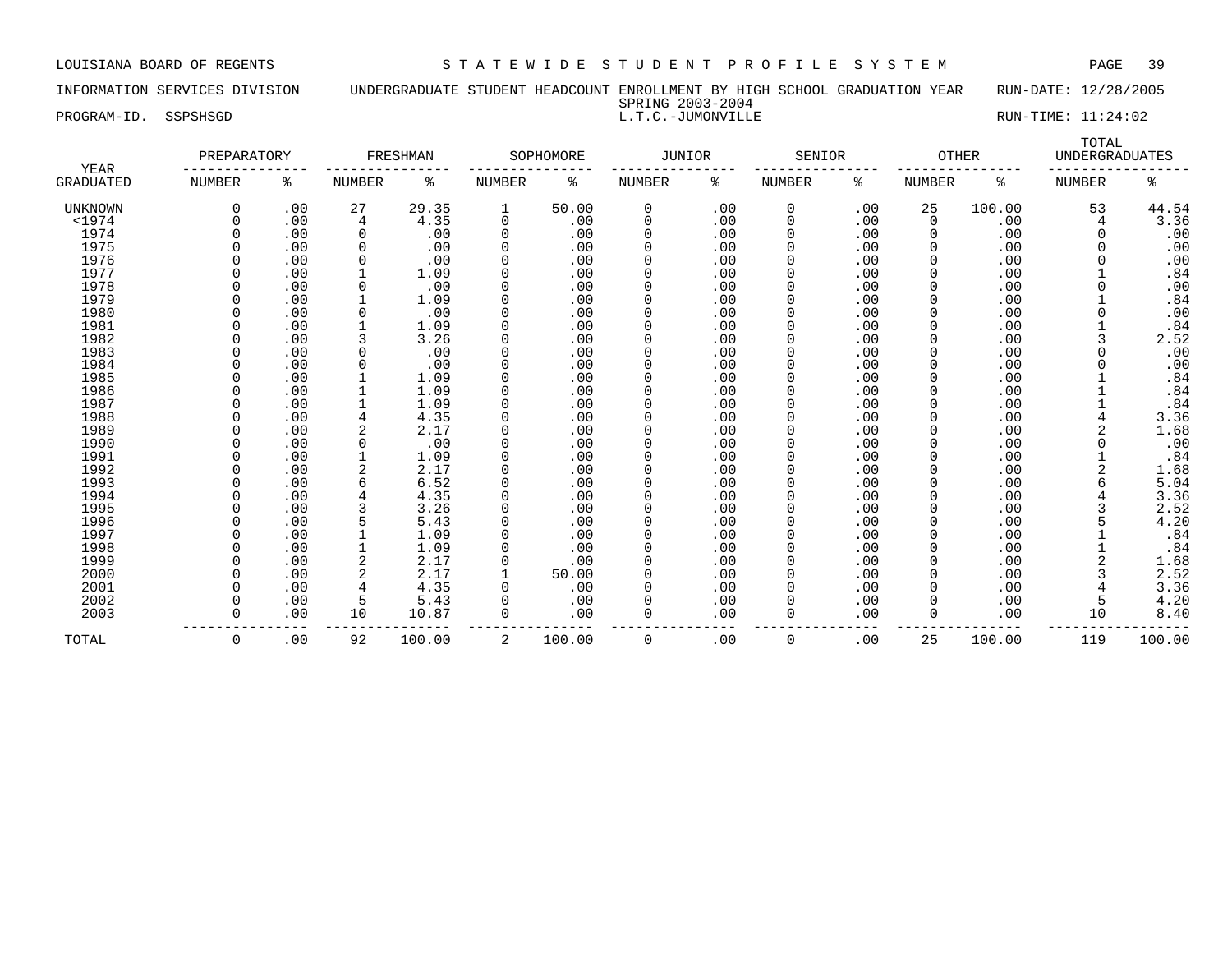INFORMATION SERVICES DIVISION UNDERGRADUATE STUDENT HEADCOUNT ENROLLMENT BY HIGH SCHOOL GRADUATION YEAR RUN-DATE: 12/28/2005 SPRING 2003-2004

PROGRAM-ID. SSPSHSGD L. E. FLETCHER RUN-TIME: 11:24:02

|                   | PREPARATORY   |     |        | FRESHMAN |               | SOPHOMORE | JUNIOR   |      | SENIOR        |     | <b>OTHER</b>  |        | TOTAL<br><b>UNDERGRADUATES</b> |        |
|-------------------|---------------|-----|--------|----------|---------------|-----------|----------|------|---------------|-----|---------------|--------|--------------------------------|--------|
| YEAR<br>GRADUATED | <b>NUMBER</b> | ႜ   | NUMBER | ႜ        | <b>NUMBER</b> | ႜ         | NUMBER   | ႜ    | <b>NUMBER</b> | ႜ   | <b>NUMBER</b> | ႜ      | <b>NUMBER</b>                  | ႜ      |
| <b>UNKNOWN</b>    | 0             | .00 | 319    | 56.36    | 33            | 57.89     | 0        | .00  | 0             | .00 | 5             | 100.00 | 357                            | 56.85  |
| $<$ 1974          |               | .00 | 12     | 2.12     | 0             | .00       | 0        | .00  | 0             | .00 | 0             | .00    | 12                             | 1.91   |
| 1974              |               | .00 | 4      | .71      |               | 1.75      | 0        | .00  | 0             | .00 | 0             | .00    | 5                              | .80    |
| 1975              |               | .00 |        | 1.24     | 0             | .00       | 0        | .00  | 0             | .00 |               | .00    | 7                              | 1.11   |
| 1976              |               | .00 | 2      | .35      | 0             | .00       | 0        | .00  | 0             | .00 | 0             | .00    |                                | .32    |
| 1977              |               | .00 |        | .71      | 0             | .00       | 0        | .00  | 0             | .00 | 0             | .00    |                                | .64    |
| 1978              |               | .00 | 6      | 1.06     | 0             | .00       | 0        | .00  | 0             | .00 | $\Omega$      | .00    |                                | .96    |
| 1979              |               | .00 |        | .53      | $\Omega$      | .00       |          | .00  |               | .00 | 0             | .00    |                                | .48    |
| 1980              |               | .00 |        | .53      | $\Omega$      | .00       | 0        | .00  |               | .00 |               | .00    |                                | .48    |
| 1981              |               | .00 |        | .18      |               | 3.51      | O        | .00  |               | .00 | 0             | .00    |                                | .48    |
| 1982              |               | .00 | 2      | .35      |               | 1.75      | O        | .00  | U             | .00 | 0             | .00    |                                | .48    |
| 1983              |               | .00 |        | .18      | $\Omega$      | .00       | U        | .00  | <sup>0</sup>  | .00 | $\Omega$      | .00    |                                | .16    |
| 1984              |               | .00 |        | .18      |               | .00       | O        | .00  | <sup>0</sup>  | .00 | <sup>0</sup>  | .00    |                                | .16    |
| 1985              |               | .00 | 2      | .35      |               | .00       | 0        | .00  | 0             | .00 | 0             | .00    |                                | .32    |
| 1986              |               | .00 |        | .71      |               | 1.75      | 0        | .00  | 0             | .00 |               | .00    |                                | .80    |
| 1987              |               | .00 |        | .35      |               | 3.51      | 0        | .00  | 0             | .00 | $\Omega$      | .00    |                                | .64    |
| 1988              |               | .00 |        | .71      | 0             | .00       | 0        | .00  | 0             | .00 | $\Omega$      | .00    |                                | .64    |
| 1989              |               | .00 |        | .88      | 0             | .00       | 0        | .00  | <sup>0</sup>  | .00 | 0             | .00    |                                | .80    |
| 1990              |               | .00 |        | 1.06     |               | .00       |          | .00  |               | .00 | 0             | .00    |                                | .96    |
| 1991              |               | .00 |        | .88      | 0             | .00       | 0        | .00  |               | .00 |               | .00    |                                | .80    |
| 1992              |               | .00 |        | .53      |               | 1.75      | 0        | .00  |               | .00 |               | .00    |                                | .64    |
| 1993              |               | .00 |        | 1.24     | 0             | .00       | 0        | .00  | <sup>0</sup>  | .00 |               | .00    |                                | 1.11   |
| 1994              |               | .00 | 11     | 1.94     |               | 1.75      | U        | .00  | <sup>0</sup>  | .00 | <sup>0</sup>  | .00    | 12                             | 1.91   |
| 1995              |               | .00 |        | 1.24     | $\Omega$      | .00       | O        | .00  | <sup>0</sup>  | .00 | <sup>0</sup>  | .00    |                                | 1.11   |
| 1996              |               | .00 |        | 1.24     | 0             | .00       | 0        | .00  | 0             | .00 | 0             | .00    |                                | 1.11   |
| 1997              |               | .00 |        | 1.24     |               | 3.51      | 0        | .00  | 0             | .00 |               | .00    | 9                              | 1.43   |
| 1998              |               | .00 | 9      | 1.59     |               | 3.51      | 0        | .00  | 0             | .00 |               | .00    | 11                             | 1.75   |
| 1999              |               | .00 | 16     | 2.83     |               | 1.75      | 0        | .00  | 0             | .00 | 0             | .00    | 17                             | 2.71   |
| 2000              |               | .00 | 20     | 3.53     |               | 3.51      | 0        | .00  | 0             | .00 | 0             | .00    | 22                             | 3.50   |
| 2001              |               | .00 | 25     | 4.42     |               | 7.02      | O        | .00  | 0             | .00 | 0             | .00    | 29                             | 4.62   |
| 2002              |               | .00 | 27     | 4.77     |               | 5.26      |          | .00  | 0             | .00 | 0             | .00    | 30                             | 4.78   |
| 2003              |               | .00 | 34     | 6.01     | 1             | 1.75      | $\Omega$ | .00  | 0             | .00 | 0             | .00    | 35                             | 5.57   |
| TOTAL             | $\Omega$      | .00 | 566    | 100.00   | 57            | 100.00    | 0        | .00. | $\Omega$      | .00 | 5.            | 100.00 | 628                            | 100.00 |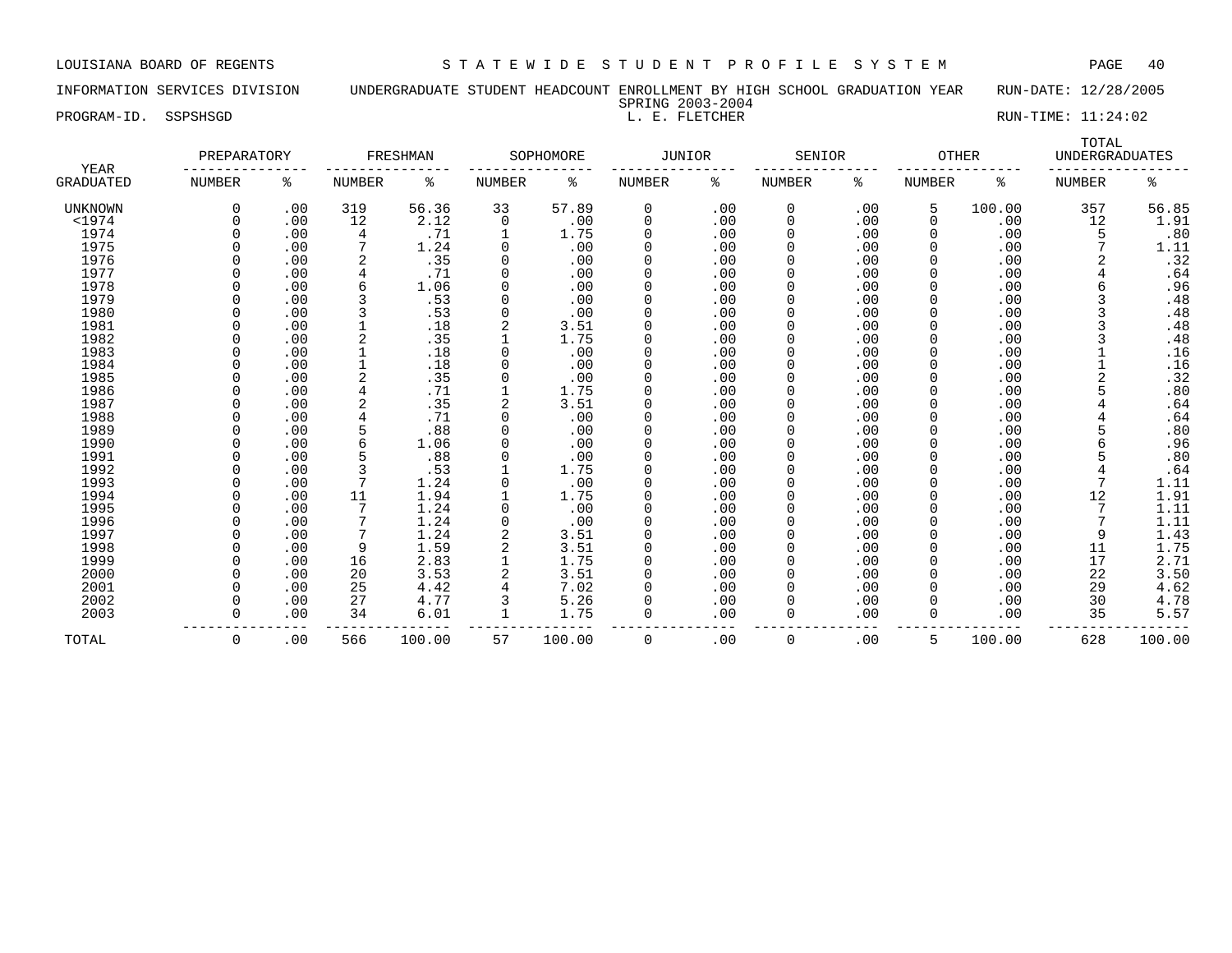INFORMATION SERVICES DIVISION UNDERGRADUATE STUDENT HEADCOUNT ENROLLMENT BY HIGH SCHOOL GRADUATION YEAR RUN-DATE: 12/28/2005 SPRING 2003-2004

PROGRAM-ID. SSPSHSGD SALL RUN-TIME: 11:24:02

| <b>YEAR</b>      | PREPARATORY |     |               | FRESHMAN |        | SOPHOMORE | <b>JUNIOR</b> |     | SENIOR        |     | <b>OTHER</b>  |        | TOTAL<br><b>UNDERGRADUATES</b> |                  |
|------------------|-------------|-----|---------------|----------|--------|-----------|---------------|-----|---------------|-----|---------------|--------|--------------------------------|------------------|
| <b>GRADUATED</b> | NUMBER      | ႜ   | <b>NUMBER</b> | ႜ        | NUMBER | နွ        | NUMBER        | ႜ   | <b>NUMBER</b> | ႜ   | <b>NUMBER</b> | ႜ      | <b>NUMBER</b>                  | ႜ                |
| UNKNOWN          |             | .00 | 85            | 18.68    | 62     | 16.67     | $\Omega$      | .00 | 0             | .00 | 27            | 43.55  | 174                            | 19.57            |
| $1974$           |             | .00 | 18            | 3.96     | 9      | 2.42      | $\Omega$      | .00 | 0             | .00 |               | 1.61   | 28                             | 3.15             |
| 1974             |             | .00 | 5             | 1.10     |        | .54       | $\Omega$      | .00 | 0             | .00 | 0             | .00    |                                | .79              |
| 1975             |             | .00 |               | .22      |        | .54       | $\Omega$      | .00 |               | .00 | 0             | .00    |                                | .34              |
| 1976             |             | .00 | 2             | .44      | 2      | .54       | $\Omega$      | .00 |               | .00 | 0             | .00    |                                | .45              |
| 1977             |             | .00 |               | .22      |        | .54       | $\Omega$      | .00 |               | .00 | 0             | .00    |                                | .34              |
| 1978             |             | .00 |               | .22      |        | .54       | $\Omega$      | .00 | 0             | .00 | 0             | .00    |                                | .34              |
| 1979             |             | .00 |               | 1.10     |        | .54       | $\Omega$      | .00 | 0             | .00 | 0             | .00    |                                | .79              |
| 1980             |             | .00 |               | .66      |        | 1.08      | $\Omega$      | .00 | 0             | .00 |               | 1.61   |                                | .90              |
| 1981             |             | .00 |               | .00      |        | .54       | $\Omega$      | .00 | 0             | .00 | O             | .00    |                                | .22              |
| 1982             |             | .00 |               | .66      |        | 1.08      | $\Omega$      | .00 |               | .00 |               | .00    |                                | .79              |
| 1983             |             | .00 |               | 1.10     |        | 1.61      | $\Omega$      | .00 |               | .00 |               | .00    | 11                             | 1.24             |
| 1984             |             | .00 |               | .88      |        | .54       | $\Omega$      | .00 |               | .00 |               | .00    | 6                              | .67              |
| 1985             |             | .00 |               | .66      |        | .54       | $\Omega$      | .00 |               | .00 |               | 4.84   | 8                              | .90              |
| 1986             |             | .00 |               | .88      |        | 1.08      | $\Omega$      | .00 |               | .00 | O             | .00    | 8                              | .90              |
| 1987             |             | .00 |               | 1.10     |        | 1.88      | $\Omega$      | .00 |               | .00 |               | 1.61   | 13                             | 1.46             |
| 1988             |             | .00 |               | .66      |        | 1.61      | $\Omega$      | .00 |               | .00 | O             | .00    | 9                              | 1.01             |
| 1989             |             | .00 |               | .66      |        | 1.34      | $\Omega$      | .00 |               | .00 | 0             | .00    | 8                              | .90              |
| 1990             |             | .00 | $\Omega$      | .00      |        | .00       | $\Omega$      | .00 |               | .00 |               | .00    | 0                              | .00              |
| 1991             |             | .00 | 4             | .88      |        | 1.88      | $\Omega$      | .00 |               | .00 | 0             | .00    | 11                             | 1.24             |
| 1992             |             | .00 | 10            | 2.20     |        | 2.42      | $\Omega$      | .00 |               | .00 | 2             | 3.23   | 21                             |                  |
| 1993             |             | .00 | 6             | 1.32     | 6      | 1.61      | $\Omega$      | .00 | 0             | .00 | 2             | 3.23   | 14                             | $2.36$<br>$1.57$ |
| 1994             |             | .00 | 6             | 1.32     | 10     | 2.69      | $\Omega$      | .00 |               | .00 | 2             | 3.23   | 18                             | 2.02             |
| 1995             |             | .00 | 12            | 2.64     | 14     | 3.76      | $\Omega$      | .00 |               | .00 |               | 3.23   | 28                             | 3.15             |
| 1996             |             | .00 | 13            | 2.86     | 16     | 4.30      | $\Omega$      | .00 |               | .00 |               | .00    | 29                             | 3.26             |
| 1997             |             | .00 | 19            | 4.18     | 15     | 4.03      | $\Omega$      | .00 |               | .00 |               | 1.61   | 35                             | 3.94             |
| 1998             |             | .00 | 22            | 4.84     | 10     | 2.69      | $\Omega$      | .00 |               | .00 |               | 4.84   | 35                             | 3.94             |
| 1999             |             | .00 | 27            | 5.93     | 21     | 5.65      | $\Omega$      | .00 |               | .00 |               | 4.84   | 51                             | 5.74             |
| 2000             |             | .00 | 31            | 6.81     | 31     | 8.33      | $\Omega$      | .00 |               | .00 |               | 11.29  | 69                             | 7.76             |
| 2001             |             | .00 | 36            | 7.91     | 34     | 9.14      | $\Omega$      | .00 |               | .00 |               | 4.84   | 73                             | 8.21             |
| 2002             |             | .00 | 56            | 12.31    | 42     | 11.29     | O             | .00 |               | .00 |               | 6.45   | 102                            | 11.47            |
| 2003             |             | .00 | 62            | 13.63    | 32     | 8.60      | 0             | .00 | 0             | .00 | 0             | .00    | 94                             | 10.57            |
| TOTAL            | $\Omega$    | .00 | 455           | 100.00   | 372    | 100.00    | 0             | .00 | 0             | .00 | 62            | 100.00 | 889                            | 100.00           |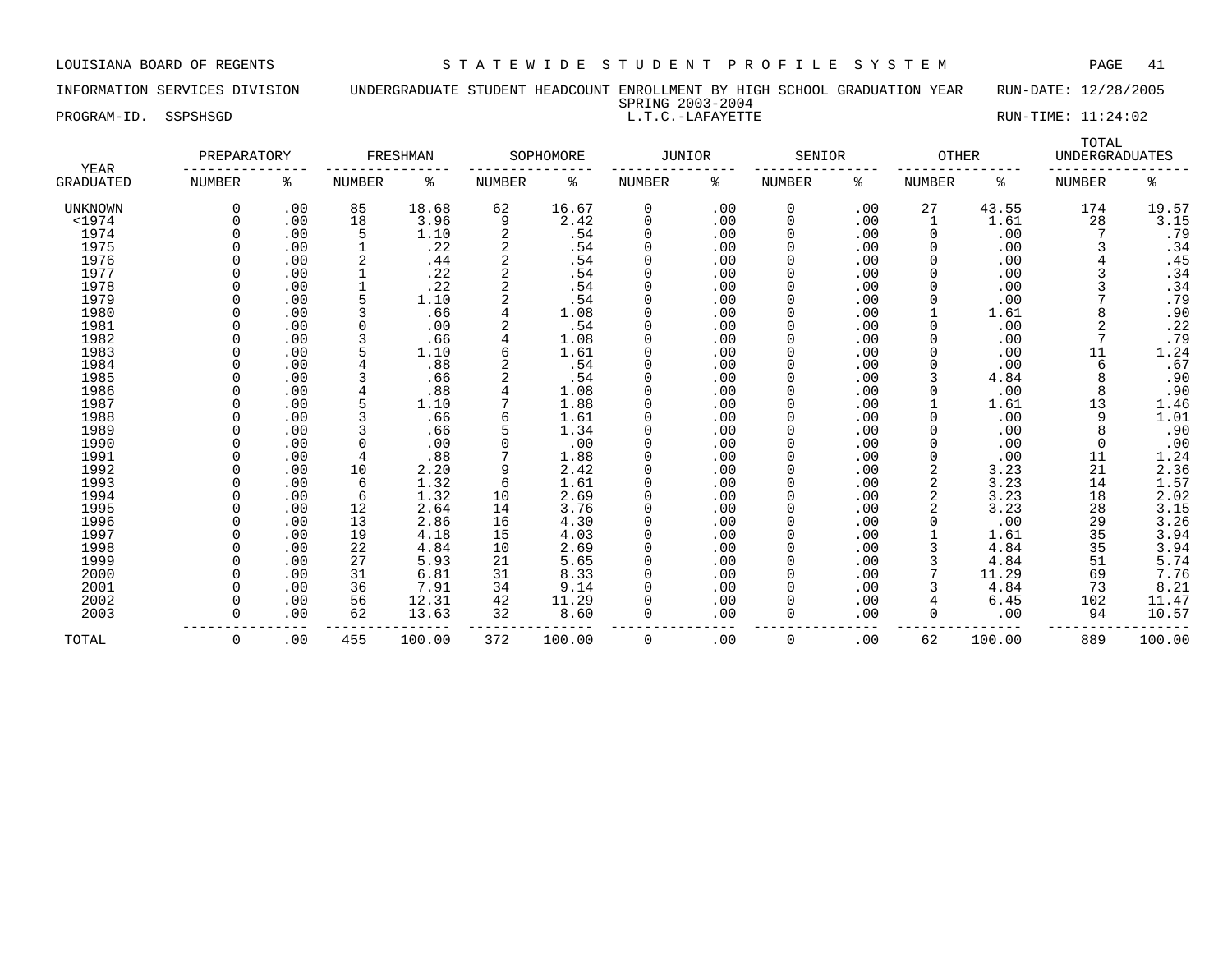INFORMATION SERVICES DIVISION UNDERGRADUATE STUDENT HEADCOUNT ENROLLMENT BY HIGH SCHOOL GRADUATION YEAR RUN-DATE: 12/28/2005 SPRING 2003-2004

PROGRAM-ID. SSPSHSGD SALLAROURCHE L.T.C.-LAFOURCHE L.T.C.-LAFOURCHE RUN-TIME: 11:24:02

| YEAR           | PREPARATORY |        |                | FRESHMAN |               | SOPHOMORE | <b>JUNIOR</b> |     | SENIOR        |     | <b>OTHER</b>  |        | TOTAL<br><b>UNDERGRADUATES</b> |        |
|----------------|-------------|--------|----------------|----------|---------------|-----------|---------------|-----|---------------|-----|---------------|--------|--------------------------------|--------|
| GRADUATED      | NUMBER      | ႜ      | <b>NUMBER</b>  | နွ       | <b>NUMBER</b> | ႜ         | NUMBER        | နွ  | <b>NUMBER</b> | ៖   | <b>NUMBER</b> | ႜ      | <b>NUMBER</b>                  | ႜ      |
| <b>UNKNOWN</b> | 9           | 100.00 | 193            | 77.82    | 12            | 66.67     | 0             | .00 | 0             | .00 | 82            | 88.17  | 296                            | 80.43  |
| $<$ 1974       | $\Omega$    | .00    |                | .40      | 0             | .00       | 0             | .00 | 0             | .00 | 0             | .00    |                                | .27    |
| 1974           |             | .00    | 0              | .00      | 0             | .00       | 0             | .00 | 0             | .00 | $\Omega$      | .00    | 0                              | .00    |
| 1975           |             | .00    | 2              | .81      | $\Omega$      | .00       | 0             | .00 | 0             | .00 | 0             | .00    |                                | .54    |
| 1976           |             | .00    | $\Omega$       | .00      | 0             | .00       | 0             | .00 | <sup>0</sup>  | .00 |               | .00    | O                              | .00    |
| 1977           |             | .00    | $\Omega$       | .00      | $\Omega$      | .00       |               | .00 | ი             | .00 |               | .00    |                                | .00    |
| 1978           |             | .00    | $\Omega$       | .00      | 0             | .00       |               | .00 |               | .00 |               | .00    |                                | .00    |
| 1979           |             | .00    |                | .40      | $\Omega$      | .00       | 0             | .00 |               | .00 |               | .00    |                                | .27    |
| 1980           |             | .00    | $\mathbf 0$    | .00      |               | .00       | 0             | .00 | ი             | .00 |               | .00    | $\Omega$                       | .00    |
| 1981           |             | .00    |                | .40      |               | .00       | U             | .00 | ი             | .00 |               | 1.08   | 2                              | .54    |
| 1982           |             | .00    | 0              | .00      |               | .00       | 0             | .00 | O             | .00 | O             | .00    | O                              | .00    |
| 1983           |             | .00    |                | .40      |               | .00       | 0             | .00 | O             | .00 |               | .00    |                                | .27    |
| 1984           |             | .00    |                | .40      |               | .00       | 0             | .00 |               | .00 |               | .00    |                                | .27    |
| 1985           |             | .00    |                | .40      |               | .00       | 0             | .00 |               | .00 |               | .00    |                                | .27    |
| 1986           |             | .00    |                | .81      |               | .00       | 0             | .00 | 0             | .00 |               | .00    |                                | .54    |
| 1987           |             | .00    | $\Omega$       | .00      |               | .00       | 0             | .00 | 0             | .00 |               | .00    |                                | .00    |
| 1988           |             | .00    | $\Omega$       | .00      |               | .00       | O             | .00 | 0             | .00 |               | .00    |                                | .00    |
| 1989           |             | .00    | $\Omega$       | .00      |               | .00       |               | .00 | ი             | .00 |               | 1.08   |                                | .27    |
| 1990           |             | .00    |                | .00      |               | .00       |               | .00 |               | .00 |               | .00    |                                | .00    |
| 1991           |             | .00    |                | 1.21     |               | .00       | 0             | .00 | O             | .00 |               | 1.08   |                                | 1.09   |
| 1992           |             | .00    |                | .40      |               | .00       | 0             | .00 | ი             | .00 |               | .00    |                                | .27    |
| 1993           |             | .00    | $\Omega$       | .00      |               | .00       | 0             | .00 | <sup>0</sup>  | .00 |               | .00    | U                              | .00    |
| 1994           |             | .00    | 2              | .81      |               | .00       | 0             | .00 | <sup>0</sup>  | .00 |               | 1.08   |                                | .82    |
| 1995           |             | .00    |                | .40      |               | 5.56      | 0             | .00 | 0             | .00 |               | 1.08   | 3                              | .82    |
| 1996           |             | .00    |                | .40      | $\Omega$      | .00       | 0             | .00 | 0             | .00 |               | .00    |                                | .27    |
| 1997           |             | .00    | 0              | .00      |               | .00       | 0             | .00 |               | .00 |               | .00    | 0                              | .00    |
| 1998           |             | .00    | $\overline{2}$ | .81      | 0             | .00       | 0             | .00 | 0             | .00 |               | .00    |                                | .54    |
| 1999           |             | .00    |                | .40      |               | 5.56      | 0             | .00 | 0             | .00 |               | .00    | 2                              | .54    |
| 2000           |             | .00    |                | 1.61     | $\Omega$      | .00       | 0             | .00 | 0             | .00 |               | 1.08   | 5                              | 1.36   |
| 2001           |             | .00    |                | 2.82     |               | 5.56      |               | .00 | 0             | .00 |               | 3.23   | 11                             | 2.99   |
| 2002           |             | .00    | 8              | 3.23     | 0             | .00       |               | .00 | 0             | .00 | 2             | 2.15   | 10                             | 2.72   |
| 2003           |             | .00    | 15             | 6.05     | 3             | 16.67     | 0             | .00 | 0             | .00 | 0             | .00    | 18                             | 4.89   |
| TOTAL          | 9           | 100.00 | 248            | 100.00   | 18            | 100.00    | 0             | .00 | $\Omega$      | .00 | 93            | 100.00 | 368                            | 100.00 |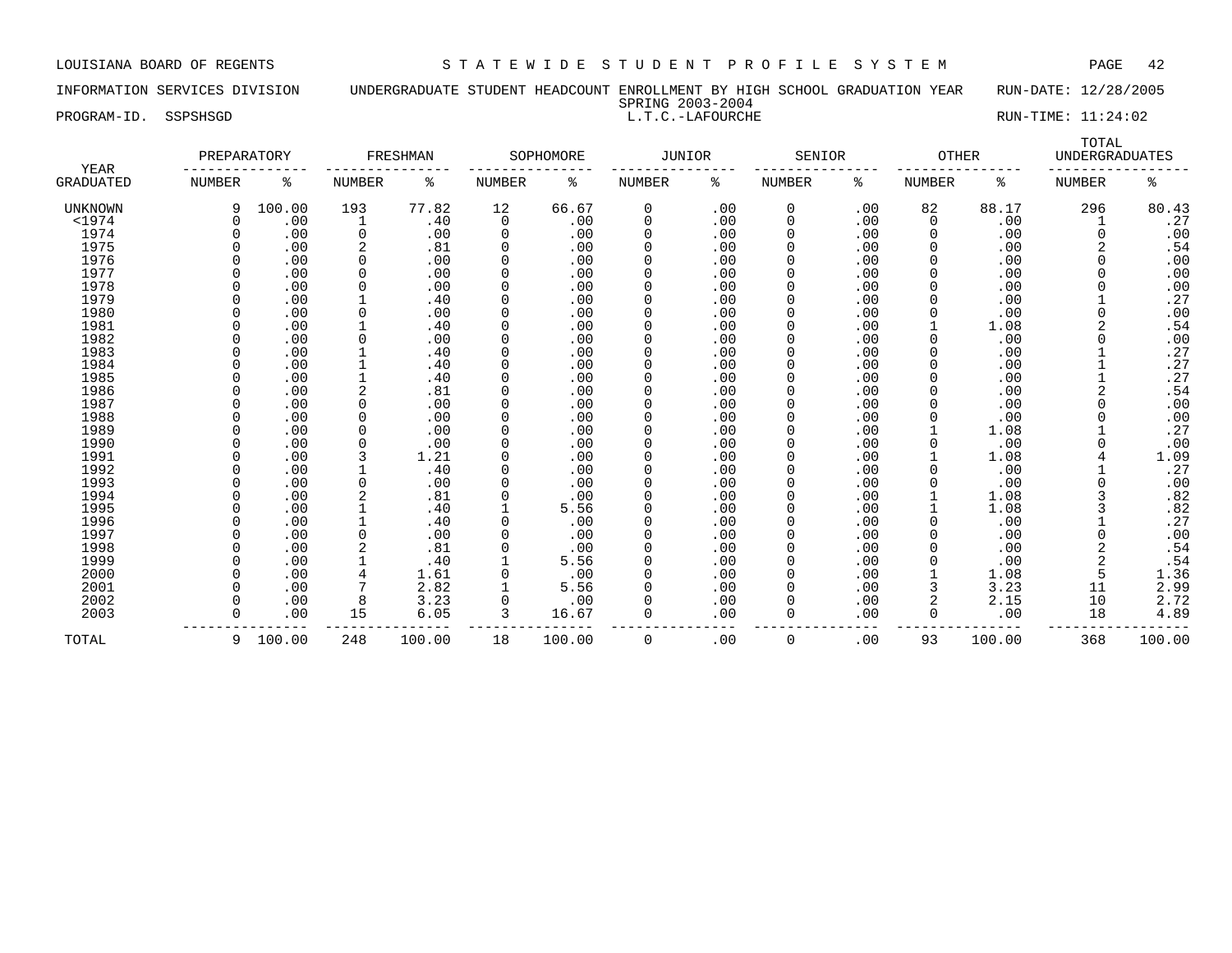# INFORMATION SERVICES DIVISION UNDERGRADUATE STUDENT HEADCOUNT ENROLLMENT BY HIGH SCHOOL GRADUATION YEAR RUN-DATE: 12/28/2005 SPRING 2003-2004 PROGRAM-ID. SSPSHSGD L.T.C.-LAMAR SALTER RUN-TIME: 11:24:02

|  | PLATHA SANS PLITT  |
|--|--------------------|
|  | I.T.C.-LAMAR SALTE |

|                          | PREPARATORY   |     |               | FRESHMAN |               | SOPHOMORE | <b>JUNIOR</b> |     | SENIOR        |     | <b>OTHER</b>   |        | TOTAL<br><b>UNDERGRADUATES</b> |        |
|--------------------------|---------------|-----|---------------|----------|---------------|-----------|---------------|-----|---------------|-----|----------------|--------|--------------------------------|--------|
| YEAR<br><b>GRADUATED</b> | <b>NUMBER</b> | ႜ   | <b>NUMBER</b> | နွ       | <b>NUMBER</b> | ႜ         | NUMBER        | ႜ   | <b>NUMBER</b> | ి   | <b>NUMBER</b>  | နွ     | <b>NUMBER</b>                  | ႜ      |
| <b>UNKNOWN</b>           | 0             | .00 | 34            | 28.33    | 8             | 7.55      | 0             | .00 | 0             | .00 |                | 4.17   | 43                             | 17.20  |
| $<$ 1974                 | 0             | .00 |               | 5.83     | 11            | 10.38     | 0             | .00 | 0             | .00 | 4              | 16.67  | 22                             | 8.80   |
| 1974                     |               | .00 | $\mathbf 1$   | .83      | 2             | 1.89      | $\Omega$      | .00 | 0             | .00 | 2              | 8.33   | 5                              | 2.00   |
| 1975                     |               | .00 | 1             | .83      | 2             | 1.89      | 0             | .00 | 0             | .00 | 0              | .00    |                                | 1.20   |
| 1976                     |               | .00 |               | 2.50     | 0             | .00       |               | .00 | 0             | .00 |                | 8.33   |                                | 2.00   |
| 1977                     |               | .00 |               | .83      | 0             | .00       |               | .00 | 0             | .00 |                | 4.17   |                                | .80    |
| 1978                     |               | .00 |               | 3.33     |               | 1.89      | $\cap$        | .00 | 0             | .00 | 0              | .00    |                                | 2.40   |
| 1979                     |               | .00 |               | .83      |               | .94       | $\Omega$      | .00 | $\Omega$      | .00 | 0              | .00    |                                | .80    |
| 1980                     | U             | .00 | O             | .00      |               | .94       | $\Omega$      | .00 | 0             | .00 | 0              | .00    |                                | .40    |
| 1981                     |               | .00 |               | .83      |               | 1.89      | $\Omega$      | .00 | 0             | .00 | 0              | .00    |                                | 1.20   |
| 1982                     | 0             | .00 |               | .83      |               | .94       | 0             | .00 | 0             | .00 | 0              | .00    |                                | .80    |
| 1983                     |               | .00 |               | .83      |               | .00       | 0             | .00 | 0             | .00 |                | 4.17   |                                | .80    |
| 1984                     |               | .00 |               | 1.67     |               | .00       | 0             | .00 | 0             | .00 | 0              | .00    |                                | .80    |
| 1985                     |               | .00 | 0             | .00      |               | .00       | $\Omega$      | .00 | 0             | .00 | 0              | .00    |                                | .00    |
| 1986                     |               | .00 |               | 1.67     |               | 3.77      |               | .00 | 0             | .00 |                | .00    |                                | 2.40   |
| 1987                     |               | .00 |               | .83      |               | .94       |               | .00 | 0             | .00 |                | .00    |                                | .80    |
| 1988                     |               | .00 |               | 1.67     |               | 1.89      | $\cap$        | .00 | 0             | .00 |                | .00    |                                | 1.60   |
| 1989                     |               | .00 |               | .00      |               | .94       | $\cap$        | .00 | 0             | .00 |                | 4.17   |                                | .80    |
| 1990                     |               | .00 |               | .83      |               | 5.66      | $\Omega$      | .00 | 0             | .00 | O              | .00    |                                | 2.80   |
| 1991                     |               | .00 |               | 1.67     |               | .94       | $\Omega$      | .00 | 0             | .00 | 0              | .00    | 3                              | 1.20   |
| 1992                     |               | .00 |               | .83      |               | 3.77      | 0             | .00 | 0             | .00 |                | 4.17   | 6                              | 2.40   |
| 1993                     |               | .00 |               | .83      |               | 2.83      | 0             | .00 | 0             | .00 | 0              | .00    |                                | 1.60   |
| 1994                     |               | .00 |               | .83      |               | 5.66      | 0             | .00 | 0             | .00 | 0              | .00    |                                | 2.80   |
| 1995                     |               | .00 | 4             | 3.33     | 5             | 4.72      | $\Omega$      | .00 | 0             | .00 | 0              | .00    | 9                              | 3.60   |
| 1996                     |               | .00 |               | .83      |               | 3.77      |               | .00 | 0             | .00 | O              | .00    |                                | 2.00   |
| 1997                     |               | .00 |               | 1.67     |               | 2.83      |               | .00 | 0             | .00 |                | 4.17   | 6                              | 2.40   |
| 1998                     |               | .00 |               | 2.50     |               | 5.66      | $\Omega$      | .00 | 0             | .00 | 2              | 8.33   | 11                             | 4.40   |
| 1999                     |               | .00 |               | 5.83     |               | .94       | $\Omega$      | .00 | 0             | .00 | $\overline{2}$ | 8.33   | 10                             | 4.00   |
| 2000                     | <sup>0</sup>  | .00 | 5             | 4.17     |               | 6.60      | $\Omega$      | .00 | 0             | .00 |                | 4.17   | 13                             | 5.20   |
| 2001                     | O             | .00 | 10            | 8.33     | 13            | 12.26     | $\Omega$      | .00 | $\Omega$      | .00 | 2              | 8.33   | 25                             | 10.00  |
| 2002                     | 0             | .00 | 5             | 4.17     | 6             | 5.66      |               | .00 | $\Omega$      | .00 | 2              | 8.33   | 13                             | 5.20   |
| 2003                     | <sup>0</sup>  | .00 | 15            | 12.50    |               | 2.83      | $\Omega$      | .00 | 0             | .00 |                | 4.17   | 19                             | 7.60   |
| TOTAL                    | 0             | .00 | 120           | 100.00   | 106           | 100.00    | 0             | .00 | 0             | .00 | 24             | 100.00 | 250                            | 100.00 |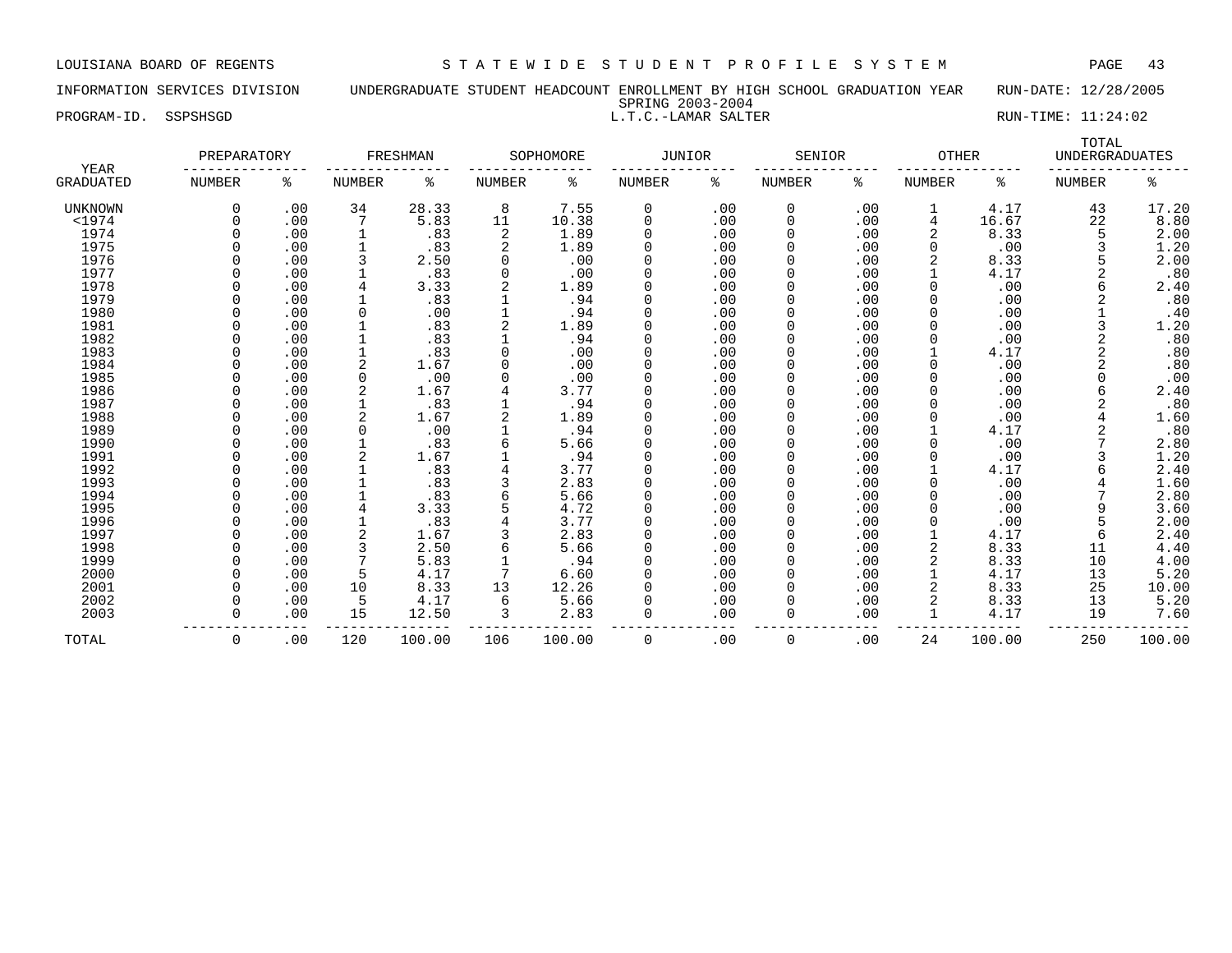INFORMATION SERVICES DIVISION UNDERGRADUATE STUDENT HEADCOUNT ENROLLMENT BY HIGH SCHOOL GRADUATION YEAR RUN-DATE: 12/28/2005 SPRING 2003-2004

PROGRAM-ID. SSPSHSGD L.T.C.-MANSFIELD RUN-TIME: 11:24:02

|                                 | PREPARATORY   |     |               | FRESHMAN |               | SOPHOMORE | <b>JUNIOR</b> |     | SENIOR        |     | <b>OTHER</b>  |        | TOTAL<br><b>UNDERGRADUATES</b> |        |
|---------------------------------|---------------|-----|---------------|----------|---------------|-----------|---------------|-----|---------------|-----|---------------|--------|--------------------------------|--------|
| <b>YEAR</b><br><b>GRADUATED</b> | <b>NUMBER</b> | ႜ   | <b>NUMBER</b> | ႜ        | <b>NUMBER</b> | ႜ         | <b>NUMBER</b> | ႜ   | <b>NUMBER</b> | ႜ   | <b>NUMBER</b> | ႜ      | <b>NUMBER</b>                  | ႜ      |
| UNKNOWN                         | 0             | .00 | 16            | 29.09    | 4             | 7.84      | 0             | .00 | 0             | .00 | 2             | 40.00  | 22                             | 19.82  |
| $<$ 1974                        |               | .00 | 2             | 3.64     |               | 1.96      | 0             | .00 | 0             | .00 |               | .00    | 3                              | 2.70   |
| 1974                            |               | .00 |               | 1.82     | $\Omega$      | .00       | 0             | .00 | 0             | .00 |               | .00    |                                | .90    |
| 1975                            |               | .00 | 0             | .00      | $\Omega$      | .00       | 0             | .00 | 0             | .00 |               | .00    |                                | .00    |
| 1976                            |               | .00 |               | 1.82     |               | .00       | 0             | .00 | 0             | .00 |               | .00    |                                | .90    |
| 1977                            |               | .00 | 0             | .00      |               | .00       | 0             | .00 | 0             | .00 |               | .00    |                                | .00    |
| 1978                            |               | .00 | 0             | .00      |               | .00       | <sup>0</sup>  | .00 | O             | .00 |               | .00    |                                | .00    |
| 1979                            |               | .00 | $\mathbf 0$   | .00      |               | 1.96      | <sup>0</sup>  | .00 | <sup>0</sup>  | .00 |               | .00    |                                | .90    |
| 1980                            |               | .00 | 1             | 1.82     |               | .00       | <sup>0</sup>  | .00 | <sup>0</sup>  | .00 |               | .00    |                                | .90    |
| 1981                            |               | .00 | 0             | .00      |               | .00       | 0             | .00 | 0             | .00 |               | 20.00  |                                | .90    |
| 1982                            |               | .00 |               | 1.82     |               | 1.96      | 0             | .00 | 0             | .00 |               | .00    | 2                              | 1.80   |
| 1983                            |               | .00 |               | 1.82     |               | 1.96      | 0             | .00 | 0             | .00 |               | 20.00  | 3                              | 2.70   |
| 1984                            |               | .00 | 0             | .00      |               | 3.92      | 0             | .00 | 0             | .00 |               | .00    | 2                              | 1.80   |
| 1985                            |               | .00 | 1             | 1.82     |               | .00       | <sup>0</sup>  | .00 | <sup>0</sup>  | .00 |               | .00    |                                | .90    |
| 1986                            |               | .00 | 0             | .00      |               | 5.88      | 0             | .00 | 0             | .00 |               | .00    | 3                              | 2.70   |
| 1987                            |               | .00 |               | 1.82     |               | .00       | 0             | .00 |               | .00 |               | .00    |                                | .90    |
| 1988                            |               | .00 | $\Omega$      | .00      |               | 3.92      | 0             | .00 | 0             | .00 |               | .00    |                                | 1.80   |
| 1989                            |               | .00 |               | 1.82     |               | 3.92      | 0             | .00 | 0             | .00 |               | .00    | 3                              | 2.70   |
| 1990                            |               | .00 | 1             | 1.82     |               | 1.96      | <sup>0</sup>  | .00 | 0             | .00 |               | .00    | 2                              | 1.80   |
| 1991                            |               | .00 | $\mathbf 0$   | .00      |               | 3.92      | 0             | .00 | 0             | .00 |               | .00    | 2                              | 1.80   |
| 1992                            |               | .00 | $\Omega$      | .00      | 3             | 5.88      | 0             | .00 | 0             | .00 |               | .00    | 3                              | 2.70   |
| 1993                            |               | .00 | 0             | .00      |               | 3.92      | 0             | .00 | 0             | .00 |               | .00    | 2                              | 1.80   |
| 1994                            |               | .00 |               | 1.82     |               | 3.92      | 0             | .00 | 0             | .00 |               | .00    | 3                              | 2.70   |
| 1995                            |               | .00 |               | 1.82     |               | .00       | <sup>0</sup>  | .00 | <sup>0</sup>  | .00 |               | .00    |                                | .90    |
| 1996                            |               | .00 |               | 1.82     |               | 7.84      | O             | .00 | O             | .00 |               | .00    |                                | 4.50   |
| 1997                            |               | .00 | 2             | 3.64     |               | 1.96      | <sup>0</sup>  | .00 |               | .00 |               | .00    |                                | 2.70   |
| 1998                            |               | .00 | 2             | 3.64     |               | 7.84      | $\Omega$      | .00 | <sup>0</sup>  | .00 |               | .00    |                                | 5.41   |
| 1999                            |               | .00 | $\Omega$      | .00      |               | 3.92      | $\Omega$      | .00 | <sup>0</sup>  | .00 |               | .00    |                                | 1.80   |
| 2000                            |               | .00 |               | 3.64     |               | 3.92      | <sup>0</sup>  | .00 | <sup>0</sup>  | .00 |               | .00    |                                | 3.60   |
| 2001                            |               | .00 | 4             | 7.27     |               | 3.92      | 0             | .00 | 0             | .00 |               | 20.00  |                                | 6.31   |
| 2002                            |               | .00 |               | 1.82     |               | 9.80      | 0             | .00 | 0             | .00 |               | .00    | 6                              | 5.41   |
| 2003                            |               | .00 | 14            | 25.45    |               | 7.84      | $\Omega$      | .00 | 0             | .00 | $\Omega$      | .00    | 18                             | 16.22  |
| TOTAL                           | $\Omega$      | .00 | 55            | 100.00   | 51            | 100.00    | 0             | .00 | $\mathbf 0$   | .00 | 5.            | 100.00 | 111                            | 100.00 |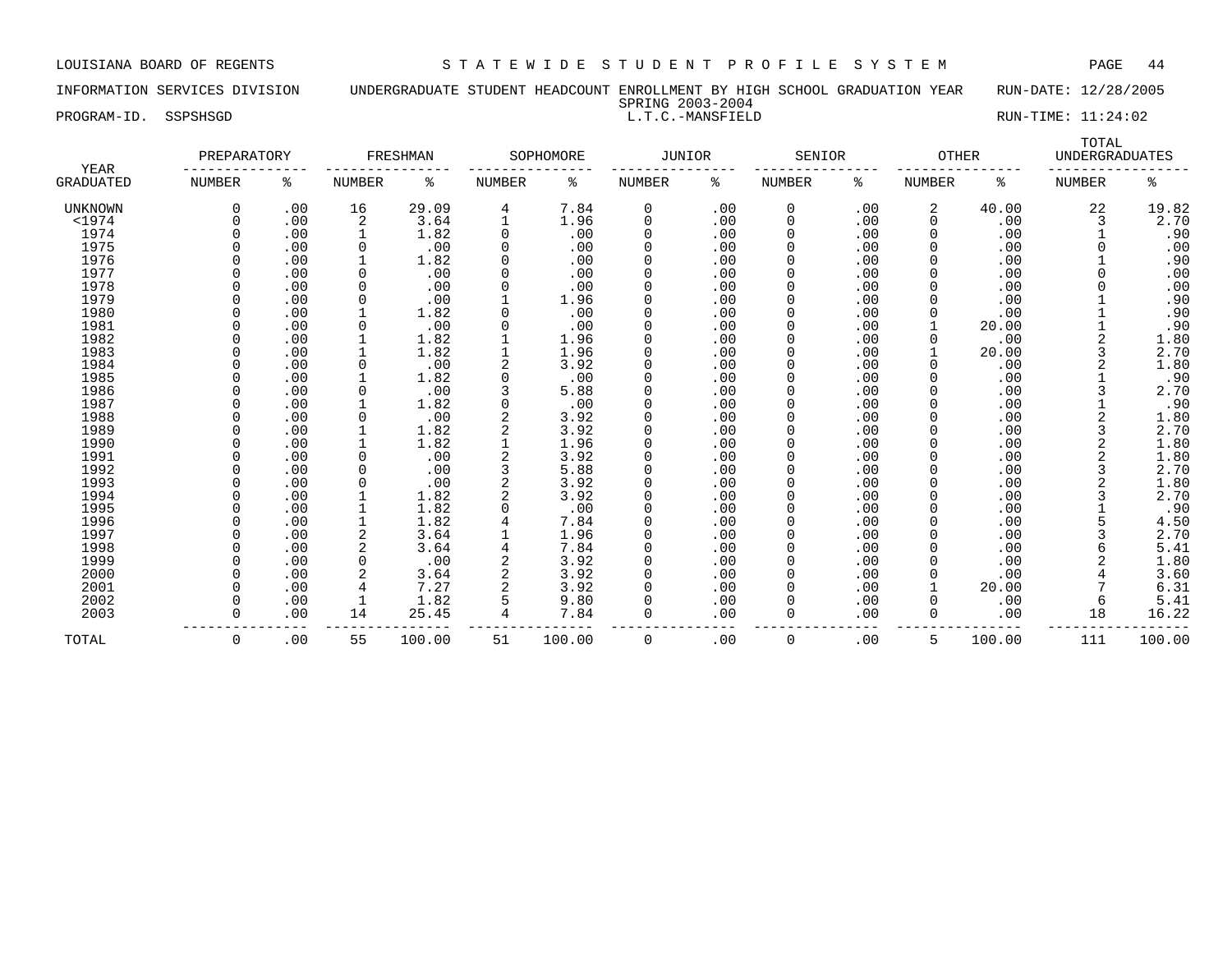## INFORMATION SERVICES DIVISION UNDERGRADUATE STUDENT HEADCOUNT ENROLLMENT BY HIGH SCHOOL GRADUATION YEAR RUN-DATE: 12/28/2005 SPRING 2003-2004<br>L.T.C.-MORGAN SMITH PROGRAM-ID. SSPSHSGD L.T.C.-MORGAN SMITH RUN-TIME: 11:24:02

| YEAR             | PREPARATORY   |        |               | FRESHMAN |               | SOPHOMORE | <b>JUNIOR</b> |     | SENIOR        |     | <b>OTHER</b>  |        | TOTAL<br><b>UNDERGRADUATES</b> |        |
|------------------|---------------|--------|---------------|----------|---------------|-----------|---------------|-----|---------------|-----|---------------|--------|--------------------------------|--------|
| <b>GRADUATED</b> | <b>NUMBER</b> | ႜ      | <b>NUMBER</b> | နွ       | <b>NUMBER</b> | နွ        | NUMBER        | ႜ   | <b>NUMBER</b> | ి   | <b>NUMBER</b> | ႜ      | <b>NUMBER</b>                  | ႜ      |
| UNKNOWN          | 13            | 100.00 | 56            | 65.12    | 8             | 16.67     | 0             | .00 | 0             | .00 |               | 25.00  | 78                             | 51.66  |
| $<$ 1974         | $\Omega$      | .00    | 1             | 1.16     | 2             | 4.17      | 0             | .00 | $\Omega$      | .00 |               | 25.00  | 4                              | 2.65   |
| 1974             | $\mathbf 0$   | .00    | $\mathbf 0$   | .00      | 0             | .00       | 0             | .00 | $\Omega$      | .00 | $\mathbf 0$   | .00    | $\Omega$                       | .00    |
| 1975             |               | .00    | 0             | .00      | 0             | .00       | $\Omega$      | .00 | $\Omega$      | .00 |               | .00    |                                | .00    |
| 1976             |               | .00    | $\Omega$      | .00      |               | .00       | $\Omega$      | .00 | 0             | .00 |               | .00    |                                | .00    |
| 1977             |               | .00    | $\Omega$      | .00      |               | 2.08      | $\Omega$      | .00 |               | .00 |               | .00    |                                | .66    |
| 1978             |               | .00    | $\Omega$      | .00      |               | .00       | $\Omega$      | .00 |               | .00 |               | .00    |                                | .00    |
| 1979             |               | .00    | $\Omega$      | .00      |               | .00       | $\Omega$      | .00 | $\Omega$      | .00 |               | .00    |                                | .00    |
| 1980             |               | .00    | $\Omega$      | .00      |               | 2.08      | $\Omega$      | .00 | $\Omega$      | .00 |               | .00    |                                | .66    |
| 1981             | U             | .00    | $\mathbf 0$   | .00      |               | .00       | $\Omega$      | .00 | $\Omega$      | .00 |               | .00    |                                | .00    |
| 1982             |               | .00    | $\Omega$      | .00      |               | .00       | $\Omega$      | .00 | $\Omega$      | .00 |               | .00    |                                | .00    |
| 1983             |               | .00    | $\Omega$      | .00      |               | .00       | $\Omega$      | .00 |               | .00 |               | .00    |                                | .00    |
| 1984             |               | .00    | $\mathbf 0$   | .00      |               | 2.08      | 0             | .00 |               | .00 |               | .00    |                                | .66    |
| 1985             |               | .00    | $\mathbf 0$   | .00      |               | .00       | 0             | .00 |               | .00 |               | .00    |                                | .00    |
| 1986             |               | .00    |               | 1.16     |               | .00       | $\Omega$      | .00 | $\Omega$      | .00 |               | .00    |                                | .66    |
| 1987             |               | .00    | $\Omega$      | .00      |               | .00       | $\Omega$      | .00 | $\Omega$      | .00 |               | .00    |                                | .00    |
| 1988             |               | .00    |               | .00      |               | 2.08      | $\Omega$      | .00 |               | .00 |               | 25.00  |                                | 1.32   |
| 1989             |               | .00    |               | .00      |               | 2.08      |               | .00 |               | .00 |               | .00    |                                | .66    |
| 1990             |               | .00    | $\Omega$      | .00      |               | 2.08      | $\Omega$      | .00 |               | .00 |               | .00    |                                | .66    |
| 1991             |               | .00    |               | 1.16     |               | 2.08      | $\Omega$      | .00 |               | .00 |               | 25.00  |                                | 1.99   |
| 1992             |               | .00    |               | 1.16     | 0             | .00       | $\Omega$      | .00 | $\Omega$      | .00 |               | .00    |                                | .66    |
| 1993             |               | .00    | $\Omega$      | .00      |               | .00       | $\Omega$      | .00 | $\Omega$      | .00 |               | .00    |                                | .00    |
| 1994             |               | .00    |               | 1.16     |               | 6.25      | $\Omega$      | .00 | 0             | .00 |               | .00    |                                | 2.65   |
| 1995             |               | .00    | 4             | 4.65     | 2             | 4.17      | $\Omega$      | .00 |               | .00 |               | .00    |                                | 3.97   |
| 1996             |               | .00    |               | 1.16     |               | 2.08      | 0             | .00 |               | .00 |               | .00    |                                | 1.32   |
| 1997             | $\Omega$      | .00    |               | 1.16     | 2             | 4.17      | 0             | .00 | $\Omega$      | .00 |               | .00    |                                | 1.99   |
| 1998             |               | .00    | $\Omega$      | .00      | 5             | 10.42     | $\Omega$      | .00 | $\Omega$      | .00 |               | .00    |                                | 3.31   |
| 1999             |               | .00    |               | 3.49     |               | .00       | $\Omega$      | .00 | $\Omega$      | .00 |               | .00    |                                | 1.99   |
| 2000             |               | .00    |               | 2.33     |               | 6.25      | $\Omega$      | .00 | $\Omega$      | .00 |               | .00    |                                | 3.31   |
| 2001             |               | .00    |               | 4.65     |               | 14.58     |               | .00 |               | .00 |               | .00    | 11                             | 7.28   |
| 2002             |               | .00    | 2             | 2.33     | 8             | 16.67     |               | .00 | $\Omega$      | .00 |               | .00    | 10                             | 6.62   |
| 2003             | U             | .00    | 8             | 9.30     | 0             | .00       | $\Omega$      | .00 | 0             | .00 | O             | .00    | 8                              | 5.30   |
| TOTAL            | 13            | 100.00 | 86            | 100.00   | 48            | 100.00    | $\mathbf 0$   | .00 | 0             | .00 | 4             | 100.00 | 151                            | 100.00 |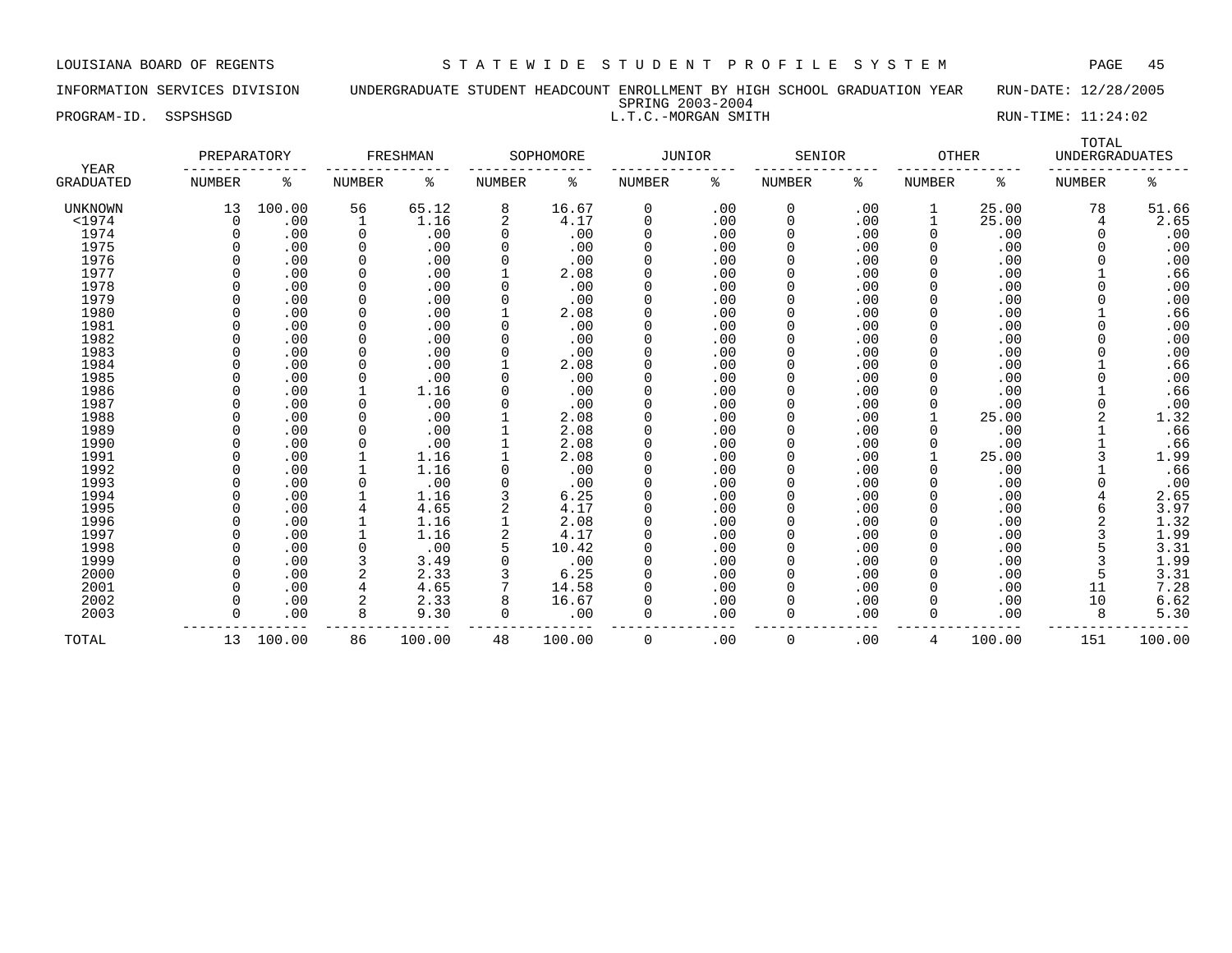INFORMATION SERVICES DIVISION UNDERGRADUATE STUDENT HEADCOUNT ENROLLMENT BY HIGH SCHOOL GRADUATION YEAR RUN-DATE: 12/28/2005 SPRING 2003-2004

PROGRAM-ID. SSPSHSGD SALL RUN-TIME: 11:24:02

|                   | PREPARATORY     |        |        | FRESHMAN |               | SOPHOMORE | <b>JUNIOR</b> |     | SENIOR   |     | <b>OTHER</b>  |        | TOTAL<br><b>UNDERGRADUATES</b> |        |
|-------------------|-----------------|--------|--------|----------|---------------|-----------|---------------|-----|----------|-----|---------------|--------|--------------------------------|--------|
| YEAR<br>GRADUATED | NUMBER          | ႜ      | NUMBER | နွ       | <b>NUMBER</b> | ႜ         | NUMBER        | ႜ   | NUMBER   | ႜ   | <b>NUMBER</b> | ႜ      | <b>NUMBER</b>                  | နွ     |
| <b>UNKNOWN</b>    | 4               | 100.00 | 123    | 53.95    | 19            | 13.38     | 0             | .00 | 0        | .00 | 2             | 8.33   | 148                            | 37.19  |
| $<$ 1974          | $\Omega$        | .00    | 5      | 2.19     | 19            | 13.38     | $\Omega$      | .00 | 0        | .00 | 12            | 50.00  | 36                             | 9.05   |
| 1974              |                 | .00    |        | .44      | 2             | 1.41      |               | .00 | 0        | .00 | 0             | .00    |                                | .75    |
| 1975              |                 | .00    | 0      | .00      |               | .70       |               | .00 | $\Omega$ | .00 | 2             | 8.33   |                                | .75    |
| 1976              |                 | .00    | 2      | .88      |               | 1.41      |               | .00 | 0        | .00 |               | .00    |                                | 1.01   |
| 1977              |                 | .00    | 0      | .00      | 4             | 2.82      |               | .00 | $\Omega$ | .00 |               | 4.17   |                                | 1.26   |
| 1978              |                 | .00    |        | .44      |               | 1.41      |               | .00 | $\Omega$ | .00 |               | .00    |                                | .75    |
| 1979              |                 | .00    |        | .44      |               | .70       |               | .00 |          | .00 |               | .00    |                                | .50    |
| 1980              |                 | .00    | 2      | .88      |               | 1.41      |               | .00 | $\Omega$ | .00 |               | 4.17   |                                | 1.26   |
| 1981              |                 | .00    | 0      | .00      |               | 1.41      |               | .00 | $\Omega$ | .00 |               | .00    |                                | .50    |
| 1982              |                 | .00    | 0      | .00      |               | .70       |               | .00 | $\Omega$ | .00 |               | .00    |                                | .25    |
| 1983              |                 | .00    |        | .44      |               | 1.41      |               | .00 | 0        | .00 |               | .00    |                                | .75    |
| 1984              |                 | .00    |        | .44      |               | 2.11      |               | .00 | 0        | .00 |               | .00    |                                | 1.01   |
| 1985              |                 | .00    | 0      | .00      |               | 2.82      |               | .00 |          | .00 |               | 4.17   |                                | 1.26   |
| 1986              |                 | .00    | 2      | .88      |               | 2.82      |               | .00 | $\Omega$ | .00 |               | .00    |                                | 1.51   |
| 1987              |                 | .00    | 2      | .88      |               | 1.41      | $\Omega$      | .00 | $\Omega$ | .00 |               | 4.17   |                                | 1.26   |
| 1988              |                 | .00    | 0      | .00      |               | 2.82      |               | .00 | O        | .00 |               | .00    |                                | 1.01   |
| 1989              |                 | .00    |        | .88      |               | 1.41      |               | .00 | $\Omega$ | .00 |               | .00    |                                | 1.01   |
| 1990              |                 | .00    | 0      | .00      |               | .70       |               | .00 | 0        | .00 |               | .00    |                                | .25    |
| 1991              |                 | .00    |        | 1.32     | 0             | .00       |               | .00 |          | .00 |               | .00    |                                | .75    |
| 1992              |                 | .00    | 2      | .88      |               | 3.52      |               | .00 |          | .00 |               | .00    |                                | 1.76   |
| 1993              |                 | .00    | 4      | 1.75     |               | 2.11      | $\Omega$      | .00 | $\Omega$ | .00 |               | 4.17   |                                | 2.01   |
| 1994              |                 | .00    | 5      | 2.19     |               | 2.82      |               | .00 | 0        | .00 |               | .00    | 9                              | 2.26   |
| 1995              |                 | .00    | 2      | .88      |               | 4.93      |               | .00 | 0        | .00 |               | 4.17   | 10                             | 2.51   |
| 1996              |                 | .00    | 6      | 2.63     |               | 2.82      |               | .00 |          | .00 |               | 4.17   | 11                             | 2.76   |
| 1997              |                 | .00    | 5      | 2.19     |               | 2.11      |               | .00 | $\Omega$ | .00 |               | .00    | 8                              | 2.01   |
| 1998              |                 | .00    | 8      | 3.51     |               | 2.11      | $\Omega$      | .00 | $\Omega$ | .00 |               | .00    | 11                             | 2.76   |
| 1999              |                 | .00    | 5      | 2.19     |               | 5.63      |               | .00 | $\Omega$ | .00 |               | .00    | 13                             | 3.27   |
| 2000              |                 | .00    | 12     | 5.26     | 5             | 3.52      |               | .00 | $\Omega$ | .00 |               | .00    | 17                             | 4.27   |
| 2001              |                 | .00    | 10     | 4.39     |               | 5.63      |               | .00 | $\Omega$ | .00 |               | .00    | 18                             | 4.52   |
| 2002              |                 | .00    | 8      | 3.51     | 9             | 6.34      |               | .00 | 0        | .00 |               | .00    | 17                             | 4.27   |
| 2003              |                 | .00    | 15     | 6.58     | 6             | 4.23      |               | .00 | 0        | .00 |               | 4.17   | 22                             | 5.53   |
| TOTAL             | $4\overline{ }$ | 100.00 | 228    | 100.00   | 142           | 100.00    | 0             | .00 | 0        | .00 | 24            | 100.00 | 398                            | 100.00 |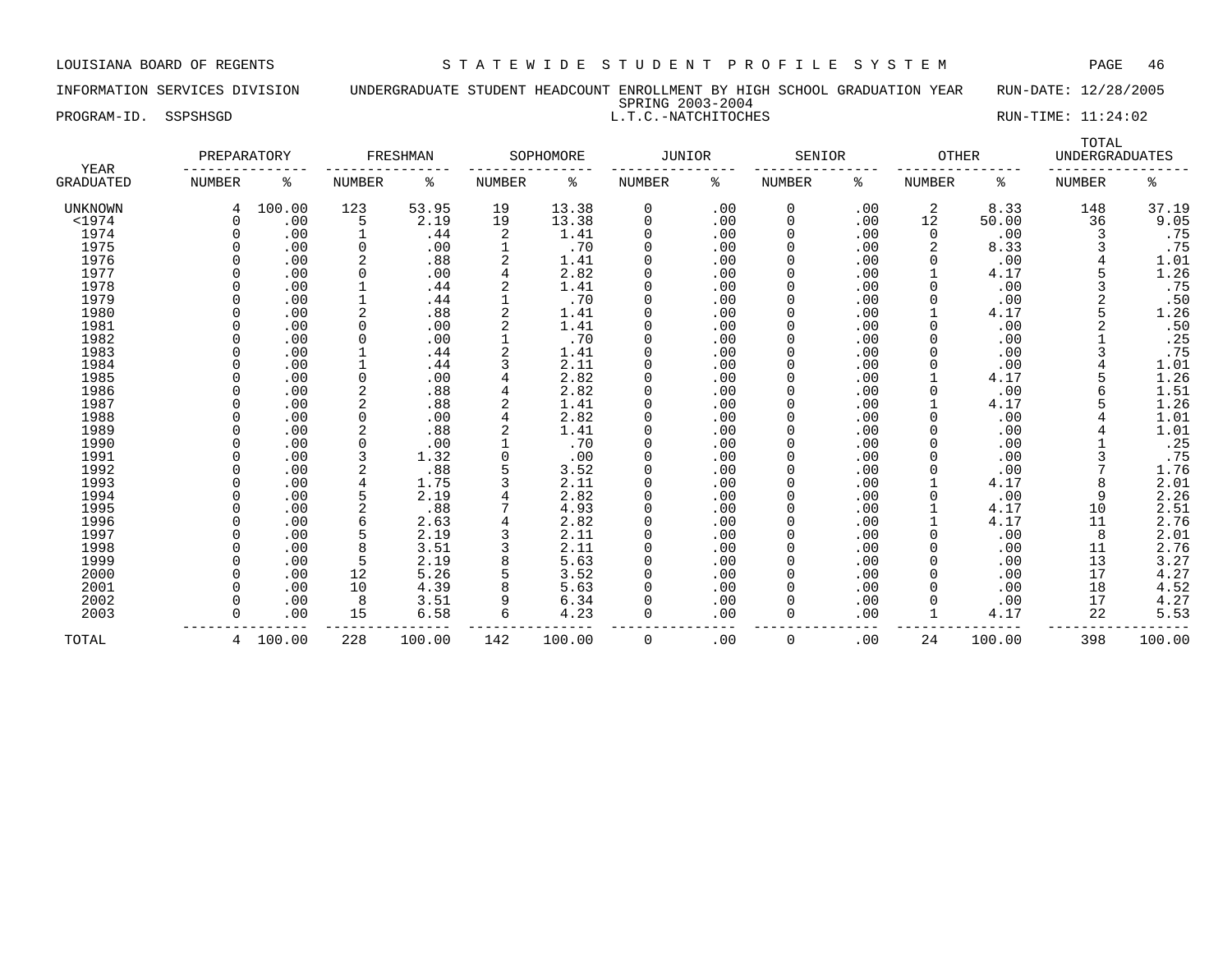INFORMATION SERVICES DIVISION UNDERGRADUATE STUDENT HEADCOUNT ENROLLMENT BY HIGH SCHOOL GRADUATION YEAR RUN-DATE: 12/28/2005 SPRING 2003-2004 PROGRAM-ID. SSPSHSGD L.T.C.-NORTH CENTRAL RUN-TIME: 11:24:02

|                   | PREPARATORY   |        |               | FRESHMAN |             | SOPHOMORE | <b>JUNIOR</b> |     | SENIOR        |     | <b>OTHER</b>  |       | TOTAL<br><b>UNDERGRADUATES</b> |       |
|-------------------|---------------|--------|---------------|----------|-------------|-----------|---------------|-----|---------------|-----|---------------|-------|--------------------------------|-------|
| YEAR<br>GRADUATED | <b>NUMBER</b> | ి      | <b>NUMBER</b> | ႜ        | NUMBER      | ႜ         | <b>NUMBER</b> | နွ  | <b>NUMBER</b> | ి   | <b>NUMBER</b> | ి     | <b>NUMBER</b>                  | ి     |
| <b>UNKNOWN</b>    | 5             | 100.00 | 51            | 44.35    | 4           | 30.77     | 0             | .00 | 0             | .00 | 12            | 29.27 | 72                             | 41.38 |
| $<$ 1974          | $\Omega$      | .00    | 5             | 4.35     | $\mathbf 0$ | .00       | 0             | .00 | $\mathbf 0$   | .00 | 11            | 26.83 | 16                             | 9.20  |
| 1974              |               | .00    | $\Omega$      | .00      |             | .00       | $\Omega$      | .00 | $\mathbf 0$   | .00 | $\Omega$      | .00   | n                              | .00   |
| 1975              |               | .00    | <sup>0</sup>  | .00      |             | .00       | 0             | .00 | 0             | .00 | $\Omega$      | .00   |                                | .00   |
| 1976              |               | .00    |               | .87      |             | .00       | 0             | .00 | $\Omega$      | .00 | $\Omega$      | .00   |                                | .57   |
| 1977              |               | .00    |               | .87      |             | .00       | 0             | .00 | $\Omega$      | .00 |               | .00   |                                | .57   |
| 1978              |               | .00    | 2             | 1.74     |             | 7.69      | $\Omega$      | .00 | $\mathbf 0$   | .00 | <sup>n</sup>  | .00   |                                | 1.72  |
| 1979              |               | .00    | $\Omega$      | .00      |             | .00       | $\Omega$      | .00 | $\Omega$      | .00 |               | 2.44  |                                | .57   |
| 1980              |               | .00    | 2             | 1.74     |             | .00       | $\Omega$      | .00 | $\Omega$      | .00 |               | 2.44  |                                | 1.72  |
| 1981              |               | .00    |               | .87      |             | .00       | $\Omega$      | .00 | $\Omega$      | .00 |               | 7.32  |                                | 2.30  |
| 1982              |               | .00    | 2             | 1.74     |             | .00       | $\Omega$      | .00 | $\Omega$      | .00 |               | 7.32  |                                | 2.87  |
| 1983              |               | .00    |               | .87      |             | .00       | $\Omega$      | .00 | $\mathbf 0$   | .00 |               | 4.88  |                                | 1.72  |
| 1984              |               | .00    |               | .00      |             | .00       |               | .00 | $\Omega$      | .00 |               | 2.44  |                                | .57   |
| 1985              |               | .00    |               | .00      |             | .00       |               | .00 | $\Omega$      | .00 |               | 2.44  |                                | .57   |
| 1986              |               | .00    |               | 1.74     |             | 7.69      | $\Omega$      | .00 | $\Omega$      | .00 | $\Omega$      | .00   |                                | 1.72  |
| 1987              |               | .00    | 3             | 2.61     |             | .00       |               | .00 | $\Omega$      | .00 | $\Omega$      | .00   |                                | 1.72  |
| 1988              |               | .00    |               | 1.74     |             | .00       |               | .00 | $\Omega$      | .00 | $\Omega$      | .00   |                                | 1.15  |
| 1989              |               | .00    |               | .87      |             | .00       | $\Omega$      | .00 | 0             | .00 |               | .00   |                                | .57   |
| 1990              |               | .00    |               | 1.74     |             | .00       | $\Omega$      | .00 | $\Omega$      | .00 |               | .00   |                                | 1.15  |
| 1991              |               | .00    | 2             | 1.74     |             | .00       | $\Omega$      | .00 | $\Omega$      | .00 | $\Omega$      | .00   |                                | 1.15  |
| 1992              | $\Omega$      | .00    |               | 1.74     | $\Omega$    | .00       | 0             | .00 | 0             | .00 |               | 2.44  |                                | 1.72  |
| 1993              | $\Omega$      | .00    |               | .87      |             | .00       | 0             | .00 | 0             | .00 | $\Omega$      | .00   |                                | .57   |
| 1994              |               | .00    | 2             | 1.74     |             | .00       | 0             | .00 | $\mathbf 0$   | .00 |               | .00   |                                | 1.15  |
| 1995              |               | .00    | 2             | 1.74     |             | .00       | 0             | .00 | $\mathbf 0$   | .00 |               | 2.44  |                                | 1.72  |
| 1996              |               | .00    |               | 3.48     |             | .00       | $\Omega$      | .00 | $\mathbf 0$   | .00 |               | 2.44  |                                | 2.87  |
| 1997              |               | .00    |               | 6.09     |             | .00       |               | .00 | $\mathbf 0$   | .00 |               | 2.44  |                                | 4.60  |
| 1998              |               | .00    |               | 3.48     |             | 7.69      |               | .00 | 0             | .00 |               | 2.44  |                                | 3.45  |
| 1999              |               | .00    | 2             | 1.74     | 2           | 15.38     |               | .00 | $\Omega$      | .00 |               | .00   |                                | 2.30  |
| 2000              |               | .00    | 3             | 2.61     | 2           | 15.38     |               | .00 | $\Omega$      | .00 |               | .00   |                                | 2.87  |
| 2001              |               | .00    |               | 1.74     |             | 7.69      |               | .00 |               | .00 |               | 2.44  |                                | 2.30  |
| 2002              | $\cap$        | .00    |               | 3.48     |             | .00       |               | .00 | $\Omega$      | .00 | U             | .00   |                                | 2.30  |

2003 0 .00 4 3.48 1 7.69 0 .00 0 .00 0 .00 5 2.87

TOTAL 5 100.00 115 100.00 13 100.00 0 .00 0 .00 41 100.00 174 100.00

--------------- --------------- --------------- --------------- --------------- --------------- -----------------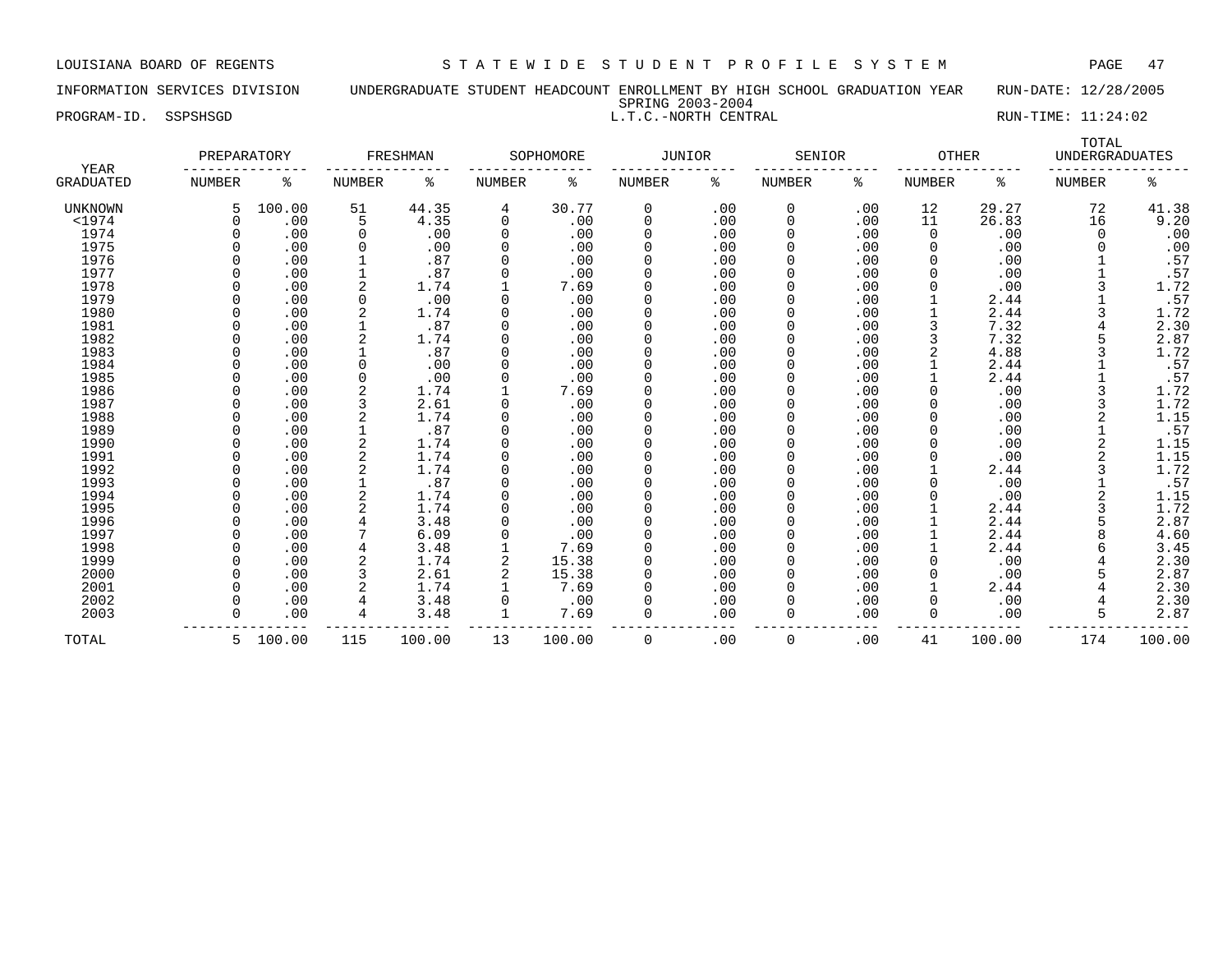INFORMATION SERVICES DIVISION UNDERGRADUATE STUDENT HEADCOUNT ENROLLMENT BY HIGH SCHOOL GRADUATION YEAR RUN-DATE: 12/28/2005

| SPRING 2003-2004 |
|------------------|
| L.T.C.-NORTHEAST |

PROGRAM-ID. SSPSHSGD L.T.C.-NORTHEAST RUN-TIME: 11:24:02

| YEAR             | PREPARATORY |        |               | FRESHMAN |               | SOPHOMORE | <b>JUNIOR</b> |     | SENIOR        |     | <b>OTHER</b>  |        | TOTAL<br><b>UNDERGRADUATES</b> |                  |
|------------------|-------------|--------|---------------|----------|---------------|-----------|---------------|-----|---------------|-----|---------------|--------|--------------------------------|------------------|
| <b>GRADUATED</b> | NUMBER      | ి      | <b>NUMBER</b> | ిక       | <b>NUMBER</b> | နွ        | NUMBER        | နွ  | <b>NUMBER</b> | ႜ   | <b>NUMBER</b> | နွ     | <b>NUMBER</b>                  | ႜ                |
| <b>UNKNOWN</b>   | 41          | 100.00 | 69            | 31.51    | 3             | 10.00     | 0             | .00 | 0             | .00 | 10            | 26.32  | 123                            | 37.50            |
| $<$ 1974         | 0           | .00    | 11            | 5.02     | $\mathbf{1}$  | 3.33      | $\mathbf 0$   | .00 | 0             | .00 | 2             | 5.26   | 14                             | 4.27             |
| 1974             | O           | .00    | 0             | .00      | 1             | 3.33      | $\Omega$      | .00 | 0             | .00 | 0             | .00    | 1                              | .30              |
| 1975             |             | .00    | 5             | 2.28     | $\Omega$      | .00       | $\Omega$      | .00 | 0             | .00 | 0             | .00    |                                | 1.52             |
| 1976             |             | .00    |               | .91      |               | .00       |               | .00 | 0             | .00 |               | .00    |                                | .61              |
| 1977             |             | .00    |               | 1.83     |               | .00       | $\Omega$      | .00 | 0             | .00 | O             | .00    |                                | 1.22             |
| 1978             |             | .00    |               | .91      | $\Omega$      | .00       | $\Omega$      | .00 | <sup>0</sup>  | .00 | U             | .00    |                                | .61              |
| 1979             |             | .00    | <sup>n</sup>  | .00      | $\Omega$      | .00       | $\Omega$      | .00 | <sup>0</sup>  | .00 |               | 2.63   |                                | .30              |
| 1980             |             | .00    |               | 1.37     | $\Omega$      | .00       | $\Omega$      | .00 | 0             | .00 |               | 2.63   |                                | 1.22             |
| 1981             |             | .00    |               | 1.37     |               | .00       | $\Omega$      | .00 | 0             | .00 | 0             | .00    |                                | .91              |
| 1982             |             | .00    |               | 1.37     |               | .00       | $\Omega$      | .00 | 0             | .00 |               | .00    |                                | .91              |
| 1983             |             | .00    |               | .91      |               | .00       | $\Omega$      | .00 | 0             | .00 |               | .00    |                                | .61              |
| 1984             |             | .00    |               | 1.37     |               | .00       | $\Omega$      | .00 | 0             | .00 |               | 2.63   |                                | 1.22             |
| 1985             |             | .00    |               | .00      |               | 3.33      |               | .00 | 0             | .00 |               | 5.26   |                                | .91              |
| 1986             |             | .00    |               | .00      |               | .00       |               | .00 | 0             | .00 |               | 2.63   |                                | .30              |
| 1987             |             | .00    |               | 1.37     |               | .00       | $\Omega$      | .00 | 0             | .00 |               | 5.26   |                                | 1.52             |
| 1988             |             | .00    |               | .46      |               | .00       | $\Omega$      | .00 | <sup>0</sup>  | .00 |               | 2.63   |                                | .61              |
| 1989             |             | .00    |               | 1.83     |               | .00       | $\Omega$      | .00 | <sup>0</sup>  | .00 | <sup>0</sup>  | .00    |                                |                  |
| 1990             |             | .00    |               | .46      |               | 3.33      | $\Omega$      | .00 | 0             | .00 |               | 5.26   | 4                              | $\frac{1}{1}.22$ |
| 1991             |             | .00    |               | 3.65     |               | .00       | $\Omega$      | .00 | 0             | .00 | 2             | 5.26   | 10                             | 3.05             |
| 1992             |             | .00    |               | 1.37     |               | 3.33      | $\Omega$      | .00 | 0             | .00 |               | 2.63   | 5                              | 1.52             |
| 1993             |             | .00    |               | 2.28     |               | .00       | $\Omega$      | .00 | 0             | .00 |               | 2.63   | 6                              | 1.83             |
| 1994             |             | .00    |               | 1.37     |               | 6.67      | $\Omega$      | .00 | 0             | .00 | 0             | .00    | 5                              | 1.52             |
| 1995             |             | .00    |               | 3.20     |               | 6.67      |               | .00 | 0             | .00 | 3             | 7.89   | 12                             | 3.66             |
| 1996             |             | .00    | 10            | 4.57     |               | 6.67      |               | .00 | 0             | .00 |               | 5.26   | 14                             | 4.27             |
| 1997             |             | .00    | 6             | 2.74     |               | 10.00     |               | .00 | 0             | .00 |               | 2.63   | 10                             | 3.05             |
| 1998             |             | .00    |               | 4.11     |               | 3.33      | $\Omega$      | .00 | 0             | .00 | <sup>0</sup>  | .00    | 10                             | 3.05             |
| 1999             |             | .00    | 6             | 2.74     |               | 3.33      | $\Omega$      | .00 | 0             | .00 | 2             | 5.26   | 9                              | 2.74             |
| 2000             |             | .00    | 5             | 2.28     |               | .00       | $\Omega$      | .00 | 0             | .00 |               | 2.63   | 6                              | 1.83             |
| 2001             |             | .00    | 10            | 4.57     |               | 10.00     | $\Omega$      | .00 | 0             | .00 | 2             | 5.26   | 15                             | 4.57             |
| 2002             |             | .00    | 15            | 6.85     |               | 10.00     | $\Omega$      | .00 | 0             | .00 | 0             | .00    | 18                             | 5.49             |
| 2003             | U           | .00    | 16            | 7.31     | 5             | 16.67     | $\Omega$      | .00 | 0             | .00 | 0             | .00    | 21                             | 6.40             |
| TOTAL            | 41          | 100.00 | 219           | 100.00   | 30            | 100.00    | $\Omega$      | .00 | 0             | .00 | 38            | 100.00 | 328                            | 100.00           |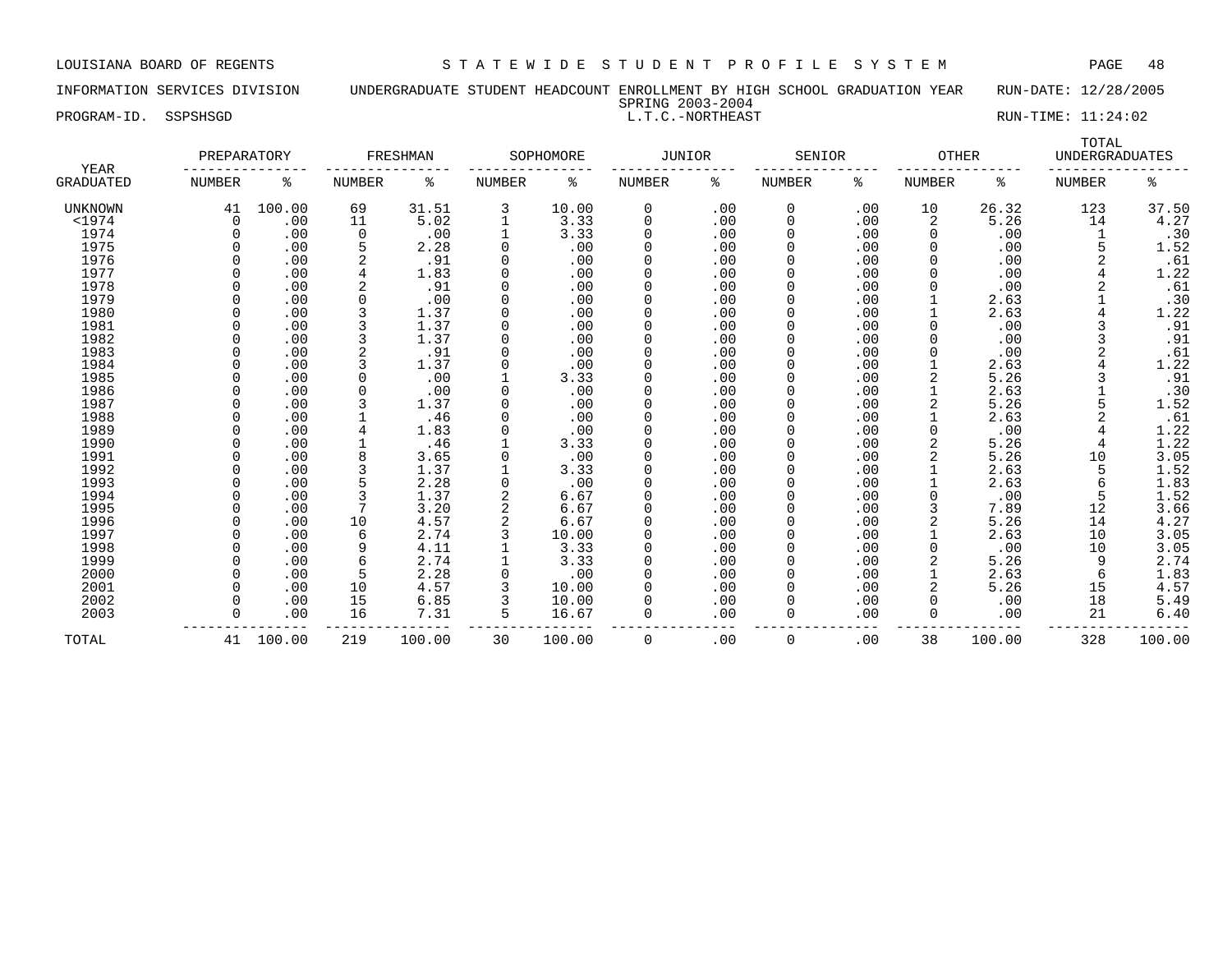INFORMATION SERVICES DIVISION UNDERGRADUATE STUDENT HEADCOUNT ENROLLMENT BY HIGH SCHOOL GRADUATION YEAR RUN-DATE: 12/28/2005 SPRING 2003-2004

PROGRAM-ID. SSPSHSGD L.T.C.-NORTHWEST RUN-TIME: 11:24:02

|                   | PREPARATORY   |     |        | FRESHMAN |               | SOPHOMORE | JUNIOR |     | SENIOR        |     | <b>OTHER</b>  |        | TOTAL<br><b>UNDERGRADUATES</b> |                  |
|-------------------|---------------|-----|--------|----------|---------------|-----------|--------|-----|---------------|-----|---------------|--------|--------------------------------|------------------|
| YEAR<br>GRADUATED | <b>NUMBER</b> | ႜ   | NUMBER | ႜ        | <b>NUMBER</b> | ႜ         | NUMBER | ႜ   | <b>NUMBER</b> | ႜ   | <b>NUMBER</b> | ႜ      | <b>NUMBER</b>                  | ႜ                |
| UNKNOWN           | 0             | .00 | 115    | 35.71    | 68            | 28.10     | 0      | .00 | 0             | .00 | 141           | 70.50  | 324                            | 42.41            |
| $<$ 1974          |               | .00 | 12     | 3.73     | 20            | 8.26      | 0      | .00 | 0             | .00 | 18            | 9.00   | 50                             | 6.54             |
| 1974              |               | .00 | 2      | .62      | 4             | 1.65      | 0      | .00 | 0             | .00 | 2             | 1.00   | 8                              | 1.05             |
| 1975              |               | .00 | 2      | .62      |               | .41       |        | .00 |               | .00 | 0             | .00    |                                | .39              |
| 1976              |               | .00 |        | .31      |               | .41       | 0      | .00 | 0             | .00 |               | .50    |                                | .39              |
| 1977              |               | .00 |        | .31      |               | .41       | 0      | .00 | 0             | .00 |               | .00    |                                | .26              |
| 1978              |               | .00 |        | .62      | 4             | 1.65      | O      | .00 | 0             | .00 |               | .50    |                                | .92              |
| 1979              |               | .00 |        | .93      |               | 1.24      |        | .00 |               | .00 |               | .50    |                                | .92              |
| 1980              |               | .00 |        | .93      |               | .41       | 0      | .00 |               | .00 |               | .00    |                                | .52              |
| 1981              |               | .00 |        | .31      |               | .00       | O      | .00 |               | .00 |               | .00    |                                | .13              |
| 1982              |               | .00 |        | .93      |               | .41       | U      | .00 |               | .00 |               | .50    |                                | .65              |
| 1983              |               | .00 |        | 1.55     |               | .83       | U      | .00 | <sup>0</sup>  | .00 | <sup>0</sup>  | .00    |                                | .92              |
| 1984              |               | .00 |        | .93      |               | .41       | O      | .00 | 0             | .00 |               | .50    |                                | .65              |
| 1985              |               | .00 | 2      | .62      |               | .83       | O      | .00 | 0             | .00 |               | .50    |                                | .65              |
| 1986              |               | .00 |        | .00      |               | .83       |        | .00 | 0             | .00 |               | .00    |                                | .26              |
| 1987              |               | .00 |        | .93      |               | .83       | 0      | .00 |               | .00 |               | .00    |                                | .65              |
| 1988              |               | .00 |        | 1.55     |               | .41       | 0      | .00 | 0             | .00 |               | .50    |                                | .92              |
| 1989              |               | .00 |        | 1.55     | 0             | .00       | 0      | .00 | U             | .00 |               | .00    |                                | .65              |
| 1990              |               | .00 |        | .93      |               | 2.48      |        | .00 |               | .00 |               | .00    | 9                              | 1.18             |
| 1991              |               | .00 |        | 2.80     |               | .41       | 0      | .00 |               | .00 |               | 1.00   | 12                             | 1.57             |
| 1992              |               | .00 |        | .93      |               | .83       | 0      | .00 |               | .00 |               | .00    | 5                              | .65              |
| 1993              |               | .00 |        | 1.86     |               | 1.24      | O      | .00 |               | .00 |               | 1.00   | 11                             | 1.44             |
| 1994              |               | .00 |        | .93      |               | .83       | U      | .00 | <sup>0</sup>  | .00 |               | 1.00   | 7                              | .92              |
| 1995              |               | .00 |        | 1.24     | 4             | 1.65      | O      | .00 | <sup>0</sup>  | .00 |               | 1.50   | 11                             | 1.44             |
| 1996              |               | .00 |        | 1.24     | 10            | 4.13      | 0      | .00 | 0             | .00 |               | 2.00   | 18                             | 2.36             |
| 1997              |               | .00 |        | 2.17     | 4             | 1.65      | 0      | .00 | 0             | .00 |               | 1.50   | 14                             |                  |
| 1998              |               | .00 | 14     | 4.35     | 13            | 5.37      | 0      | .00 | <sup>0</sup>  | .00 |               | 2.50   | 32                             | $1.83$<br>$4.19$ |
| 1999              |               | .00 | 9      | 2.80     | 9             | 3.72      | 0      | .00 |               | .00 |               | .00    | 18                             | 2.36             |
| 2000              |               | .00 | 12     | 3.73     | 18            | 7.44      | O      | .00 | 0             | .00 |               | 1.00   | 32                             | 4.19             |
| 2001              |               | .00 | 15     | 4.66     | 21            | 8.68      |        | .00 | 0             | .00 |               | 1.50   | 39                             | 5.10             |
| 2002              |               | .00 | 29     | 9.01     | 28            | 11.57     |        | .00 | 0             | .00 |               | 2.00   | 61                             | 7.98             |
| 2003              |               | .00 | 36     | 11.18    | 7             | 2.89      | 0      | .00 | 0             | .00 | 2             | 1.00   | 45                             | 5.89             |
|                   |               |     |        |          |               |           |        |     |               |     |               |        |                                |                  |
| TOTAL             | $\Omega$      | .00 | 322    | 100.00   | 242           | 100.00    | 0      | .00 | $\Omega$      | .00 | 200           | 100.00 | 764                            | 100.00           |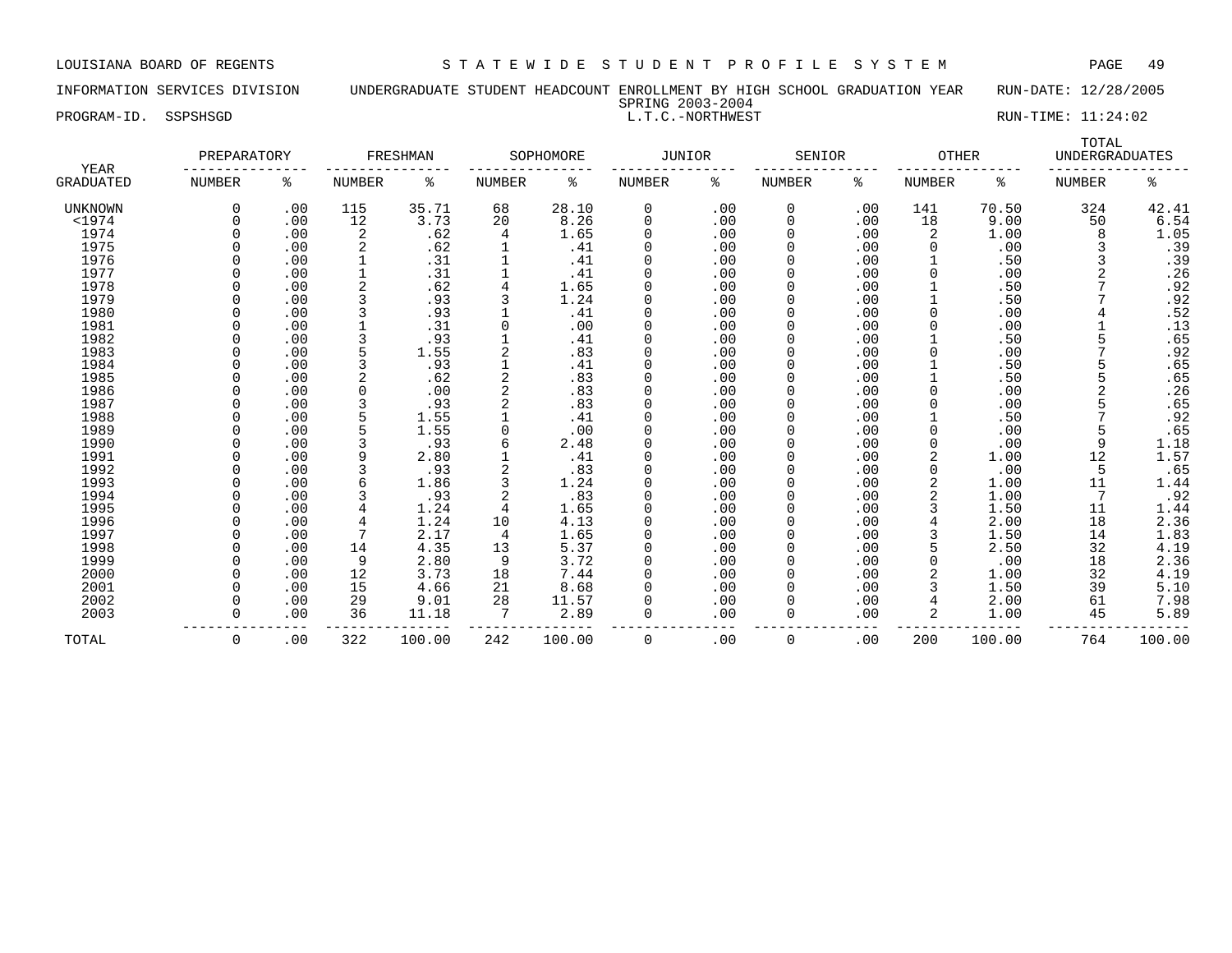INFORMATION SERVICES DIVISION UNDERGRADUATE STUDENT HEADCOUNT ENROLLMENT BY HIGH SCHOOL GRADUATION YEAR RUN-DATE: 12/28/2005

SPRING 2003-2004

PROGRAM-ID. SSPSHSGD SALLT.C.-OAKDALE EXAMPLE RUN-TIME: 11:24:02

|                   | PREPARATORY   |     |          | FRESHMAN |               | SOPHOMORE | JUNIOR |     | SENIOR        |     | <b>OTHER</b>  |        | TOTAL<br><b>UNDERGRADUATES</b> |        |
|-------------------|---------------|-----|----------|----------|---------------|-----------|--------|-----|---------------|-----|---------------|--------|--------------------------------|--------|
| YEAR<br>GRADUATED | <b>NUMBER</b> | ႜ   | NUMBER   | ႜ        | <b>NUMBER</b> | ႜ         | NUMBER | ႜ   | <b>NUMBER</b> | ႜ   | <b>NUMBER</b> | ႜ      | <b>NUMBER</b>                  | ႜ      |
| <b>UNKNOWN</b>    | $\Omega$      | .00 | 73       | 45.63    | 38            | 42.22     | 0      | .00 | 0             | .00 | 17            | 47.22  | 128                            | 44.76  |
| $1974$            |               | .00 | 2        | 1.25     | 3             | 3.33      | 0      | .00 | 0             | .00 | 2             | 5.56   |                                | 2.45   |
| 1974              |               | .00 | $\Omega$ | .00      |               | 1.11      | 0      | .00 | 0             | .00 | 2             | 5.56   | 3                              | 1.05   |
| 1975              |               | .00 | 0        | .00      | 0             | .00       | 0      | .00 |               | .00 |               | .00    | 0                              | .00    |
| 1976              |               | .00 | 0        | .00      | $\Omega$      | .00       | 0      | .00 | 0             | .00 |               | 2.78   |                                | .35    |
| 1977              |               | .00 |          | .63      | 0             | .00       | 0      | .00 | 0             | .00 |               | 2.78   |                                | .70    |
| 1978              |               | .00 | $\Omega$ | .00      |               | 1.11      | O      | .00 | O             | .00 | $\Omega$      | .00    |                                | .35    |
| 1979              |               | .00 |          | .63      | 0             | .00       |        | .00 |               | .00 |               | .00    |                                | .35    |
| 1980              |               | .00 |          | .63      | $\Omega$      | .00       |        | .00 |               | .00 |               | .00    |                                | .35    |
| 1981              |               | .00 | $\Omega$ | .00      |               | .00       | 0      | .00 | Ω             | .00 |               | .00    |                                | .00    |
| 1982              |               | .00 | 2        | 1.25     |               | .00       | U      | .00 | ი             | .00 |               | .00    |                                | .70    |
| 1983              |               | .00 |          | .63      | $\Omega$      | .00       | U      | .00 | <sup>0</sup>  | .00 |               | .00    |                                | .35    |
| 1984              |               | .00 | $\Omega$ | .00      |               | 1.11      | 0      | .00 | O             | .00 |               | 8.33   |                                | 1.40   |
| 1985              |               | .00 | 2        | 1.25     | 0             | .00       | 0      | .00 |               | .00 |               | 2.78   |                                | 1.05   |
| 1986              |               | .00 | 2        | 1.25     | 0             | .00       | 0      | .00 |               | .00 |               | .00    |                                | .70    |
| 1987              |               | .00 |          | .63      |               | 3.33      | 0      | .00 | 0             | .00 |               | .00    |                                | 1.40   |
| 1988              |               | .00 |          | .63      |               | 1.11      | 0      | .00 | 0             | .00 |               | 5.56   |                                | 1.40   |
| 1989              |               | .00 |          | .00      |               | 2.22      | 0      | .00 | <sup>0</sup>  | .00 |               | 2.78   |                                | 1.05   |
| 1990              |               | .00 |          | .63      |               | .00       |        | .00 |               | .00 |               | .00    |                                | .35    |
| 1991              |               | .00 |          | 2.50     |               | .00       | 0      | .00 |               | .00 |               | .00    |                                | 1.40   |
| 1992              |               | .00 | $\Omega$ | .00      |               | .00       | 0      | .00 |               | .00 |               | 2.78   |                                | .35    |
| 1993              |               | .00 | 3        | 1.88     |               | .00       | 0      | .00 | <sup>0</sup>  | .00 |               | .00    |                                | 1.05   |
| 1994              |               | .00 |          | .63      |               | 1.11      | U      | .00 | U             | .00 |               | .00    |                                | .70    |
| 1995              |               | .00 | 3        | 1.88     |               | 3.33      | 0      | .00 | <sup>0</sup>  | .00 |               | 2.78   |                                | 2.45   |
| 1996              |               | .00 | 2        | 1.25     | 2             | 2.22      | 0      | .00 | 0             | .00 |               | .00    | 4                              | 1.40   |
| 1997              |               | .00 |          | 2.50     |               | 1.11      | 0      | .00 |               | .00 |               | .00    | 5                              | 1.75   |
| 1998              |               | .00 |          | 3.75     |               | 5.56      | 0      | .00 | O             | .00 |               | .00    | 11                             | 3.85   |
| 1999              |               | .00 |          | 3.13     |               | 3.33      | 0      | .00 | 0             | .00 |               | .00    | 8                              | 2.80   |
| 2000              |               | .00 | 4        | 2.50     |               | 2.22      | 0      | .00 | 0             | .00 |               | .00    | 6                              | 2.10   |
| 2001              |               | .00 | 13       | 8.13     | 7             | 7.78      |        | .00 | 0             | .00 |               | 8.33   | 23                             | 8.04   |
| 2002              |               | .00 | 8        | 5.00     | 12            | 13.33     |        | .00 | 0             | .00 |               | 2.78   | 21                             | 7.34   |
| 2003              |               | .00 | 19       | 11.88    | 4             | 4.44      | 0      | .00 | 0             | .00 | 0             | .00    | 23                             | 8.04   |
|                   |               |     |          |          |               |           |        |     |               |     |               |        |                                |        |
| TOTAL             | 0             | .00 | 160      | 100.00   | 90            | 100.00    | 0      | .00 | $\Omega$      | .00 | 36            | 100.00 | 286                            | 100.00 |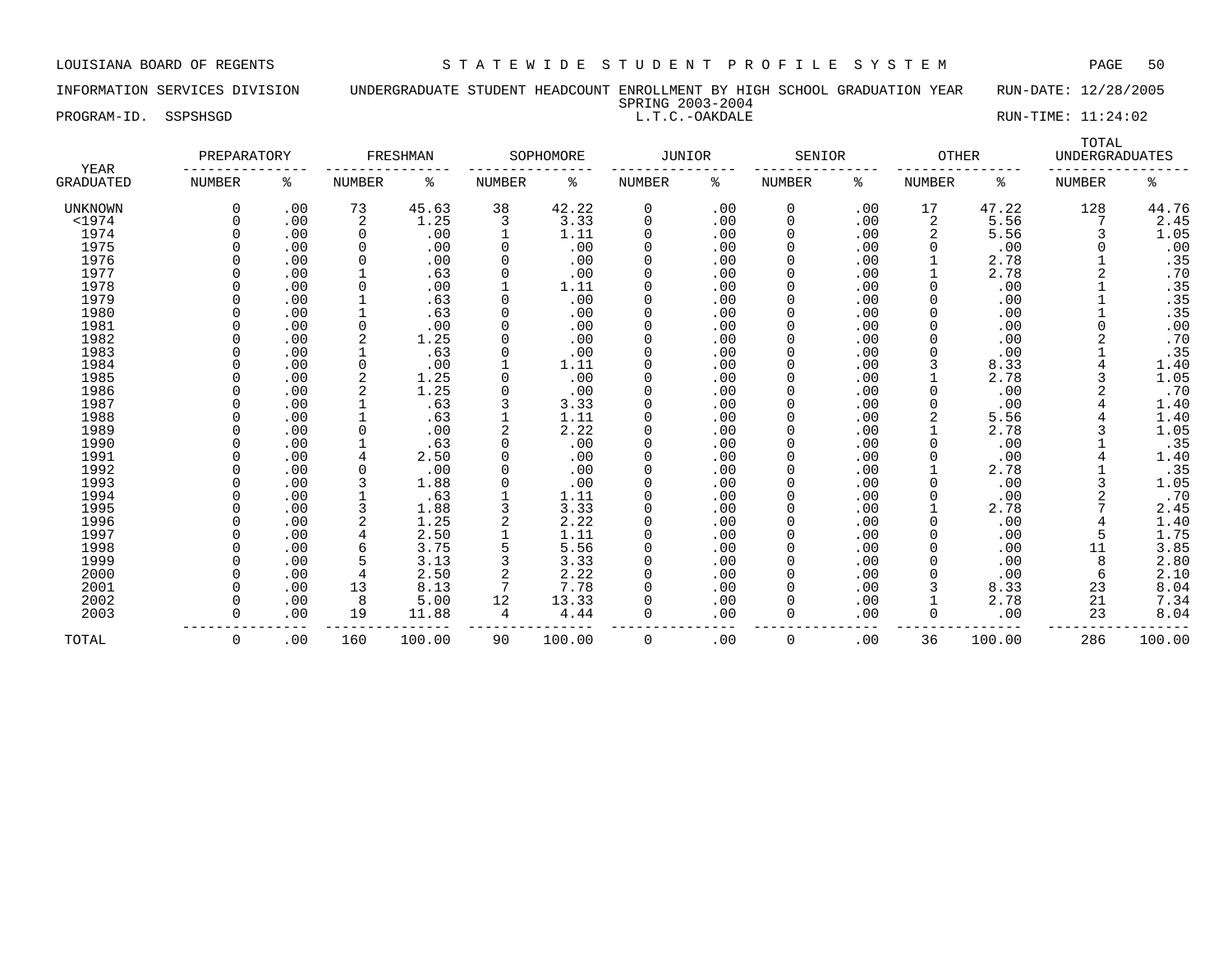INFORMATION SERVICES DIVISION UNDERGRADUATE STUDENT HEADCOUNT ENROLLMENT BY HIGH SCHOOL GRADUATION YEAR RUN-DATE: 12/28/2005 SPRING 2003-2004 PROGRAM-ID. SSPSHSGD SALLT.C.-RIVER PARISHES RUN-TIME: 11:24:02

| YEAR             | PREPARATORY |          |             | FRESHMAN |                | SOPHOMORE | <b>JUNIOR</b> |     | SENIOR      |     | <b>OTHER</b> |        | TOTAL<br><b>UNDERGRADUATES</b> |        |
|------------------|-------------|----------|-------------|----------|----------------|-----------|---------------|-----|-------------|-----|--------------|--------|--------------------------------|--------|
| <b>GRADUATED</b> | NUMBER      | နွ       | NUMBER      | ႜ        | NUMBER         | ႜ         | NUMBER        | ႜ   | NUMBER      | နွ  | NUMBER       | ႜ      | NUMBER                         | ႜ      |
| <b>UNKNOWN</b>   | 4           | 80.00    | 3           | 25.00    | $\mathbf 0$    | .00       | 0             | .00 | 0           | .00 | 35           | 12.28  | 42                             | 13.55  |
| $<$ 1974         | $\Omega$    | .00      | $\mathbf 0$ | .00      | $\mathbf 0$    | .00       | 0             | .00 | 0           | .00 | 5            | 1.75   | 5                              | 1.61   |
| 1974             | $\Omega$    | .00      | $\mathbf 0$ | .00      | $\Omega$       | .00       | 0             | .00 | 0           | .00 |              | .35    |                                | .32    |
| 1975             |             | .00      | $\Omega$    | .00      |                | .00       | 0             | .00 | 0           | .00 |              | .35    |                                | .32    |
| 1976             |             | .00      | $\Omega$    | .00      |                | .00       | 0             | .00 | $\mathbf 0$ | .00 | $\Omega$     | .00    |                                | .00    |
| 1977             |             | .00      | $\mathbf 0$ | .00      |                | .00       | 0             | .00 |             | .00 |              | 1.75   |                                | 1.61   |
| 1978             |             | .00      | $\Omega$    | .00      |                | .00       | 0             | .00 |             | .00 |              | .35    |                                | .32    |
| 1979             |             | .00      | $\mathbf 0$ | .00      |                | .00       | 0             | .00 |             | .00 |              | .00    |                                | .00    |
| 1980             | U           | .00      | 0           | .00      |                | .00       | U             | .00 | O           | .00 |              | .35    |                                | .32    |
| 1981             |             | .00      | $\mathbf 0$ | .00      |                | .00       | 0             | .00 |             | .00 |              | 1.05   |                                | .97    |
| 1982             |             | .00      | 0           | .00      |                | .00       | 0             | .00 |             | .00 |              | 1.75   |                                | 1.61   |
| 1983             |             | .00      | 0           | .00      |                | .00       | 0             | .00 |             | .00 |              | .70    |                                | .65    |
| 1984             |             | .00      | $\mathbf 0$ | .00      |                | .00       | 0             | .00 | $\Omega$    | .00 |              | 1.75   |                                | 1.61   |
| 1985             |             | .00      | $\mathbf 0$ | .00      |                | 12.50     | 0             | .00 | $\Omega$    | .00 |              | 1.05   |                                | 1.29   |
| 1986             |             | .00      | $\Omega$    | .00      |                | .00       | 0             | .00 | O           | .00 |              | 1.40   |                                | 1.29   |
| 1987             |             | .00      | $\Omega$    | .00      |                | .00       |               | .00 |             | .00 |              | .35    |                                | .32    |
| 1988             |             | .00      | $\Omega$    | .00      |                | .00       | 0             | .00 |             | .00 |              | .70    |                                | .65    |
| 1989             |             | .00      | $\Omega$    | .00      |                | 12.50     | 0             | .00 |             | .00 |              | 1.40   |                                | 1.61   |
| 1990             |             | .00      | $\Omega$    | .00      |                | .00       | 0             | .00 |             | .00 |              | 1.05   |                                | .97    |
| 1991             |             | .00      | $\Omega$    | .00      |                | 12.50     | 0             | .00 | $\Omega$    | .00 |              | 2.46   |                                | 2.58   |
| 1992             |             | .00      | $\mathbf 0$ | .00      |                | .00       | 0             | .00 |             | .00 |              | 1.40   |                                | 1.29   |
| 1993             |             | .00      | $\mathbf 0$ | .00      |                | 12.50     | 0             | .00 |             | .00 |              | 1.75   |                                | 1.94   |
| 1994             |             | .00      | $\Omega$    | .00      |                | .00       | 0             | .00 |             | .00 |              | 1.05   |                                | .97    |
| 1995             |             | .00      | 0           | .00      |                | .00       | 0             | .00 | $\Omega$    | .00 |              | 1.05   |                                | .97    |
| 1996             |             | .00      |             | 8.33     |                | .00       | 0             | .00 | $\Omega$    | .00 |              | 2.11   |                                | 2.26   |
| 1997             |             | .00      | 0           | .00      |                | .00       | 0             | .00 | 0           | .00 | 9            | 3.16   | 9                              | 2.90   |
| 1998             |             | .00      | $\Omega$    | .00      |                | .00       | 0             | .00 | $\Omega$    | .00 | 11           | 3.86   | 11                             | 3.55   |
| 1999             |             | .00      | 0           | .00      |                | .00       | 0             | .00 |             | .00 | 16           | 5.61   | 16                             | 5.16   |
| 2000             |             | 20.00    | 2           | 16.67    |                | .00       | 0             | .00 | 0           | .00 | 21           | 7.37   | 24                             | 7.74   |
| 2001             | U           | .00      | 2           | 16.67    |                | .00       | U             | .00 | 0           | .00 | 34           | 11.93  | 36                             | 11.61  |
| 2002             | U           | .00      |             | 8.33     |                | .00       | 0             | .00 | $\Omega$    | .00 | 46           | 16.14  | 47                             | 15.16  |
| 2003             | $\Omega$    | .00      | 3           | 25.00    | $\overline{4}$ | 50.00     | 0             | .00 | 0           | .00 | 39           | 13.68  | 46                             | 14.84  |
| TOTAL            |             | 5 100.00 | 12          | 100.00   | 8              | 100.00    | 0             | .00 | 0           | .00 | 285          | 100.00 | 310                            | 100.00 |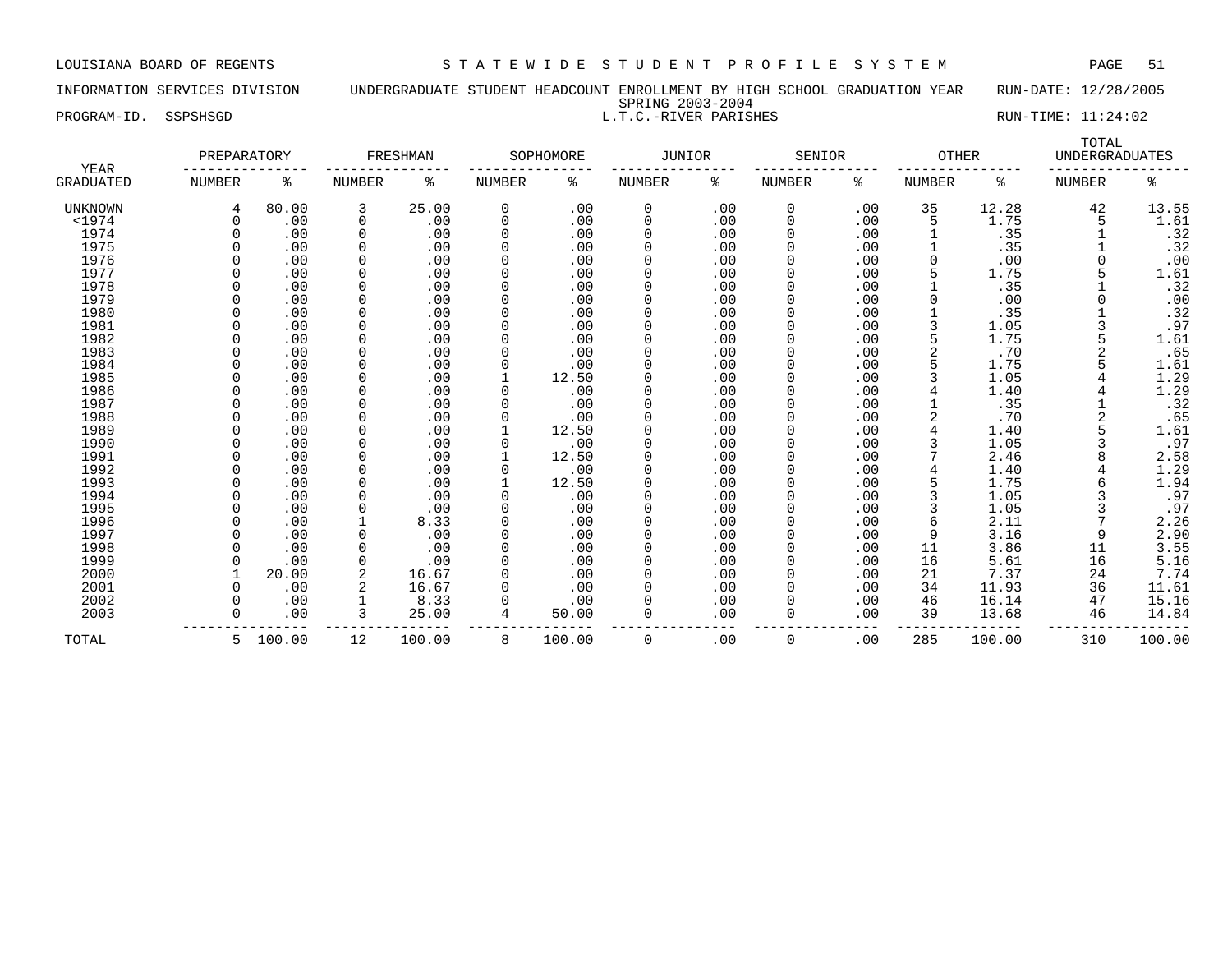INFORMATION SERVICES DIVISION UNDERGRADUATE STUDENT HEADCOUNT ENROLLMENT BY HIGH SCHOOL GRADUATION YEAR RUN-DATE: 12/28/2005 SPRING 2003-2004

PROGRAM-ID. SSPSHSGD L.T.C.-RUSTON RUN-TIME: 11:24:02

| YEAR           | PREPARATORY  |        |               | FRESHMAN |               | SOPHOMORE | <b>JUNIOR</b> |     | SENIOR        |     | <b>OTHER</b>  |        | TOTAL<br><b>UNDERGRADUATES</b> |        |
|----------------|--------------|--------|---------------|----------|---------------|-----------|---------------|-----|---------------|-----|---------------|--------|--------------------------------|--------|
| GRADUATED      | NUMBER       | ႜ      | <b>NUMBER</b> | နွ       | <b>NUMBER</b> | ႜ         | NUMBER        | ႜ   | <b>NUMBER</b> | ႜ   | <b>NUMBER</b> | ႜ      | <b>NUMBER</b>                  | နွ     |
| <b>UNKNOWN</b> |              | 100.00 | 20            | 19.05    | 10            | 19.61     | $\Omega$      | .00 | 0             | .00 |               | 25.00  | 32                             | 19.88  |
| $<$ 1974       | $\cap$       | .00    | 4             | 3.81     | 1             | 1.96      | $\Omega$      | .00 | 0             | .00 |               | 25.00  | 6                              | 3.73   |
| 1974           |              | .00    | $\Omega$      | .00      | $\Omega$      | .00       | $\Omega$      | .00 | $\Omega$      | .00 |               | .00    |                                | .00    |
| 1975           |              | .00    | 0             | .00      | 0             | .00       |               | .00 | $\Omega$      | .00 |               | .00    |                                | .00    |
| 1976           |              | .00    |               | .95      | 0             | .00       |               | .00 |               | .00 |               | .00    |                                | .62    |
| 1977           |              | .00    | 0             | .00      | 2             | 3.92      |               | .00 |               | .00 |               | .00    | 2                              | 1.24   |
| 1978           |              | .00    | 0             | .00      | 3             | 5.88      |               | .00 |               | .00 |               | 25.00  |                                | 2.48   |
| 1979           |              | .00    | 0             | .00      | 0             | .00       | $\Omega$      | .00 | $\Omega$      | .00 |               | .00    |                                | .00    |
| 1980           |              | .00    |               | .95      | 0             | .00       |               | .00 | $\Omega$      | .00 |               | .00    |                                | .62    |
| 1981           |              | .00    | 0             | .00      |               | .00       |               | .00 |               | .00 |               | .00    |                                | .00    |
| 1982           |              | .00    | 0             | .00      |               | .00       |               | .00 |               | .00 |               | .00    |                                | .00    |
| 1983           |              | .00    | <sup>0</sup>  | .00      |               | 1.96      |               | .00 |               | .00 |               | .00    |                                | .62    |
| 1984           |              | .00    | 0             | .00      |               | 3.92      |               | .00 |               | .00 |               | .00    |                                | 1.24   |
| 1985           |              | .00    | <sup>0</sup>  | .00      | 0             | .00       |               | .00 |               | .00 |               | .00    |                                | .00    |
| 1986           |              | .00    | <sup>0</sup>  | .00      | 0             | .00       |               | .00 | $\Omega$      | .00 |               | .00    |                                | .00    |
| 1987           |              | .00    |               | .95      |               | 5.88      |               | .00 | O             | .00 |               | .00    |                                | 2.48   |
| 1988           |              | .00    | 2             | 1.90     | 0             | .00       |               | .00 |               | .00 |               | .00    | 2                              | 1.24   |
| 1989           |              | .00    | 2             | 1.90     | 0             | .00       |               | .00 |               | .00 |               | .00    |                                | 1.24   |
| 1990           |              | .00    |               | .95      | 0             | .00       |               | .00 |               | .00 |               | .00    |                                | .62    |
| 1991           |              | .00    | 2             | 1.90     | 2             | 3.92      | $\Omega$      | .00 | $\Omega$      | .00 |               | .00    |                                | 2.48   |
| 1992           |              | .00    |               | 2.86     | 0             | .00       |               | .00 | $\Omega$      | .00 |               | .00    |                                | 1.86   |
| 1993           |              | .00    | 3             | 2.86     | 0             | .00       |               | .00 | 0             | .00 |               | .00    |                                | 1.86   |
| 1994           |              | .00    |               | 2.86     |               | 1.96      |               | .00 |               | .00 |               | .00    |                                | 2.48   |
| 1995           |              | .00    |               | .95      | 0             | .00       |               | .00 |               | .00 |               | .00    |                                | .62    |
| 1996           |              | .00    |               | 3.81     |               | 3.92      |               | .00 |               | .00 |               | .00    |                                | 3.73   |
| 1997           |              | .00    |               | 6.67     | 0             | .00       |               | .00 |               | .00 |               | .00    |                                | 4.35   |
| 1998           |              | .00    |               | 3.81     |               | 5.88      |               | .00 | $\Omega$      | .00 |               | .00    |                                | 4.35   |
| 1999           |              | .00    | 5             | 4.76     |               | 3.92      |               | .00 | O             | .00 |               | .00    |                                | 4.35   |
| 2000           |              | .00    | 9             | 8.57     |               | 1.96      |               | .00 |               | .00 |               | .00    | 10                             | 6.21   |
| 2001           |              | .00    | 13            | 12.38    |               | 7.84      |               | .00 |               | .00 |               | 25.00  | 18                             | 11.18  |
| 2002           |              | .00    | 6             | 5.71     | 8             | 15.69     |               | .00 |               | .00 | $\Omega$      | .00    | 14                             | 8.70   |
| 2003           | $\Omega$     | .00    | 13            | 12.38    | 6             | 11.76     | $\Omega$      | .00 | 0             | .00 | 0             | .00    | 19                             | 11.80  |
| TOTAL          | $\mathbf{1}$ | 100.00 | 105           | 100.00   | 51            | 100.00    | $\Omega$      | .00 | 0             | .00 | 4             | 100.00 | 161                            | 100.00 |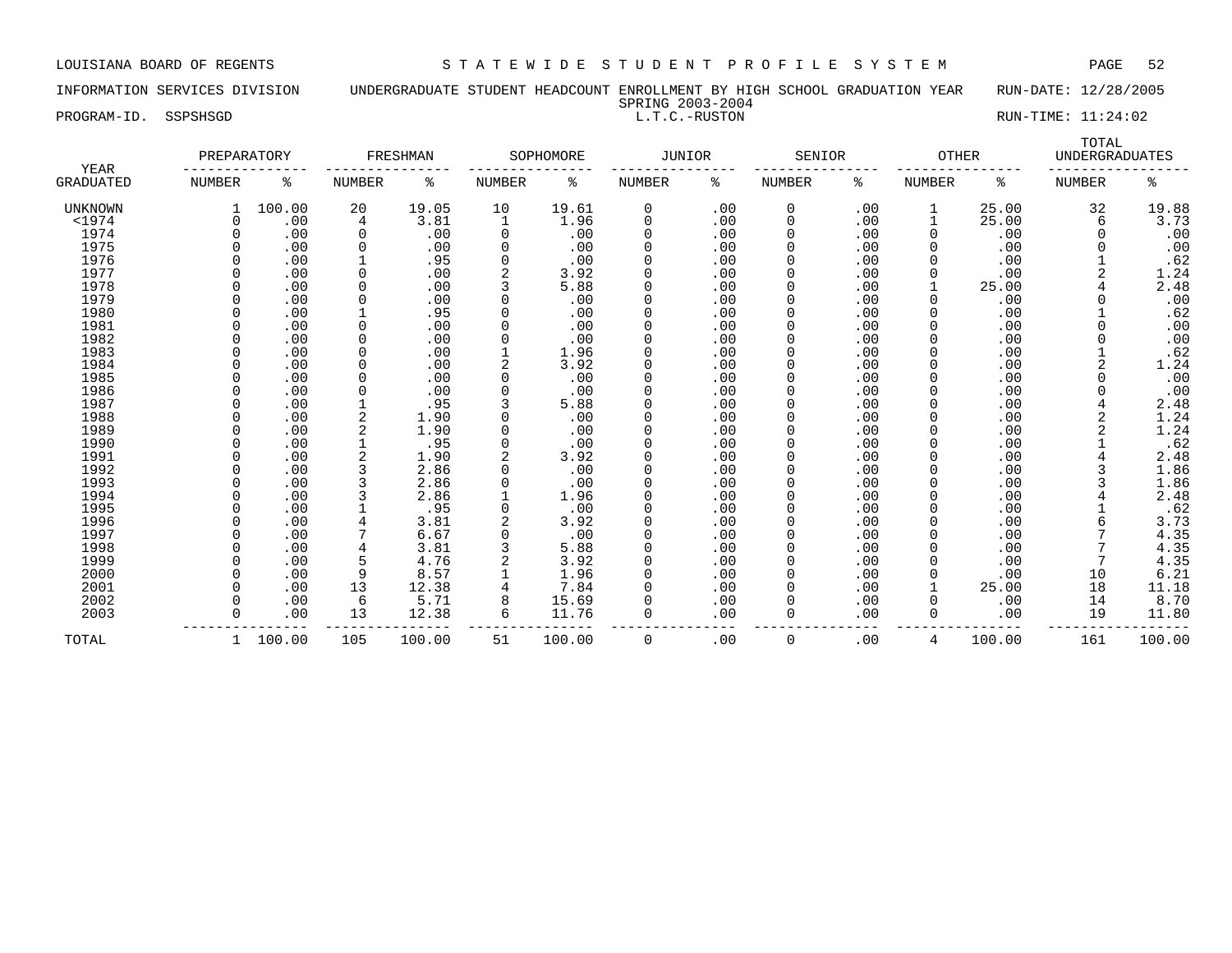INFORMATION SERVICES DIVISION UNDERGRADUATE STUDENT HEADCOUNT ENROLLMENT BY HIGH SCHOOL GRADUATION YEAR RUN-DATE: 12/28/2005 SPRING 2003-2004 PROGRAM-ID. SSPSHSGD L.T.C.-WEST JEFFERSON RUN-TIME: 11:24:02

| YEAR<br><b>GRADUATED</b> | PREPARATORY |     |             | FRESHMAN |                | SOPHOMORE | JUNIOR   |     | SENIOR      |     | <b>OTHER</b>  |       | TOTAL<br><b>UNDERGRADUATES</b> |       |
|--------------------------|-------------|-----|-------------|----------|----------------|-----------|----------|-----|-------------|-----|---------------|-------|--------------------------------|-------|
|                          | NUMBER      | ႜ   | NUMBER      | ႜ        | NUMBER         | ႜ         | NUMBER   | ႜ   | NUMBER      | ႜ   | <b>NUMBER</b> | ႜ     | NUMBER                         | ిన    |
| <b>UNKNOWN</b>           |             | .00 | 63          | 44.37    | 9              | 12.86     | 0        | .00 | 0           | .00 | 75            | 48.39 | 147                            | 40.05 |
| $<$ 1974                 |             | .00 | 4           | 2.82     |                | 1.43      | 0        | .00 | 0           | .00 | 3             | 1.94  | 8                              | 2.18  |
| 1974                     |             | .00 | $\mathbf 0$ | .00      | $\mathbf 0$    | .00       |          | .00 | 0           | .00 |               | .65   |                                | .27   |
| 1975                     |             | .00 | 0           | .00      | $\mathbf 0$    | .00       |          | .00 | 0           | .00 |               | .65   |                                | .27   |
| 1976                     |             | .00 | 0           | .00      |                | 1.43      | $\Omega$ | .00 | 0           | .00 | 2             | 1.29  |                                | .82   |
| 1977                     |             | .00 |             | .70      | $\Omega$       | .00       |          | .00 | $\mathbf 0$ | .00 |               | .65   | 2                              | .54   |
| 1978                     |             | .00 | $\Omega$    | .00      | $\Omega$       | .00       | $\Omega$ | .00 | 0           | .00 |               | .00   | U                              | .00   |
| 1979                     |             | .00 |             | .00      |                | 4.29      |          | .00 | $\mathbf 0$ | .00 |               | .00   |                                | .82   |
| 1980                     |             | .00 |             | .00      |                | 2.86      |          | .00 | $\mathbf 0$ | .00 |               | .00   |                                | .54   |
| 1981                     |             | .00 |             | .00      |                | 1.43      |          | .00 | 0           | .00 |               | 1.94  |                                | 1.09  |
| 1982                     |             | .00 |             | .70      | $\Omega$       | .00       |          | .00 | 0           | .00 |               | .65   |                                | .54   |
| 1983                     |             | .00 |             | 1.41     |                | 4.29      |          | .00 | 0           | .00 |               | .65   | 6                              | 1.63  |
| 1984                     |             | .00 |             | .70      |                | 1.43      | $\Omega$ | .00 | 0           | .00 |               | .65   |                                | .82   |
| 1985                     |             | .00 |             | .70      |                | 2.86      | $\Omega$ | .00 | $\mathbf 0$ | .00 |               | 1.94  |                                | 1.63  |
| 1986                     |             | .00 |             | .00      |                | .00       | $\Omega$ | .00 | 0           | .00 |               | .65   |                                | .27   |
| 1987                     |             | .00 |             | 3.52     |                | 1.43      |          | .00 | 0           | .00 |               | .00   |                                | 1.63  |
| 1988                     |             | .00 |             | .70      |                | 2.86      |          | .00 | $\mathbf 0$ | .00 |               | .00   |                                | .82   |
| 1989                     |             | .00 |             | 1.41     |                | 2.86      |          | .00 | 0           | .00 |               | 1.29  | 6                              | 1.63  |
| 1990                     |             | .00 |             | 2.11     | $\mathbf 0$    | .00       |          | .00 | 0           | .00 |               | .65   |                                | 1.09  |
| 1991                     |             | .00 |             | .70      | 6              | 8.57      |          | .00 | 0           | .00 |               | 1.94  | 10                             | 2.72  |
| 1992                     |             | .00 | 6           | 4.23     | 7              | 10.00     |          | .00 | 0           | .00 |               | 2.58  | 17                             | 4.63  |
| 1993                     |             | .00 | 5           | 3.52     | $\overline{2}$ | 2.86      | $\Omega$ | .00 | $\mathbf 0$ | .00 |               | .65   | 8                              | 2.18  |
| 1994                     |             | .00 |             | 1.41     |                | 2.86      | $\Omega$ | .00 | 0           | .00 |               | 1.94  |                                | 1.91  |
| 1995                     |             | .00 |             | 1.41     |                | 4.29      |          | .00 | $\mathbf 0$ | .00 |               | 4.52  | 12                             | 3.27  |
| 1996                     |             | .00 |             | 2.11     |                | 4.29      |          | .00 | 0           | .00 |               | 3.23  | 11                             | 3.00  |
| 1997                     |             | .00 |             | 2.11     |                | 4.29      |          | .00 | 0           | .00 |               | 2.58  | 10                             | 2.72  |
| 1998                     |             | .00 | 6           | 4.23     | $\overline{2}$ | 2.86      |          | .00 | 0           | .00 |               | 1.29  | 10                             | 2.72  |
| 1999                     |             | .00 | 12          | 8.45     |                | 7.14      |          | .00 | 0           | .00 | 9             | 5.81  | 26                             | 7.08  |
| 2000                     |             | .00 | 3           | 2.11     |                | 4.29      |          | .00 |             | .00 |               | 2.58  | 10                             | 2.72  |
| 2001                     |             | .00 |             | 2.82     |                | 5.71      |          | .00 | $\Omega$    | .00 |               | 3.23  | 13                             | 3.54  |

 2001 0 .00 4 2.82 4 5.71 0 .00 0 .00 5 3.23 13 3.54 2002 0 .00 6 4.23 1 1.43 0 .00 0 .00 4 2.58 11 3.00 2003 0 .00 5 3.52 1 1.43 0 .00 0 .00 8 5.16 14 3.81

TOTAL 0 .00 142 100.00 70 100.00 0 .00 0 .00 155 100.00 367 100.00

--------------- --------------- --------------- --------------- --------------- --------------- -----------------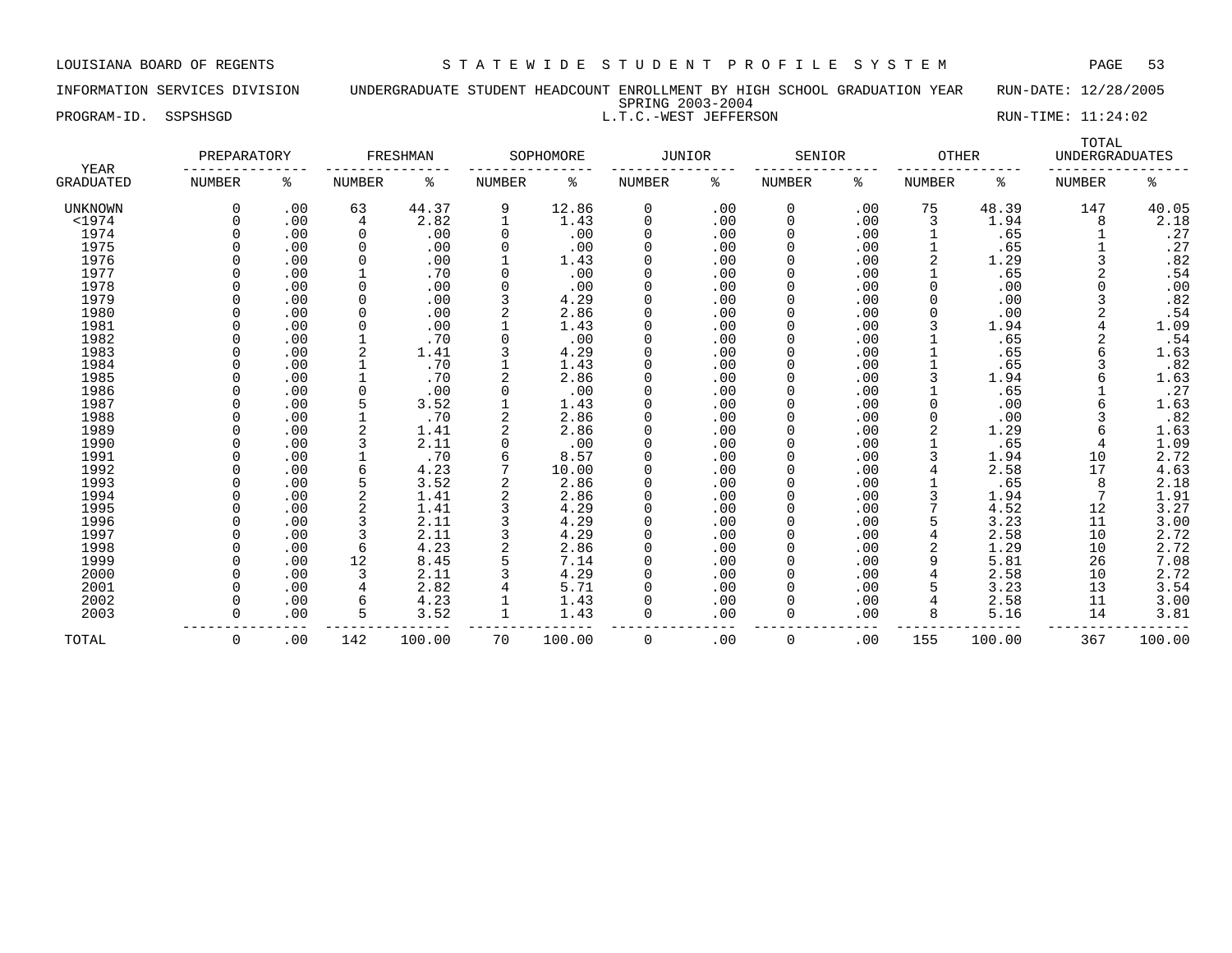INFORMATION SERVICES DIVISION UNDERGRADUATE STUDENT HEADCOUNT ENROLLMENT BY HIGH SCHOOL GRADUATION YEAR RUN-DATE: 12/28/2005 SPRING 2003-2004

PROGRAM-ID. SSPSHSGD L.T.C.-WESTSIDE RUN-TIME: 11:24:02

|                   | PREPARATORY   |     |          | FRESHMAN |               | SOPHOMORE | <b>JUNIOR</b> |     | SENIOR        |     | <b>OTHER</b>  |        | TOTAL<br><b>UNDERGRADUATES</b> |        |
|-------------------|---------------|-----|----------|----------|---------------|-----------|---------------|-----|---------------|-----|---------------|--------|--------------------------------|--------|
| YEAR<br>GRADUATED | <b>NUMBER</b> | ႜ   | NUMBER   | ႜ        | <b>NUMBER</b> | နွ        | <b>NUMBER</b> | နွ  | <b>NUMBER</b> | ႜ   | <b>NUMBER</b> | ႜ      | <b>NUMBER</b>                  | ە<br>ج |
| <b>UNKNOWN</b>    | $\Omega$      | .00 | 19       | 26.39    | 1             | 3.70      | 0             | .00 | 0             | .00 | 22            | 35.48  | 42                             | 26.09  |
| $1974$            |               | .00 | 2        | 2.78     | 0             | .00       | 0             | .00 | 0             | .00 |               | 1.61   | 3                              | 1.86   |
| 1974              |               | .00 | 0        | .00      |               | 3.70      | 0             | .00 | $\mathbf 0$   | .00 | $\Omega$      | .00    |                                | .62    |
| 1975              |               | .00 | 0        | .00      |               | .00       | 0             | .00 | 0             | .00 |               | .00    | 0                              | .00    |
| 1976              |               | .00 | 0        | .00      |               | 7.41      | 0             | .00 | 0             | .00 |               | .00    | 2                              | 1.24   |
| 1977              |               | .00 | $\Omega$ | .00      |               | .00       | 0             | .00 | 0             | .00 |               | .00    |                                | .00    |
| 1978              |               | .00 | $\Omega$ | .00      |               | .00       |               | .00 |               | .00 |               | .00    |                                | .00    |
| 1979              |               | .00 | $\Omega$ | .00      |               | .00       | U             | .00 |               | .00 |               | .00    |                                | .00    |
| 1980              |               | .00 | $\Omega$ | .00      |               | .00       | 0             | .00 |               | .00 |               | .00    |                                | .00    |
| 1981              |               | .00 | $\Omega$ | .00      |               | 3.70      | 0             | .00 |               | .00 |               | .00    |                                | .62    |
| 1982              |               | .00 | $\Omega$ | .00      | O             | .00       | O             | .00 |               | .00 |               | .00    | U                              | .00    |
| 1983              |               | .00 | 2        | 2.78     |               | 7.41      | 0             | .00 | 0             | .00 |               | 3.23   | 6                              | 3.73   |
| 1984              |               | .00 | $\Omega$ | .00      |               | 3.70      | 0             | .00 | 0             | .00 |               | 1.61   | 2                              | 1.24   |
| 1985              |               | .00 |          | 1.39     |               | .00       | 0             | .00 |               | .00 |               | .00    |                                | .62    |
| 1986              |               | .00 | $\Omega$ | .00      | 0             | .00       | $\Omega$      | .00 | 0             | .00 |               | .00    |                                | .00    |
| 1987              |               | .00 | $\Omega$ | .00      | 0             | .00       | 0             | .00 | 0             | .00 |               | 1.61   |                                | .62    |
| 1988              |               | .00 |          | 1.39     |               | 11.11     | 0             | .00 | 0             | .00 |               | .00    |                                | 2.48   |
| 1989              |               | .00 |          | 1.39     |               | .00       | 0             | .00 |               | .00 |               | .00    |                                | .62    |
| 1990              |               | .00 | $\Omega$ | .00      |               | .00       | 0             | .00 |               | .00 |               | 1.61   |                                | .62    |
| 1991              |               | .00 |          | 1.39     |               | .00       | O             | .00 |               | .00 |               | 1.61   | 2                              | 1.24   |
| 1992              |               | .00 | $\Omega$ | .00      |               | 3.70      | O             | .00 |               | .00 |               | .00    |                                | .62    |
| 1993              |               | .00 | 4        | 5.56     | 0             | .00       | $\Omega$      | .00 | $\Omega$      | .00 |               | 4.84   |                                | 4.35   |
| 1994              |               | .00 | 3        | 4.17     |               | 3.70      | O             | .00 | 0             | .00 |               | 1.61   |                                | 3.11   |
| 1995              |               | .00 | 2        | 2.78     |               | 3.70      | 0             | .00 | 0             | .00 |               | 3.23   | 5                              | 3.11   |
| 1996              |               | .00 | 2        | 2.78     |               | 3.70      | 0             | .00 | 0             | .00 |               | 1.61   | 4                              | 2.48   |
| 1997              |               | .00 | 2        | 2.78     | 0             | .00       | 0             | .00 | 0             | .00 |               | 1.61   | 3                              | 1.86   |
| 1998              |               | .00 |          | 8.33     | 3             | 11.11     | $\Omega$      | .00 | 0             | .00 |               | 3.23   | 11                             | 6.83   |
| 1999              |               | .00 |          | 2.78     | 2             | 7.41      | O             | .00 | 0             | .00 |               | 12.90  | 12                             | 7.45   |
| 2000              |               | .00 |          | 9.72     | 0             | .00       | O             | .00 | 0             | .00 |               | 4.84   | 10                             | 6.21   |
| 2001              |               | .00 |          | 4.17     |               | 11.11     | 0             | .00 |               | .00 |               | 6.45   | 10                             | 6.21   |
| 2002              |               | .00 |          | 9.72     |               | 11.11     | 0             | .00 |               | .00 |               | 3.23   | 12                             | 7.45   |
| 2003              |               | .00 | 7        | 9.72     | 1             | 3.70      | $\Omega$      | .00 | 0             | .00 | 6             | 9.68   | 14                             | 8.70   |
| TOTAL             | $\Omega$      | .00 | 72       | 100.00   | 27            | 100.00    | 0             | .00 | 0             | .00 | 62            | 100.00 | 161                            | 100.00 |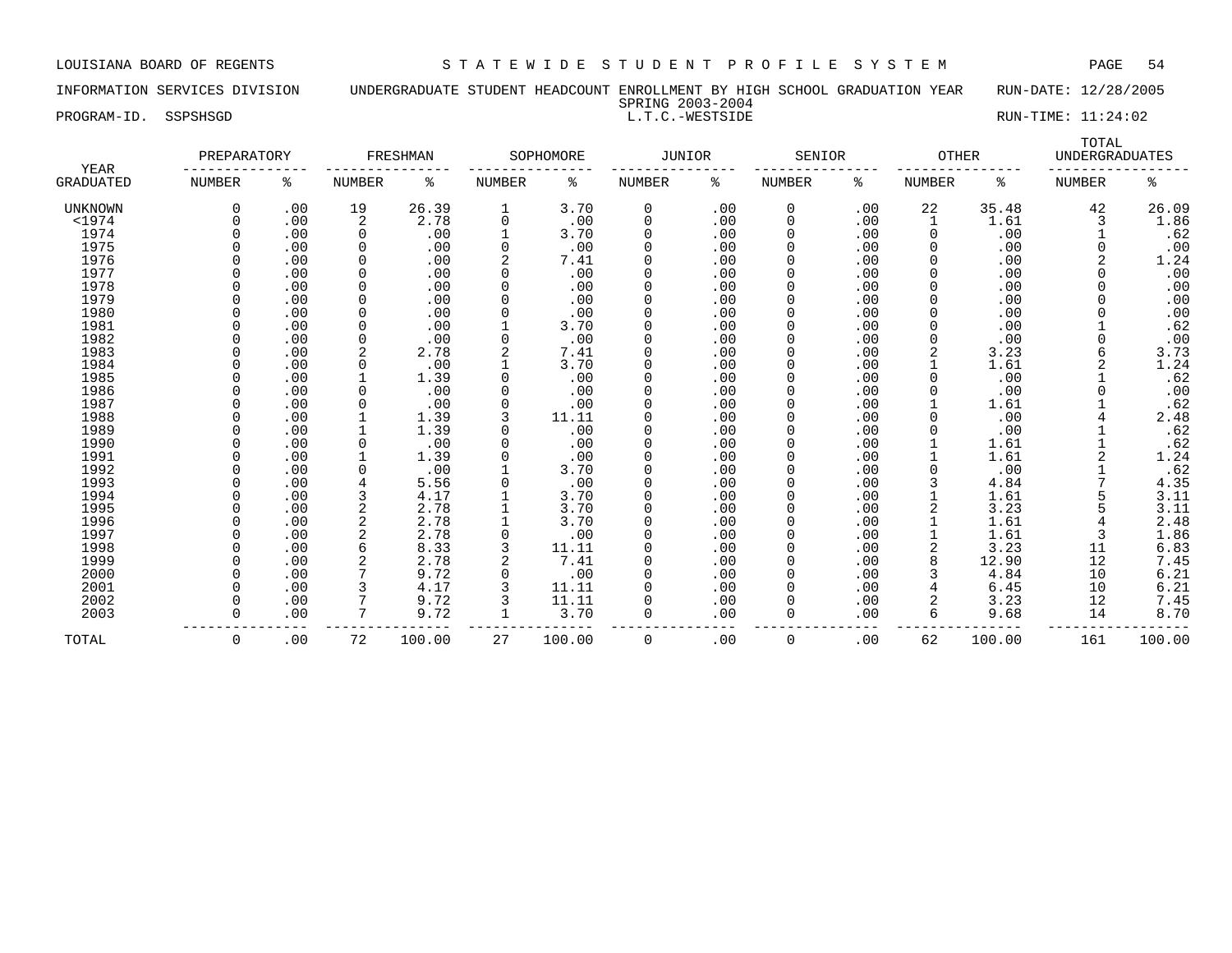## INFORMATION SERVICES DIVISION UNDERGRADUATE STUDENT HEADCOUNT ENROLLMENT BY HIGH SCHOOL GRADUATION YEAR RUN-DATE: 12/28/2005 SPRING 2003-2004 PROGRAM-ID. SSPSHSGD **RUN-TIME:** 11:24:02

|                          | PREPARATORY   |          |        | FRESHMAN |               | SOPHOMORE | JUNIOR      |     | SENIOR        |     | <b>OTHER</b>  |        | TOTAL<br><b>UNDERGRADUATES</b> |                     |
|--------------------------|---------------|----------|--------|----------|---------------|-----------|-------------|-----|---------------|-----|---------------|--------|--------------------------------|---------------------|
| YEAR<br><b>GRADUATED</b> | <b>NUMBER</b> | ి        | NUMBER | နွ       | <b>NUMBER</b> | ႜ         | NUMBER      | နွ  | <b>NUMBER</b> | နွ  | <b>NUMBER</b> | နွ     | <b>NUMBER</b>                  | ႜ                   |
| <b>UNKNOWN</b>           |               | 100.00   | 85     | 31.02    | 6             | 5.94      | 0           | .00 | 0             | .00 | 106           | 21.95  | 206                            | 23.76               |
| $<$ 1974                 | 0             | .00      | 10     | 3.65     | 5             | 4.95      | $\mathbf 0$ | .00 | 0             | .00 | 40            | 8.28   | 55                             | 6.34                |
| 1974                     |               | .00      | 0      | .00      | 3             | 2.97      | $\Omega$    | .00 | $\mathbf 0$   | .00 |               | 1.45   | 10                             | 1.15                |
| 1975                     |               | .00      |        | .73      | 0             | .00       | $\Omega$    | .00 | 0             | .00 | 3             | .62    | 5                              | .58                 |
| 1976                     |               | .00      |        | .73      | $\Omega$      | .00       | $\Omega$    | .00 | 0             | .00 | 13            | 2.69   | 15                             | 1.73                |
| 1977                     |               | .00      |        | 1.82     | $\Omega$      | .00       | $\Omega$    | .00 | 0             | .00 |               | 1.45   | 12                             | 1.38                |
| 1978                     |               | .00      |        | .36      |               | .99       |             | .00 | 0             | .00 | 12            | 2.48   | 14                             | 1.61                |
| 1979                     |               | .00      | 6      | 2.19     |               | .00       |             | .00 | 0             | .00 | 9             | 1.86   | 15                             | 1.73                |
| 1980                     |               | .00      |        | .73      | $\Omega$      | .00       | $\Omega$    | .00 | 0             | .00 |               | .62    | 5                              | .58                 |
| 1981                     | U             | .00      |        | 1.46     |               | .00       | $\Omega$    | .00 | <sup>0</sup>  | .00 | 12            | 2.48   | 16                             | 1.85                |
| 1982                     | U             | .00      |        | 1.09     |               | .99       | $\Omega$    | .00 | 0             | .00 | 7             | 1.45   | 11                             | 1.27                |
| 1983                     | <sup>0</sup>  | .00      |        | 1.09     |               | .99       | $\Omega$    | .00 | 0             | .00 | 11            | 2.28   | 15                             | 1.73                |
| 1984                     |               | .00      |        | 1.46     |               | .00       | $\Omega$    | .00 | 0             | .00 | 10            | 2.07   | 14                             | 1.61                |
| 1985                     |               | .00      |        | .73      |               | .99       | $\Omega$    | .00 | 0             | .00 | 13            | 2.69   | 16                             | 1.85                |
| 1986                     |               | .00      |        | 1.09     |               | .99       | $\Omega$    | .00 | 0             | .00 | 3             | .62    | 7                              | .81                 |
| 1987                     |               | .00      |        | 1.46     |               | 3.96      | $\Omega$    | .00 | 0             | .00 | 9             | 1.86   | 17                             | 1.96                |
| 1988                     |               | .00      |        | 1.46     |               | 1.98      | $\Omega$    | .00 | 0             | .00 | 6             | 1.24   | 12                             | 1.38                |
| 1989                     |               | .00      |        | 1.82     |               | .99       |             | .00 | 0             | .00 | 10            | 2.07   | 16                             | 1.85                |
| 1990                     |               | .00      |        | 2.55     |               | 1.98      |             | .00 | 0             | .00 | 14            | 2.90   | 23                             | 2.65                |
| 1991                     |               | .00      |        | 2.19     |               | .99       | $\Omega$    | .00 | 0             | .00 | 9             | 1.86   | 16                             | 1.85                |
| 1992                     |               | .00      |        | 1.46     |               | 1.98      | $\Omega$    | .00 | 0             | .00 | 18            | 3.73   | 24                             | 2.77                |
| 1993                     | U             | .00      |        | 1.82     | 6             | 5.94      | $\Omega$    | .00 | <sup>0</sup>  | .00 | 16            | 3.31   | 27                             | 3.11                |
| 1994                     |               | .00      |        | 2.19     |               | 1.98      | $\Omega$    | .00 | 0             | .00 | 15            | 3.11   | 23                             |                     |
| 1995                     |               | .00      |        | 1.82     |               | 6.93      | $\Omega$    | .00 | 0             | .00 | 13            | 2.69   | 25                             | $\frac{2.65}{2.88}$ |
| 1996                     |               | .00      |        | 2.19     | 6             | 5.94      | 0           | .00 | 0             | .00 | 15            | 3.11   | 27                             | 3.11                |
| 1997                     |               | .00      | 9      | 3.28     |               | 4.95      | $\Omega$    | .00 | 0             | .00 | 13            | 2.69   | 27                             | 3.11                |
| 1998                     | n             | .00      | 9      | 3.28     |               | 4.95      | $\Omega$    | .00 | 0             | .00 | 21            | 4.35   | 35                             | 4.04                |
| 1999                     |               | .00      | 6      | 2.19     |               | 7.92      | $\Omega$    | .00 | 0             | .00 | 19            | 3.93   | 33                             | 3.81                |
| 2000                     |               | .00      | 12     | 4.38     | 6             | 5.94      |             | .00 | 0             | .00 | 12            | 2.48   | 30                             | 3.46                |
| 2001                     |               | .00      | 15     | 5.47     |               | 4.95      |             | .00 | 0             | .00 | 18            | 3.73   | 38                             | 4.38                |
| 2002                     |               | .00      | 15     | 5.47     | 12            | 11.88     |             | .00 | 0             | .00 | 13            | 2.69   | 40                             | 4.61                |
| 2003                     | U             | .00      | 24     | 8.76     | 8             | 7.92      | $\Omega$    | .00 | 0             | .00 | 6             | 1.24   | 38                             | 4.38                |
| TOTAL                    |               | 9 100.00 | 274    | 100.00   | 101           | 100.00    | 0           | .00 | 0             | .00 | 483           | 100.00 | 867                            | 100.00              |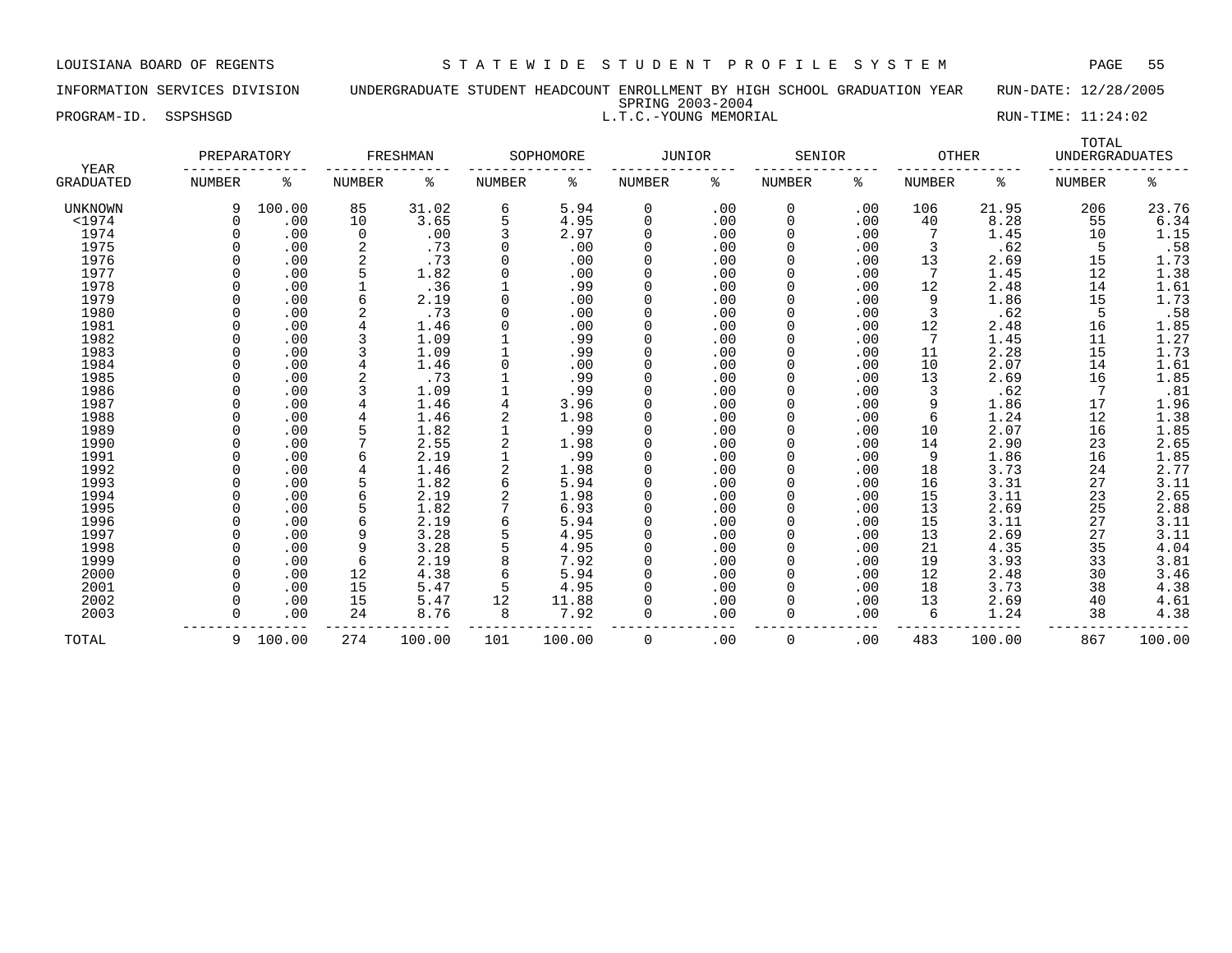INFORMATION SERVICES DIVISION UNDERGRADUATE STUDENT HEADCOUNT ENROLLMENT BY HIGH SCHOOL GRADUATION YEAR RUN-DATE: 12/28/2005 SPRING 2003-2004 PROGRAM-ID. SSPSHSGD L.T.C.-SABINE VALLEY RUN-TIME: 11:24:02

| YEAR<br>GRADUATED | PREPARATORY   |     |                | FRESHMAN |               | SOPHOMORE | JUNIOR |     | SENIOR        |     | <b>OTHER</b>  |        | TOTAL<br><b>UNDERGRADUATES</b> |        |
|-------------------|---------------|-----|----------------|----------|---------------|-----------|--------|-----|---------------|-----|---------------|--------|--------------------------------|--------|
|                   | <b>NUMBER</b> | ႜ   | NUMBER         | ႜ        | <b>NUMBER</b> | ႜ         | NUMBER | နွ  | <b>NUMBER</b> | ႜ   | <b>NUMBER</b> | ႜ      | <b>NUMBER</b>                  | ႜ      |
| <b>UNKNOWN</b>    | $\Omega$      | .00 | 44             | 40.37    | 6             | 17.65     | 0      | .00 | 0             | .00 | 0             | .00    | 50                             | 34.72  |
| $<$ 1974          |               | .00 | 4              | 3.67     | 3             | 8.82      | 0      | .00 | 0             | .00 | 0             | .00    |                                | 4.86   |
| 1974              |               | .00 | $\Omega$       | .00      | 0             | .00       | 0      | .00 | 0             | .00 | $\Omega$      | .00    | O                              | .00    |
| 1975              |               | .00 |                | .92      | $\Omega$      | .00       | 0      | .00 | 0             | .00 |               | .00    |                                | .69    |
| 1976              |               | .00 | $\Omega$       | .00      | $\Omega$      | .00       | 0      | .00 | 0             | .00 |               | .00    | O                              | .00    |
| 1977              |               | .00 | $\overline{2}$ | 1.83     | $\Omega$      | .00       | 0      | .00 | 0             | .00 | 0             | .00    |                                | 1.39   |
| 1978              |               | .00 | $\Omega$       | .00      | 4             | 11.76     | 0      | .00 | 0             | .00 | $\Omega$      | .00    |                                | 2.78   |
| 1979              |               | .00 | $\Omega$       | .00      |               | 2.94      |        | .00 |               | .00 |               | .00    |                                | .69    |
| 1980              |               | .00 | $\Omega$       | .00      |               | .00       | 0      | .00 |               | .00 |               | .00    |                                | .00    |
| 1981              |               | .00 | $\Omega$       | .00      |               | 2.94      | 0      | .00 | ი             | .00 |               | .00    |                                | .69    |
| 1982              |               | .00 | 0              | .00      |               | 2.94      | 0      | .00 | O             | .00 |               | .00    |                                | .69    |
| 1983              |               | .00 | 2              | 1.83     |               | .00       | 0      | .00 | <sup>0</sup>  | .00 | O             | .00    |                                | 1.39   |
| 1984              |               | .00 | $\Omega$       | .00      |               | .00       | 0      | .00 | O             | .00 |               | .00    |                                | .00    |
| 1985              |               | .00 | $\Omega$       | .00      |               | .00       | 0      | .00 | 0             | .00 | 0             | .00    |                                | .00    |
| 1986              |               | .00 | $\overline{2}$ | 1.83     |               | 2.94      | 0      | .00 | 0             | .00 |               | .00    |                                | 2.08   |
| 1987              |               | .00 |                | .92      | 0             | .00       | 0      | .00 | 0             | .00 |               | 100.00 |                                | 1.39   |
| 1988              |               | .00 |                | .92      |               | 2.94      | 0      | .00 | 0             | .00 | 0             | .00    |                                | 1.39   |
| 1989              |               | .00 | $\Omega$       | .00      | $\Omega$      | .00       | 0      | .00 | <sup>0</sup>  | .00 | $\Omega$      | .00    |                                | .00    |
| 1990              |               | .00 |                | .92      |               | 5.88      |        | .00 |               | .00 |               | .00    |                                | 2.08   |
| 1991              |               | .00 | <sup>0</sup>   | .00      | $\Omega$      | .00       | O      | .00 |               | .00 |               | .00    | O                              | .00    |
| 1992              |               | .00 |                | 1.83     |               | .00       | 0      | .00 |               | .00 |               | .00    |                                | 1.39   |
| 1993              |               | .00 | 3              | 2.75     | 0             | .00       | 0      | .00 | <sup>0</sup>  | .00 |               | .00    |                                | 2.08   |
| 1994              |               | .00 | 3              | 2.75     |               | 2.94      | U      | .00 | <sup>0</sup>  | .00 |               | .00    |                                | 2.78   |
| 1995              |               | .00 | $\Omega$       | .00      | 0             | .00       | 0      | .00 | <sup>0</sup>  | .00 |               | .00    |                                | .00    |
| 1996              |               | .00 |                | .92      |               | 5.88      | 0      | .00 | 0             | .00 |               | .00    | 3                              | 2.08   |
| 1997              |               | .00 |                | .92      |               | 2.94      | 0      | .00 |               | .00 |               | .00    | 2                              | 1.39   |
| 1998              |               | .00 | 6              | 5.50     |               | 5.88      | 0      | .00 | O             | .00 |               | .00    | 8                              | 5.56   |
| 1999              |               | .00 |                | 4.59     |               | 5.88      | 0      | .00 | 0             | .00 |               | .00    | 7                              | 4.86   |
| 2000              |               | .00 | 8              | 7.34     |               | 5.88      | 0      | .00 | 0             | .00 | 0             | .00    | 10                             | 6.94   |
| 2001              |               | .00 | 5              | 4.59     |               | 8.82      | O      | .00 | 0             | .00 | 0             | .00    | 8                              | 5.56   |
|                   |               |     |                |          |               |           |        |     |               |     |               |        |                                | 7.64   |
| 2002              |               | .00 | 10<br>7        | 9.17     |               | 2.94      |        | .00 | 0<br>0        | .00 | 0             | .00    | 11<br>7                        |        |
| 2003              |               | .00 |                | 6.42     | 0             | .00       | 0      | .00 |               | .00 | 0             | .00    |                                | 4.86   |
| TOTAL             | 0             | .00 | 109            | 100.00   | 34            | 100.00    | 0      | .00 | $\Omega$      | .00 |               | 100.00 | 144                            | 100.00 |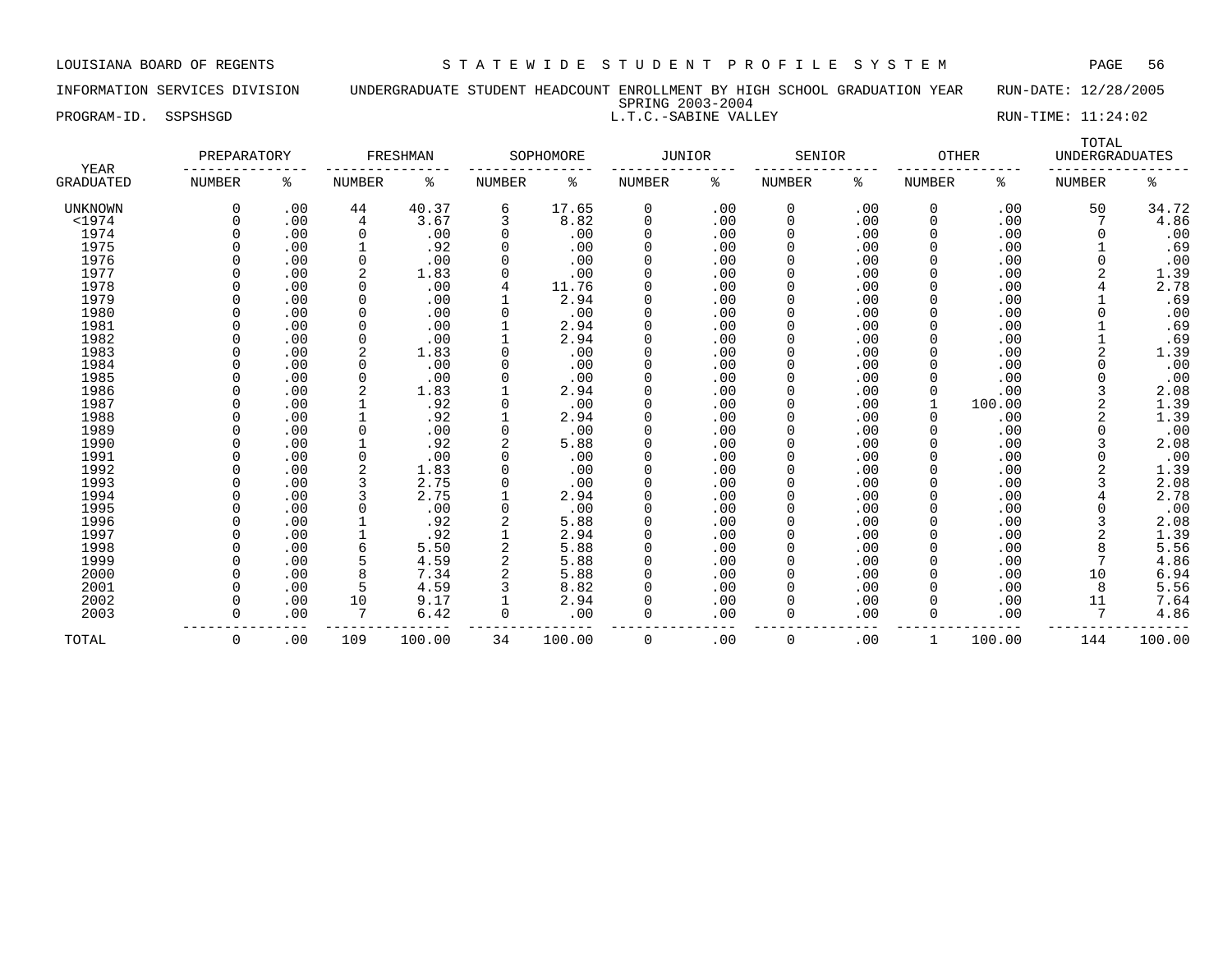INFORMATION SERVICES DIVISION UNDERGRADUATE STUDENT HEADCOUNT ENROLLMENT BY HIGH SCHOOL GRADUATION YEAR RUN-DATE: 12/28/2005 SPRING 2003-2004 PROGRAM-ID. SSPSHSGD SALLT.C.-SHELBY JACKSON RUN-TIME: 11:24:02

|                   | PREPARATORY   |        |          | FRESHMAN |               | SOPHOMORE | JUNIOR |     | SENIOR        |     | <b>OTHER</b>  |        | TOTAL<br><b>UNDERGRADUATES</b> |                             |
|-------------------|---------------|--------|----------|----------|---------------|-----------|--------|-----|---------------|-----|---------------|--------|--------------------------------|-----------------------------|
| YEAR<br>GRADUATED | <b>NUMBER</b> | ႜ      | NUMBER   | ႜ        | <b>NUMBER</b> | ႜ         | NUMBER | ႜ   | <b>NUMBER</b> | ႜ   | <b>NUMBER</b> | ႜ      | <b>NUMBER</b>                  | ႜ                           |
| <b>UNKNOWN</b>    |               | 100.00 | 40       | 41.24    | 1             | 14.29     | 0      | .00 | 0             | .00 | 19            | 42.22  | 61                             | 40.67                       |
| $1974$            |               | .00    | 5        | 5.15     | 0             | .00       | 0      | .00 | 0             | .00 |               | 2.22   | 6                              | 4.00                        |
| 1974              |               | .00    | $\Omega$ | .00      | 0             | .00       | 0      | .00 | 0             | .00 | $\Omega$      | .00    | $\Omega$                       | .00                         |
| 1975              |               | .00    | $\Omega$ | .00      | 0             | .00       | 0      | .00 | 0             | .00 |               | .00    | 0                              | .00                         |
| 1976              |               | .00    |          | 4.12     | $\Omega$      | .00       | 0      | .00 | 0             | .00 |               | .00    |                                | 2.67                        |
| 1977              |               | .00    |          | 1.03     | $\Omega$      | .00       | 0      | .00 | 0             | .00 |               | .00    |                                | .67                         |
| 1978              |               | .00    | $\Omega$ | .00      | 0             | .00       | 0      | .00 | 0             | .00 |               | .00    | O                              | .00                         |
| 1979              |               | .00    | $\Omega$ | .00      | $\Omega$      | .00       |        | .00 |               | .00 |               | .00    |                                | .00                         |
| 1980              |               | .00    | $\Omega$ | .00      | $\Omega$      | .00       |        | .00 |               | .00 |               | .00    |                                | .00                         |
| 1981              |               | .00    | $\Omega$ | .00      |               | .00       | 0      | .00 |               | .00 |               | .00    |                                | .00                         |
| 1982              |               | .00    |          | 1.03     |               | .00       | 0      | .00 | O             | .00 |               | .00    |                                | .67                         |
| 1983              |               | .00    |          | 1.03     | $\Omega$      | .00       | U      | .00 | O             | .00 |               | 2.22   |                                | 1.33                        |
| 1984              |               | .00    | $\Omega$ | .00      |               | .00       | 0      | .00 | O             | .00 |               | .00    | O                              | .00                         |
| 1985              |               | .00    |          | 1.03     |               | .00       | 0      | .00 |               | .00 |               | .00    |                                | .67                         |
| 1986              |               | .00    | 0        | .00      | 0             | .00       | 0      | .00 |               | .00 |               | 2.22   |                                | .67                         |
| 1987              |               | .00    | $\Omega$ | .00      |               | .00       | 0      | .00 | 0             | .00 |               | .00    | 0                              | .00                         |
| 1988              |               | .00    | $\Omega$ | .00      |               | .00       | 0      | .00 | 0             | .00 |               | .00    |                                | .00                         |
| 1989              |               | .00    |          | 2.06     | $\Omega$      | .00       | 0      | .00 | <sup>0</sup>  | .00 |               | .00    |                                | 1.33                        |
| 1990              |               | .00    |          | 1.03     |               | 14.29     |        | .00 |               | .00 |               | .00    |                                | 1.33                        |
| 1991              |               | .00    |          | 2.06     |               | .00       | 0      | .00 |               | .00 |               | 2.22   |                                | 2.00                        |
| 1992              |               | .00    | $\Omega$ | .00      |               | .00       | 0      | .00 |               | .00 |               | 2.22   |                                | .67                         |
| 1993              |               | .00    |          | 1.03     |               | 14.29     | 0      | .00 | <sup>0</sup>  | .00 |               | 2.22   |                                | 2.00                        |
| 1994              |               | .00    | $\Omega$ | .00      |               | 14.29     | U      | .00 | <sup>0</sup>  | .00 |               | 2.22   |                                | 1.33                        |
| 1995              |               | .00    |          | 2.06     | 0             | .00       | 0      | .00 | <sup>0</sup>  | .00 |               | .00    |                                | 1.33                        |
| 1996              |               | .00    | 2        | 2.06     |               | 14.29     | 0      | .00 | 0             | .00 | 2             | 4.44   |                                | 3.33                        |
| 1997              |               | .00    |          | 4.12     | 0             | .00       | 0      | .00 |               | .00 | 2             | 4.44   |                                |                             |
| 1998              |               | .00    |          | 4.12     | 0             | .00       | 0      | .00 | 0             | .00 |               | 2.22   |                                | $\frac{4.00}{3.33}$         |
| 1999              |               | .00    | 6        | 6.19     | 0             | .00       | 0      | .00 | 0             | .00 |               | 4.44   |                                |                             |
| 2000              |               | .00    |          | 4.12     | $\Omega$      | .00       | 0      | .00 | 0             | .00 |               | 2.22   |                                | $\frac{5}{3}$ . 33<br>3. 33 |
|                   |               |        |          |          |               |           |        |     |               |     |               |        | 9                              |                             |
| 2001              |               | .00    |          | 5.15     | 0             | .00       |        | .00 | 0             | .00 |               | 8.89   |                                | 6.00                        |
| 2002              |               | .00    | 5        | 5.15     |               | 14.29     |        | .00 | 0             | .00 |               | 8.89   | 10                             | 6.67                        |
| 2003              |               | .00    | 6        | 6.19     | 1             | 14.29     | 0      | .00 | 0             | .00 | 3             | 6.67   | 10                             | 6.67                        |
| TOTAL             |               | 100.00 | 97       | 100.00   |               | 100.00    | 0      | .00 | $\Omega$      | .00 | 45            | 100.00 | 150                            | 100.00                      |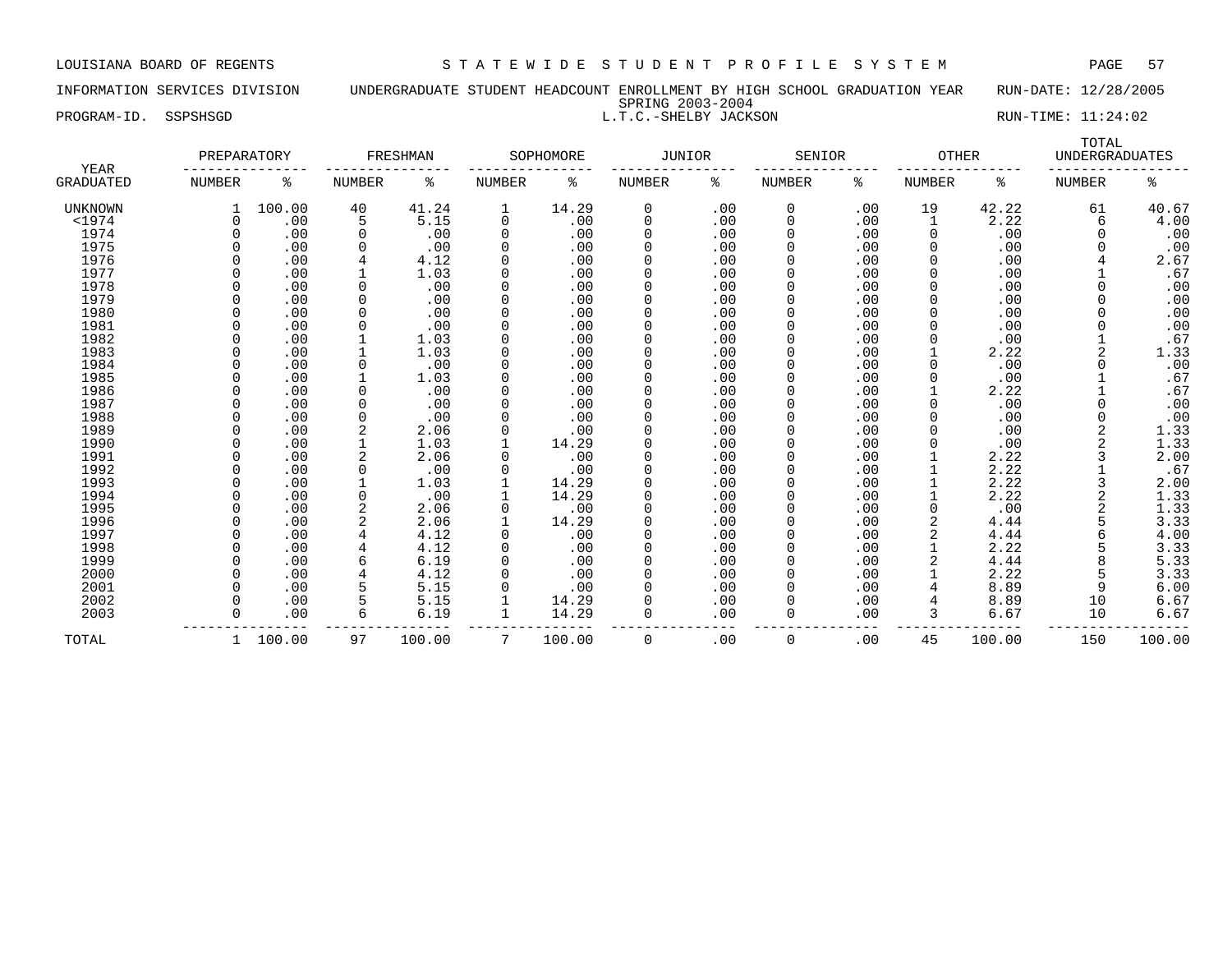INFORMATION SERVICES DIVISION UNDERGRADUATE STUDENT HEADCOUNT ENROLLMENT BY HIGH SCHOOL GRADUATION YEAR RUN-DATE: 12/28/2005 SPRING 2003-2004 PROGRAM-ID. SSPSHSGD SALLT.C.-SHREVEPORT BOSSIER RUN-TIME: 11:24:02

| YEAR             | PREPARATORY   |     |                | FRESHMAN |                | SOPHOMORE | <b>JUNIOR</b> |     | SENIOR        |     | <b>OTHER</b>  |        | TOTAL<br><b>UNDERGRADUATES</b> |                  |
|------------------|---------------|-----|----------------|----------|----------------|-----------|---------------|-----|---------------|-----|---------------|--------|--------------------------------|------------------|
| <b>GRADUATED</b> | <b>NUMBER</b> | ႜ   | <b>NUMBER</b>  | ႜ        | NUMBER         | ್ಠಿ       | NUMBER        | ႜ   | <b>NUMBER</b> | နွ  | <b>NUMBER</b> | နွ     | <b>NUMBER</b>                  | နွ               |
| UNKNOWN          |               | .00 | 122            | 25.47    | 57             | 23.27     | 0             | .00 | 0             | .00 | 33            | 40.74  | 212                            | 26.34            |
| $<$ 1974         |               | .00 | 18             | 3.76     | 22             | 8.98      | 0             | .00 | 0             | .00 | 5             | 6.17   | 45                             | 5.59             |
| 1974             |               | .00 | $\overline{2}$ | .42      | $\overline{2}$ | .82       | $\Omega$      | .00 | O             | .00 | O             | .00    | 4                              | .50              |
| 1975             |               | .00 |                | .42      |                | .82       | $\Omega$      | .00 |               | .00 |               | 1.23   |                                | .62              |
| 1976             |               | .00 |                | .84      |                | 1.22      | $\Omega$      | .00 |               | .00 | 0             | .00    |                                | .87              |
| 1977             |               | .00 | 6              | 1.25     |                | .00       | $\Omega$      | .00 | 0             | .00 |               | .00    |                                | .75              |
| 1978             |               | .00 |                | 1.04     |                | .41       | $\Omega$      | .00 | 0             | .00 |               | .00    |                                | .75              |
| 1979             |               | .00 |                | 1.25     |                | .82       | $\Omega$      | .00 | 0             | .00 |               | 1.23   | 9                              | 1.12             |
| 1980             |               | .00 |                | .84      |                | .41       | $\Omega$      | .00 | 0             | .00 | O             | .00    |                                | .62              |
| 1981             |               | .00 |                | .63      |                | .41       | $\Omega$      | .00 |               | .00 |               | 3.70   |                                | .87              |
| 1982             |               | .00 |                | 1.46     |                | 1.22      | $\Omega$      | .00 |               | .00 |               | .00    | 10                             | 1.24             |
| 1983             |               | .00 |                | .42      |                | .00       | $\Omega$      | .00 |               | .00 |               | 1.23   | 3                              | .37              |
| 1984             |               | .00 |                | 1.46     |                | 1.22      | $\Omega$      | .00 |               | .00 |               | 3.70   | 13                             | 1.61             |
| 1985             |               | .00 | 6              | 1.25     |                | 1.22      | $\Omega$      | .00 |               | .00 |               | .00    | 9                              | 1.12             |
| 1986             |               | .00 | 6              | 1.25     |                | 1.22      | $\Omega$      | .00 |               | .00 |               | 1.23   | 10                             | 1.24             |
| 1987             |               | .00 | $\overline{4}$ | .84      | 10             | 4.08      | $\Omega$      | .00 |               | .00 |               | 1.23   | 15                             | 1.86             |
| 1988             |               | .00 | 12             | 2.51     |                | 1.22      | $\Omega$      | .00 |               | .00 |               | 1.23   | 16                             | 1.99             |
| 1989             |               | .00 | 10             | 2.09     |                | 1.63      | $\Omega$      | .00 |               | .00 |               | 4.94   | 18                             | 2.24             |
| 1990             |               | .00 | 7              | 1.46     |                | 2.45      | $\Omega$      | .00 |               | .00 |               | 2.47   | 15                             |                  |
| 1991             |               | .00 | 8              | 1.67     | $\overline{c}$ | .82       | $\Omega$      | .00 | 0             | .00 |               | 1.23   | 11                             | $1.86$<br>$1.37$ |
| 1992             |               | .00 | 8              | 1.67     |                | 3.67      | $\Omega$      | .00 |               | .00 |               | 1.23   | 18                             | 2.24             |
| 1993             |               | .00 | 15             | 3.13     |                | 2.04      | $\Omega$      | .00 | 0             | .00 |               | 1.23   | 21                             | 2.61             |
| 1994             |               | .00 | 19             | 3.97     |                | 2.45      | $\Omega$      | .00 |               | .00 | 0             | .00    | 25                             | 3.11             |
| 1995             |               | .00 | 14             | 2.92     |                | 2.45      | $\Omega$      | .00 |               | .00 | 2             | 2.47   | 22                             | 2.73             |
| 1996             |               | .00 | 13             | 2.71     | 5              | 2.04      | $\Omega$      | .00 |               | .00 |               | 3.70   | 21                             | 2.61             |
| 1997             |               | .00 | 13             | 2.71     | 11             | 4.49      | $\Omega$      | .00 |               | .00 |               | 6.17   | 29                             | 3.60             |
| 1998             |               | .00 | 19             | 3.97     | 9              | 3.67      | $\Omega$      | .00 |               | .00 |               | 1.23   | 29                             | 3.60             |
| 1999             |               | .00 | 19             | 3.97     | 12             | 4.90      | $\Omega$      | .00 |               | .00 |               | 1.23   | 32                             | 3.98             |
| 2000             |               | .00 | 29             | 6.05     | 14             | 5.71      | $\Omega$      | .00 |               | .00 |               | 4.94   | 47                             | 5.84             |
| 2001             |               | .00 | 22             | 4.59     | 14             | 5.71      | $\Omega$      | .00 |               | .00 |               | 1.23   | 37                             | 4.60             |
| 2002             |               | .00 | 22             | 4.59     | 13             | 5.31      | $\Omega$      | .00 |               | .00 |               | 2.47   | 37                             | 4.60             |
| 2003             |               | .00 | 45             | 9.39     | 13             | 5.31      | $\Omega$      | .00 | $\Omega$      | .00 | 3             | 3.70   | 61                             | 7.58             |
| TOTAL            | 0             | .00 | 479            | 100.00   | 245            | 100.00    | 0             | .00 | 0             | .00 | 81            | 100.00 | 805                            | 100.00           |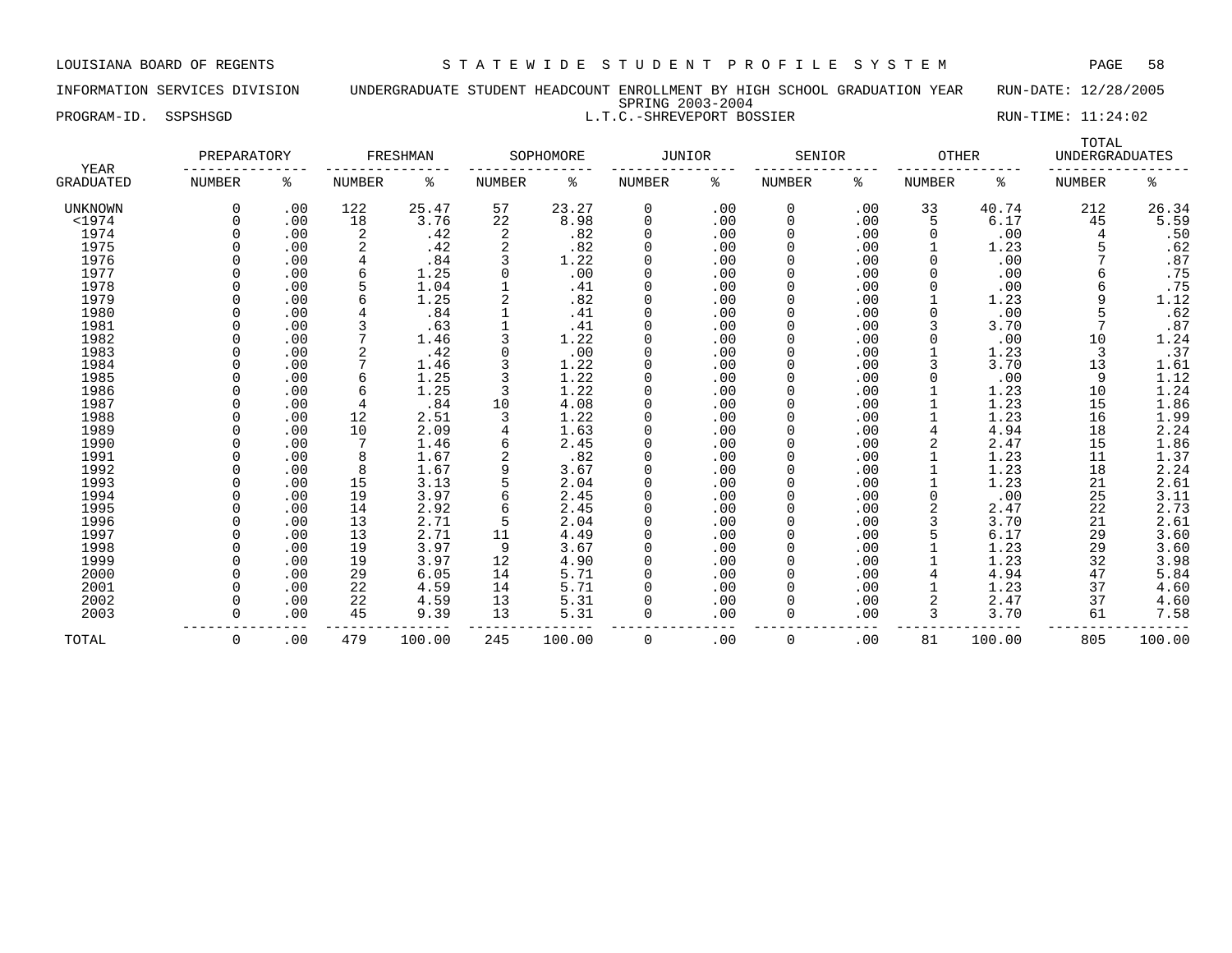# INFORMATION SERVICES DIVISION UNDERGRADUATE STUDENT HEADCOUNT ENROLLMENT BY HIGH SCHOOL GRADUATION YEAR RUN-DATE: 12/28/2005 SPRING 2003-2004 PROGRAM-ID. SSPSHSGD **RUN-TIME:** 11:24:02

| YEAR             | PREPARATORY   |          |        | FRESHMAN |               | SOPHOMORE | <b>JUNIOR</b> |     | SENIOR        |     | <b>OTHER</b>  |        | TOTAL<br><b>UNDERGRADUATES</b> |        |
|------------------|---------------|----------|--------|----------|---------------|-----------|---------------|-----|---------------|-----|---------------|--------|--------------------------------|--------|
| <b>GRADUATED</b> | <b>NUMBER</b> | ిక       | NUMBER | ႜ        | <b>NUMBER</b> | နွ        | <b>NUMBER</b> | နွ  | <b>NUMBER</b> | နွ  | <b>NUMBER</b> | နွ     | NUMBER                         | ႜ      |
| <b>UNKNOWN</b>   |               | 100.00   | 81     | 40.70    | 12            | 54.55     | 0             | .00 | 0             | .00 | 64            | 54.24  | 158                            | 46.47  |
| $<$ 1974         |               | .00      |        | 1.51     | 0             | .00       | 0             | .00 | 0             | .00 |               | .85    | 4                              | 1.18   |
| 1974             |               | .00      |        | .50      | $\Omega$      | .00       | $\Omega$      | .00 | 0             | .00 | 0             | .00    |                                | .29    |
| 1975             |               | .00      |        | .00      |               | .00       | $\Omega$      | .00 | 0             | .00 | $\Omega$      | .00    |                                | .00    |
| 1976             |               | .00      |        | 1.51     |               | .00       | $\Omega$      | .00 | 0             | .00 |               | .00    |                                | .88    |
| 1977             |               | .00      |        | .50      |               | .00       | $\Omega$      | .00 | 0             | .00 | $\Omega$      | .00    |                                | .29    |
| 1978             |               | .00      |        | 1.01     |               | .00       | U             | .00 | <sup>0</sup>  | .00 |               | 1.69   |                                | 1.18   |
| 1979             |               | .00      |        | .50      |               | .00       | <sup>0</sup>  | .00 |               | .00 |               | .00    |                                | .29    |
| 1980             |               | .00      |        | .50      |               | 4.55      | 0             | .00 |               | .00 |               | .85    |                                | .88    |
| 1981             |               | .00      |        | .00      |               | .00       | 0             | .00 |               | .00 |               | .00    |                                | .00    |
| 1982             |               | .00      |        | .50      |               | .00       | 0             | .00 | 0             | .00 |               | .00    |                                | .29    |
| 1983             |               | .00      |        | .50      |               | .00       | $\Omega$      | .00 | 0             | .00 |               | .00    |                                | .29    |
| 1984             |               | .00      |        | .00      |               | .00       | <sup>0</sup>  | .00 | 0             | .00 |               | .85    |                                | .29    |
| 1985             |               | .00      |        | .50      |               | .00       | $\Omega$      | .00 | 0             | .00 |               | .85    |                                | .59    |
| 1986             |               | .00      |        | 1.01     |               | 4.55      | <sup>0</sup>  | .00 | 0             | .00 |               | .00    |                                | .88    |
| 1987             |               | .00      | 4      | 2.01     |               | .00       | <sup>0</sup>  | .00 |               | .00 |               | .00    |                                | 1.18   |
| 1988             |               | .00      |        | .00      |               | .00       | <sup>0</sup>  | .00 | 0             | .00 |               | .85    |                                | .29    |
| 1989             |               | .00      |        | .00      |               | 4.55      | <sup>0</sup>  | .00 | <sup>0</sup>  | .00 |               | 3.39   |                                | 1.47   |
| 1990             |               | .00      |        | .50      |               | .00       | <sup>0</sup>  | .00 |               | .00 |               | .85    |                                | .59    |
| 1991             |               | .00      |        | .00      |               | 4.55      | 0             | .00 |               | .00 |               | 1.69   | 3                              | .88    |
| 1992             |               | .00      |        | 1.51     |               | .00       | 0             | .00 |               | .00 |               | 1.69   |                                | 1.47   |
| 1993             |               | .00      |        | 3.52     |               | .00       | 0             | .00 | 0             | .00 |               | 1.69   |                                | 2.65   |
| 1994             |               | .00      |        | 3.52     |               | .00       | 0             | .00 | 0             | .00 |               | 2.54   | 10                             | 2.94   |
| 1995             |               | .00      |        | 2.51     |               | 4.55      | 0             | .00 | 0             | .00 |               | 4.24   | 11                             | 3.24   |
| 1996             |               | .00      |        | 3.02     |               | .00       | 0             | .00 | 0             | .00 |               | 3.39   | 10                             | 2.94   |
| 1997             |               | .00      |        | 3.52     |               | .00       |               | .00 |               | .00 |               | 1.69   | 9                              | 2.65   |
| 1998             |               | .00      |        | 4.02     |               | 4.55      | <sup>0</sup>  | .00 | 0             | .00 |               | .85    | 10                             | 2.94   |
| 1999             |               | .00      |        | 1.51     |               | 4.55      | <sup>0</sup>  | .00 | 0             | .00 |               | 6.78   | 12                             | 3.53   |
| 2000             |               | .00      | 18     | 9.05     |               | .00       | <sup>0</sup>  | .00 | 0             | .00 |               | 2.54   | 21                             | 6.18   |
| 2001             |               | .00      | 12     | 6.03     |               | .00       | <sup>0</sup>  | .00 | 0             | .00 |               | 4.24   | 17                             | 5.00   |
| 2002             |               | .00      | 8      | 4.02     |               | 4.55      | <sup>0</sup>  | .00 |               | .00 |               | 2.54   | 12                             | 3.53   |
| 2003             |               | .00      | 12     | 6.03     | 2             | 9.09      | $\Omega$      | .00 | 0             | .00 |               | 1.69   | 16                             | 4.71   |
| TOTAL            |               | 1 100.00 | 199    | 100.00   | 22            | 100.00    | 0             | .00 | $\mathbf 0$   | .00 | 118           | 100.00 | 340                            | 100.00 |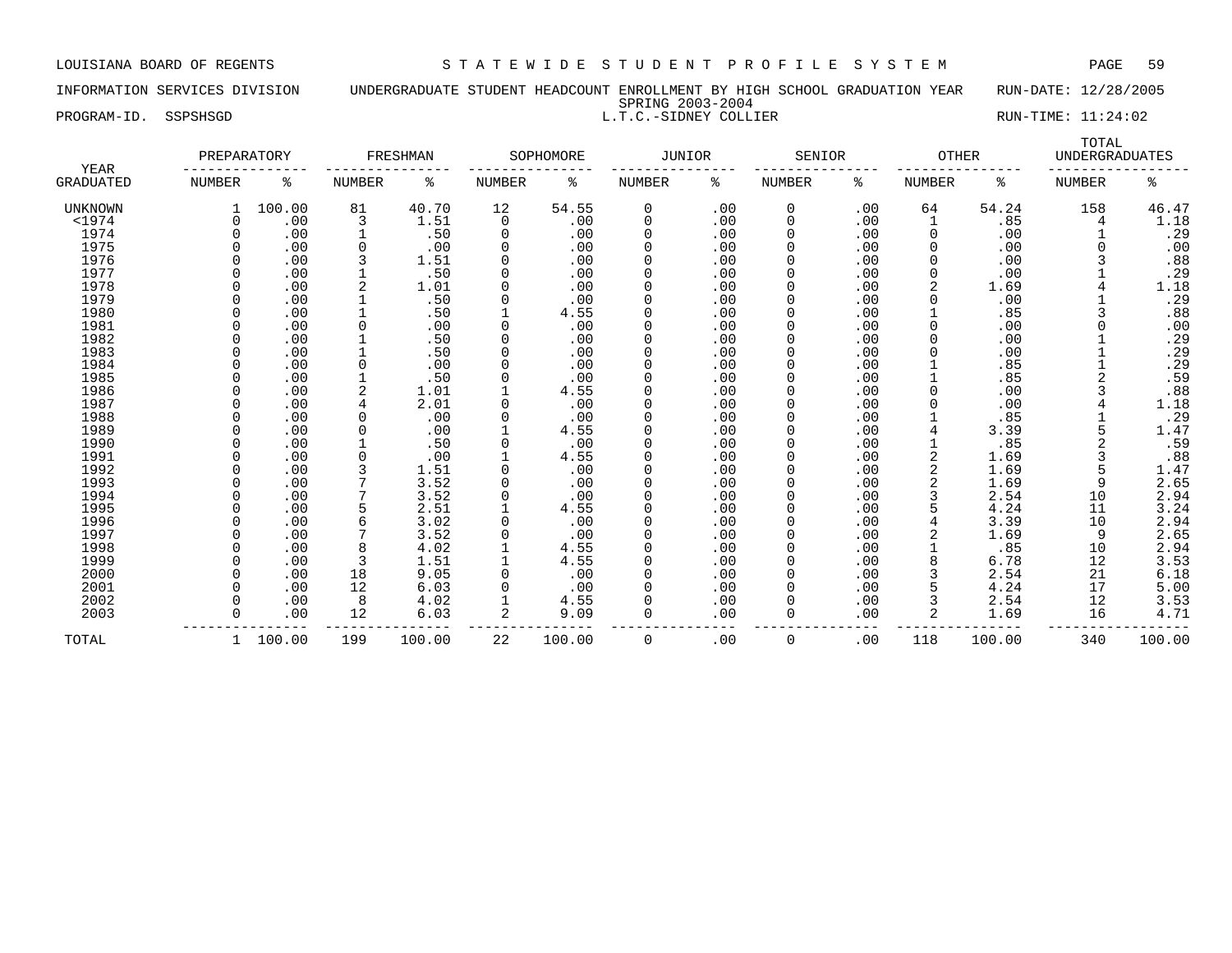PROGRAM-ID. SSPSHSGD **EXECUTE:** 11:24:02 L.T.C.-SLIDELL **EXECUTE:** 21:24:02

### INFORMATION SERVICES DIVISION UNDERGRADUATE STUDENT HEADCOUNT ENROLLMENT BY HIGH SCHOOL GRADUATION YEAR RUN-DATE: 12/28/2005 SPRING 2003-2004

| <b>YEAR</b>      | PREPARATORY |     |               | FRESHMAN |               | SOPHOMORE | <b>JUNIOR</b> |     | SENIOR       |     | <b>OTHER</b>   |        | TOTAL<br><b>UNDERGRADUATES</b> |        |
|------------------|-------------|-----|---------------|----------|---------------|-----------|---------------|-----|--------------|-----|----------------|--------|--------------------------------|--------|
| <b>GRADUATED</b> | NUMBER      | ႜ   | <b>NUMBER</b> | ٥g       | <b>NUMBER</b> | ႜ         | NUMBER        | ႜ   | NUMBER       | ి   | <b>NUMBER</b>  | ႜ      | <b>NUMBER</b>                  | ిక     |
| UNKNOWN          |             | .00 | 9             | 31.03    | 10            | 76.92     | 0             | .00 | $\mathbf 0$  | .00 | 37             | 42.05  | 56                             | 43.08  |
| $<$ 1974         |             | .00 | 3             | 10.34    | $\mathbf 0$   | .00       | $\Omega$      | .00 | $\mathbf 0$  | .00 |                | 7.95   | 10                             | 7.69   |
| 1974             |             | .00 | 0             | .00      | 0             | .00       | $\Omega$      | .00 | 0            | .00 | 0              | .00    |                                | .00    |
| 1975             |             | .00 | $\Omega$      | .00      | 0             | .00       |               | .00 | 0            | .00 |                | 1.14   |                                | .77    |
| 1976             |             | .00 | $\Omega$      | .00      | 0             | .00       |               | .00 | 0            | .00 |                | .00    |                                | .00    |
| 1977             |             | .00 | $\Omega$      | .00      |               | .00       |               | .00 | 0            | .00 |                | .00    |                                | .00    |
| 1978             |             | .00 | $\Omega$      | .00      | 0             | .00       |               | .00 | 0            | .00 |                | .00    |                                | .00    |
| 1979             |             | .00 | $\Omega$      | .00      |               | .00       |               | .00 | 0            | .00 |                | .00    |                                | .00    |
| 1980             |             | .00 |               | 3.45     | 0             | .00       |               | .00 | 0            | .00 |                | .00    |                                | .77    |
| 1981             |             | .00 | $\Omega$      | .00      | O             | .00       |               | .00 | 0            | .00 |                | .00    |                                | .00    |
| 1982             |             | .00 | $\Omega$      | .00      | 0             | .00       |               | .00 | <sup>0</sup> | .00 |                | 4.55   |                                | 3.08   |
| 1983             |             | .00 | $\Omega$      | .00      | 0             | .00       |               | .00 | 0            | .00 |                | .00    |                                | .00    |
| 1984             |             | .00 | $\Omega$      | .00      | 0             | .00       |               | .00 | 0            | .00 |                | 1.14   |                                | .77    |
| 1985             |             | .00 | 0             | .00      |               | .00       |               | .00 |              | .00 |                | 1.14   |                                | .77    |
| 1986             |             | .00 | 1             | 3.45     | 0             | .00       |               | .00 | 0            | .00 |                | .00    |                                | .77    |
| 1987             |             | .00 | 0             | .00      | 0             | .00       |               | .00 | 0            | .00 |                | 1.14   |                                | .77    |
| 1988             |             | .00 | $\Omega$      | .00      | 0             | .00       |               | .00 | 0            | .00 |                | 1.14   |                                | .77    |
| 1989             |             | .00 | $\Omega$      | .00      | 0             | .00       |               | .00 | 0            | .00 |                | .00    |                                | .00    |
| 1990             |             | .00 | $\Omega$      | .00      |               | .00       |               | .00 |              | .00 |                | .00    |                                | .00    |
| 1991             |             | .00 |               | 3.45     |               | .00       |               | .00 | 0            | .00 |                | 2.27   |                                | 2.31   |
| 1992             |             | .00 | $\Omega$      | .00      |               | .00       |               | .00 | 0            | .00 |                | 2.27   |                                | 1.54   |
| 1993             |             | .00 | <sup>n</sup>  | .00      |               | .00       |               | .00 | <sup>0</sup> | .00 |                | 3.41   |                                | 2.31   |
| 1994             |             | .00 | $\Omega$      | .00      |               | 7.69      |               | .00 | 0            | .00 |                | 1.14   |                                | 1.54   |
| 1995             |             | .00 |               | 3.45     | 0             | .00       |               | .00 | 0            | .00 |                | 3.41   |                                | 3.08   |
| 1996             |             | .00 |               | 3.45     | 0             | .00       |               | .00 | 0            | .00 |                | 6.82   |                                | 5.38   |
| 1997             |             | .00 | 0             | .00      | 0             | .00       |               | .00 | 0            | .00 | $\overline{2}$ | 2.27   |                                | 1.54   |
| 1998             |             | .00 | 0             | .00      | 0             | .00       |               | .00 | 0            | .00 |                | 2.27   |                                | 1.54   |
| 1999             |             | .00 | $\Omega$      | .00      |               | .00       |               | .00 | 0            | .00 |                | .00    |                                | .00    |
| 2000             |             | .00 |               | 3.45     |               | .00       |               | .00 | $\mathbf 0$  | .00 |                | 3.41   |                                | 3.08   |
| 2001             |             | .00 | 4             | 13.79    |               | 7.69      |               | .00 | 0            | .00 |                | 2.27   |                                | 5.38   |
| 2002             |             | .00 | 3             | 10.34    |               | 7.69      |               | .00 | 0            | .00 |                | 2.27   | 6                              | 4.62   |
| 2003             |             | .00 | 4             | 13.79    | 0             | .00       |               | .00 | 0            | .00 | 7              | 7.95   | 11                             | 8.46   |
| TOTAL            | $\Omega$    | .00 | 29            | 100.00   | 13            | 100.00    | $\Omega$      | .00 | $\Omega$     | .00 | 88             | 100.00 | 130                            | 100.00 |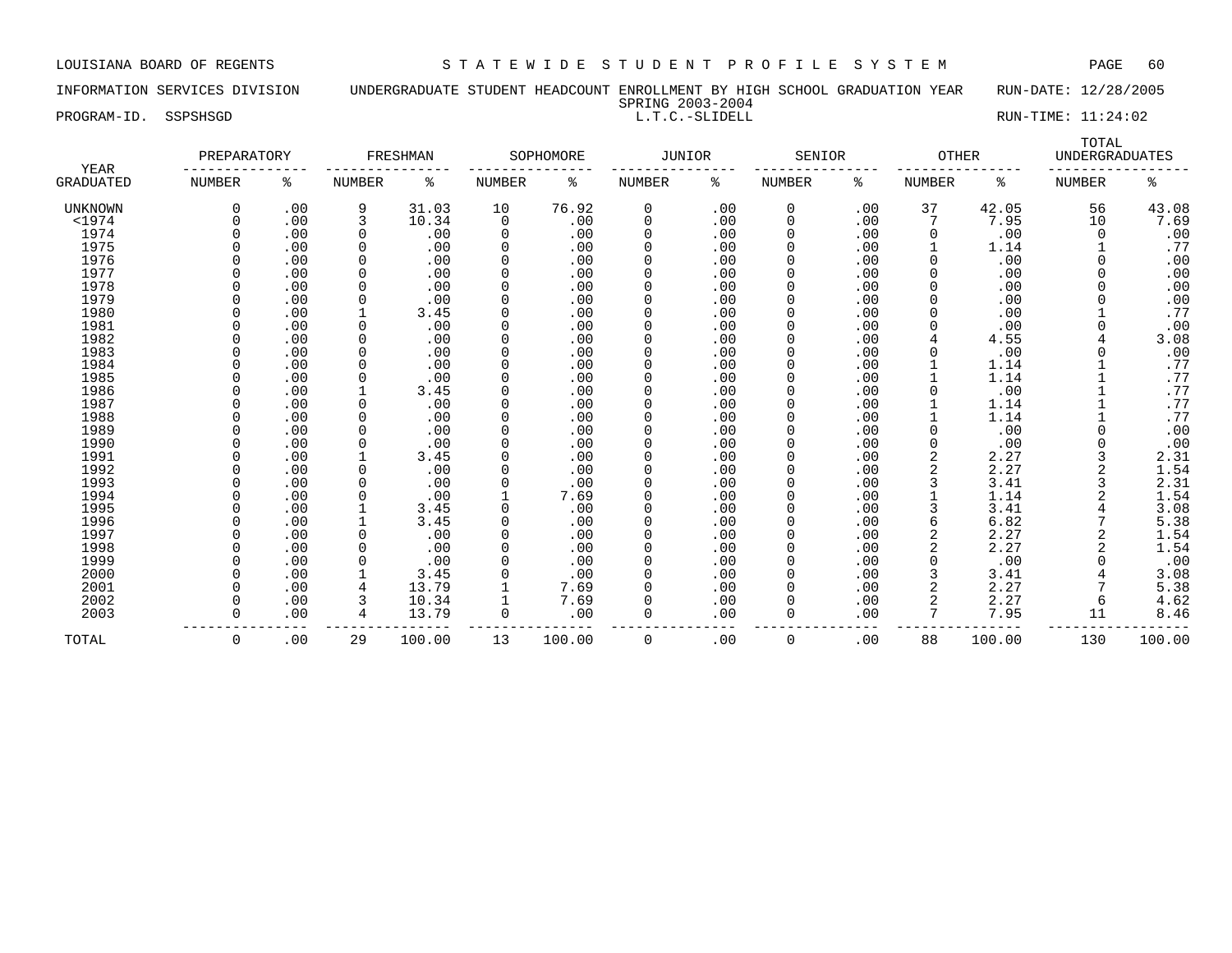INFORMATION SERVICES DIVISION UNDERGRADUATE STUDENT HEADCOUNT ENROLLMENT BY HIGH SCHOOL GRADUATION YEAR RUN-DATE: 12/28/2005 SPRING 2003-2004

PROGRAM-ID. SSPSHSGD SOWELA RUN-TIME: 11:24:02

|                          | PREPARATORY   |              |               | FRESHMAN |               | SOPHOMORE | <b>JUNIOR</b> |     | SENIOR        |     | <b>OTHER</b>  |     | TOTAL<br><b>UNDERGRADUATES</b> |        |
|--------------------------|---------------|--------------|---------------|----------|---------------|-----------|---------------|-----|---------------|-----|---------------|-----|--------------------------------|--------|
| YEAR<br><b>GRADUATED</b> | <b>NUMBER</b> | ႜ            | <b>NUMBER</b> | နွ       | <b>NUMBER</b> | ి         | NUMBER        | နွ  | <b>NUMBER</b> | ႜ   | <b>NUMBER</b> | ႜ   | <b>NUMBER</b>                  | ە<br>ج |
| UNKNOWN                  | 45            | 100.00       | 1,523         | 100.00   | $\mathbf 0$   | .00       | 0             | .00 | 0             | .00 | 0             | .00 | 1,568                          | 100.00 |
| $<$ 1974                 | $\Omega$      | .00          | 0             | .00      | 0             | .00       | 0             | .00 | 0             | .00 | $\Omega$      | .00 | 0                              | .00    |
| 1974                     |               | .00          | $\Omega$      | .00      | 0             | .00       | 0             | .00 | 0             | .00 |               | .00 | 0                              | .00    |
| 1975                     | $\Omega$      | .00          | $\Omega$      | .00      | 0             | .00       | 0             | .00 | 0             | .00 |               | .00 | 0                              | .00    |
| 1976                     |               | .00          | $\Omega$      | .00      | 0             | .00       | 0             | .00 | 0             | .00 |               | .00 | 0                              | .00    |
| 1977                     |               | .00          | $\Omega$      | .00      | 0             | .00       | 0             | .00 | 0             | .00 |               | .00 | O                              | .00    |
| 1978                     |               | .00          | $\Omega$      | .00      | $\Omega$      | .00       | 0             | .00 | 0             | .00 |               | .00 |                                | .00    |
| 1979                     |               | .00          | $\Omega$      | .00      | 0             | .00       | 0             | .00 | 0             | .00 |               | .00 |                                | .00    |
| 1980                     |               | .00          | $\Omega$      | .00      | $\Omega$      | .00       | 0             | .00 | 0             | .00 |               | .00 | O                              | .00    |
| 1981                     | O             | .00          | $\Omega$      | .00      | $\Omega$      | .00       | 0             | .00 | 0             | .00 |               | .00 | 0                              | .00    |
| 1982                     | O             | .00          | $\Omega$      | .00      | $\Omega$      | .00       | 0             | .00 | 0             | .00 |               | .00 | 0                              | .00    |
| 1983                     |               | .00          | $\Omega$      | .00      | $\Omega$      | .00       | 0             | .00 |               | .00 |               | .00 | 0                              | .00    |
| 1984                     |               | .00          | $\Omega$      | .00      | $\Omega$      | .00       | 0             | .00 | 0             | .00 |               | .00 | 0                              | .00    |
| 1985                     | 0             | .00          | $\Omega$      | .00      | 0             | .00       | 0             | .00 | 0             | .00 |               | .00 | 0                              | .00    |
| 1986                     |               | .00          | $\Omega$      | .00      | 0             | .00       | 0             | .00 | 0             | .00 |               | .00 | 0                              | .00    |
| 1987                     |               | .00          | $\Omega$      | .00      | $\Omega$      | .00       | 0             | .00 | 0             | .00 |               | .00 | 0                              | .00    |
| 1988                     |               | .00          |               | .00      | $\Omega$      | .00       | 0             | .00 | 0             | .00 |               | .00 |                                | .00    |
| 1989                     |               | .00          |               | .00      | $\Omega$      | .00       | 0             | .00 | 0             | .00 |               | .00 |                                | .00    |
| 1990                     |               | .00          | $\Omega$      | .00      | $\Omega$      | .00       | $\Omega$      | .00 | 0             | .00 |               | .00 | O                              | .00    |
| 1991                     |               | .00          | $\Omega$      | .00      | $\Omega$      | .00       | 0             | .00 | 0             | .00 |               | .00 | 0                              | .00    |
| 1992                     |               | .00          | $\Omega$      | .00      | $\Omega$      | .00       | 0             | .00 | 0             | .00 |               | .00 | 0                              | .00    |
| 1993                     |               | .00          | $\Omega$      | .00      | $\Omega$      | .00       | 0             | .00 | 0             | .00 |               | .00 | 0                              | .00    |
| 1994                     |               | .00          | $\Omega$      | .00      | 0             | .00       | 0             | .00 | 0             | .00 |               | .00 | 0                              | .00    |
| 1995                     |               | .00          | 0             | .00      | 0             | .00       | 0             | .00 | 0             | .00 |               | .00 | 0                              | .00    |
| 1996                     | O             | .00          | 0             | .00      | 0             | .00       | 0             | .00 | 0             | .00 |               | .00 | 0                              | .00    |
| 1997                     |               | .00          | $\Omega$      | .00      | $\Omega$      | .00       | 0             | .00 | 0             | .00 |               | .00 | 0                              | .00    |
| 1998                     |               | .00          | $\Omega$      | .00      | 0             | .00       | 0             | .00 | 0             | .00 |               | .00 |                                | .00    |
| 1999                     |               | .00          | $\Omega$      | .00      | $\Omega$      | .00       |               | .00 | 0             | .00 |               | .00 |                                | .00    |
| 2000                     |               | .00          | $\Omega$      | .00      | $\Omega$      | .00       | 0             | .00 | 0             | .00 |               | .00 |                                | .00    |
| 2001                     | U             | .00          | $\Omega$      | .00      | $\Omega$      | .00       | 0             | .00 | 0             | .00 |               | .00 | O                              | .00    |
| 2002                     | O             | .00          | $\Omega$      | .00      | $\Omega$      | .00       | 0             | .00 | 0             | .00 | $\Omega$      | .00 | O                              | .00    |
| 2003                     | $\Omega$      | .00          | $\Omega$      | .00      | $\Omega$      | .00       | 0             | .00 | 0             | .00 | $\Omega$      | .00 | 0                              | .00    |
| TOTAL                    | 45            | 100.00 1,523 |               | 100.00   | $\mathbf 0$   | .00       | 0             | .00 | 0             | .00 | $\Omega$      | .00 | 1,568                          | 100.00 |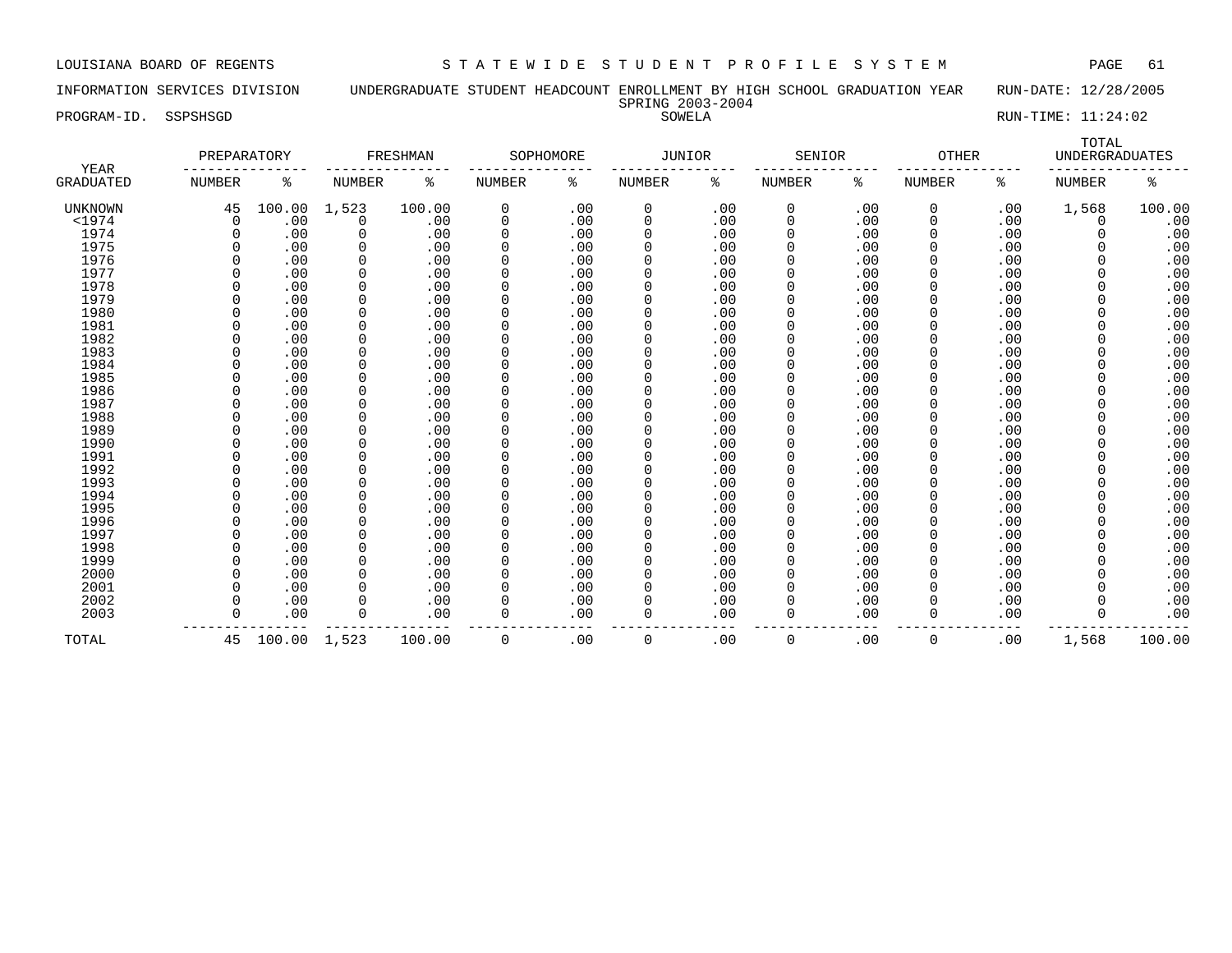TOTAL

INFORMATION SERVICES DIVISION UNDERGRADUATE STUDENT HEADCOUNT ENROLLMENT BY HIGH SCHOOL GRADUATION YEAR RUN-DATE: 12/28/2005 SPRING 2003-2004

PROGRAM-ID. SSPSHSGD L.T.C.-SULLIVAN RUN-TIME: 11:24:02

| YEAR             | PREPARATORY   |        |                | FRESHMAN |               | SOPHOMORE | JUNIOR      |     | SENIOR        |     | <b>OTHER</b>  |     | <b>UNDERGRADUATES</b> |        |
|------------------|---------------|--------|----------------|----------|---------------|-----------|-------------|-----|---------------|-----|---------------|-----|-----------------------|--------|
| <b>GRADUATED</b> | <b>NUMBER</b> | ႜ      | NUMBER         | နွ       | <b>NUMBER</b> | ి         | NUMBER      | ႜ   | <b>NUMBER</b> | နွ  | <b>NUMBER</b> | နွ  | <b>NUMBER</b>         | ి      |
| UNKNOWN          | 4             | 100.00 | 221            | 37.78    | 1             | 1.09      | 0           | .00 | 0             | .00 | $\mathbf 0$   | .00 | 226                   | 33.19  |
| $<$ 1974         |               | .00    | 30             | 5.13     | 2             | 2.17      | 0           | .00 | $\Omega$      | .00 | $\mathbf 0$   | .00 | 32                    | 4.70   |
| 1974             |               | .00    | $\overline{2}$ | .34      | 0             | .00       | 0           | .00 | $\Omega$      | .00 | 0             | .00 |                       | .29    |
| 1975             |               | .00    | 2              | .34      |               | .00       | $\Omega$    | .00 | $\Omega$      | .00 |               | .00 |                       | .29    |
| 1976             |               | .00    |                | .34      | 0             | .00       | $\Omega$    | .00 | $\Omega$      | .00 | $\Omega$      | .00 |                       | .29    |
| 1977             |               | .00    |                | .85      |               | 2.17      |             | .00 | $\Omega$      | .00 |               | .00 |                       | 1.03   |
| 1978             |               | .00    |                | 1.20     |               | 1.09      |             | .00 | $\Omega$      | .00 |               | .00 |                       | 1.17   |
| 1979             |               | .00    |                | .68      |               | .00       |             | .00 | $\Omega$      | .00 |               | .00 |                       | .59    |
| 1980             |               | .00    |                | 1.03     |               | 1.09      |             | .00 | O             | .00 |               | .00 |                       | 1.03   |
| 1981             |               | .00    |                | 1.20     |               | 2.17      |             | .00 |               | .00 |               | .00 | 9                     | 1.32   |
| 1982             |               | .00    |                | 1.03     |               | .00       |             | .00 |               | .00 |               | .00 |                       | .88    |
| 1983             |               | .00    |                | 1.20     |               | 3.26      |             | .00 |               | .00 |               | .00 | 10                    | 1.47   |
| 1984             |               | .00    |                | .68      |               | 2.17      |             | .00 |               | .00 |               | .00 | 6                     | .88    |
| 1985             |               | .00    |                | .85      |               | 3.26      |             | .00 |               | .00 |               | .00 |                       | 1.17   |
| 1986             |               | .00    |                | 1.37     |               | 2.17      |             | .00 |               | .00 |               | .00 | 10                    | 1.47   |
| 1987             |               | .00    |                | .51      |               | 4.35      | $\Omega$    | .00 |               | .00 |               | .00 |                       | 1.03   |
| 1988             |               | .00    |                | 1.37     |               | 1.09      | $\Omega$    | .00 |               | .00 |               | .00 |                       | 1.32   |
| 1989             |               | .00    | 3              | .51      |               | 2.17      | $\Omega$    | .00 |               | .00 |               | .00 |                       | .73    |
| 1990             |               | .00    | 12             | 2.05     |               | 4.35      | $\Omega$    | .00 |               | .00 |               | .00 | 16                    | 2.35   |
| 1991             |               | .00    |                | 1.20     |               | 4.35      | $\Omega$    | .00 | $\Omega$      | .00 |               | .00 | 11                    | 1.62   |
| 1992             |               | .00    | 8              | 1.37     |               | .00       | $\Omega$    | .00 | $\Omega$      | .00 | $\Omega$      | .00 |                       | 1.17   |
| 1993             |               | .00    | 8              | 1.37     |               | 1.09      | $\Omega$    | .00 | O             | .00 | $\Omega$      | .00 | 9                     | 1.32   |
| 1994             |               | .00    | 12             | 2.05     |               | 4.35      | $\Omega$    | .00 | $\Omega$      | .00 |               | .00 | 16                    | 2.35   |
| 1995             |               | .00    | 9              | 1.54     |               | 3.26      | $\Omega$    | .00 |               | .00 | $\cap$        | .00 | 12                    | 1.76   |
| 1996             |               | .00    | 15             | 2.56     |               | .00       | $\Omega$    | .00 |               | .00 | $\cap$        | .00 | 15                    | 2.20   |
| 1997             |               | .00    | 14             | 2.39     |               | 3.26      | $\Omega$    | .00 |               | .00 |               | .00 | 17                    | 2.50   |
| 1998             |               | .00    | 16             | 2.74     |               | 8.70      | $\Omega$    | .00 |               | .00 | $\Omega$      | .00 | 24                    | 3.52   |
| 1999             |               | .00    | 14             | 2.39     |               | 8.70      | $\Omega$    | .00 |               | .00 |               | .00 | 22                    | 3.23   |
| 2000             |               | .00    | 27             | 4.62     |               | 7.61      |             | .00 |               | .00 |               | .00 | 34                    | 4.99   |
| 2001             |               | .00    | 27             | 4.62     | 10            | 10.87     |             | .00 |               | .00 |               | .00 | 37                    | 5.43   |
| 2002             |               | .00    | 40             | 6.84     |               | 7.61      |             | .00 |               | .00 |               | .00 | 47                    | 6.90   |
| 2003             |               | .00    | 46             | 7.86     | 7             | 7.61      |             | .00 | 0             | .00 | $\Omega$      | .00 | 53                    | 7.78   |
| TOTAL            | 4             | 100.00 | 585            | 100.00   | 92            | 100.00    | $\mathbf 0$ | .00 | 0             | .00 | $\Omega$      | .00 | 681                   | 100.00 |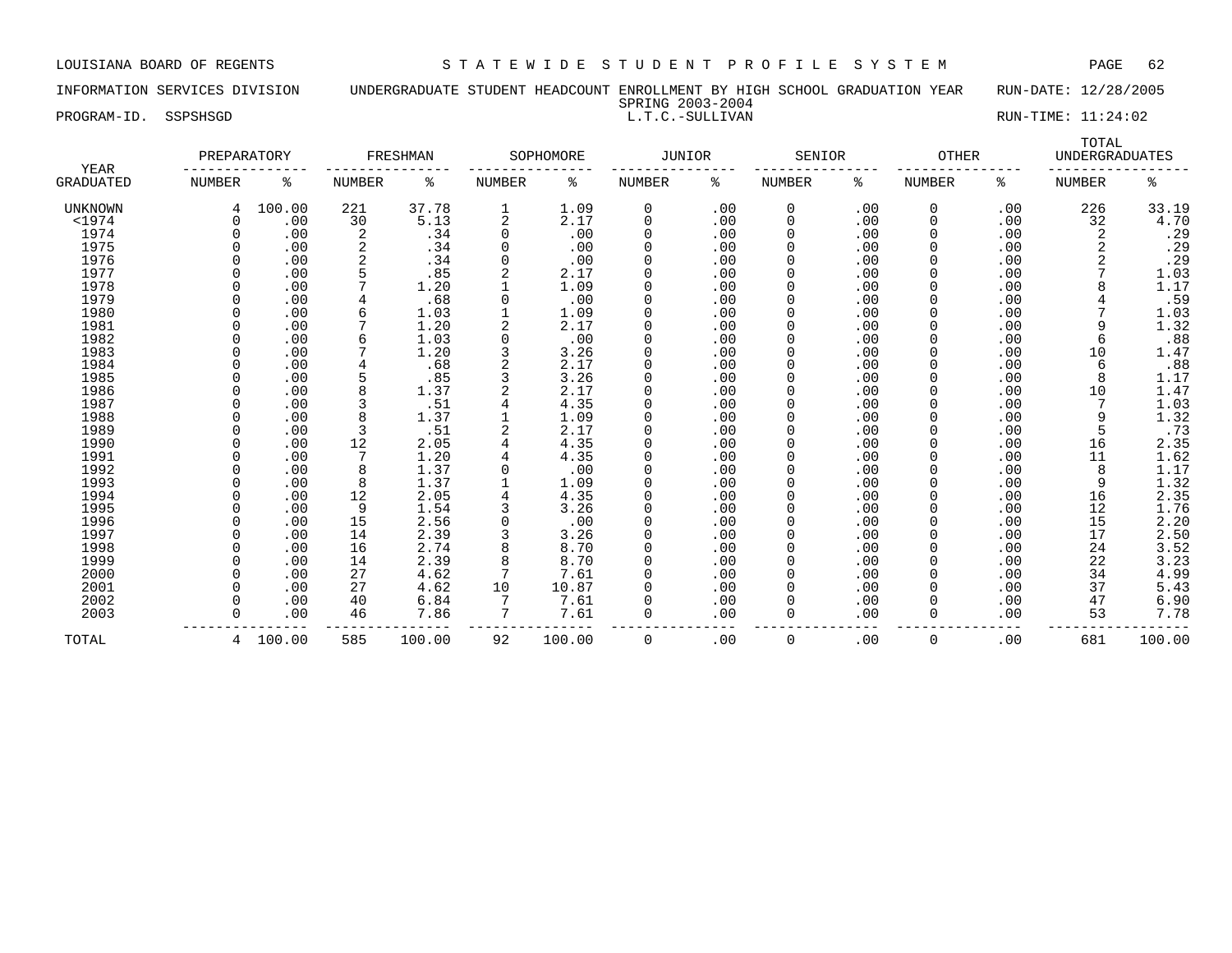INFORMATION SERVICES DIVISION UNDERGRADUATE STUDENT HEADCOUNT ENROLLMENT BY HIGH SCHOOL GRADUATION YEAR RUN-DATE: 12/28/2005 SPRING 2003-2004

PROGRAM-ID. SSPSHSGD **EXECUTE:** 11:24:02

|                                 | PREPARATORY   |     |               | FRESHMAN |                | SOPHOMORE | JUNIOR        |     | SENIOR        |     | <b>OTHER</b>  |        | TOTAL<br><b>UNDERGRADUATES</b> |                |
|---------------------------------|---------------|-----|---------------|----------|----------------|-----------|---------------|-----|---------------|-----|---------------|--------|--------------------------------|----------------|
| <b>YEAR</b><br><b>GRADUATED</b> | <b>NUMBER</b> | ႜ   | <b>NUMBER</b> | ႜ        | <b>NUMBER</b>  | ႜ         | <b>NUMBER</b> | ႜ   | <b>NUMBER</b> | ႜ   | <b>NUMBER</b> | ႜ      | <b>NUMBER</b>                  | နွ             |
| UNKNOWN                         | 0             | .00 | 51            | 23.18    | 54             | 17.31     | 0             | .00 | 0             | .00 | 3             | 6.12   | 108                            | 18.59          |
| $1974$                          |               | .00 | 3             | 1.36     | $\overline{c}$ | .64       | $\mathbf 0$   | .00 | 0             | .00 | $\Omega$      | .00    | 5                              | .86            |
| 1974                            |               | .00 | 0             | .00      | $\overline{2}$ | .64       | $\mathbf 0$   | .00 | 0             | .00 |               | .00    |                                | .34            |
| 1975                            |               | .00 | 1             | .45      | 2              | .64       | $\Omega$      | .00 | 0             | .00 |               | 2.04   |                                | .69            |
| 1976                            |               | .00 |               | .45      | 3              | .96       | $\mathbf 0$   | .00 | 0             | .00 |               | 2.04   |                                | .86            |
| 1977                            |               | .00 |               | .45      |                | .64       | 0             | .00 | 0             | .00 | <sup>0</sup>  | .00    |                                | .52            |
| 1978                            |               | .00 | $\mathbf 0$   | .00      |                | .32       | $\mathbf 0$   | .00 | 0             | .00 |               | .00    |                                | .17            |
| 1979                            |               | .00 | $\mathbf{1}$  | .45      | $\Omega$       | .00       | $\mathbf 0$   | .00 | $\Omega$      | .00 |               | 4.08   |                                | .52            |
| 1980                            |               | .00 | 0             | .00      | 2              | .64       | $\Omega$      | .00 | 0             | .00 | <sup>0</sup>  | .00    |                                |                |
| 1981                            |               | .00 |               | .45      |                | .64       | $\mathbf 0$   | .00 | 0             | .00 |               | .00    |                                | $.34$<br>$.52$ |
| 1982                            |               | .00 | 2             | .91      |                | .96       | $\mathbf 0$   | .00 |               | .00 |               | .00    |                                | .86            |
| 1983                            |               | .00 |               | .45      |                | . 64      | $\mathbf 0$   | .00 | 0             | .00 |               | 4.08   |                                | .86            |
| 1984                            |               | .00 | 0             | .00      | 6              | 1.92      | 0             | .00 | 0             | .00 |               | 2.04   |                                | 1.20           |
| 1985                            |               | .00 | 2             | .91      |                | .32       | $\Omega$      | .00 | 0             | .00 |               | 2.04   |                                | .69            |
| 1986                            |               | .00 |               | .45      |                | 1.28      | $\Omega$      | .00 | 0             | .00 |               | 2.04   |                                | 1.03           |
| 1987                            |               | .00 |               | .45      |                | .64       | 0             | .00 | 0             | .00 |               | .00    |                                | .52            |
| 1988                            |               | .00 | 2             | .91      |                | .64       | $\Omega$      | .00 | 0             | .00 |               | 4.08   |                                | 1.03           |
| 1989                            |               | .00 | 2             | .91      |                | 1.28      | <sup>0</sup>  | .00 | 0             | .00 |               | .00    |                                | 1.03           |
| 1990                            |               | .00 | 2             | .91      |                | .96       | $\Omega$      | .00 | 0             | .00 | $\Omega$      | .00    |                                | .86            |
| 1991                            |               | .00 |               | .45      |                | .96       | $\mathbf 0$   | .00 | 0             | .00 |               | .00    |                                | .69            |
| 1992                            |               | .00 |               | .91      |                | .96       | $\mathbf 0$   | .00 | 0             | .00 |               | 4.08   |                                | 1.20           |
| 1993                            |               | .00 |               | .91      | 6              | 1.92      | $\mathbf 0$   | .00 | 0             | .00 |               | 2.04   |                                | 1.55           |
| 1994                            |               | .00 | $\mathbf{1}$  | .45      | 7              | 2.24      | $\mathbf 0$   | .00 | 0             | .00 |               | 2.04   | 9                              | 1.55           |
| 1995                            |               | .00 |               | 1.36     | 10             | 3.21      | 0             | .00 | 0             | .00 |               | 4.08   | 15                             | 2.58           |
| 1996                            |               | .00 |               | 3.18     | 4              | 1.28      | $\mathbf 0$   | .00 | 0             | .00 |               | 2.04   | 12                             | 2.07           |
| 1997                            |               | .00 | 2             | .91      |                | 2.24      | 0             | .00 | 0             | .00 |               | 8.16   | 13                             | 2.24           |
| 1998                            |               | .00 | 15            | 6.82     | 9              | 2.88      | $\Omega$      | .00 | 0             | .00 |               | 4.08   | 26                             | 4.48           |
| 1999                            |               | .00 | 7             | 3.18     | 15             | 4.81      | $\Omega$      | .00 | $\Omega$      | .00 |               | 6.12   | 25                             | 4.30           |
| 2000                            |               | .00 | 18            | 8.18     | 14             | 4.49      | $\Omega$      | .00 | 0             | .00 |               | 10.20  | 37                             | 6.37           |
| 2001                            |               | .00 | 25            | 11.36    | 35             | 11.22     | 0             | .00 | 0             | .00 |               | 6.12   | 63                             | 10.84          |
| 2002                            |               | .00 | 27            | 12.27    | 54             | 17.31     | 0             | .00 | 0             | .00 |               | 16.33  | 89                             | 15.32          |
| 2003                            | U             | .00 | 38            | 17.27    | 48             | 15.38     | 0             | .00 | 0             | .00 |               | 6.12   | 89                             | 15.32          |
|                                 |               |     |               |          |                |           |               |     |               |     |               |        |                                |                |
| TOTAL                           | 0             | .00 | 220           | 100.00   | 312            | 100.00    | 0             | .00 | 0             | .00 | 49            | 100.00 | 581                            | 100.00         |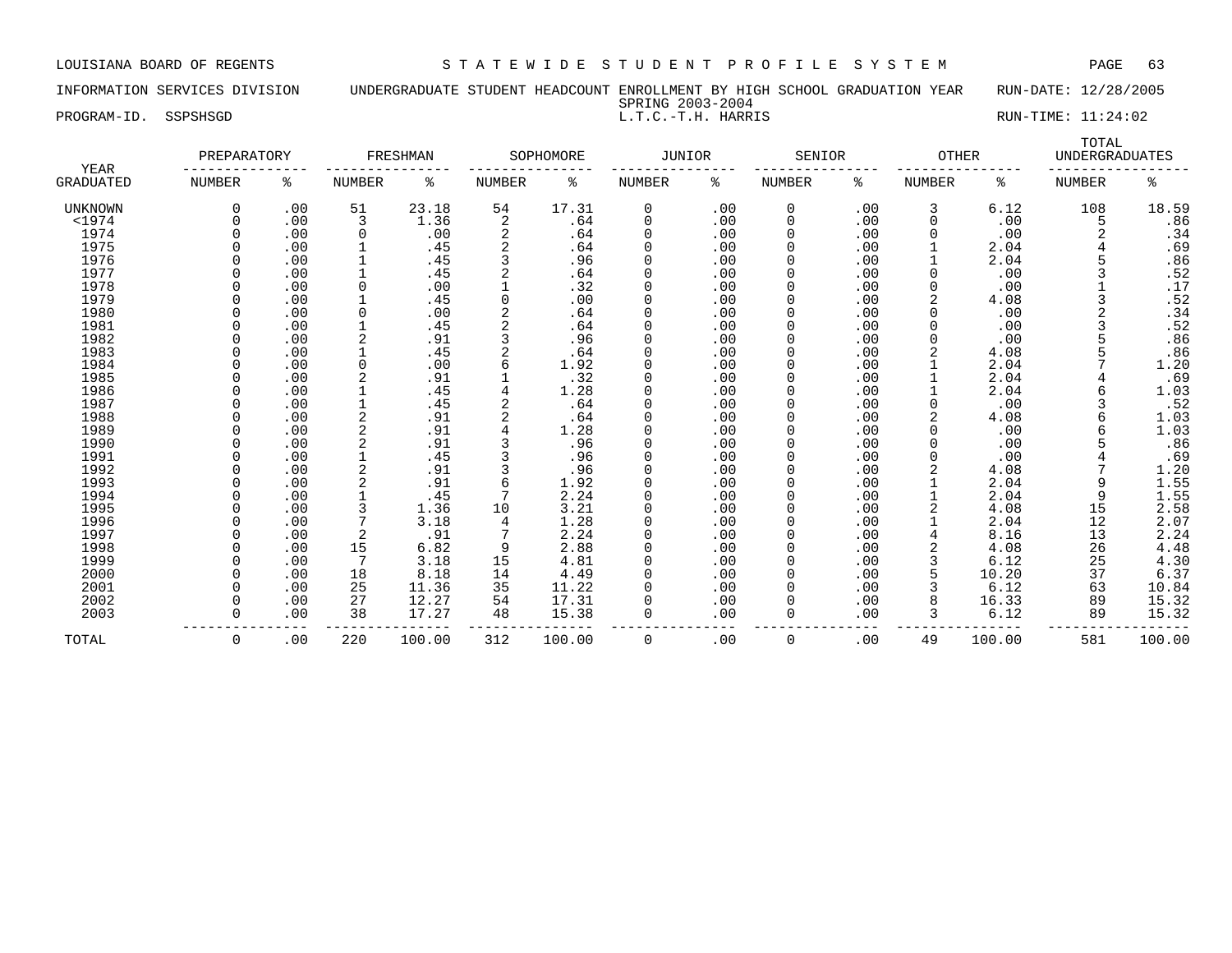INFORMATION SERVICES DIVISION UNDERGRADUATE STUDENT HEADCOUNT ENROLLMENT BY HIGH SCHOOL GRADUATION YEAR RUN-DATE: 12/28/2005 SPRING 2003-2004 PROGRAM-ID. SSPSHSGD L.T.C.-TALLULAH/M. SURLES RUN-TIME: 11:24:02

| YEAR      | PREPARATORY |        |          | FRESHMAN |        | SOPHOMORE | <b>JUNIOR</b> |     | SENIOR        |     | <b>OTHER</b>  |        | TOTAL<br><b>UNDERGRADUATES</b> |        |
|-----------|-------------|--------|----------|----------|--------|-----------|---------------|-----|---------------|-----|---------------|--------|--------------------------------|--------|
| GRADUATED | NUMBER      | ႜ      | NUMBER   | နွ       | NUMBER | ႜ         | NUMBER        | နွ  | <b>NUMBER</b> | ႜ   | <b>NUMBER</b> | ႜ      | <b>NUMBER</b>                  | ႜ      |
| UNKNOWN   | 9           | 100.00 | 179      | 60.88    | 18     | 28.57     | 0             | .00 | 0             | .00 | 26            | 56.52  | 232                            | 56.31  |
| $1974$    |             | .00    | 6        | 2.04     | 6      | 9.52      | $\Omega$      | .00 | 0             | .00 | $\Omega$      | .00    | 12                             | 2.91   |
| 1974      |             | .00    |          | .34      |        | .00       | 0             | .00 | O             | .00 |               | .00    |                                | .24    |
| 1975      |             | .00    |          | .34      |        | 1.59      |               | .00 | N             | .00 |               | .00    |                                | .49    |
| 1976      |             | .00    |          | .68      |        | .00       |               | .00 |               | .00 | O             | .00    |                                | .49    |
| 1977      |             | .00    |          | .34      |        | .00       |               | .00 |               | .00 |               | .00    |                                | .24    |
| 1978      |             | .00    | 2        | .68      |        | .00       | 0             | .00 |               | .00 |               | 2.17   |                                | .73    |
| 1979      |             | .00    |          | .34      |        | .00       |               | .00 |               | .00 |               | .00    |                                | .24    |
| 1980      |             | .00    |          | 1.02     |        | 1.59      | 0             | .00 |               | .00 |               | .00    |                                | .97    |
| 1981      |             | .00    |          | .00      |        | 1.59      | 0             | .00 |               | .00 |               | .00    |                                | .24    |
| 1982      |             | .00    |          | 1.02     |        | .00       | 0             | .00 |               | .00 |               | .00    |                                | .73    |
| 1983      |             | .00    |          | 1.36     |        | .00       | O             | .00 |               | .00 |               | 2.17   |                                | 1.21   |
| 1984      |             | .00    |          | 1.02     |        | .00       | O             | .00 |               | .00 |               | .00    |                                | .73    |
| 1985      |             | .00    |          | .00      |        | 3.17      |               | .00 |               | .00 |               | .00    |                                | .49    |
| 1986      |             | .00    |          | .68      |        | .00       |               | .00 |               | .00 |               | 4.35   |                                | .97    |
| 1987      |             | .00    |          | 1.02     |        | .00       |               | .00 |               | .00 |               | .00    |                                | .73    |
| 1988      |             | .00    | $\Omega$ | .00      |        | 1.59      | U             | .00 |               | .00 |               | .00    |                                | .24    |
| 1989      |             | .00    | $\Omega$ | .00      |        | 1.59      | 0             | .00 |               | .00 |               | .00    |                                | .24    |
| 1990      |             | .00    |          | .68      |        | 1.59      |               | .00 |               | .00 |               | .00    |                                | .73    |
| 1991      |             | .00    | $\Omega$ | .00      |        | .00       | U             | .00 | <sup>0</sup>  | .00 |               | 2.17   |                                | .24    |
| 1992      |             | .00    |          | 1.70     |        | 6.35      |               | .00 | ი             | .00 | O             | .00    | 9                              | 2.18   |
| 1993      |             | .00    | $\Omega$ | .00      |        | 1.59      | 0             | .00 |               | .00 | 2             | 4.35   | 3                              | .73    |
| 1994      |             | .00    |          | 1.02     |        | 3.17      | 0             | .00 |               | .00 |               | 2.17   | 6                              | 1.46   |
| 1995      |             | .00    | 9        | 3.06     |        | 6.35      |               | .00 |               | .00 |               | .00    | 13                             | 3.16   |
| 1996      |             | .00    |          | 1.36     |        | 3.17      | 0             | .00 |               | .00 |               | .00    | 6                              | 1.46   |
| 1997      |             | .00    |          | 1.02     |        | 3.17      | 0             | .00 |               | .00 |               | .00    |                                | 1.21   |
| 1998      |             | .00    | 9        | 3.06     |        | 6.35      | O             | .00 | <sup>0</sup>  | .00 |               | 6.52   | 16                             | 3.88   |
| 1999      |             | .00    |          | 1.02     |        | 3.17      | O             | .00 |               | .00 |               | .00    |                                | 1.21   |
| 2000      |             | .00    |          | .68      |        | 3.17      |               | .00 | <sup>0</sup>  | .00 |               | 2.17   |                                | 1.21   |
| 2001      |             | .00    | 10       | 3.40     |        | 6.35      |               | .00 |               | .00 |               | 6.52   | 17                             | 4.13   |
| 2002      |             | .00    | 14       | 4.76     |        | 4.76      |               | .00 |               | .00 |               | 10.87  | 22                             | 5.34   |
| 2003      |             | .00    | 19       | 6.46     | 1      | 1.59      | 0             | .00 | 0             | .00 | 0             | .00    | 20                             | 4.85   |
| TOTAL     | 9           | 100.00 | 294      | 100.00   | 63     | 100.00    | $\Omega$      | .00 | $\Omega$      | .00 | 46            | 100.00 | 412                            | 100.00 |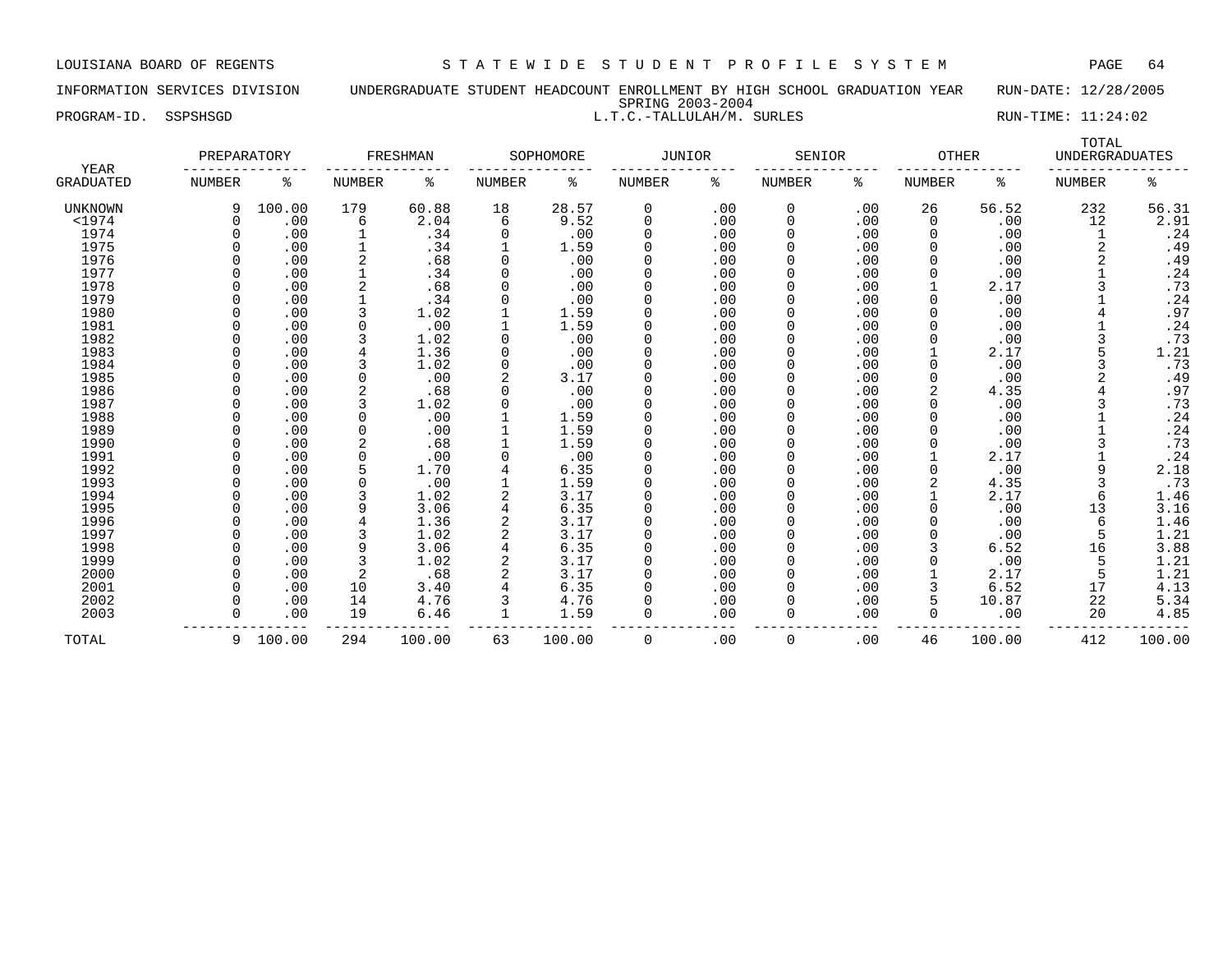PROGRAM-ID. SSPSHSGD SALLT.C.-TECHE AREA RUN-TIME: 11:24:02

# INFORMATION SERVICES DIVISION UNDERGRADUATE STUDENT HEADCOUNT ENROLLMENT BY HIGH SCHOOL GRADUATION YEAR RUN-DATE: 12/28/2005 SPRING 2003-2004<br>L.T.C.-TECHE AREA

| <b>YEAR</b>      | PREPARATORY |        |          | FRESHMAN |        | SOPHOMORE | <b>JUNIOR</b> |     | SENIOR        |     | <b>OTHER</b> |        | TOTAL<br><b>UNDERGRADUATES</b> |        |
|------------------|-------------|--------|----------|----------|--------|-----------|---------------|-----|---------------|-----|--------------|--------|--------------------------------|--------|
| <b>GRADUATED</b> | NUMBER      | ႜ      | NUMBER   | ႜ        | NUMBER | ႜ         | NUMBER        | ႜ   | <b>NUMBER</b> | ႜ   | NUMBER       | ႜ      | NUMBER                         | ႜ      |
| <b>UNKNOWN</b>   |             | 100.00 | 31       | 16.94    | 8      | 4.10      | 0             | .00 | 0             | .00 | 0            | .00    | 40                             | 9.41   |
| $<$ 1974         |             | .00    | 8        | 4.37     | 5      | 2.56      | 0             | .00 | 0             | .00 | 4            | 8.70   | 17                             | 4.00   |
| 1974             |             | .00    | 2        | 1.09     |        | .00       | 0             | .00 | 0             | .00 |              | .00    | 2                              | .47    |
| 1975             |             | .00    | $\Omega$ | .00      |        | .51       | 0             | .00 | 0             | .00 |              | 2.17   |                                | .47    |
| 1976             |             | .00    |          | 1.09     |        | 2.05      | 0             | .00 | 0             | .00 |              | 2.17   |                                | 1.65   |
| 1977             |             | .00    |          | .55      |        | .00       | $\Omega$      | .00 |               | .00 |              | .00    |                                | .24    |
| 1978             |             | .00    |          | 1.09     |        | 1.03      | <sup>0</sup>  | .00 | O             | .00 |              | .00    |                                | .94    |
| 1979             |             | .00    | 2        | 1.09     |        | .00       | <sup>0</sup>  | .00 | U             | .00 |              | 2.17   |                                | .71    |
| 1980             |             | .00    |          | 1.09     |        | .00       | <sup>0</sup>  | .00 | O             | .00 |              | 4.35   |                                | .94    |
| 1981             |             | .00    |          | 1.09     |        | 1.54      | <sup>0</sup>  | .00 | 0             | .00 |              | 2.17   | 6                              | 1.41   |
| 1982             |             | .00    |          | 2.19     |        | .00       | 0             | .00 | 0             | .00 |              | 2.17   |                                | 1.18   |
| 1983             |             | .00    |          | 1.64     |        | .00       | 0             | .00 | 0             | .00 |              | 2.17   |                                | .94    |
| 1984             |             | .00    |          | 1.09     |        | .51       | 0             | .00 | 0             | .00 |              | .00    | 3                              | .71    |
| 1985             |             | .00    |          | 3.28     |        | 2.05      | $\Omega$      | .00 | 0             | .00 |              | .00    | 10                             | 2.35   |
| 1986             |             | .00    |          | 1.64     |        | .51       | <sup>0</sup>  | .00 | <sup>0</sup>  | .00 |              | 4.35   | 6                              | 1.41   |
| 1987             |             | .00    |          | 1.09     |        | 1.54      | O             | .00 |               | .00 |              | .00    |                                | 1.18   |
| 1988             |             | .00    |          | .55      |        | .51       | <sup>0</sup>  | .00 |               | .00 |              | .00    |                                | .47    |
| 1989             |             | .00    |          | 2.19     |        | 2.05      | <sup>0</sup>  | .00 |               | .00 |              | 2.17   | 9                              | 2.12   |
| 1990             |             | .00    | $\Omega$ | .00      |        | 1.54      | 0             | .00 | <sup>0</sup>  | .00 |              | 2.17   |                                | .94    |
| 1991             |             | .00    |          | .55      |        | 1.03      | <sup>0</sup>  | .00 | <sup>0</sup>  | .00 |              | 2.17   |                                | .94    |
| 1992             |             | .00    |          | 1.09     |        | 2.05      | <sup>0</sup>  | .00 | <sup>0</sup>  | .00 |              | .00    | 6                              | 1.41   |
| 1993             |             | .00    |          | .55      |        | 1.54      | 0             | .00 | 0             | .00 |              | 2.17   | 5                              | 1.18   |
| 1994             |             | .00    |          | .55      |        | 4.62      | 0             | .00 | 0             | .00 |              | 2.17   | 11                             | 2.59   |
| 1995             |             | .00    | 4        | 2.19     |        | 3.59      | 0             | .00 | 0             | .00 |              | 2.17   | 12                             | 2.82   |
| 1996             |             | .00    | 2        | 1.09     |        | 2.05      | 0             | .00 | 0             | .00 |              | 8.70   | 10                             | 2.35   |
| 1997             |             | .00    | 11       | 6.01     | 6      | 3.08      | <sup>0</sup>  | .00 | <sup>0</sup>  | .00 |              | 8.70   | 21                             | 4.94   |
| 1998             |             | .00    | 5        | 2.73     | 11     | 5.64      | <sup>0</sup>  | .00 | O             | .00 |              | 8.70   | 20                             | 4.71   |
| 1999             |             | .00    |          | .55      | 11     | 5.64      | O             | .00 |               | .00 |              | .00    | 12                             | 2.82   |
| 2000             |             | .00    | 6        | 3.28     | 9      | 4.62      | <sup>0</sup>  | .00 | O             | .00 |              | 8.70   | 19                             | 4.47   |
| 2001             |             | .00    | 8        | 4.37     | 33     | 16.92     | U             | .00 | <sup>0</sup>  | .00 |              | 10.87  | 46                             | 10.82  |
| 2002             |             | .00    | 20       | 10.93    | 30     | 15.38     | <sup>0</sup>  | .00 | 0             | .00 |              | 8.70   | 54                             | 12.71  |
| 2003             |             | .00    | 44       | 24.04    | 26     | 13.33     | 0             | .00 | $\Omega$      | .00 |              | 2.17   | 71                             | 16.71  |
| TOTAL            |             | 100.00 | 183      | 100.00   | 195    | 100.00    | 0             | .00 | $\mathbf 0$   | .00 | 46           | 100.00 | 425                            | 100.00 |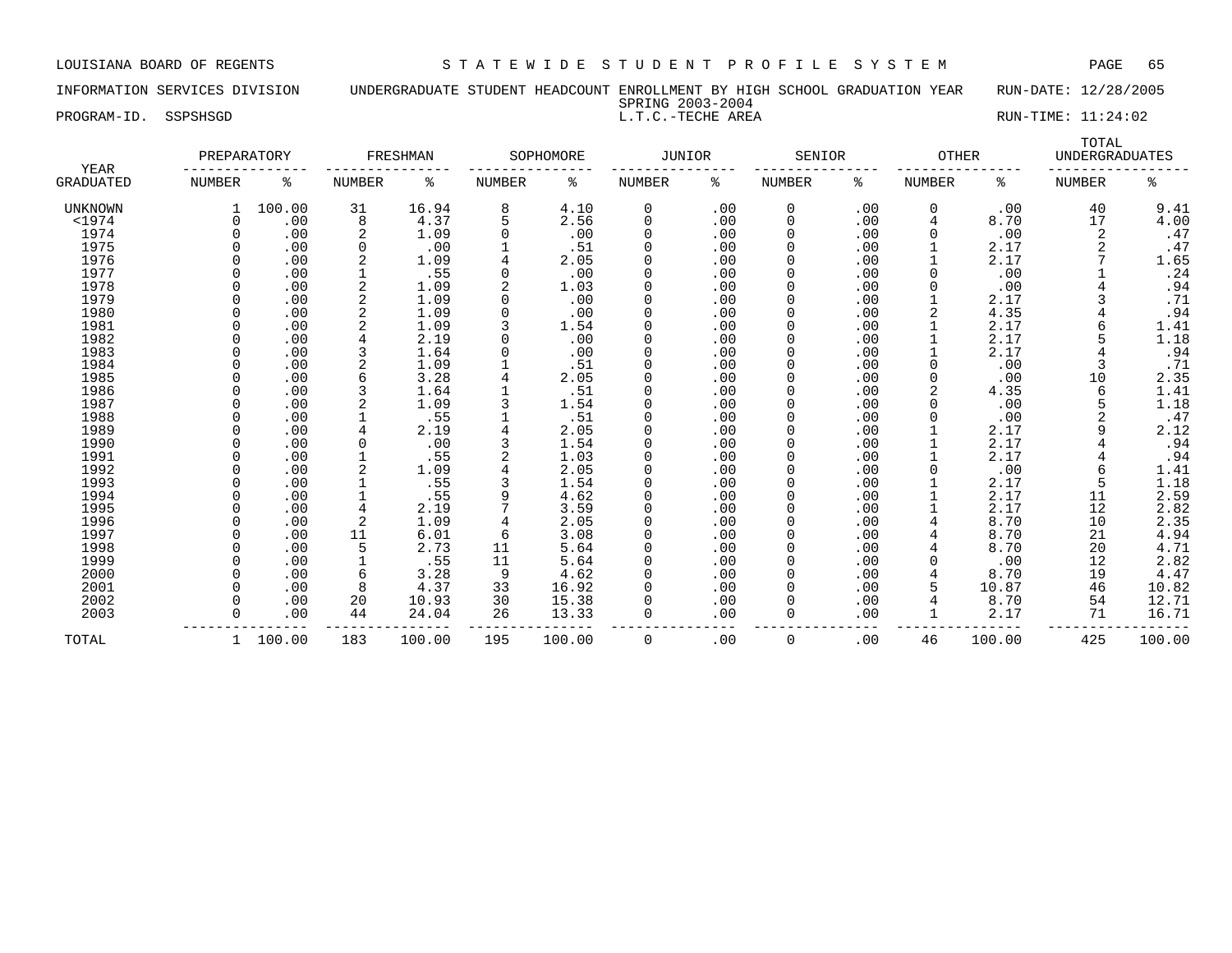INFORMATION SERVICES DIVISION UNDERGRADUATE STUDENT HEADCOUNT ENROLLMENT BY HIGH SCHOOL GRADUATION YEAR RUN-DATE: 12/28/2005 SPRING 2003-2004 PROGRAM-ID. SSPSHSGD **EXECUTE:** 11:24:02

| YEAR      | PREPARATORY   |               |             | FRESHMAN      |               | SOPHOMORE     |               | JUNIOR        |        | SENIOR | OTHER         |        | TOTAL<br><b>UNDERGRADUATES</b> |                               |
|-----------|---------------|---------------|-------------|---------------|---------------|---------------|---------------|---------------|--------|--------|---------------|--------|--------------------------------|-------------------------------|
| GRADUATED | <b>NUMBER</b> | ిక            | NUMBER      | နွ            | <b>NUMBER</b> | ి             | <b>NUMBER</b> | နွ            | NUMBER | နွ     | <b>NUMBER</b> | ႜ      | <b>NUMBER</b>                  | နွ                            |
| UNKNOWN   | 429           | 97.72         | 536         | 2.60          | 536           | 3.72          | 553           | 4.61          | 878    | 4.68   | 58            | 4.97   | 2,990                          | 4.44                          |
| $<$ 1974  | 0             | .00           | 172         | .83           | 133           | .92           | 124           | 1.03          | 372    | 1.98   | 597           | 51.20  | 1,398                          | 2.07                          |
| 1974      |               | .00           | 30          | .15           | 24            | .17           | 43            | .36           | 67     | .36    | 12            | 1.03   | 176                            | .26                           |
| 1975      |               | .00           | 37          | .18           | 33            | .23           | 42            | .35           | 77     | .41    |               | .43    | 194                            | .29                           |
| 1976      |               | .00           | 45          | .22           | 25            | .17           | 27            | .23           | 94     | .50    | 6             | .51    | 197                            | .29                           |
| 1977      |               | .00           | 47          | .23           | 30            | .21           | 38            | .32           | 97     | .52    | 4             | .34    | 216                            | .32                           |
| 1978      |               | .00           | 45          | .22           | 42            | .29           | 35            | .29           | 96     | .51    | 8             | .69    | 226                            | .34                           |
| 1979      |               | .00           | 48          | .23           | 36            | .25           | 59            | .49           | 106    | .57    | 13            | 1.11   | 262                            | .39                           |
| 1980      |               | .00           | 60          | .29           | 41            | .28           | 46            | .38           | 114    | .61    | 12            | 1.03   | 273                            | $: 41$<br>$.40$               |
| 1981      |               | .00           | 66          | .32           | 42            | .29           | 39            | .33           | 118    | .63    | 5             | .43    | 270                            |                               |
| 1982      |               | .00           | 61          | .30           | 38            | .26           | 56            | .47           | 140    | .75    | 12            | 1.03   | 307                            | .46                           |
| 1983      |               | .00           | 53          | .26           | 40            | .28           | 64            | .53           | 156    | .83    | 20            | 1.72   | 333                            | .49                           |
| 1984      |               | .00           | 63          | .31           | 52            | .36           | 57            | .48           | 165    | .88    | 13            | 1.11   | 350                            | $.52$<br>$.52$                |
| 1985      |               | .00           | 59          | .29           | 57            | .40           | 57            | .48           | 161    | .86    | 14            | 1.20   | 348                            |                               |
| 1986      |               | .00           | 84          | .41           | 68            | .47           | 61            | .51           | 190    | 1.01   | 8             | .69    | 411                            | .61                           |
| 1987      |               | .00           | 76          | .37           | 73            | .51           | 73            | .61           | 221    | 1.18   | 14            | 1.20   | 457                            | .68                           |
| 1988      |               | .00           | 117         | .57           | 87            | .60           | 87            | .73           | 226    | 1.20   | 18            | 1.54   | 535                            | .79                           |
| 1989      |               | .00           | 125         | .61           | 107           | .74           | 91            | .76           | 241    | 1.28   | 14            | 1.20   | 578                            | .86                           |
| 1990      |               | .00           | 106         | .51           | 112           | .78           | 106           | .88           | 286    | 1.52   | 14            | 1.20   | 624                            |                               |
| 1991      |               | .00           | 136         | .66           | 122           | .85           | 115           | .96           | 322    | 1.72   | 13            | 1.11   | 708                            | $.93$<br>1.05<br>1.15<br>1.40 |
| 1992      |               | .00           | 162         | .79           | 135           | .94           | 119           | .99           | 343    | 1.83   | 16            | 1.37   | 775                            |                               |
| 1993      |               | .00           | 174         | .84           | 145           | 1.01          | 150           | 1.25          | 449    | 2.39   | 26            | 2.23   | 944                            |                               |
| 1994      |               | .00           | 199         | .97           | 194           | 1.35          | 196           | 1.64          | 554    | 2.95   | 27            | 2.32   | 1,170                          |                               |
| 1995      |               | .00           | 231         | 1.12          | 212           | 1.47          | 233           | 1.94          | 638    | 3.40   | 27            | 2.32   | 1,341                          | $1.74$<br>$1.99$              |
| 1996      |               | .00           | 264         | 1.28          | 254           | 1.76          | 292           | 2.44          | 861    | 4.59   | 42            | 3.60   | 1,713                          | 2.54                          |
| 1997      |               | .00           | 304         | 1.47          | 316           | 2.19          | 385           | 3.21          | 1,225  | 6.53   | 37            | 3.17   | 2,267                          | 3.36                          |
| 1998      |               | .00           | 329         | 1.60          | 408           | 2.83          | 500           | 4.17          | 1,935  | 10.32  | 40            | 3.43   | 3,212                          | 4.77                          |
| 1999      |               | .00           | 484         | 2.35          | 573           | 3.97          | 855           | 7.13          | 3,209  | 17.11  | 39            | 3.34   | 5,160                          | 7.66                          |
| 2000      |               | .00           | 672         | 3.26          | 951           | 6.60          | 1,952         | 16.29         | 4,576  | 24.39  | 19            | 1.63   | 8,170                          | 12.12                         |
| 2001      | $\Omega$      | .00           | 1,048       | 5.08          | 2,045         | 14.18         | 4,995         | 41.68         | 811    | 4.32   | 13            | 1.11   | 8,912                          | 13.23                         |
| 2002      |               | .46           | 2,472       | 11.99         | 7,164         | 49.68         | 522           | 4.36          | 26     | .14    | 10            | .86    | 10,196                         | 15.13                         |
| 2003      | 8             |               | 1.82 12,311 | 59.72         | 325           | 2.25          | 13            | .11           | 4      | .02    | 10            | .86    | 12,671                         | 18.80                         |
| TOTAL     | 439           | 100.00 20,616 |             | 100.00 14,420 |               | 100.00 11,985 |               | 100.00 18,758 |        | 100.00 | 1,166         | 100.00 | 67,384                         | 100.00                        |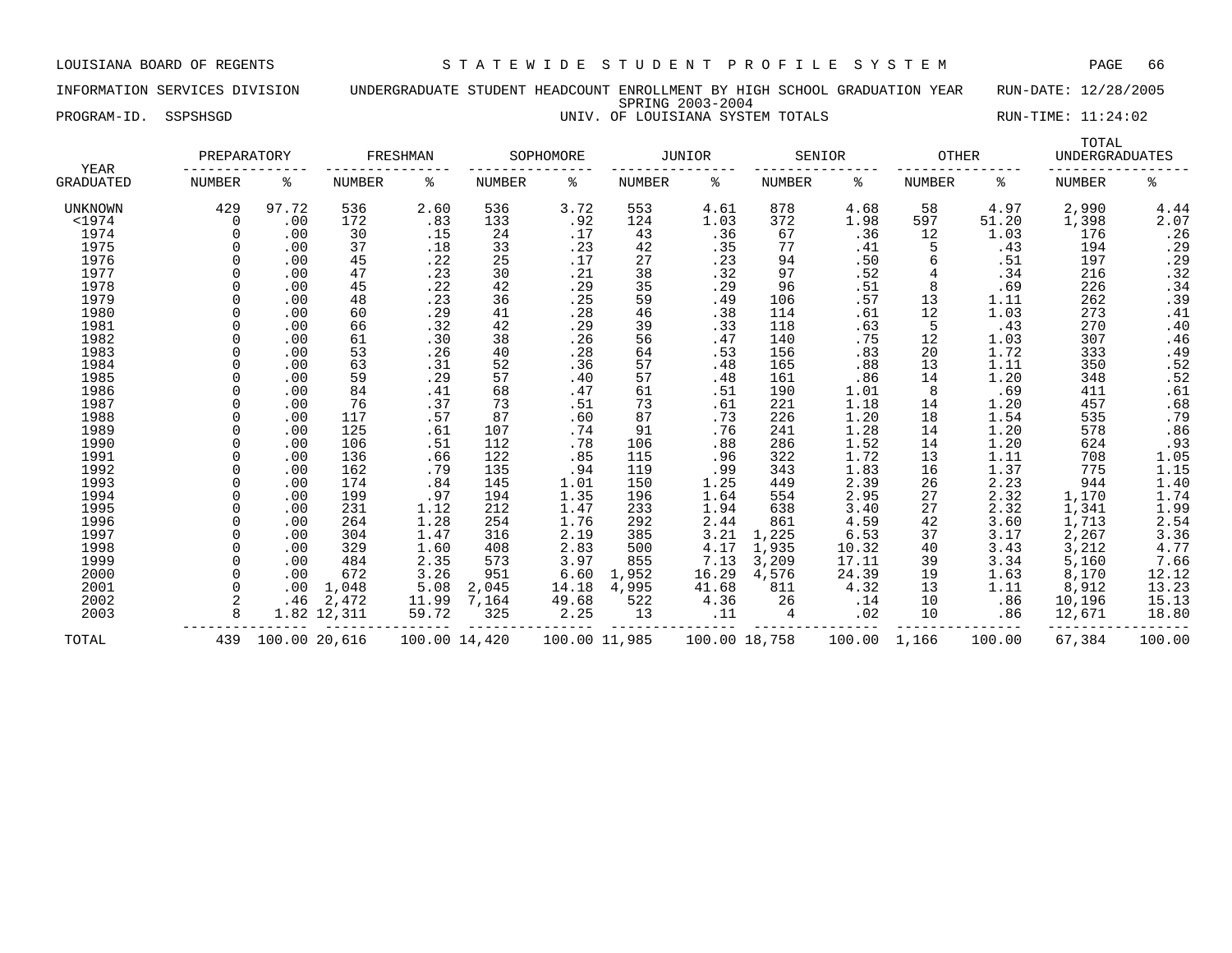|                      | INFORMATION SERVICES DIVISION | UNDERGRADUATE STUDENT HEADCOUNT ENROLLMENT BY HIGH SCHOOL GRADUATION YEAR | RUN-DATE: 12/28/2005 |
|----------------------|-------------------------------|---------------------------------------------------------------------------|----------------------|
|                      |                               | SPRING 2003-2004                                                          |                      |
| PROGRAM-ID. SSPSHSGD |                               | L.S.U. SYSTEM TOTALS                                                      | $RUN-TIME: 11:24:02$ |

| YEAR      | PREPARATORY   |               |               | FRESHMAN      |               | SOPHOMORE |               | <b>JUNIOR</b> |               | SENIOR | <b>OTHER</b>  |        | TOTAL<br><b>UNDERGRADUATES</b> |                         |
|-----------|---------------|---------------|---------------|---------------|---------------|-----------|---------------|---------------|---------------|--------|---------------|--------|--------------------------------|-------------------------|
| GRADUATED | <b>NUMBER</b> | နွ            | <b>NUMBER</b> | နွ            | <b>NUMBER</b> | ి         | <b>NUMBER</b> | နွ            | <b>NUMBER</b> | နွ     | <b>NUMBER</b> | ႜ      | <b>NUMBER</b>                  | နွ                      |
| UNKNOWN   | 70            | 92.11         | 58            | .47           | 1             | .01       | 0             | .00           | $\mathbf 0$   | .00    | 1             | .06    | 130                            | .28                     |
| $<$ 1974  | $\Omega$      | .00           | 99            | .80           | 82            | .78       | 95            | 1.01          | 254           | 2.04   | 131           | 7.79   | 661                            | 1.42                    |
| 1974      | $\Omega$      | .00           | 17            | .14           | 22            | .21       | 16            | .17           | 40            | .32    | 14            | .83    | 109                            | .23                     |
| 1975      |               | .00           | 16            | .13           | 22            | .21       | 28            | .30           | 35            | .28    | 14            | .83    | 115                            | .25                     |
| 1976      |               | .00           | 14            | .11           | 20            | .19       | 19            | .20           | 49            | .39    | 19            | 1.13   | 121                            | .26                     |
| 1977      |               | .00           | 27            | .22           | 30            | .29       | 25            | .27           | 61            | .49    | 18            | 1.07   | 161                            |                         |
| 1978      |               | .00           | 25            | .20           | 25            | .24       | 34            | .36           | 54            | .43    | 26            | 1.55   | 164                            |                         |
| 1979      |               | .00           | 32            | .26           | 32            | .31       | 34            | .36           | 51            | .41    | 21            | 1.25   | 170                            | $.35$<br>$.35$<br>$.37$ |
| 1980      |               | .00           | 35            | .28           | 26            | .25       | 31            | .33           | 63            | .51    | 27            | 1.61   | 182                            | $.39$<br>$.37$          |
| 1981      |               | .00           | 31            | .25           | 36            | .34       | 28            | .30           | 57            | .46    | 21            | 1.25   | 173                            |                         |
| 1982      |               | .00           | 31            | .25           | 30            | .29       | 26            | .28           | 61            | .49    | 21            | 1.25   | 169                            | .36                     |
| 1983      |               | .00           | 34            | .27           | 32            | .31       | 35            | .37           | 67            | .54    | 25            | 1.49   | 193                            | .41                     |
| 1984      |               | .00           | 40            | .32           | 32            | .31       | 29            | .31           | 58            | .47    | 31            | 1.84   | 190                            | .41                     |
| 1985      |               | .00           | 47            | .38           | 41            | .39       | 40            | .42           | 101           | .81    | 33            | 1.96   | 262                            | .56                     |
| 1986      |               | .00           | 52            | .42           | 43            | .41       | 40            | .42           | 104           | .83    | 34            | 2.02   | 273                            | .59                     |
| 1987      |               | 1.32          | 56            | .45           | 54            | .51       | 55            | .58           | 115           | .92    | 43            | 2.56   | 324                            |                         |
| 1988      |               | .00           | 45            | .36           | 54            | .51       | 57            | .61           | 140           | 1.12   | 41            | 2.44   | 337                            | $.70$<br>$.72$          |
| 1989      |               | .00           | 54            | .44           | 63            | .60       | 79            | .84           | 149           | 1.20   | 47            | 2.80   | 392                            | .84                     |
| 1990      |               | .00           | 77            | .62           | 84            | .80       | 74            | .79           | 161           | 1.29   | 35            | 2.08   | 431                            |                         |
| 1991      |               | .00           | 70            | .57           | 78            | .74       | 80            | .85           | 211           | 1.69   | 48            | 2.86   | 487                            |                         |
| 1992      |               | .00           | 84            | .68           | 112           | 1.07      | 91            | .97           | 205           | 1.65   | 51            | 3.03   | 543                            | $.93$<br>1.05<br>1.17   |
| 1993      |               | .00           | 109           | .88           | 83            | .79       | 103           | 1.09          | 293           | 2.35   | 63            | 3.75   | 651                            | 1.40                    |
| 1994      |               | .00           | 132           | 1.07          | 119           | 1.13      | 143           | 1.52          | 338           | 2.71   | 67            | 3.99   | 799                            | 1.72                    |
| 1995      |               | .00           | 122           | .98           | 157           | 1.50      | 181           | 1.92          | 413           | 3.31   | 76            | 4.52   | 949                            | 2.04                    |
| 1996      |               | .00           | 185           | 1.49          | 164           | 1.56      | 223           | 2.37          | 523           | 4.20   | 86            | 5.12   | 1,181                          | 2.54                    |
| 1997      |               | .00           | 173           | 1.40          | 221           | 2.11      | 265           | 2.81          | 838           | 6.72   | 110           | 6.54   | 1,607                          | 3.45                    |
| 1998      |               | .00           | 206           | 1.66          | 253           | 2.41      | 439           | 4.66          | 1,354         | 10.87  | 109           | 6.48   | 2,361                          | 5.08                    |
| 1999      |               | .00           | 233           | 1.88          | 386           | 3.68      | 644           | 6.84          | 2,361         | 18.95  | 139           | 8.27   | 3,763                          | 8.09                    |
| 2000      |               | 5.26          | 304           | 2.45          | 630           | 6.01      | 1,620         | 17.20         | 3,715         | 29.81  | 138           | 8.21   | 6,411                          | 13.78                   |
| 2001      |               | .00           | 513           | 4.14          | 1,473         | 14.04     | 4,298         | 45.64         | 562           | 4.51   | 138           | 8.21   | 6,984                          | 15.02                   |
| 2002      |               | .00           | 1,284         | 10.37         | 5,542         | 52.83     | 551           | 5.85          | 25            | .20    | 38            | 2.26   | 7,440                          | 16.00                   |
| 2003      |               | 1.32          | 8,181         | 66.05         | 544           | 5.19      | 34            | .36           | 4             | .03    | 16            | .95    | 8,780                          | 18.88                   |
| TOTAL     | 76            | 100.00 12,386 |               | 100.00 10,491 |               | 100.00    | 9,417         | 100.00 12,462 |               | 100.00 | 1,681         | 100.00 | 46,513                         | 100.00                  |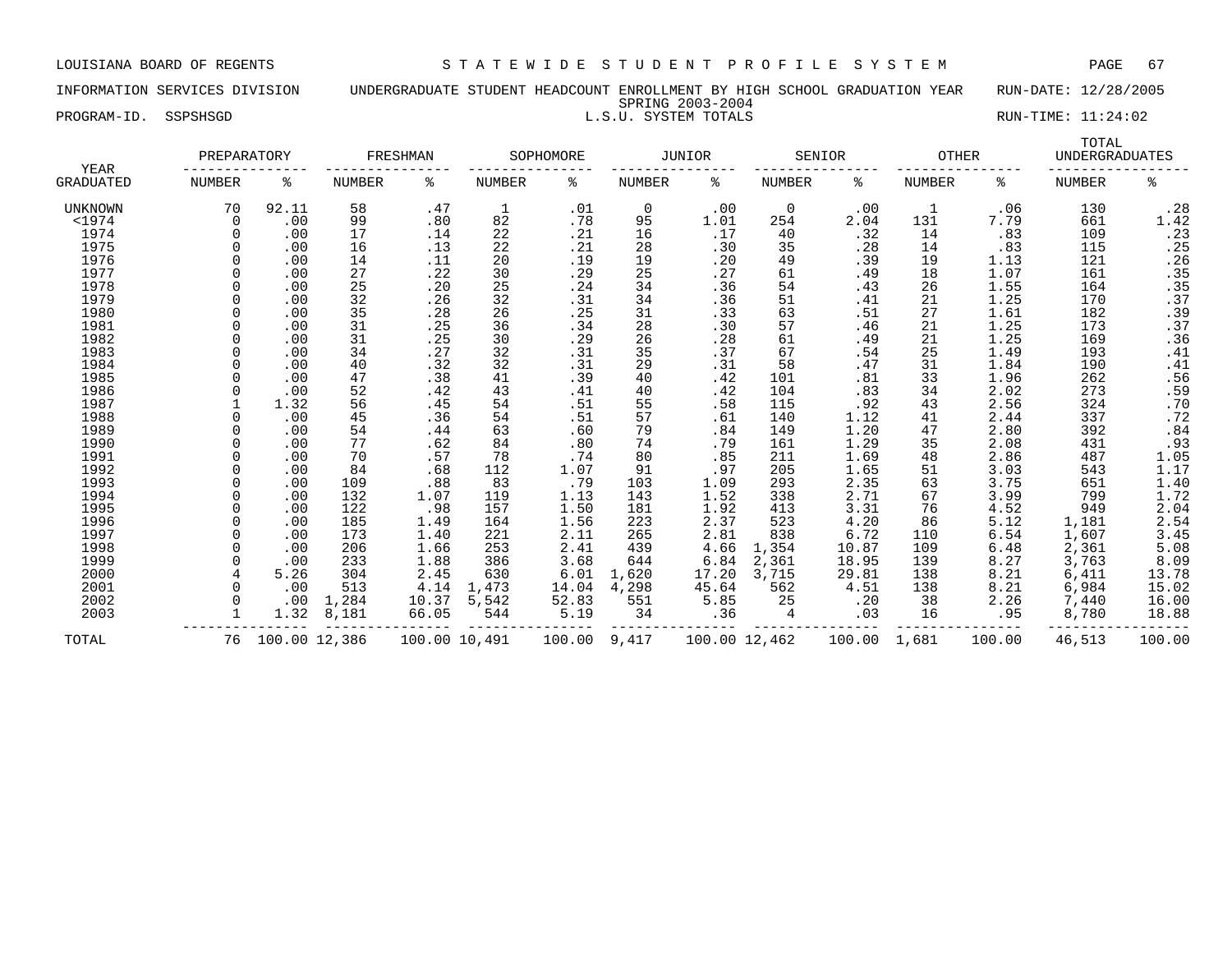INFORMATION SERVICES DIVISION UNDERGRADUATE STUDENT HEADCOUNT ENROLLMENT BY HIGH SCHOOL GRADUATION YEAR RUN-DATE: 12/28/2005 SPRING 2003-2004 PROGRAM-ID. SSPSHSGD SOUTHERN UNIVERSITY SYSTEM TOTAL RUN-TIME: 11:24:02

| <b>YEAR</b>      | PREPARATORY   |          |               | FRESHMAN |               | SOPHOMORE |               | <b>JUNIOR</b> |               | SENIOR | <b>OTHER</b>  |        | TOTAL<br><b>UNDERGRADUATES</b> |                       |
|------------------|---------------|----------|---------------|----------|---------------|-----------|---------------|---------------|---------------|--------|---------------|--------|--------------------------------|-----------------------|
| <b>GRADUATED</b> | <b>NUMBER</b> | ႜ        | <b>NUMBER</b> | နွ       | <b>NUMBER</b> | ႜ         | <b>NUMBER</b> | ႜ             | <b>NUMBER</b> | နွ     | <b>NUMBER</b> | ႜ      | <b>NUMBER</b>                  | ႜ                     |
| UNKNOWN          |               | .00      | 928           | 23.49    | 1,000         | 34.19     | 196           | 10.02         | 406           | 11.80  | 0             | .00    | 2,530                          | 20.45                 |
| $<$ 1974         |               | .00      | 52            | 1.32     | 24            | .82       | 26            | 1.33          | 77            | 2.24   | 3             | 3.06   | 182                            | 1.47                  |
| 1974             |               | .00      | 8             | .20      |               | .03       | 6             | .31           | 4             | .12    | 0             | .00    | 19                             | .15                   |
| 1975             |               | .00      | 5             | .13      |               | .10       |               | .26           | 6             | .17    | O             | .00    | 19                             | .15                   |
| 1976             |               | .00      | 4             | .10      | 4             | .14       |               | .20           | 17            | .49    |               | .00    | 29                             | .23                   |
| 1977             |               | .00      | 6             | .15      |               | .21       |               | .31           | 21            | .61    |               | .00    | 39                             | .32                   |
| 1978             |               | .00      | 12            | .30      |               | .17       |               | .26           | 18            | .52    |               | 1.02   | 41                             | .33                   |
| 1979             |               | .00      | 11            | .28      |               | .17       | 5             | .26           | 21            | .61    | O             | .00    | 42                             | .34                   |
| 1980             |               | .00      | 12            | .30      | 11            | .38       | 5             | .26           | 20            | .58    | ∩             | .00    | 48                             | .39                   |
| 1981             |               | .00      | 14            | .35      | 8             | .27       | 13            | .66           | 18            | .52    |               | 1.02   | 54                             | .44                   |
| 1982             |               | .00      | 11            | .28      |               | .24       | 8             | .41           | 22            | .64    |               | 1.02   | 49                             | .40                   |
| 1983             |               | .00      | 12            | .30      | 8             | .27       | 7             | .36           | 32            | .93    | 2             | 2.04   | 61                             | .49                   |
| 1984             |               | .00      | 10            | .25      | 10            | .34       | 7             | .36           | 22            | .64    |               | .00    | 49                             | .40                   |
| 1985             |               | .00      | 11            | .28      | 4             | .14       | 10            | .51           | 31            | .90    | 0             | .00    | 56                             | .45                   |
| 1986             |               | .00      | 15            | .38      | 11            | .38       | 21            | 1.07          | 44            | 1.28   |               | 2.04   | 93                             | .75                   |
| 1987             |               | .00      | 12            | .30      | 4             | .14       | 6             | .31           | 36            | 1.05   | O             | .00    | 58                             | .47                   |
| 1988             |               | .00      | 10            | .25      | 9             | .31       | 12            | .61           | 38            | 1.10   |               | 2.04   | 71                             | .57                   |
| 1989             |               | .00      | 15            | .38      | 20            | .68       | 20            | 1.02          | 48            | 1.39   |               | .00    | 103                            | .83                   |
| 1990             |               | .00      | 16            | .41      | 14            | .48       | 14            | .72           | 57            | 1.66   |               | 1.02   | 102                            | .82                   |
| 1991             |               | .00      | 18            | .46      | 13            | .44       | 21            | 1.07          | 60            | 1.74   |               | 2.04   | 114                            | $.92$<br>1.09<br>1.18 |
| 1992             |               | .00      | 19            | .48      | 16            | .55       | 29            | 1.48          | 69            | 2.00   |               | 2.04   | 135                            |                       |
| 1993             |               | .00      | 25            | .63      | 32            | 1.09      | 23            | 1.18          | 63            | 1.83   | 3             | 3.06   | 146                            |                       |
| 1994             |               | .00      | 20            | .51      | 21            | .72       | 22            | 1.12          | 90            | 2.61   | 6             | 6.12   | 159                            | 1.29                  |
| 1995             |               | .00      | 53            | 1.34     | 43            | 1.47      | 38            | 1.94          | 119           | 3.46   |               | 5.10   | 258                            | $\frac{2.09}{2.63}$   |
| 1996             |               | .00      | 49            | 1.24     | 52            | 1.78      | 51            | 2.61          | 171           | 4.97   | 3             | 3.06   | 326                            |                       |
| 1997             |               | .00      | 50            | 1.27     | 45            | 1.54      | 64            | 3.27          | 225           | 6.54   |               | 5.10   | 389                            | 3.14                  |
| 1998             |               | .00      | 76            | 1.92     | 61            | 2.09      | 101           | 5.16          | 383           | 11.13  | 6             | 6.12   | 627                            | 5.07                  |
| 1999             |               | .00      | 90            | 2.28     | 83            | 2.84      | 152           | 7.77          | 599           | 17.40  | 9             | 9.18   | 933                            | 7.54                  |
| 2000             |               | .00      | 115           | 2.91     | 206           | 7.04      | 379           | 19.37         | 656           | 19.06  | 14            | 14.29  | 1,370                          | 11.07                 |
| 2001             |               | .00      | 190           | 4.81     | 366           | 12.51     | 661           | 33.78         | 66            | 1.92   | 11            | 11.22  | 1,294                          | 10.46                 |
| 2002             |               | .00      | 424           | 10.73    | 816           | 27.90     | 39            | 1.99          |               | .09    | 10            | 10.20  | 1,292                          | 10.44                 |
| 2003             |               | .00      | 1,657         | 41.95    | 17            | .58       | 1             | .05           | 0             | .00    | 9             | 9.18   | 1,684                          | 13.61                 |
| TOTAL            | 0             | $.00 \,$ | 3,950         | 100.00   | 2,925         | 100.00    | 1,957         | 100.00        | 3,442         | 100.00 | 98            | 100.00 | 12,372                         | 100.00                |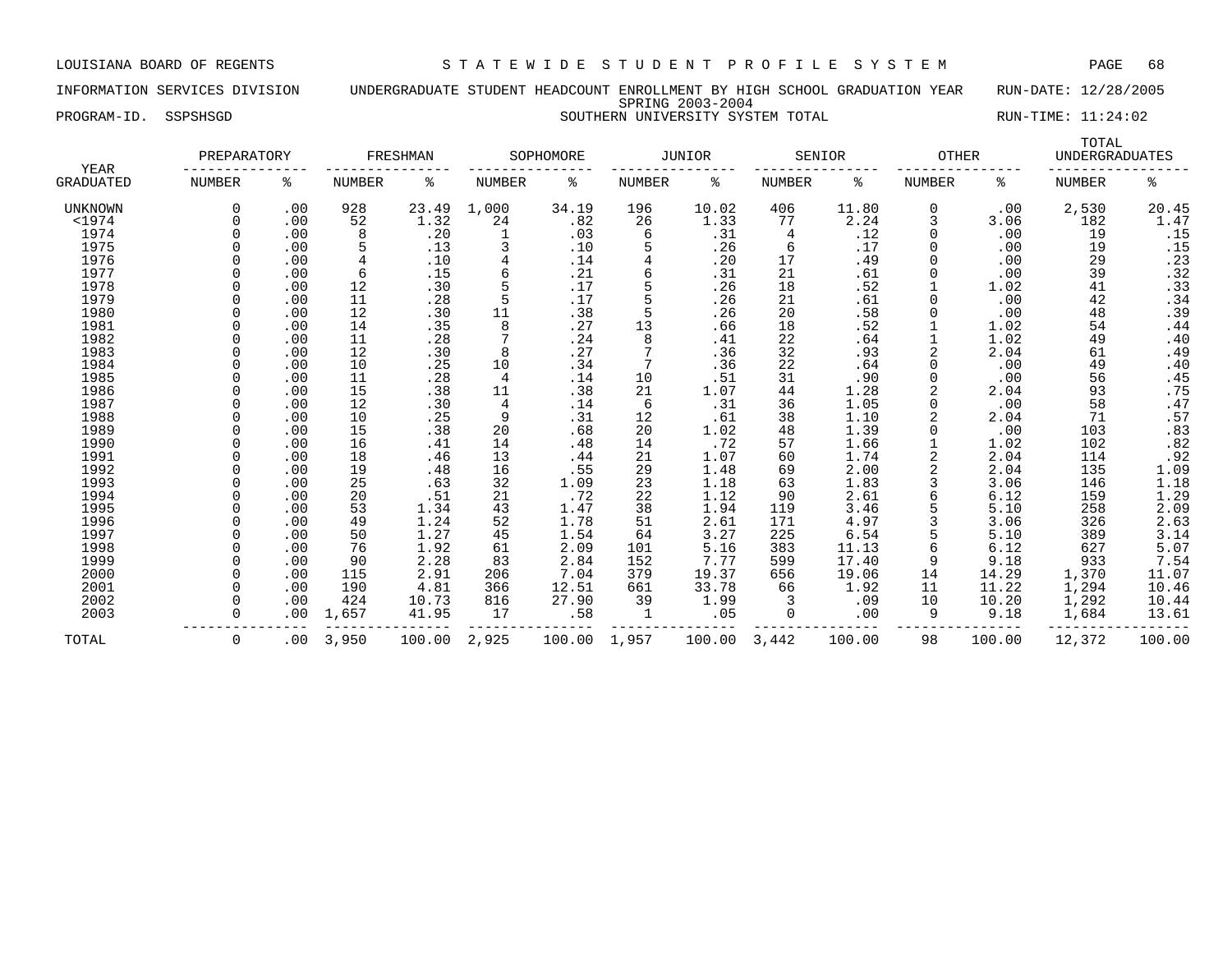## INFORMATION SERVICES DIVISION UNDERGRADUATE STUDENT HEADCOUNT ENROLLMENT BY HIGH SCHOOL GRADUATION YEAR RUN-DATE: 12/28/2005 SPRING 2003-2004 PROGRAM-ID. SSPSHSGD L.C.T.C. SYSTEM TOTALS RUN-TIME: 11:24:02

| YEAR<br>GRADUATED | PREPARATORY |               | FRESHMAN |               | SOPHOMORE |        | <b>JUNIOR</b> |     | SENIOR |     | <b>OTHER</b>  |        | TOTAL<br><b>UNDERGRADUATES</b> |                         |
|-------------------|-------------|---------------|----------|---------------|-----------|--------|---------------|-----|--------|-----|---------------|--------|--------------------------------|-------------------------|
|                   | NUMBER      | ႜ             | NUMBER   | ٥g            | NUMBER    | နွ     | NUMBER        | ႜ   | NUMBER | ి   | <b>NUMBER</b> | ႜ      | <b>NUMBER</b>                  | န္                      |
| UNKNOWN           | 568         | 93.42         | 6,563    | 24.10         | 1,036     | 9.46   | 0             | .00 | 0      | .00 | 3,188         | 29.63  | 11,355                         | 22.91                   |
| $1974$            | $\Omega$    | .00           | 729      | 2.68          | 375       | 3.42   | $\Omega$      | .00 | 0      | .00 | 512           | 4.76   | 1,616                          | 3.26                    |
| 1974              |             | .00           | 107      | .39           | 70        | .64    |               | .00 |        | .00 | 75            | .70    | 252                            |                         |
| 1975              |             | .00           | 126      | .46           | 75        | .68    |               | .00 |        | .00 | 66            | .61    | 267                            | $\frac{.51}{.54}$       |
| 1976              |             | .00           | 118      | .43           | 79        | .72    | $\Omega$      | .00 |        | .00 | 92            | .86    | 289                            | .58                     |
| 1977              |             | .00           | 148      | .54           | 81        | .74    | $\Omega$      | .00 |        | .00 | 89            | .83    | 318                            | $.64$<br>$.76$          |
| 1978              |             | .00           | 168      | .62           | 106       | .97    |               | .00 |        | .00 | 105           | .98    | 379                            |                         |
| 1979              |             | .00           | 177      | .65           | 96        | .88    |               | .00 |        | .00 | 109           | 1.01   | 382                            | $\boldsymbol{\cdot}$ 77 |
| 1980              |             | .00           | 170      | .62           | 99        | .90    |               | .00 |        | .00 | 88            | .82    | 357                            | .72                     |
| 1981              |             | .00           | 188      | .69           | 111       | 1.01   | $\Omega$      | .00 |        | .00 | 136           | 1.26   | 435                            | .88                     |
| 1982              |             | .00           | 220      | .81           | 99        | .90    | $\Omega$      | .00 |        | .00 | 138           | 1.28   | 457                            | .92                     |
| 1983              |             | .00           | 191      | .70           | 126       | 1.15   | $\Omega$      | .00 |        | .00 | 129           | 1.20   | 446                            | .90                     |
| 1984              |             | .00           | 206      | .76           | 144       | 1.31   |               | .00 |        | .00 | 149           | 1.38   | 499                            | 1.01                    |
| 1985              |             | .00           | 233      | .86           | 147       | 1.34   |               | .00 |        | .00 | 158           | 1.47   | 538                            | 1.09                    |
| 1986              |             | .00           | 250      | .92           | 143       | 1.31   |               | .00 |        | .00 | 142           | 1.32   | 535                            | 1.08                    |
| 1987              |             | .00           | 259      | .95           | 189       | 1.73   |               | .00 |        | .00 | 181           | 1.68   | 629                            | 1.27                    |
| 1988              |             | .00           | 266      | .98           | 179       | 1.63   | $\Omega$      | .00 |        | .00 | 196           | 1.82   | 641                            | 1.29                    |
| 1989              |             | .00           | 299      | 1.10          | 181       | 1.65   | $\Omega$      | .00 |        | .00 | 207           | 1.92   | 687                            | 1.39                    |
| 1990              |             | .00           | 288      | 1.06          | 205       | 1.87   | $\Omega$      | .00 |        | .00 | 203           | 1.89   | 696                            | 1.40                    |
| 1991              |             | .00           | 375      | 1.38          | 243       | 2.22   |               | .00 |        | .00 | 211           | 1.96   | 829                            | 1.67                    |
| 1992              |             | .00           | 378      | 1.39          | 283       | 2.58   |               | .00 |        | .00 | 272           | 2.53   | 933                            | 1.88                    |
| 1993              |             | .16           | 471      | 1.73          | 257       | 2.35   |               | .00 |        | .00 | 254           | 2.36   | 983                            | 1.98                    |
| 1994              |             | .00           | 551      | 2.02          | 316       | 2.89   | $\Omega$      | .00 |        | .00 | 288           | 2.68   | 1,155                          | 2.33                    |
| 1995              |             | .00           | 588      | 2.16          | 380       | 3.47   | $\Omega$      | .00 |        | .00 | 318           | 2.96   | 1,286                          | 2.60                    |
| 1996              |             | .16           | 697      | 2.56          | 391       | 3.57   |               | .00 |        | .00 | 351           | 3.26   | 1,440                          | 2.91                    |
| 1997              |             | .00           | 773      | 2.84          | 473       | 4.32   |               | .00 |        | .00 | 464           | 4.31   | 1,710                          | 3.45                    |
| 1998              |             | .00           | 974      | 3.58          | 592       | 5.40   |               | .00 |        | .00 | 455           | 4.23   | 2,021                          | 4.08                    |
| 1999              |             | .49           | 1,073    | 3.94          | 724       | 6.61   |               | .00 |        | .00 | 560           | 5.20   | 2,360                          | 4.76                    |
| 2000              |             | .16           | 1,387    | 5.09          | 930       | 8.49   |               | .00 |        | .00 | 560           | 5.20   | 2,878                          | 5.81                    |
| 2001              |             | .16           | 1,934    | 7.10          | 1,297     | 11.84  | <sup>0</sup>  | .00 |        | .00 | 451           | 4.19   | 3,683                          | 7.43                    |
| 2002              |             | .33           | 3,059    | 11.23         | 1,226     | 11.19  |               | .00 | O      | .00 | 289           | 2.69   | 4,576                          | 9.23                    |
| 2003              | 31          | 5.10          | 4,267    | 15.67         | 300       | 2.74   |               | .00 | 0      | .00 | 324           | 3.01   | 4,922                          | 9.93                    |
| TOTAL             | 608         | 100.00 27,233 |          | 100.00 10,953 |           | 100.00 | $\Omega$      | .00 | 0      |     | .0010,760     | 100.00 | 49,554                         | 100.00                  |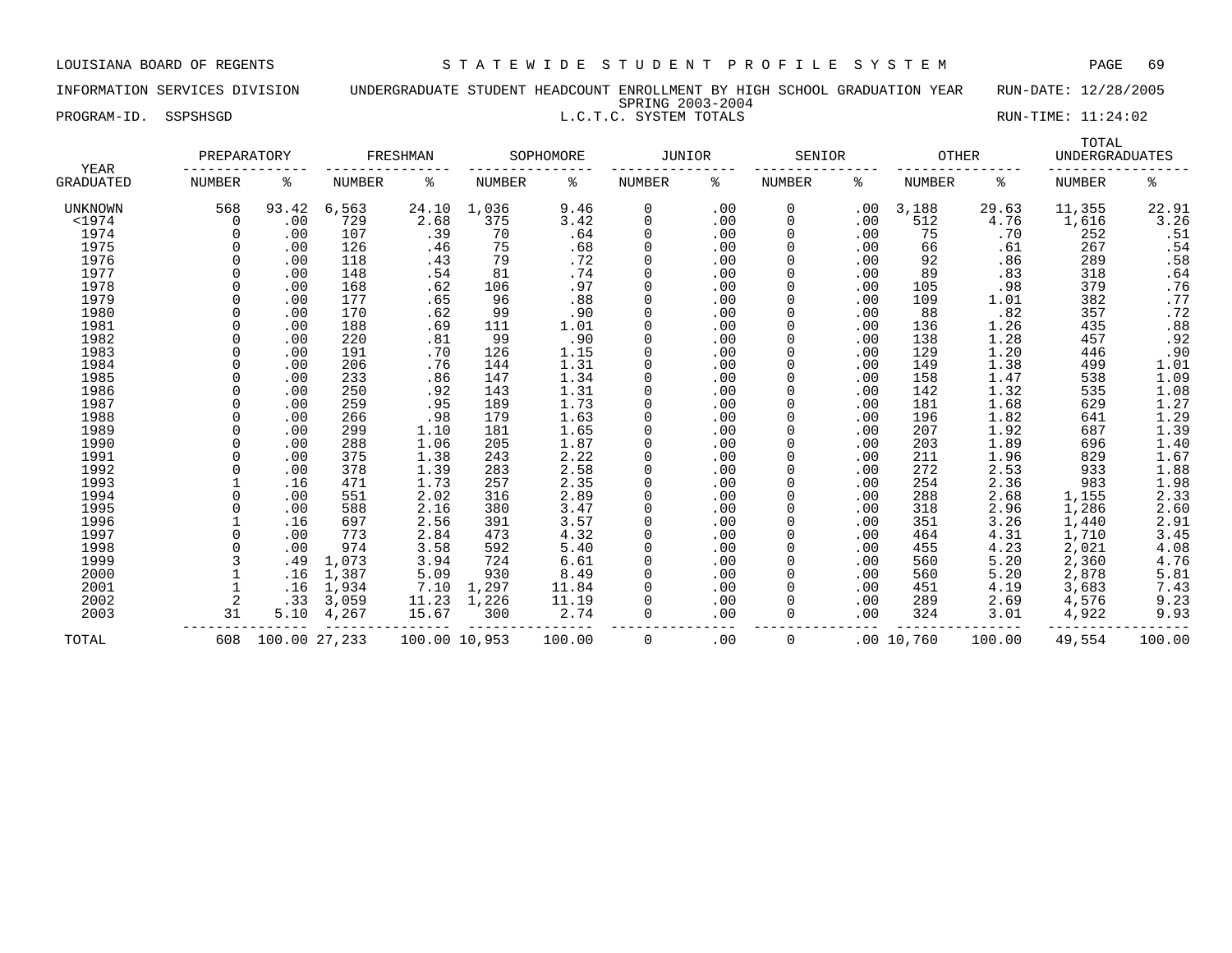INFORMATION SERVICES DIVISION UNDERGRADUATE STUDENT HEADCOUNT ENROLLMENT BY HIGH SCHOOL GRADUATION YEAR RUN-DATE: 12/28/2005 SPRING 2003-2004 PROGRAM-ID. SSPSHSGD ALL PUBLIC INSTITUTIONS RUN-TIME: 11:24:02

| YEAR<br>GRADUATED | PREPARATORY |       | FRESHMAN    |       | SOPHOMORE    |       | <b>JUNIOR</b> |       | SENIOR |       | <b>OTHER</b> |       | TOTAL<br><b>UNDERGRADUATES</b> |                  |
|-------------------|-------------|-------|-------------|-------|--------------|-------|---------------|-------|--------|-------|--------------|-------|--------------------------------|------------------|
|                   | NUMBER      | ႜ     | NUMBER      | ႜ     | NUMBER       | ႜ     | <b>NUMBER</b> | ႜ     | NUMBER | ႜ     | NUMBER       | ႜ     | NUMBER                         | ి                |
| UNKNOWN           | 745         | 93.59 | 3,185       | 5.85  | 1,870        | 5.33  | 749           | 3.21  | 1,284  | 3.70  | 930          | 9.87  | 8,763                          | 5.55             |
| $<$ 1974          | $\Omega$    | .00   | 784         | 1.44  | 457          | 1.30  | 245           | 1.05  | 703    | 2.03  | 1,043        | 11.07 | 3,232                          | 2.05             |
| 1974              | $\Omega$    | .00   | 128         | .24   | 88           | .25   | 65            | .28   | 111    | .32   | 82           | .87   | 474                            | .30              |
| 1975              |             | .00   | 145         | .27   | 116          | .33   | 75            | .32   | 118    | .34   | 63           | .67   | 517                            | .33              |
| 1976              |             | .00   | 136         | .25   | 99           | .28   | 50            | .21   | 160    | .46   | 86           | .91   | 531                            | .34              |
| 1977              |             | .00   | 179         | .33   | 125          | .36   | 69            | .30   | 179    | .52   | 80           | .85   | 632                            | .40              |
| 1978              |             | .00   | 199         | .37   | 140          | .40   | 74            | .32   | 168    | .48   | 108          | 1.15  | 689                            | .44              |
| 1979              |             | .00   | 218         | .40   | 147          | .42   | 98            | .42   | 178    | .51   | 115          | 1.22  | 756                            | .48              |
| 1980              |             | .00   | 221         | .41   | 150          | .43   | 82            | .35   | 197    | .57   | 104          | 1.10  | 754                            | .48              |
| 1981              |             | .00   | 252         | .46   | 157          | .45   | 80            | .34   | 193    | .56   | 123          | 1.31  | 805                            | .51              |
| 1982              |             | .00   | 259         | .48   | 146          | .42   | 90            | .39   | 223    | .64   | 137          | 1.45  | 855                            | .54              |
| 1983              | $\Omega$    | .00   | 223         | .41   | 170          | .48   | 106           | .45   | 255    | .74   | 138          | 1.47  | 892                            | .57              |
| 1984              |             | .00   | 264         | .49   | 196          | .56   | 93            | .40   | 245    | .71   | 154          | 1.64  | 952                            | .60              |
| 1985              |             | .00   | 285         | .52   | 214          | .61   | 107           | .46   | 293    | .85   | 167          | 1.77  | 1,066                          | .68              |
| 1986              |             | .00   | 318         | .58   | 223          | .64   | 122           | .52   | 338    | .98   | 158          | 1.68  | 1,159                          | .73              |
| 1987              |             | .13   | 327         | .60   | 258          | .74   | 134           | .57   | 372    | 1.07  | 202          | 2.14  | 1,294                          | .82              |
| 1988              | $\Omega$    | .00   | 355         | .65   | 280          | .80   | 156           | .67   | 404    | 1.17  | 223          | 2.37  | 1,418                          | .90              |
| 1989              | $\Omega$    | .00   | 417         | .77   | 313          | .89   | 190           | .81   | 438    | 1.26  | 221          | 2.35  | 1,579                          | 1.00             |
| 1990              | $\Omega$    | .00   | 404         | .74   | 357          | 1.02  | 194           | .83   | 504    | 1.45  | 211          | 2.24  | 1,670                          | 1.06             |
| 1991              |             | .00   | 487         | .89   | 393          | 1.12  | 216           | .92   | 593    | 1.71  | 232          | 2.46  | 1,921                          | 1.22             |
| 1992              |             | .00   | 543         | 1.00  | 456          | 1.30  | 239           | 1.02  | 617    | 1.78  | 282          | 2.99  | 2,137                          | 1.35             |
| 1993              |             | .13   | 652         | 1.20  | 443          | 1.26  | 276           | 1.18  | 805    | 2.32  | 285          | 3.03  | 2,462                          | 1.56             |
| 1994              |             | .00   | 768         | 1.41  | 552          | 1.57  | 361           | 1.55  | 982    | 2.83  | 325          | 3.45  | 2,988                          |                  |
| 1995              |             | .00   | 828         | 1.52  | 677          | 1.93  | 452           | 1.94  | 1,170  | 3.38  | 354          | 3.76  | 3,481                          | $1.89$<br>$2.21$ |
| 1996              |             | .13   | 1,011       | 1.86  | 740          | 2.11  | 566           | 2.42  | 1,555  | 4.49  | 406          | 4.31  | 4,279                          | 2.71             |
| 1997              | $\Omega$    | .00   | 1,097       | 2.02  | 936          | 2.67  | 714           | 3.06  | 2,288  | 6.60  | 530          | 5.63  | 5,565                          | 3.53             |
| 1998              | $\Omega$    | .00   | 1,319       | 2.42  | 1,154        | 3.29  | 1,040         | 4.45  | 3,672  | 10.59 | 519          | 5.51  | 7,704                          | 4.88             |
| 1999              |             | .25   | 1,640       | 3.01  | 1,589        | 4.53  | 1,651         | 7.07  | 6,169  | 17.80 | 640          | 6.80  | 11,691                         | 7.41             |
| 2000              |             | .50   | 2,136       | 3.92  | 2,494        | 7.11  | 3,951         | 16.91 | 8,947  | 25.81 | 617          | 6.55  | 18,149                         | 11.50            |
| 2001              |             | .00   | 3,273       | 6.01  | 4,863        | 13.86 | 9,954         | 42.61 | 1,439  | 4.15  | 467          | 4.96  | 19,996                         | 12.68            |
| 2002              |             | .50   | 6,712       |       | 12.33 14,383 | 40.98 | 1,112         | 4.76  | 54     | .16   | 191          | 2.03  | 22,456                         | 14.23            |
| 2003              | 38          |       | 4.77 25,661 | 47.15 | 910          | 2.59  | 48            | .21   | 8      | .02   | 225          | 2.39  | 26,890                         | 17.05            |
|                   |             |       |             |       |              |       |               |       |        |       |              |       |                                |                  |

TOTAL 796 100.00 54,426 100.00 35,096 100.00 23,359 100.00 34,662 100.00 9,418 100.00 157,757 100.00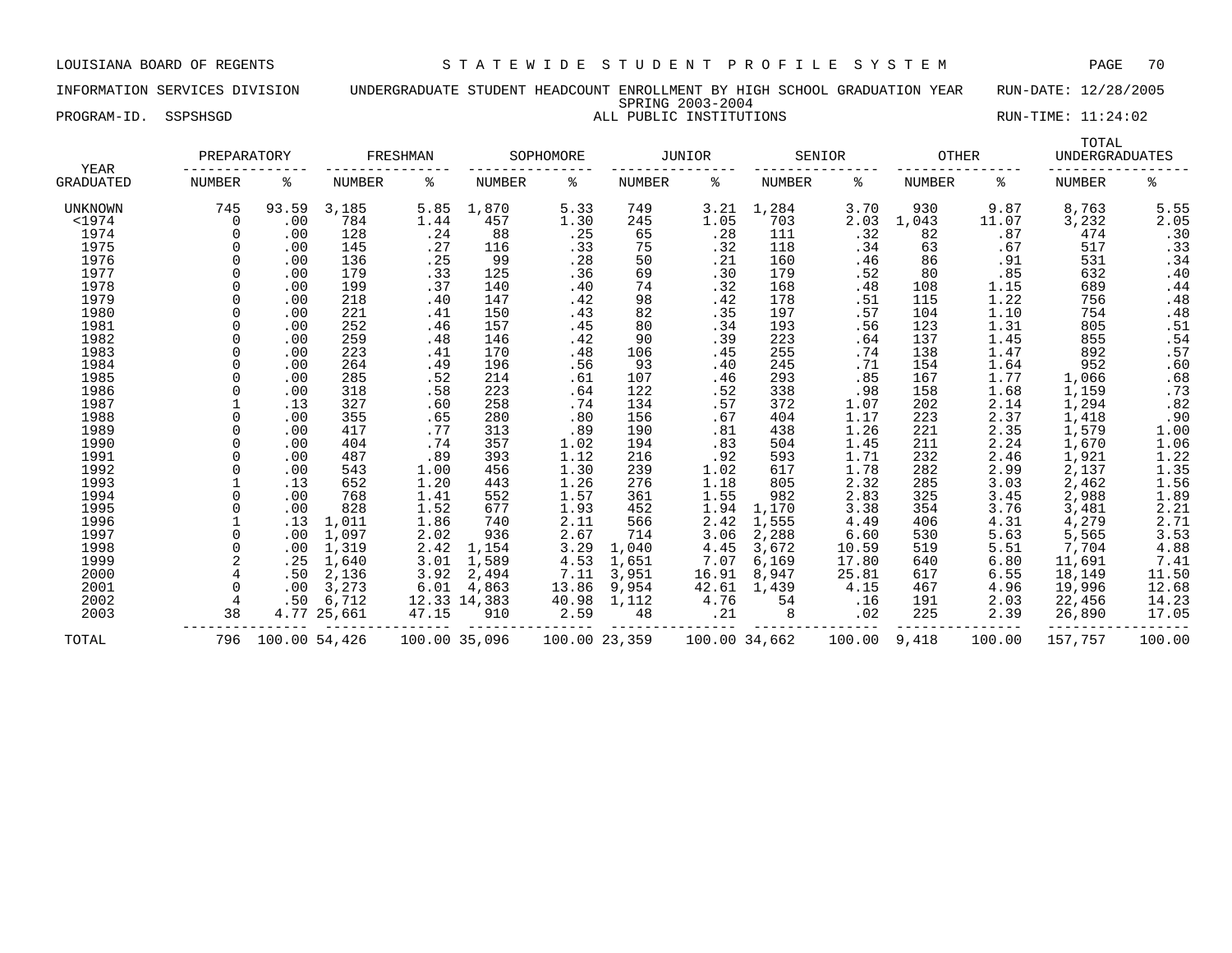INFORMATION SERVICES DIVISION UNDERGRADUATE STUDENT HEADCOUNT ENROLLMENT BY HIGH SCHOOL GRADUATION YEAR RUN-DATE: 12/28/2005 SPRING 2003-2004 PROGRAM-ID. SSPSHSGD PRIVATE INSTITUTION TOTALS RUN-TIME: 11:24:02

| YEAR<br>GRADUATED | PREPARATORY |     | FRESHMAN    |     | SOPHOMORE     |     | JUNIOR   |     | SENIOR        |     | <b>OTHER</b>  |     | TOTAL<br><b>UNDERGRADUATES</b> |     |
|-------------------|-------------|-----|-------------|-----|---------------|-----|----------|-----|---------------|-----|---------------|-----|--------------------------------|-----|
|                   | NUMBER      | ႜ   | NUMBER      | ి   | <b>NUMBER</b> | ႜ   | NUMBER   | နွ  | <b>NUMBER</b> | ႜ   | <b>NUMBER</b> | ႜ   | <b>NUMBER</b>                  | ႜ   |
| <b>UNKNOWN</b>    | $\Omega$    | .00 | 0           | .00 | 0             | .00 | 0        | .00 | 0             | .00 | 0             | .00 | 0                              | .00 |
| $<$ 1974          |             | .00 | 0           | .00 | 0             | .00 | 0        | .00 | 0             | .00 | 0             | .00 | $\Omega$                       | .00 |
| 1974              |             | .00 | $\Omega$    | .00 | $\Omega$      | .00 | 0        | .00 | 0             | .00 | $\Omega$      | .00 | $\Omega$                       | .00 |
| 1975              |             | .00 | 0           | .00 | $\Omega$      | .00 | 0        | .00 | 0             | .00 |               | .00 | O                              | .00 |
| 1976              |             | .00 | 0           | .00 | $\Omega$      | .00 | 0        | .00 | 0             | .00 |               | .00 | 0                              | .00 |
| 1977              |             | .00 | $\mathbf 0$ | .00 | $\Omega$      | .00 | $\Omega$ | .00 | 0             | .00 |               | .00 | 0                              | .00 |
| 1978              |             | .00 | 0           | .00 | $\Omega$      | .00 | 0        | .00 | 0             | .00 |               | .00 | 0                              | .00 |
| 1979              |             | .00 | $\Omega$    | .00 | $\Omega$      | .00 | 0        | .00 | 0             | .00 |               | .00 | 0                              | .00 |
| 1980              |             | .00 | 0           | .00 | 0             | .00 | 0        | .00 | 0             | .00 |               | .00 | 0                              | .00 |
| 1981              |             | .00 | 0           | .00 | 0             | .00 | 0        | .00 | 0             | .00 |               | .00 | 0                              | .00 |
| 1982              |             | .00 | $\Omega$    | .00 | $\Omega$      | .00 | 0        | .00 | 0             | .00 |               | .00 | 0                              | .00 |
| 1983              |             | .00 | 0           | .00 | 0             | .00 | 0        | .00 | 0             | .00 | 0             | .00 | 0                              | .00 |
| 1984              |             | .00 | $\mathbf 0$ | .00 | $\Omega$      | .00 | 0        | .00 | 0             | .00 | 0             | .00 | 0                              | .00 |
| 1985              |             | .00 | 0           | .00 | 0             | .00 | 0        | .00 | 0             | .00 | 0             | .00 | 0                              | .00 |
| 1986              |             | .00 | $\Omega$    | .00 | 0             | .00 | 0        | .00 | 0             | .00 | $\Omega$      | .00 | O                              | .00 |
| 1987              |             | .00 | $\Omega$    | .00 | $\Omega$      | .00 | 0        | .00 | 0             | .00 | 0             | .00 | 0                              | .00 |
| 1988              |             | .00 | $\Omega$    | .00 | 0             | .00 | 0        | .00 | 0             | .00 | <sup>0</sup>  | .00 | O                              | .00 |
| 1989              |             | .00 | $\Omega$    | .00 | $\Omega$      | .00 | 0        | .00 | 0             | .00 |               | .00 |                                | .00 |
| 1990              |             | .00 | $\Omega$    | .00 | 0             | .00 | 0        | .00 | 0             | .00 |               | .00 | 0                              | .00 |
| 1991              |             | .00 | $\Omega$    | .00 | $\Omega$      | .00 | 0        | .00 | 0             | .00 |               | .00 | O                              | .00 |
| 1992              |             | .00 | $\Omega$    | .00 | $\Omega$      | .00 |          | .00 | 0             | .00 |               | .00 | 0                              | .00 |
| 1993              |             | .00 | $\Omega$    | .00 | $\Omega$      | .00 | 0        | .00 | 0             | .00 |               | .00 | O                              | .00 |
| 1994              |             | .00 | $\Omega$    | .00 | $\Omega$      | .00 | 0        | .00 | 0             | .00 |               | .00 | $\Omega$                       | .00 |
| 1995              |             | .00 | $\Omega$    | .00 | $\Omega$      | .00 | 0        | .00 | 0             | .00 |               | .00 | O                              | .00 |
| 1996              |             | .00 | 0           | .00 | $\Omega$      | .00 | 0        | .00 | 0             | .00 |               | .00 | O                              | .00 |
| 1997              |             | .00 | $\mathbf 0$ | .00 | $\Omega$      | .00 | $\Omega$ | .00 | 0             | .00 | $\Omega$      | .00 | O                              | .00 |
| 1998              |             | .00 | 0           | .00 | $\Omega$      | .00 | 0        | .00 | 0             | .00 | 0             | .00 | U                              | .00 |
| 1999              |             | .00 | $\mathbf 0$ | .00 | $\Omega$      | .00 | $\Omega$ | .00 | 0             | .00 | 0             | .00 | U                              | .00 |
| 2000              |             | .00 | $\Omega$    | .00 | $\Omega$      | .00 | 0        | .00 | 0             | .00 | $\Omega$      | .00 | U                              | .00 |
| 2001              |             | .00 | 0           | .00 | $\Omega$      | .00 | 0        | .00 | 0             | .00 | $\Omega$      | .00 | O                              | .00 |
| 2002              |             | .00 | $\Omega$    | .00 | $\Omega$      | .00 | 0        | .00 | 0             | .00 |               | .00 | 0                              | .00 |
| 2003              |             | .00 | 0           | .00 | $\Omega$      | .00 | 0        | .00 | 0             | .00 | 0             | .00 | 0                              | .00 |

00. 0 .00 0 .00 0 .00 0 .00 0 .00 0 .00 0 .00 0 .00 0 .00 .00 .00 .00 .00 .00 .00